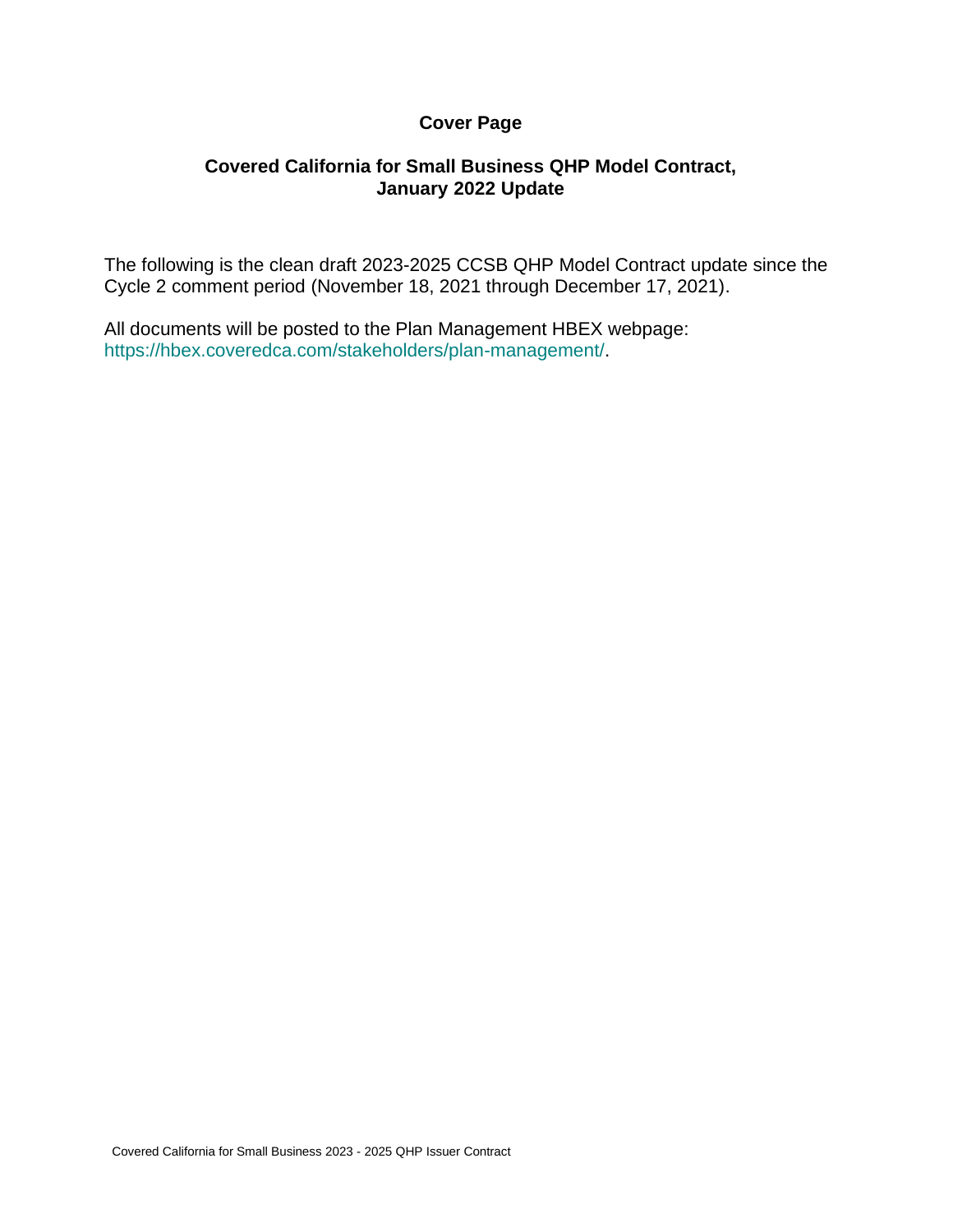

# **COVERED CALIFORNIA FOR SMALL BUSINESS QUALIFIED HEALTH PLAN ISSUER CONTRACT FOR 2023 – 2025 FOR THE SMALL GROUP MARKET**

**between**

**Covered California**

**and**

**xxx ("Contractor")**

DRAFT VERSION – January 27, 2022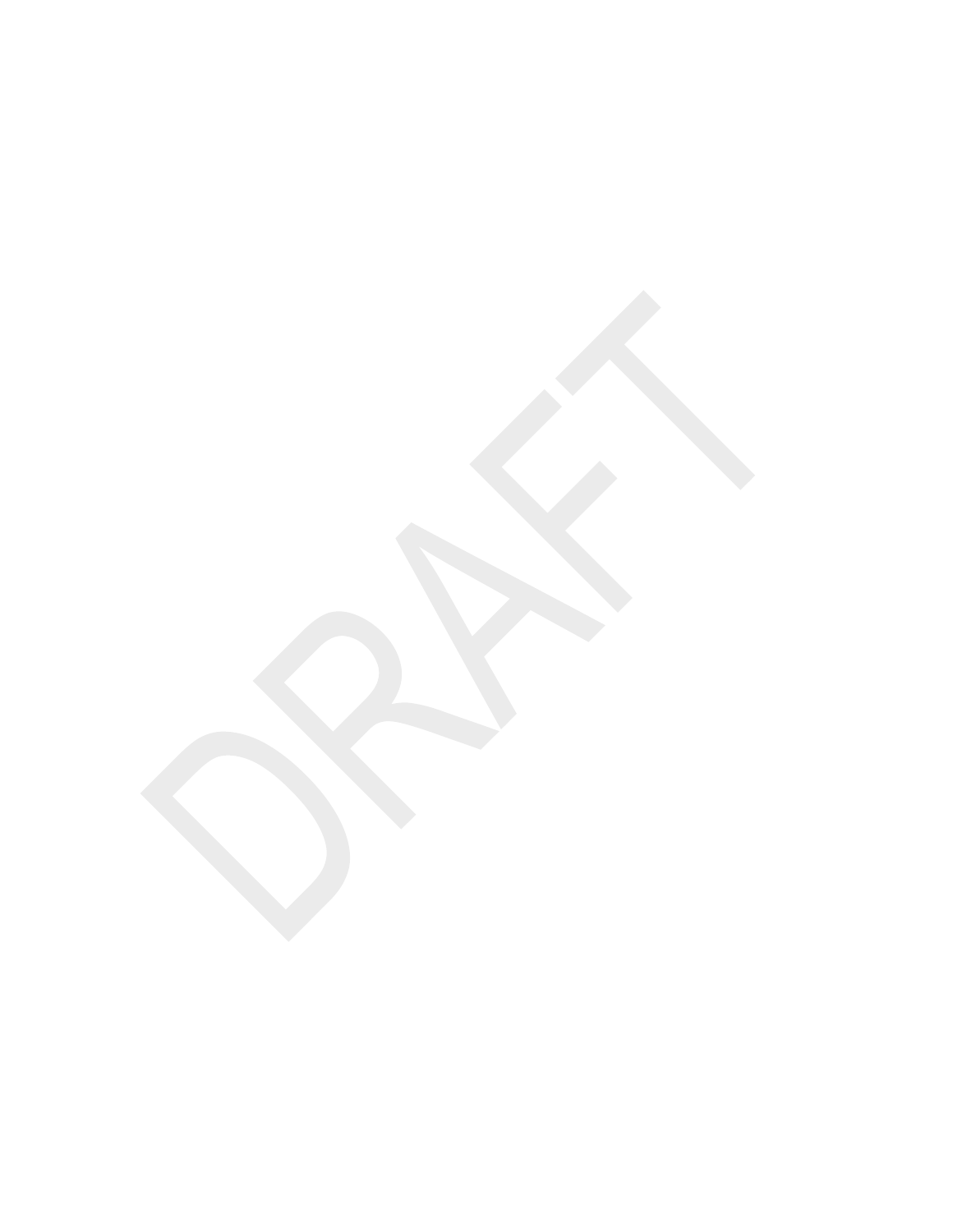# **TABLE OF CONTENTS**

| 1.1                                |                                                                                                                                           |  |
|------------------------------------|-------------------------------------------------------------------------------------------------------------------------------------------|--|
| 1.2                                |                                                                                                                                           |  |
| 1.3                                |                                                                                                                                           |  |
| 1.4<br>1.4.1                       |                                                                                                                                           |  |
| 1.5                                |                                                                                                                                           |  |
| 1.6                                |                                                                                                                                           |  |
| 1.7                                |                                                                                                                                           |  |
| 1.8                                |                                                                                                                                           |  |
| 1.9                                |                                                                                                                                           |  |
| 1.10                               |                                                                                                                                           |  |
| 1.11                               |                                                                                                                                           |  |
| 1.12                               |                                                                                                                                           |  |
| 1.13                               |                                                                                                                                           |  |
| 1.14                               |                                                                                                                                           |  |
| 1.15                               |                                                                                                                                           |  |
|                                    |                                                                                                                                           |  |
| 2.1                                |                                                                                                                                           |  |
| 2.1.2                              |                                                                                                                                           |  |
| $2.2\phantom{0}$<br>2.2.1<br>2.2.2 | Covered California for Small Business Enrollment Periods 17<br>Covered California for Small Business Coverage Effective Dates 17          |  |
| 2.2.3                              | Covered California for Small Business Premiums and Agent Compensation<br>18                                                               |  |
| 2.2.4<br>2.2.5                     | Covered California for Small Business Terminations of Coverage  19<br>Covered California for Small Business Minimum Participation Rates20 |  |
|                                    |                                                                                                                                           |  |
| 3.1                                |                                                                                                                                           |  |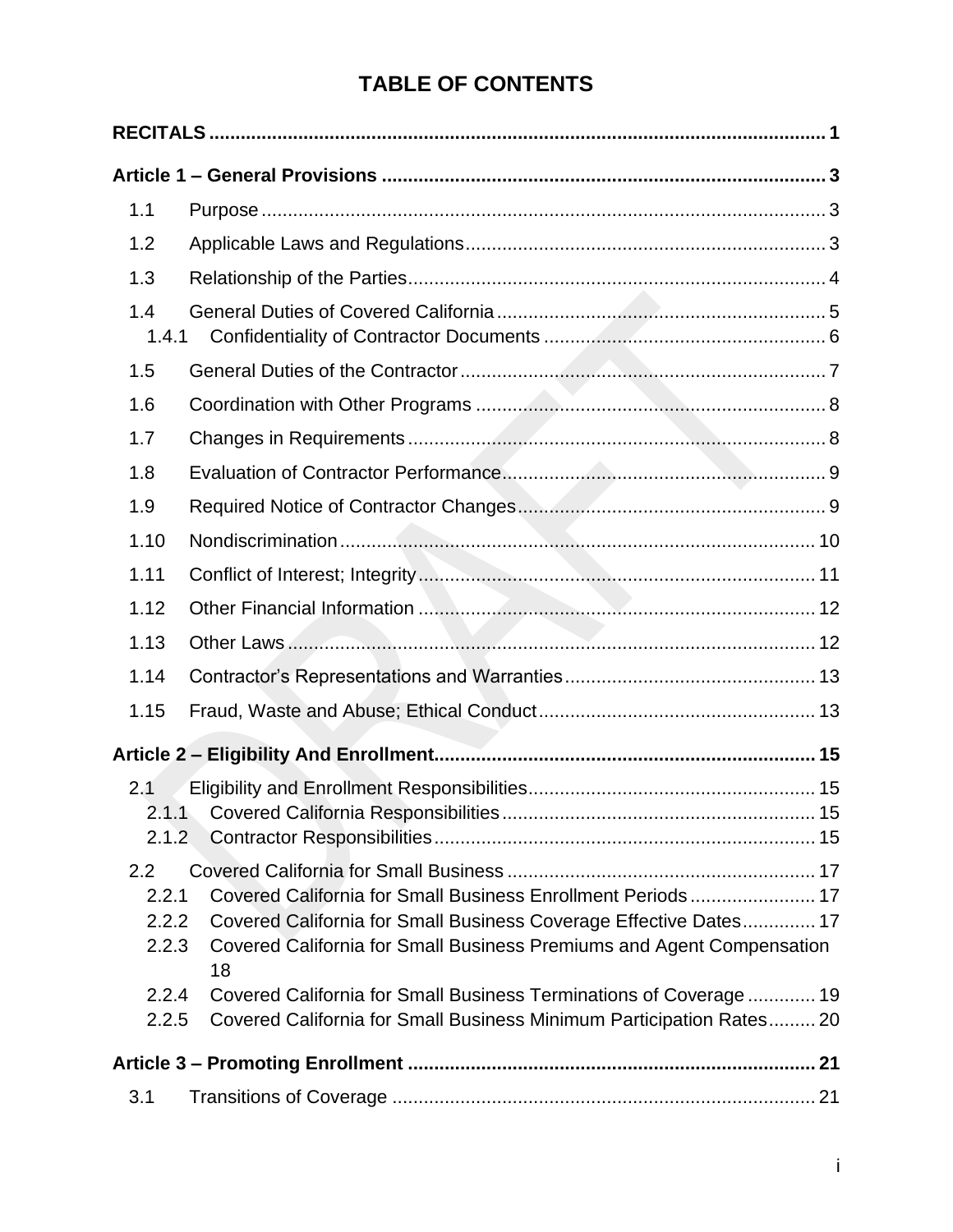| 3.2          |                                                                              |  |
|--------------|------------------------------------------------------------------------------|--|
| 3.2.1        | Enrollment and Marketing Coordination and Cooperation  22                    |  |
|              |                                                                              |  |
|              |                                                                              |  |
|              |                                                                              |  |
|              |                                                                              |  |
|              | 3.2.2.2 Marketing Materials that Must Be Submitted to Covered California  24 |  |
|              |                                                                              |  |
|              |                                                                              |  |
|              | 3.2.2.5 Evidence of Coverage Booklet on Contractor's Website  26             |  |
| 3.3          |                                                                              |  |
|              |                                                                              |  |
| 4.1          |                                                                              |  |
| 4.1.1        |                                                                              |  |
| 4.1.2        |                                                                              |  |
| 4.1.3        |                                                                              |  |
| 4.1.4        | Operational Requirements and Liquidated Damages 31                           |  |
| 4.2          |                                                                              |  |
| 4.2.1        |                                                                              |  |
| 4.2.2        |                                                                              |  |
| 4.2.3        |                                                                              |  |
| 4.2.4        |                                                                              |  |
| 4.2.5        |                                                                              |  |
| 4.3          |                                                                              |  |
| 4.3.1        |                                                                              |  |
| 4.3.2        |                                                                              |  |
| 4.3.3        |                                                                              |  |
|              |                                                                              |  |
| 4.4<br>4.4.1 |                                                                              |  |
| 4.4.2        |                                                                              |  |
| 4.4.3        |                                                                              |  |
| 4.4.4        |                                                                              |  |
| 4.4.5        |                                                                              |  |
|              |                                                                              |  |
| 4.5          |                                                                              |  |
| 4.5.1        |                                                                              |  |
| 4.5.2        |                                                                              |  |
| 4.5.3        |                                                                              |  |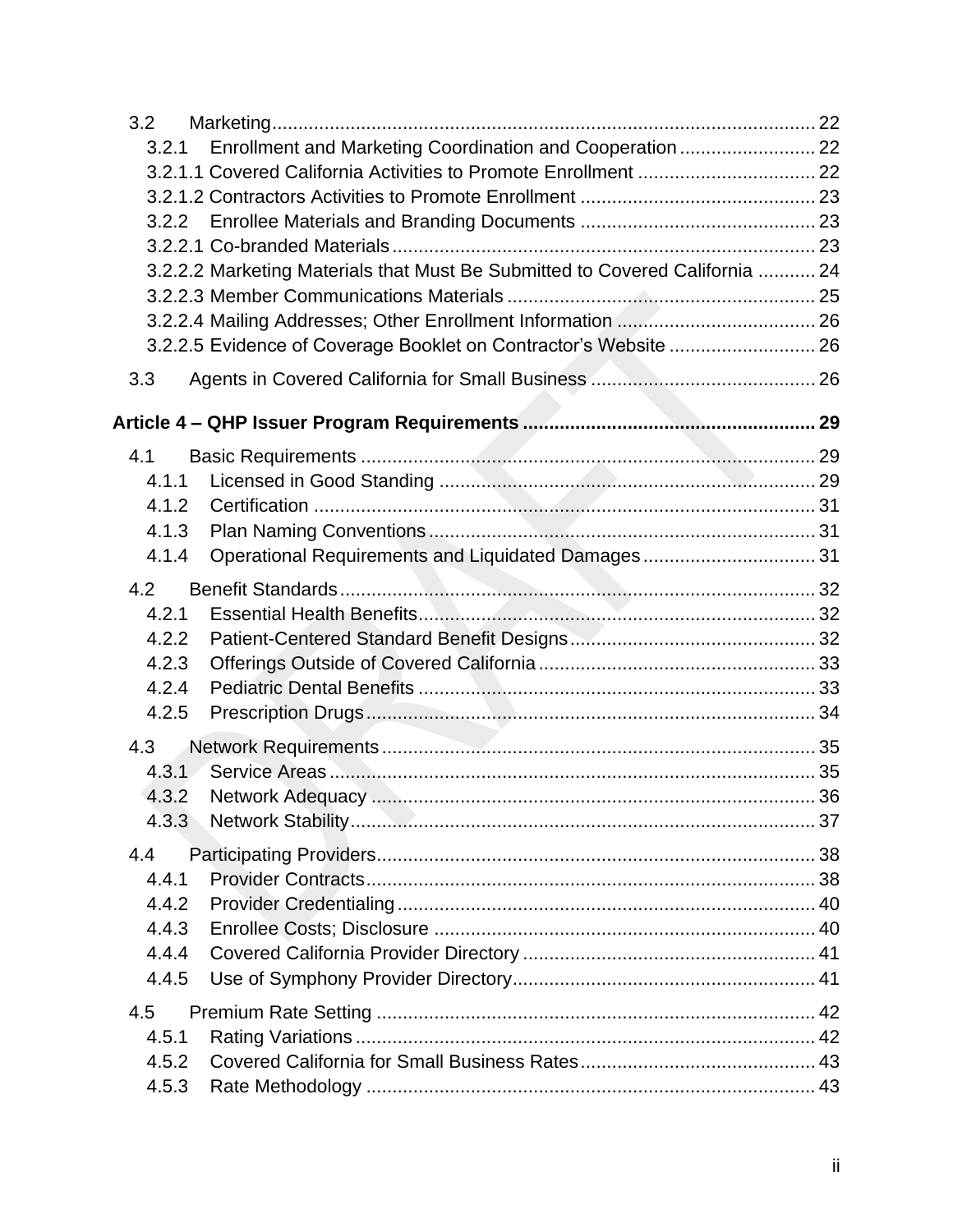| 4.6              |                                                               |    |
|------------------|---------------------------------------------------------------|----|
| 4.6.1            |                                                               |    |
| 4.6.2            | Covered California Enrollee Appeals and Grievances 44         |    |
| 4.6.3            |                                                               |    |
| 4.6.4            |                                                               |    |
| 4.6.5            |                                                               |    |
| 4.6.6            |                                                               |    |
| 4.6.7            |                                                               |    |
| 4.6.8            |                                                               |    |
| 4.6.9            | Covered California Enrollee Materials: Basic Requirements  48 |    |
|                  | 4.6.10 New Covered California Enrollee Enrollment Packets 49  |    |
|                  |                                                               |    |
|                  |                                                               |    |
|                  |                                                               |    |
|                  |                                                               |    |
|                  |                                                               |    |
|                  |                                                               |    |
|                  |                                                               |    |
|                  |                                                               |    |
|                  |                                                               |    |
|                  |                                                               |    |
| 5.1              |                                                               |    |
| 5.2              |                                                               |    |
| 5.2.1            | Quality Improvement and Disparities Reduction Program  53     |    |
| 5.3              |                                                               |    |
| 5.4              |                                                               |    |
| $5.\overline{5}$ | <b>Quality Rating System</b>                                  | 55 |
| 5.6              |                                                               |    |
|                  |                                                               |    |
|                  |                                                               |    |
| 6.1              |                                                               |    |
| 6.1.1<br>6.1.2   | Covered California for Small Business Participation Fees 57   |    |
|                  |                                                               |    |
| 7.1              |                                                               |    |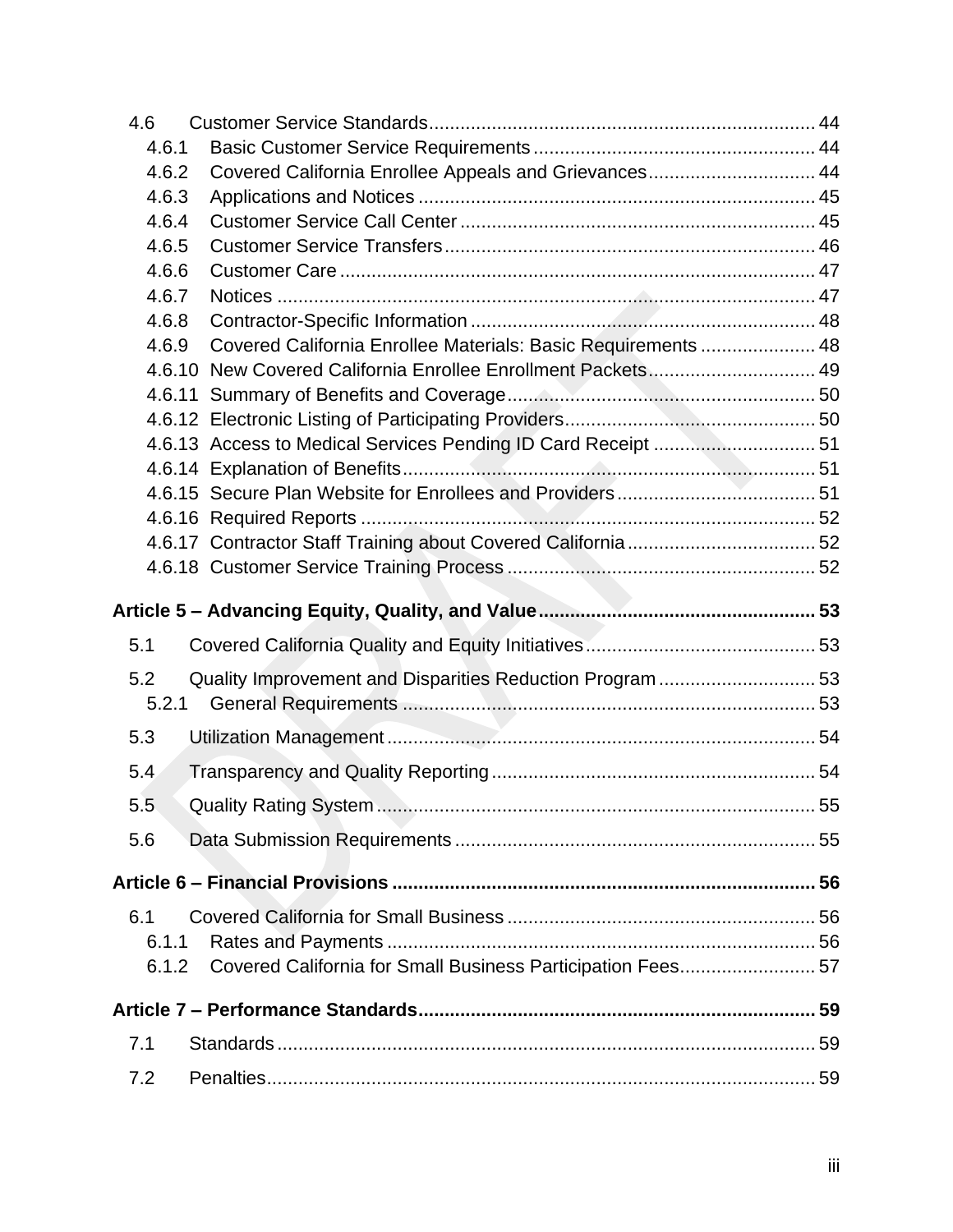| 7.3                                                                |                                                                        |  |
|--------------------------------------------------------------------|------------------------------------------------------------------------|--|
| Article 8 – Contract Term; Recertification and Decertification  60 |                                                                        |  |
| 8.1                                                                |                                                                        |  |
| 8.2<br>8.2.1<br>8.2.2<br>8.2.3<br>8.2.4<br>8.2.5                   |                                                                        |  |
| 8.3<br>8.3.1<br>8.3.2                                              |                                                                        |  |
| 8.4                                                                |                                                                        |  |
| 8.5                                                                |                                                                        |  |
| 8.6                                                                |                                                                        |  |
|                                                                    |                                                                        |  |
| 9.1<br>9.1.1<br>9.1.2<br>9.1.3<br>9.1.4<br>9.1.5                   |                                                                        |  |
| 9.2                                                                |                                                                        |  |
|                                                                    |                                                                        |  |
| 10.1                                                               | Privacy and Security Requirements for Personally Identifiable Data  73 |  |
| 10.2                                                               |                                                                        |  |
|                                                                    |                                                                        |  |
| 11.1                                                               |                                                                        |  |
| 11.2                                                               |                                                                        |  |
| 11.3                                                               |                                                                        |  |
| 11.4                                                               |                                                                        |  |
| 11.5                                                               |                                                                        |  |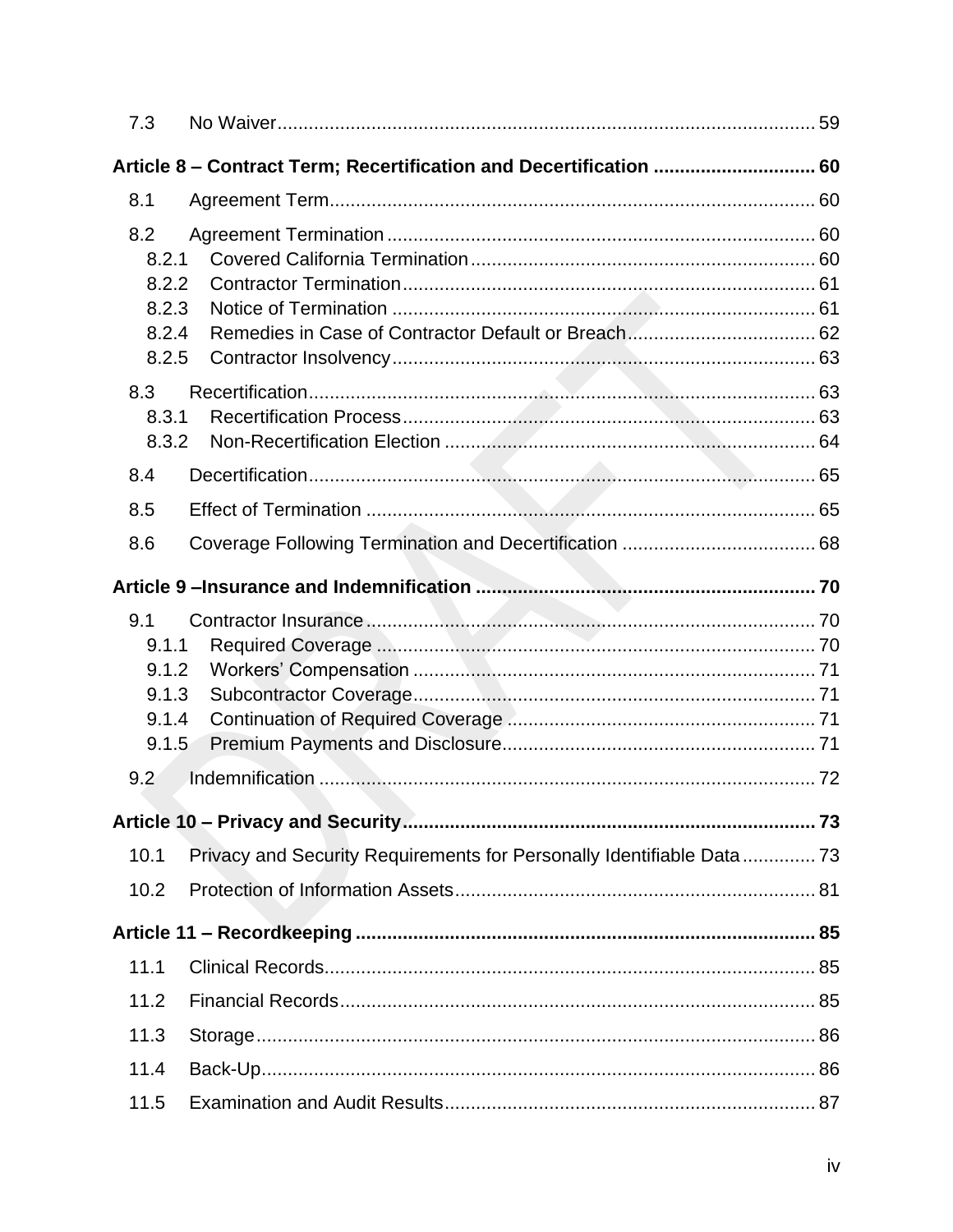| 11.6  |                                                                       |  |
|-------|-----------------------------------------------------------------------|--|
| 11.7  |                                                                       |  |
| 11.8  |                                                                       |  |
| 11.9  |                                                                       |  |
|       |                                                                       |  |
| 12.1  |                                                                       |  |
| 12.2  |                                                                       |  |
| 12.3  |                                                                       |  |
| 12.4  |                                                                       |  |
| 12.5  |                                                                       |  |
|       |                                                                       |  |
| 13.1  |                                                                       |  |
| 13.2  |                                                                       |  |
| 13.3  |                                                                       |  |
| 13.4  |                                                                       |  |
| 13.5  |                                                                       |  |
| 13.6  |                                                                       |  |
| 13.7  |                                                                       |  |
| 13.8  |                                                                       |  |
| 13.9  |                                                                       |  |
| 13.10 |                                                                       |  |
| 13.11 |                                                                       |  |
|       | 13.12 Entire Agreement/Incorporated Documents/Order of Precedence  99 |  |
|       |                                                                       |  |
| 13.14 |                                                                       |  |
| 13.15 |                                                                       |  |
| 13.16 |                                                                       |  |
|       |                                                                       |  |
| 13.18 |                                                                       |  |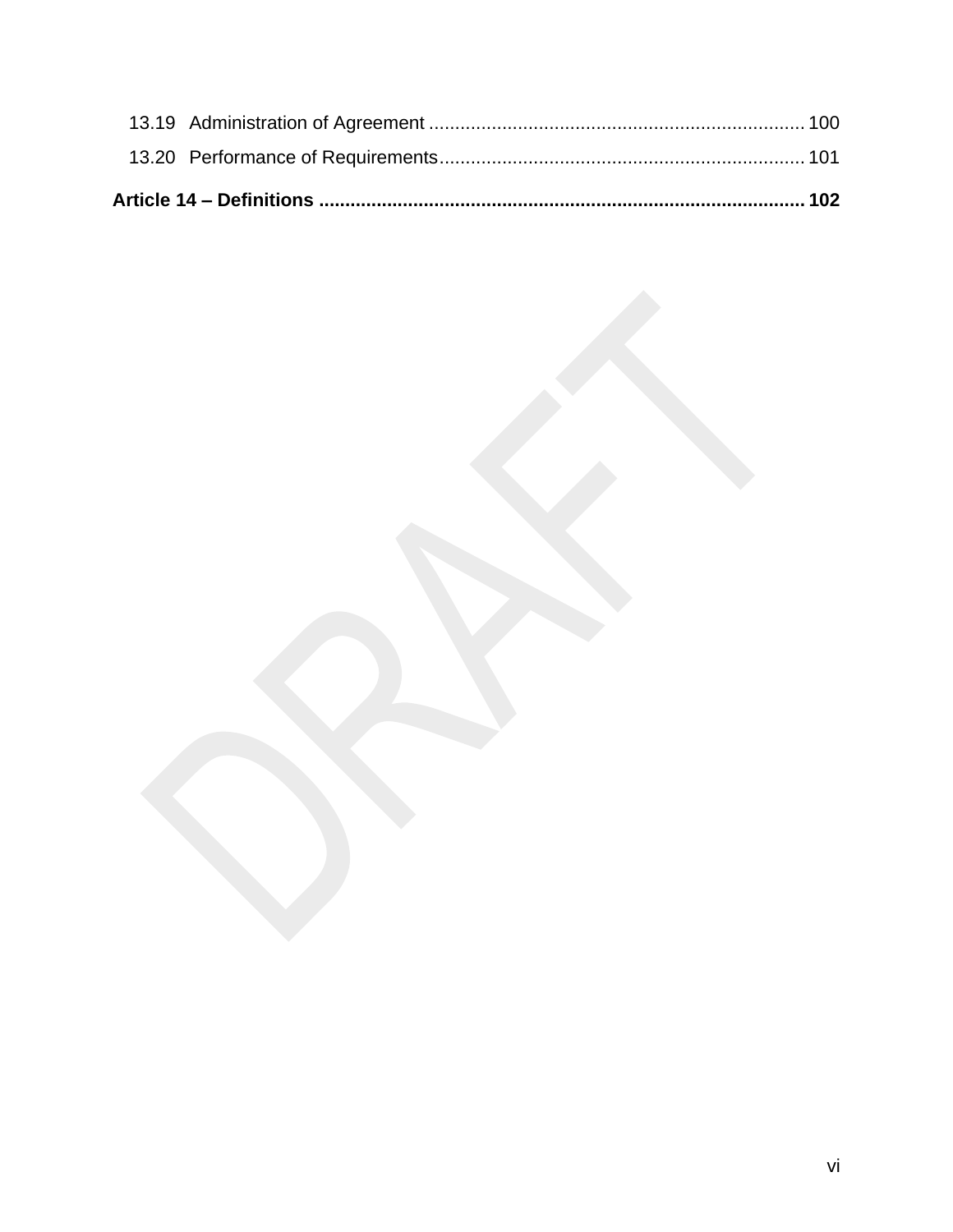# **COVERED CALIFORNIA QUALIFIED HEALTH PLAN ISSUER CONTRACT between Covered California and**

**\_\_\_\_\_\_\_\_\_\_\_\_\_\_\_\_\_\_\_\_ ("Contractor")**

THIS QUALIFIED HEALTH PLAN ISSUER CONTRACT ("Agreement") is entered into by and between Covered California, an independent entity established within the government of the State of California doing business as Covered California and \_\_\_\_\_\_\_\_\_\_\_\_\_\_\_ , a health insurance issuer as defined in Title 10 California Code of Regulations ("CCR") § 6410 ("Contractor"). (Except as otherwise expressly defined, capitalized terms shall have the meaning set forth at Article 13 Definitions).

# **RECITALS**

- <span id="page-9-0"></span>A. Covered California is authorized under the Federal Patient Protection and Affordable Care Act (Public Law 111-148), as amended by the Federal Health Care and Education Reconciliation Act of 2010 (Public Law 111-152) (collectively, "Affordable Care Act"), and the California Patient Protection and Affordable Care Act, (Chapter 655, Statutes of 2010 and Chapter 659, Statutes of 2010) ("California Affordable Care Act") to selectively contract with Health Insurance Issuers in order to make available to Covered California Enrollees health care coverage choices that seek to provide the optimal combination of choice, value, access, quality, and service to Qualified Individuals;
- B. The Application process conducted by Covered California is based on the assessment of certain requirements, criteria and standards that: (i) Covered California determines are reasonable and necessary for bidding Health Insurance Issuers to market, offer, and sell Qualified Health Plans (QHPs) through Covered California, (ii) are set forth in the Application, and (iii) are required under applicable laws, rules and regulations or otherwise necessary to meet the needs of Covered California Enrollees , including, those set forth at 10 CCR § 6400 et seq. and 45 C.F.R. Part 155 et seq.;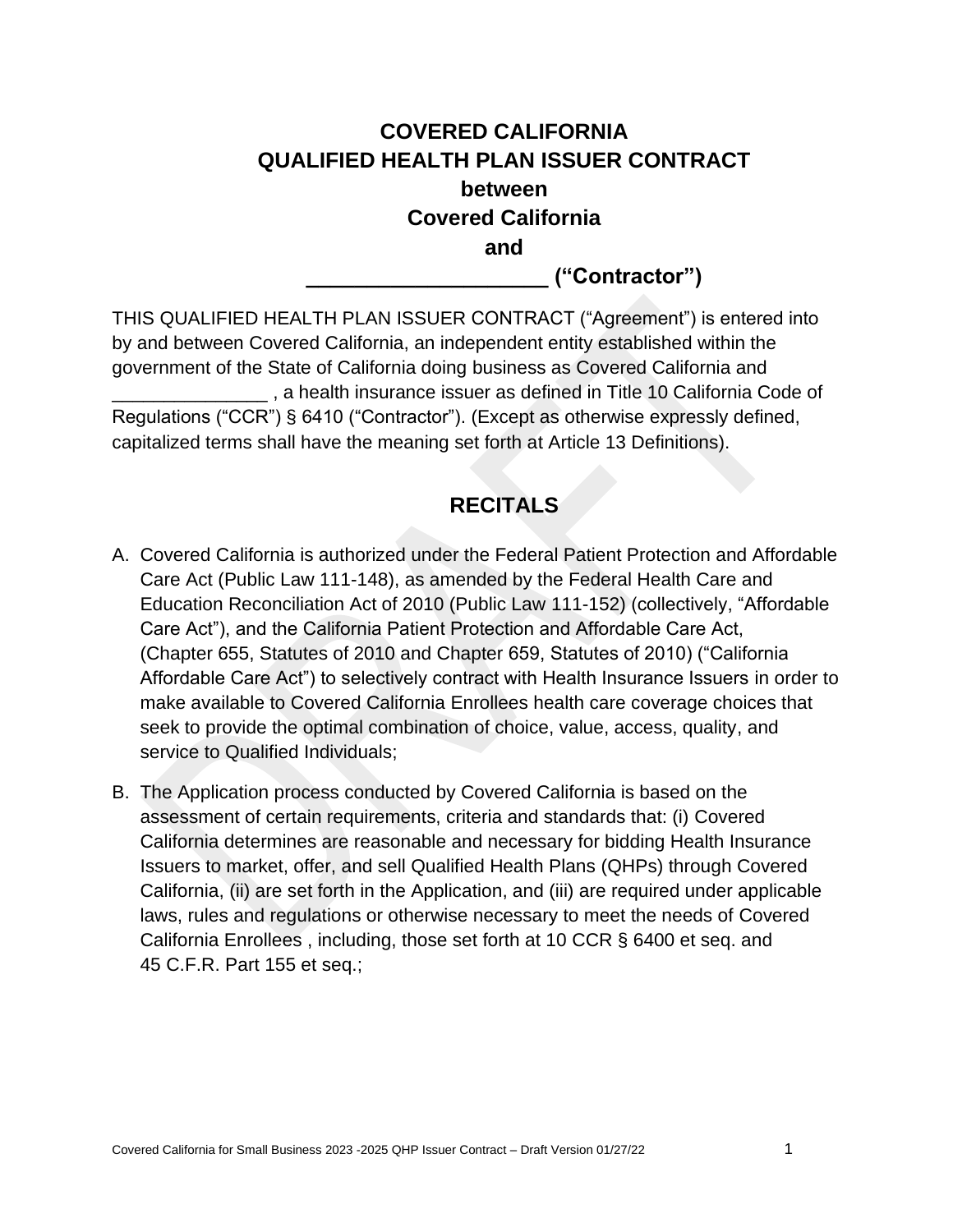- C. In connection with the evaluation of the responses to the Application received from Health Insurance Issuers, Covered California is required under : (i) to evaluate the proposed QHP Issuer's compliance with requirements imposed under the Application, and (ii) to give greater consideration to potential QHP Issuers that further the mission of Covered California by promoting, among other items, the following: (1) affordability for the consumer – both in premiums and at point of care, (2) "value" competition based upon quality, service, and price, (3) competition based upon meaningful QHP Issuer choice and ability to demonstrate product differentiation: Patient-Centered Benefit Designs, (4) competition throughout the State, (5) alignment with Providers and delivery systems that serve the low-income population, (6) delivery system improvement, effective prevention programs, and payment reform, (7) administrative capability and financial solvency, and (8) robust customer service;
- D. Contractor is a Health Insurance Issuer authorized to provide Covered Services to Enrollees under applicable laws, rules and regulations pursuant to: (i) a certificate of authority issued by the California Department of Insurance ("CDI") under § 699 et seq. of the California Insurance Code, or (ii) a licensed issued by the Department of Managed Health Care ("DMHC") pursuant to the Knox-Keene Health Care Service Plan Act of 1975 (§ 1340 et seq. of the California Health and Safety Code). (Except as otherwise stated, references to "Codes" set forth herein shall refer to the laws of the State of California.);
- E. Based on Covered California's evaluation of the proposal submitted by Contractor in response to the Application ("Proposal") and its consideration of other factors required to be considered under applicable laws, rules and regulations and/as otherwise necessary to meet the needs of Covered California Enrollees, Covered California intends to designate Contractor as a QHP Issuer (as defined at 10 CCR § 6410) pursuant to Covered California's determination that Contractor's proposed QHPs meet the requirements necessary to provide health insurance coverage as a QHP to Qualified Individuals who purchase health insurance coverage through Covered California;
- F. Contractor desires to participate in Covered California as a QHP Issuer; and
- G. Contractor and Covered California desire to enter into this Agreement to set forth the terms and conditions of Contractor's role as a QHP Issuer and operation of the QHPs through Covered California.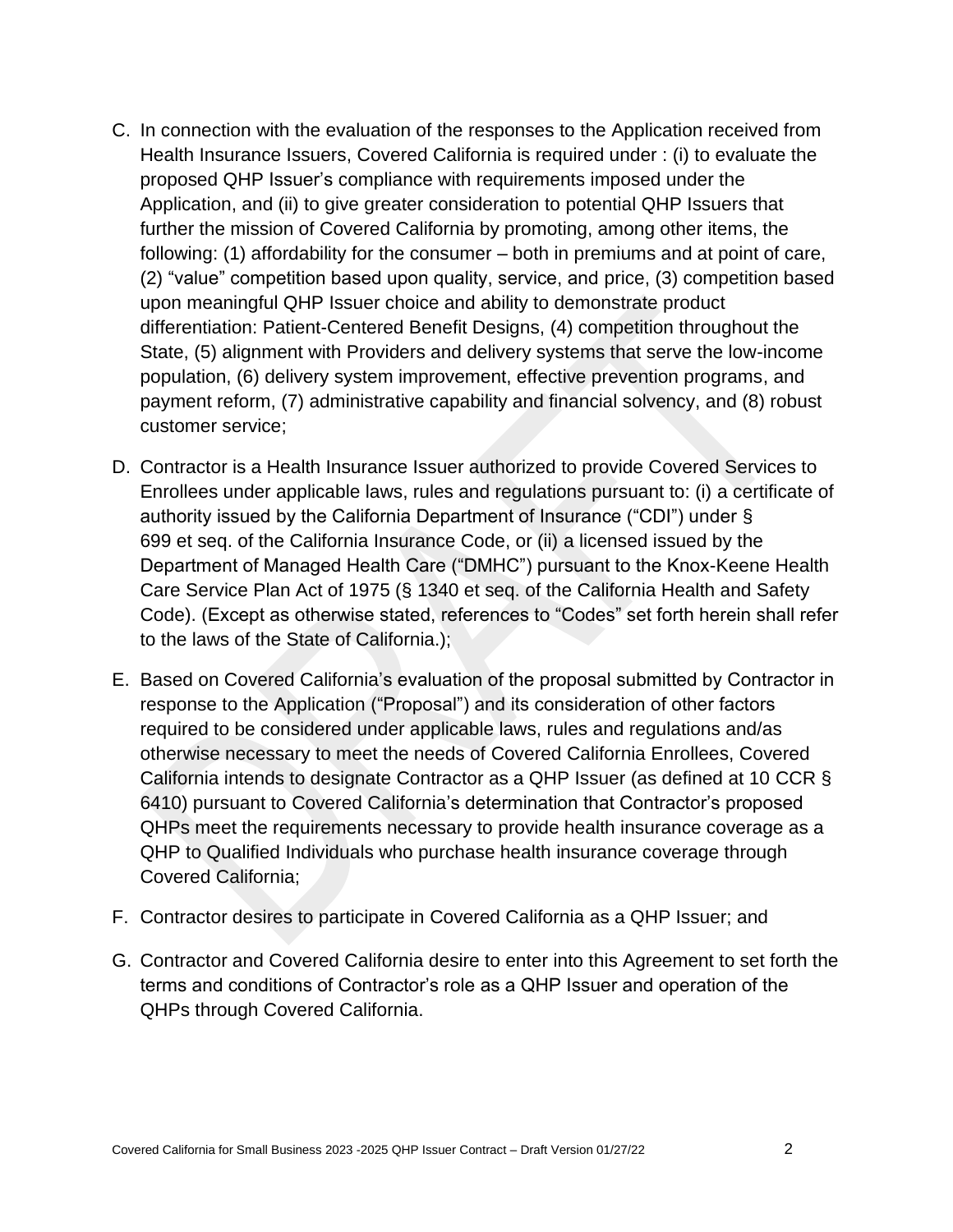### **ARTICLE 1 – GENERAL PROVISIONS**

### <span id="page-11-1"></span><span id="page-11-0"></span>**1.1 Purpose**

This Agreement sets forth the expectations of Covered California and Contractor with respect to: (a) the delivery of services and benefits to Covered California Enrollees; (b) the respective roles of Covered California and the Contractor related to enrollment, eligibility, and customer service for Covered California Enrollees; (c) coordination and cooperation between Covered California and Contractor to promote quality, high value care for Covered California Enrollees and other health care consumers; (d) Covered California's expectation of enhanced alignment between Contractor and its participating providers to deliver high quality, high value health care services; and (e) administrative, financial, and reporting relationships and agreements between Covered California and Contractor.

Covered California enters into this Agreement with Contractor to further its mission to increase the number of insured Californians, improve health care quality and access to care, promote health, lower costs, and reduce health disparities. Covered California seeks to accomplish this mission by creating an innovative and competitive marketplace that empowers consumers to choose the health plan and providers that offer the best value. Covered California's "Triple Aim" framework seeks to improve the patient care experience, including quality and satisfaction, improve the health of the population, and reduce the per capita costs of Covered Services. Through the execution of this Agreement, Covered California and Contractor jointly commit to be actively engaged in promoting change and working collaboratively to define and implement additional initiatives to continuously improve quality and value.

### <span id="page-11-2"></span>**1.2 Applicable Laws and Regulations**

a) This Agreement is in accord with and pursuant to the California Affordable Care Act, Section 100500 et seq., Title 22 of the California Government Code (Chapter 655, Statues of 2010 and Chapter 659, Statutes of 2010) and the implementing regulations, Title 10, Chapter 12 of the California Code of Regulations, § 6400 et seq., as enacted or as modified during the course of this Agreement. This Agreement is also in accord with and pursuant to the Federal Patient Protection and Affordable Care Act and its implementing Federal regulations, as enacted or modified during the course of this Agreement, including standards for QHP certification set forth at 45 C.F.R.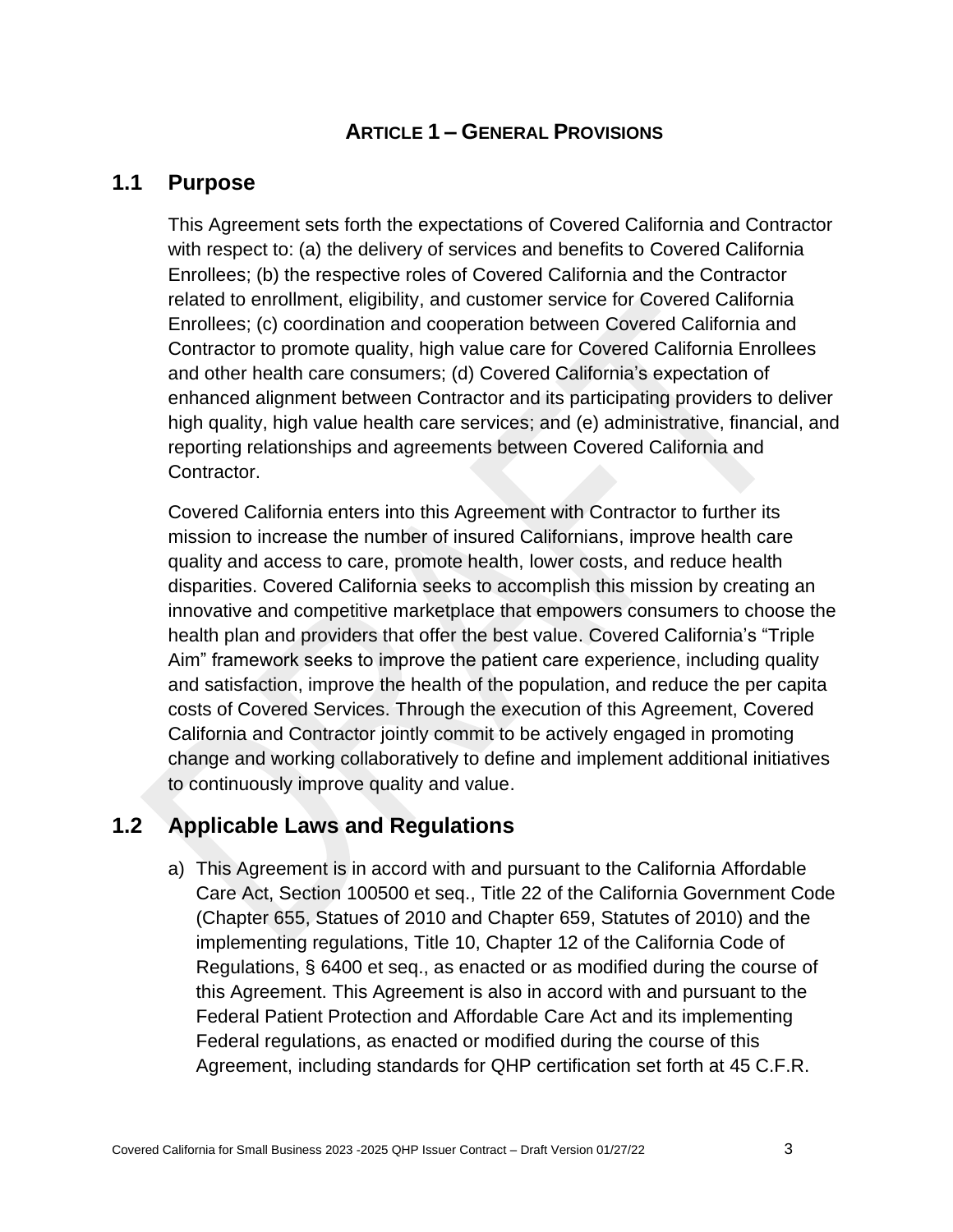Part 156 et seq. (Subpart C: Qualified Health Plan Minimum Certification Standards).

- b) Contractor is subject to the obligations imposed on Contractor under applicable laws, rules and regulations of the Federal Affordable Care Act, the California Affordable Care Act, and any other applicable Federal, State or local laws, rules and regulations. The parties to this Agreement recognize and acknowledge there may be material changes to the above-referenced rules and regulations and other applicable Federal, State, or local laws, rules and regulations. Should such an event arise, the parties agree that revisions to this Agreement may be necessary to align provisions contained herein with the changes made to these laws. Nothing in this Agreement limits such obligations imposed on Contractor, including any failure to reference a specific State or Federal regulatory requirement applicable to Covered California or Contractor. In those instances where Covered California imposes a requirement in accordance with the California Affordable Care Act or as otherwise authorized by California law that exceeds a requirement of the Federal Affordable Care Act or other Federal law, the State law and Covered California requirement shall control unless otherwise required by law, rules and regulations.
- c) Compliance Programs. Contractor shall, and shall require Participating Providers and all subcontractors to, comply with all applicable Federal, State, and local laws, regulations, executive orders, ordinances and guidance, including, the Affordable Care Act, the California Affordable Care Act, the Americans with Disabilities Act, the Anti-Kickback Statute, the Public Contracts Anti-Kickback Act, the Stark Law, the Knox-Keene Health Care Service Plan Act of 1975, and California Insurance Code, as applicable.

### <span id="page-12-0"></span>**1.3 Relationship of the Parties**

a) Independent contractors. The parties acknowledge that in performance of the duties under this Agreement Covered California and the Contractor are acting and performing as independent contractors. Nothing in this Agreement shall be construed or deemed to create a relationship of employer or employee or partner or joint venture or principal and agent between Covered California and Contractor. In accordance with State and Federal law, Covered California is not operating on behalf of Contractor or any subcontractor of Contractor. Neither Contractor nor its Participating Providers, authorized subcontractors, or any agents, officers, or employees of Contractor shall be deemed as agents, officers, employers, partners, or associates of Covered California.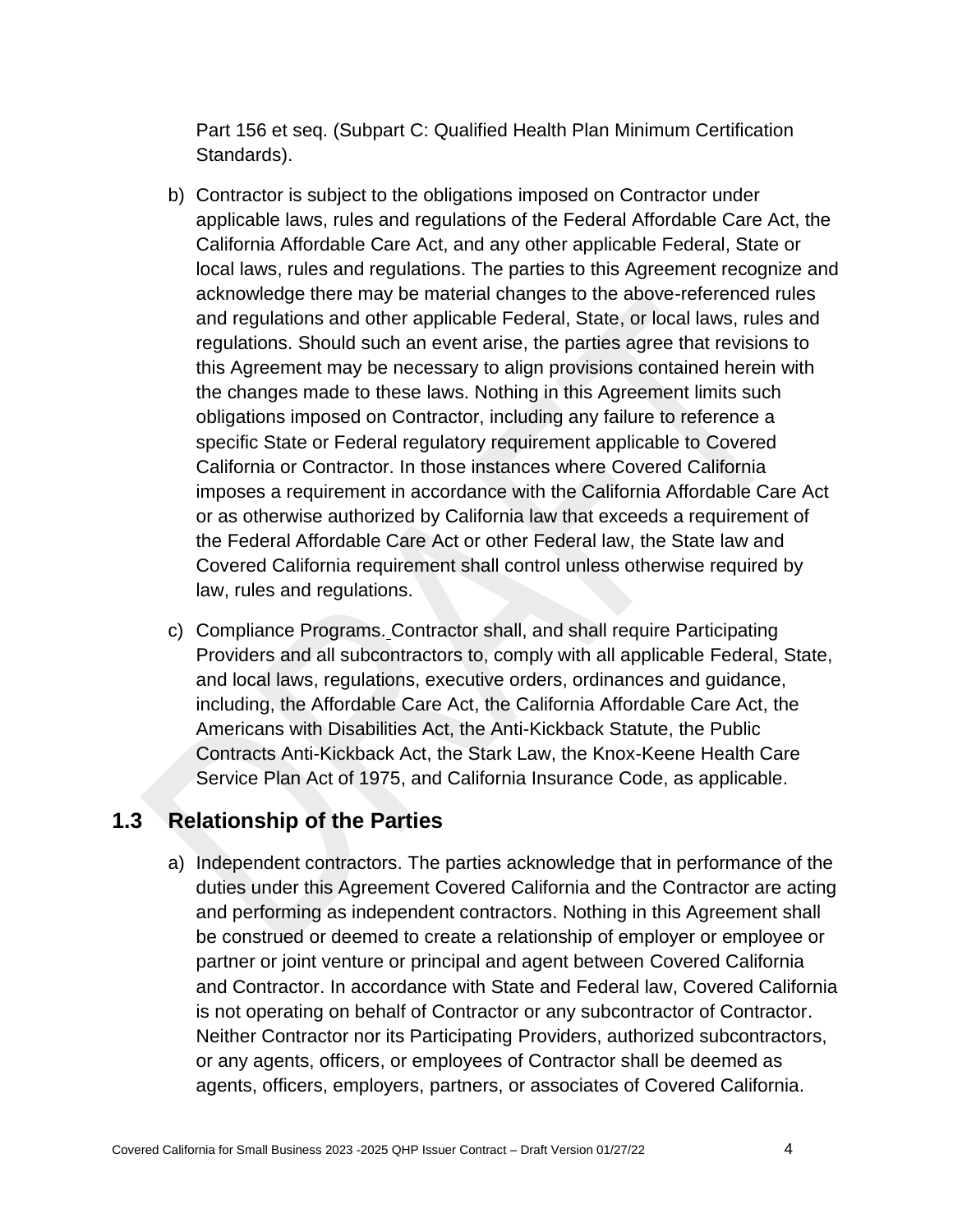- b) Subcontractors. Contractor shall require any subcontractor or assignee to comply with applicable requirements in this Agreement. Nothing in this Agreement shall limit Contractor's ability to hold subcontractor liable for performance under a contract between Contractor and its subcontractor(s). Contractor's obligations pursuant to this Agreement and applicable laws, rules and regulations shall not be waived or released if Contractor subcontracts or otherwise delegates services of this contract. Contractor shall exercise due diligence in the selection of subcontractors and monitor services provided by subcontractors for compliance with the terms of this Agreement and applicable laws, rules or regulatory requirements or orders.
- c) Contractor shall notify Covered California in advance of assignment or delegation of duties under this Agreement. Notification to Covered California shall apply to new assignment and delegation as well as changes or amendments to existing assignment or delegation for the following:
	- 1. Enrollment and Eligibility
	- 2. Customer Service Call Center
	- 3. Managed Behavioral Health Organizations (MBHOs) or Behavioral Health Vendor
	- 4. Third Party Administrator for Dental Providers
	- 5. Third Party Administrator for Provider Contracts
	- 6. Third Party Administrator for Claims Administration

### <span id="page-13-0"></span>**1.4 General Duties of Covered California**

Covered California is approved by the United States Department of Health and Human Services ("DHHS") pursuant to 45 C.F.R. § 155.105 and performs its duties in accordance with State and Federal laws and this Agreement. The duties of Covered California include:

- a) Certification of QHP Issuers (45 C.F.R. Part 155, Subpart K);
- b) Consultation with stakeholders (45 C.F.R. § 155.130);
- c) Consumer assistance tools and programs, including operation of a toll-free call center (45 U.S.C. § 18031 (d) and 45 C.F.R. § 155.205);
- d) Eligibility and enrollment determinations in Covered California for the Individual Market (45 C.F.R. Part 155, Subparts D, E, H, I);
- e) Financial support for continued operation of Covered California (45 C.F.R. § 155.160);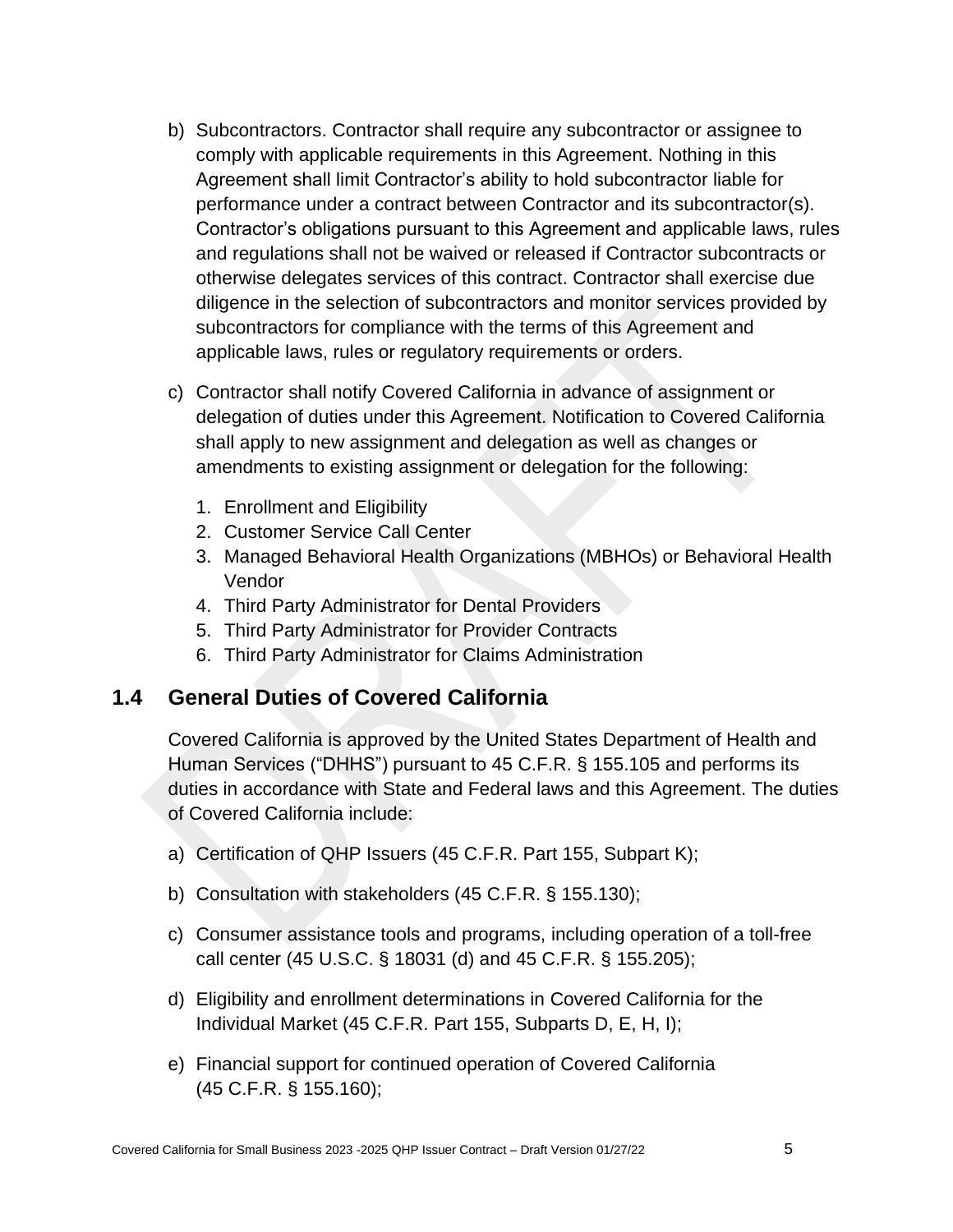- f) Non-interference with Federal law and nondiscrimination standards (45 C.F.R. § 155.120);
- g) Notices to Enrollees (45 C.F.R. § 155.230);
- h) Oversight, financial, and quality activities (45 C.F.R. § 155.200);
- i) Participation of brokers to enroll Employers in QHPs (45 C.F.R. § 155.220);
- j) Privacy and security of personally identifiable information (45 C.F.R. § 155.260);
- k) Use of standards and protocols for electronic transactions (45 C.F.R. § 155.270);
- l) Establishment of Covered California for Small Business (CCSB) to assist Employers and facilitate enrollment of Employees into QHPs (45 C.F.R. Subpart H, § 155.700 et seq.);
- m) Operation and management of the CCSB eligibility and enrollment system. Covered California also has a duty, as part of its management of the CCSB eligibility and enrollment system, to determine how the CCSB eligibility and enrollment system presents information about cost, quality, and provider availability for consumers to inform their selection of issuer and benefit design in Covered California. Covered California shall solicit comment from Contractor on the design but retains final authority to make design and presentation decisions in its sole discretion; and
- n) Covered California agrees to provide a dedicated team member responsible for working with Contractor to resolve any and all issues that arise from implementation of Covered California.

#### <span id="page-14-0"></span>**1.4.1 Confidentiality of Contractor Documents**

Covered California shall treat as confidential and exempt from public disclosure all documents and information provided by Contractor to Covered California, or to the vendor for Covered California, providing the documents or information are deemed to be, or qualify for treatment as, confidential information under the Public Records Act, Government Code § 6250 et seq., or other applicable Federal and State laws, rules and regulations. Documents and information that Covered California will treat as confidential include provider rates and the Contractor's business or marketing plans.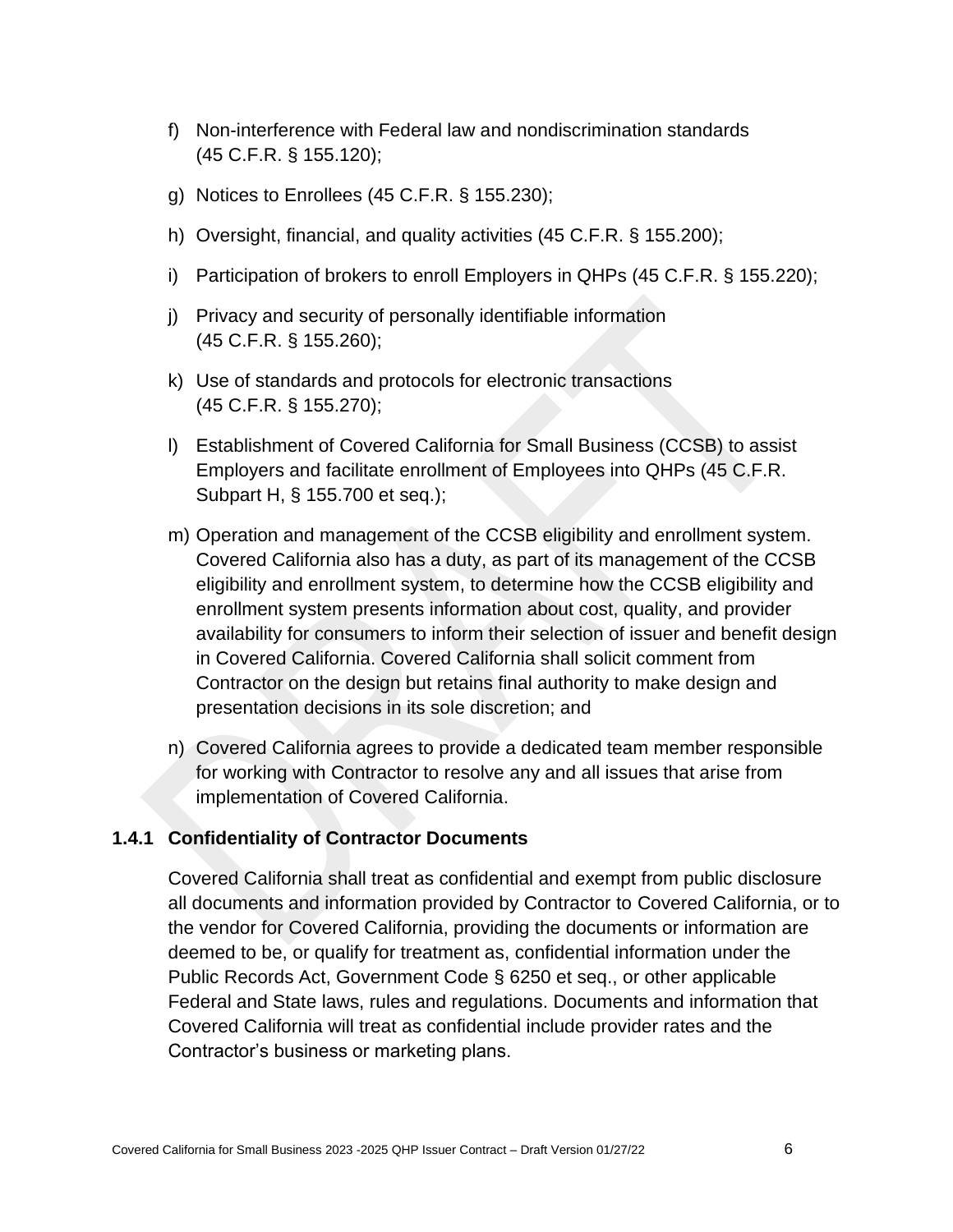# <span id="page-15-0"></span>**1.5 General Duties of the Contractor**

Contractor and Covered California acknowledge and agree that Contractor's QHPs are important to furthering the goal of Covered California with respect to delivering better care and higher value. Contractor agrees that Contractor's QHPs submitted and certified through the annual certification process for the current Plan Year, shall be offered through Covered California to provide access to Covered Services to Covered California Enrollees in accordance with the terms and conditions required by this Agreement and as required for designation of each health insurance plan as a QHP.

Contractor shall maintain the organization and administrative capacity to support and ensure implementation and operation of this Agreement. This requirement includes the following:

- a) Contractor maintains the legal capacity to contract with Covered California and complies with the requirements for participation in Covered California pursuant to this Agreement and applicable Federal and State laws, rules and regulations;
- b) A dedicated liaison is available as the primary contact person to coordinate and cooperate with Covered California in the implementation of this Agreement and the contact person and/or other personnel are available to Covered California as needed to fulfill Contractor's duties under this Agreement.
	- i. Key individual(s) who will have primary responsibility for servicing the Covered California account and flow of responsibilities include the following representatives: Chief Executive Officer, Chief Finance Officer, Chief Operations Officer, Chief Medical Officer, and Dedicated Liaison.
		- 1. Contractor shall timely notify Covered California within ten (10) Days in the event of a change of key individual(s) (as defined in  $(1.5b)i$ .)) occurs.
- c) Contractor's QHPs are offered in accordance with the terms and conditions of this Agreement and compliance with the Affordable Care Act and the California Affordable Care Act and implementing regulations, and with applicable Federal and State laws, rules and regulations, as may be amended from time to time as required under applicable laws, rules and regulations, or as otherwise authorized under this Agreement;
- d) Notify Covered California of: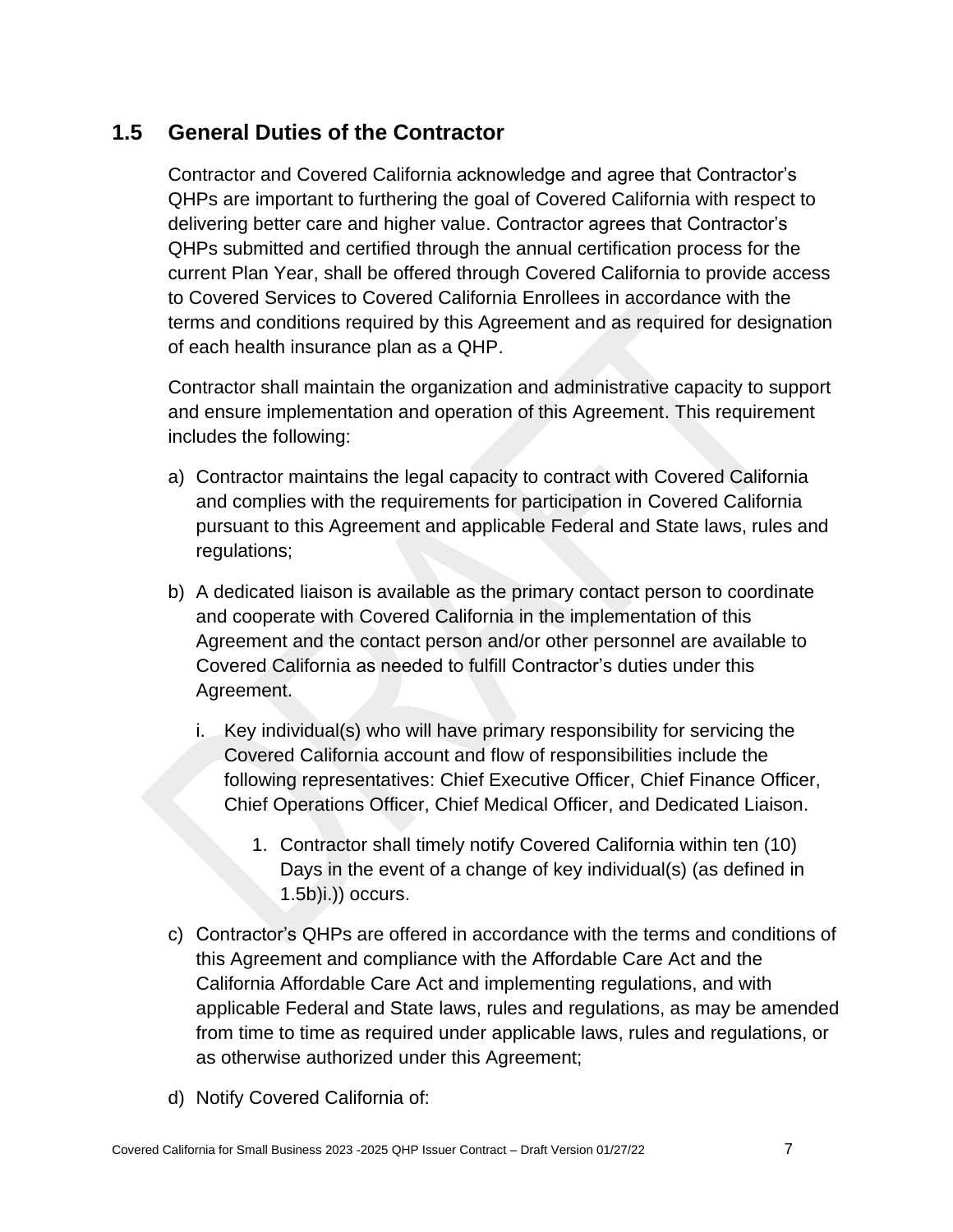- i. all routine or non-routine surveys and audits conducted by State and Federal Regulators concerning Contractor's Covered California lines of business;
- ii. any material concerns identified by Contractor or by State and Federal Regulators that may impact Contractor's performance under this Agreement; and
- e) Provide Covered California with copies of any preliminary or final reports, findings, or orders related to Subsection (d) of this Section 1.5, within 48 hours of Contractor receiving them from State and Federal Regulators; and
- f) Participate in quarterly, in-person meetings between Covered California and Contractor at Covered California's headquarters to report and review program performance results, including all Services and components of the program, i.e., clinical, financial, contractual reporting requirements, customer service, appeals, and any other program recommendations.

# <span id="page-16-0"></span>**1.6 Coordination with Other Programs**

Contractor and Covered California recognize that the performance of Services under this Agreement depends upon the joint effort of Covered California, Contractor, Participating Providers, and other authorized subcontractors of Contractor. Contractor shall coordinate and cooperate with Participating Providers and such subcontractors to the extent necessary, and as applicable, to promote compliance by Participating Providers and such subcontractors with the terms set forth in this Agreement. Contractor shall also coordinate and comply with requirements of other State agencies that affect its Enrollees, including the Department of Health Care Services ("DHCS") and California Department of Insurance ("CDI"), as may be required under inter-governmental agency agreements or other laws, rules, regulations, or program instructions.

# <span id="page-16-1"></span>**1.7 Changes in Requirements**

The parties agree that Covered California may make prospective changes to benefits and services during a contract year to incorporate changes in State or Federal laws, requirements imposed by State and Federal Regulators, or as mutually agreed by Covered California and Contractor. The projected cost of any such benefit or service change will be included in the cost of health care projections and changes to the Monthly Rates will be implemented after Contractor has demonstrated the cost impact of the benefit or service change in accordance with the requirements set forth in Article 5.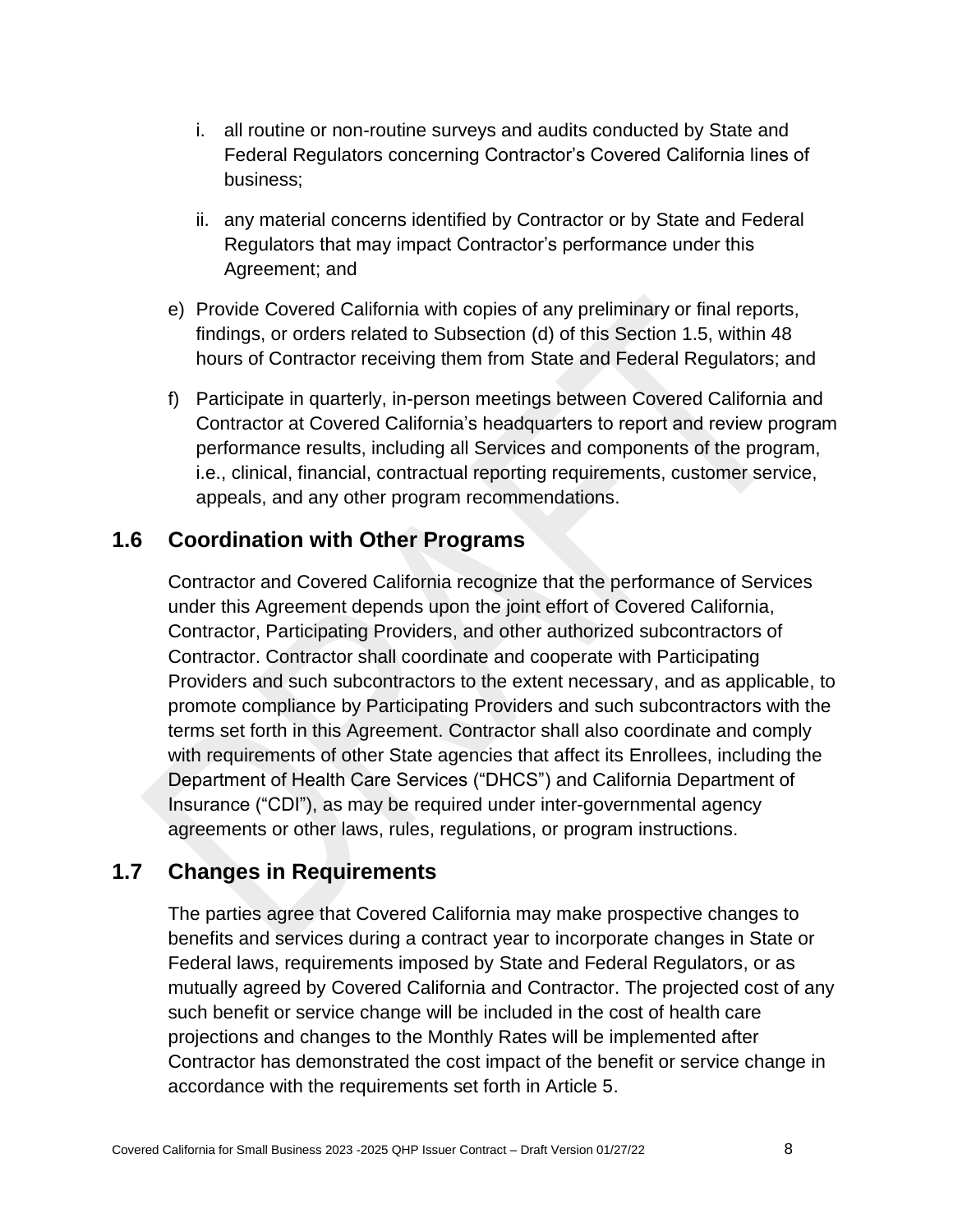# <span id="page-17-0"></span>**1.8 Evaluation of Contractor Performance**

Covered California shall evaluate Contractor's performance with respect to fulfillment of its obligations under this Agreement on an ongoing basis, including during the 90-Day period prior to each anniversary of the Agreement Effective Date set forth in Section 7.1 so long as the Agreement remains in effect. In the event evaluations conducted by Covered California reveal a significant problem or pattern of non-compliance with terms of this Agreement as reasonably determined and documented by Covered California, Covered California shall have the right, without limitation, to conduct reasonable additional reviews of Contractor's compliance and operational performance. Such evaluations shall also be considered in connection with decisions relating to re-certification and decertification in accordance with the terms set forth at Article 8.

# <span id="page-17-1"></span>**1.9 Required Notice of Contractor Changes**

Except as set forth below, notices pursuant to this Section shall be provided by Contractor promptly within ten (10) Days following Contractor's knowledge of such occurrence; provided, however, (i) such notice shall be provided immediately if such occurrence may reasonably be deemed to adversely affect the quality of care or safety of Covered California Enrollees, and (ii) in no event shall notice be provided by Contractor beyond the thirty (30) Day period following the date of occurrence. All written notices from Contractor pursuant to this Section shall contain sufficient information to permit Covered California to evaluate the events under the same criteria that were used by Covered California in its award of this Agreement to Contractor. Contractor agrees to provide Covered California with such additional information as Covered California may request. If Contractor requests confidential treatment for any information it provides, Covered California shall treat the information as confidential, consistent with Section 1.4.1.

Contractor shall notify Covered California in writing upon the occurrence of any of the following events:

- a) Contractor is in breach of any of its obligations under this Agreement;
- b) Change in the majority ownership, control, or business structure of Contractor;
- c) Change in Contractor's business, partnership or corporate organization that may reasonably be expected to have a material impact on Contractor's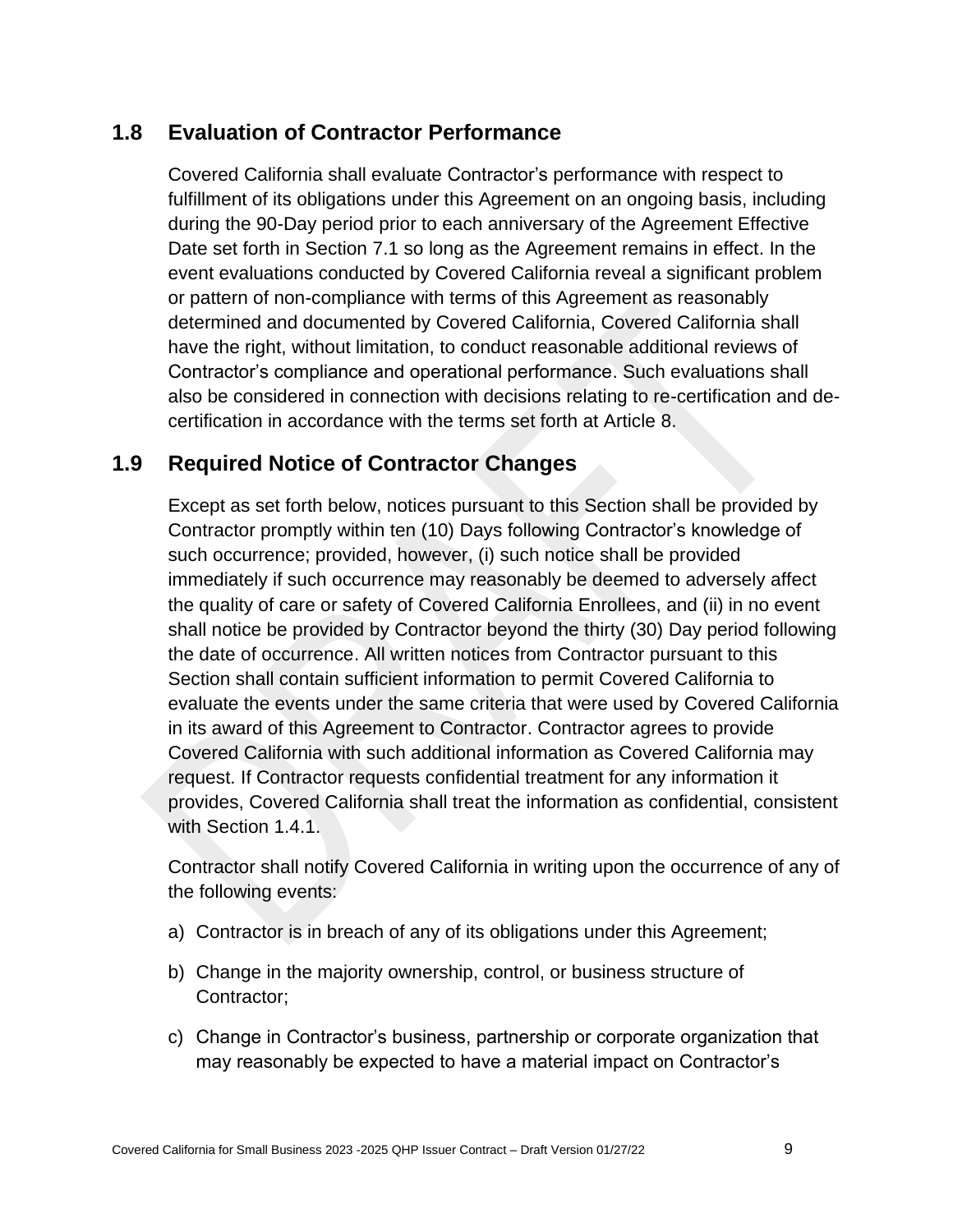performance of this Agreement or on Covered California's rights under this Agreement;

- d) Breach by Contractor of any term set forth in this Agreement or Contractor otherwise ceases to meet the requirements for a QHP Issuer, including those set forth at and 45 C.F.R. § 156.200 et seq. (Subpart C Article 3-Qualified Health Plan Minimum Certification Standards);
- e) Immediate notice in the event that Contractor files any federal bankruptcy action or state receivership action, any federal bankruptcy or state receivership action is commenced against Contractor, Contractor is adjudicated bankrupt, or a receiver is appointed and qualifies; and
- f) Changes in Contractor's Provider Network by notice consistent with Section 4.4. Contractor shall notify Covered California with respect to any significant changes in operations of Contractor that may reasonably be expected to significantly impair Contractor's operation of QHPs or delivery of Covered Services to Covered California Enrollees.

# <span id="page-18-0"></span>**1.10 Nondiscrimination**

- a) Services and Benefits. During the performance of this Agreement, Contractor shall not, and shall require Participating Providers and other subcontractors, as well as their agents and employees to not, in accordance with the Affordable Care Act Section 1557 (42 U.S.C. § 18116), cause an individual to be excluded on the grounds prohibited under Title VI of the Civil Rights Act of 1964 (42 U.S.C. § 2000d et seq.), Title IX of the Education Amendments of 1972 (20 U.S.C. § 1681 et seq.), the Age Discrimination Act of 1975 (42 U.S.C. § 6101 et seq.), or Section 504 of the Rehabilitation Act of 1973 (29 U.S.C. § 794), or subject to any other applicable State and Federal laws, from participation in, be denied the benefits of, or be subjected to discrimination under, any health program or activity offered through Covered California.
- b) Employment and Workplace. Contractor shall not, and shall require Participating Providers and other subcontractors, as well as their agents and employees to not, unlawfully discriminate, harass or allow harassment, against any employee or applicant for employment because of sex, race, color, ancestry, religious creed, national origin, physical disability (including Human Immunodeficiency Virus (HIV) and Acquired Immunodeficiency Syndrome (AIDS)), mental disability, medical condition (including health impairments related to or associated with a diagnosis of cancer for which a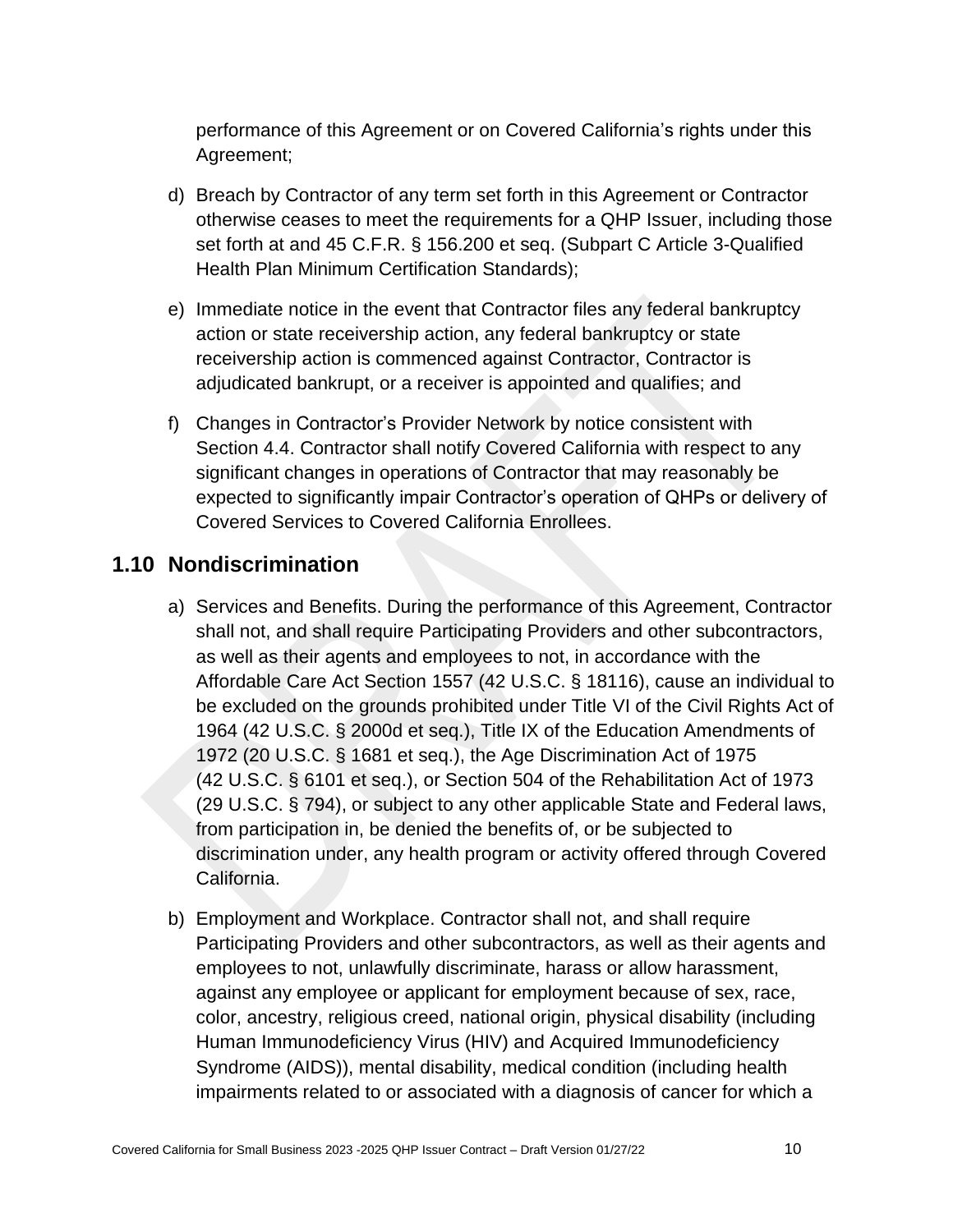person has been rehabilitated or cured), age (40 or over), marital status, genetic information, sexual orientation, gender identity, or use of family and medical care leave. Contractor shall, and shall require Participating Providers and other subcontractors, as well as their agents and employees, to evaluate and treat employees and applicants for employment in a manner that is free from such discrimination and harassment. Contractor shall, and shall require Participating Providers and subcontractors, as well as their agents and Employees, to comply with the provisions of the Fair Employment and Housing Act (Government Code § 12900 et seq.) and the applicable regulations promulgated thereunder (2 CCR § 7285.0 et seq.). The applicable regulations of the Fair Employment and Housing Commission implementing Government Code §12990, set forth in CCR Chapter 5 of Division 4 of Title 2, including, 2 CCR § 8103 et seq., are incorporated into this Agreement by reference and made a part hereof as if set forth in full. Contractor shall, and shall require Participating Providers and other subcontractors to give written notice of their obligations under this clause to labor organizations with which they have a collective bargaining or other agreement. Contractor shall include the nondiscrimination and compliance provisions of this clause in all subcontracts to perform work under this Agreement.

## <span id="page-19-0"></span>**1.11 Conflict of Interest; Integrity**

Contractor shall be, and shall require Participating Providers to be free from any conflicts of interest with respect to Services provided under this Agreement. Contractor represents that Contractor and its personnel do not currently have, and will not have throughout the term of the Agreement, any direct interest that may present a conflict in any manner with the performance of Services required under this Agreement. Contractor also represents that it is not aware of any conflicts of interest of any Participating Provider or any basis for potential violations of Contractor or Participating Provider with respect to laws, rules and regulations that govern referrals required for the provision of certain Covered Services, including Federal and State anti-kickback and anti-self-referral laws, rules and regulations. Contractor shall immediately (1) identify any conflict of interest that is identified during the term of the Agreement, and (2) take any necessary action to assure that any activities are not improperly influenced by a conflict of interest.

Contractor shall comply with any and all other policies adopted by Covered California regarding conflicts of interest and ethical standards, copies of which shall be made available by Covered California for review and comment by the Contractor prior to implementation.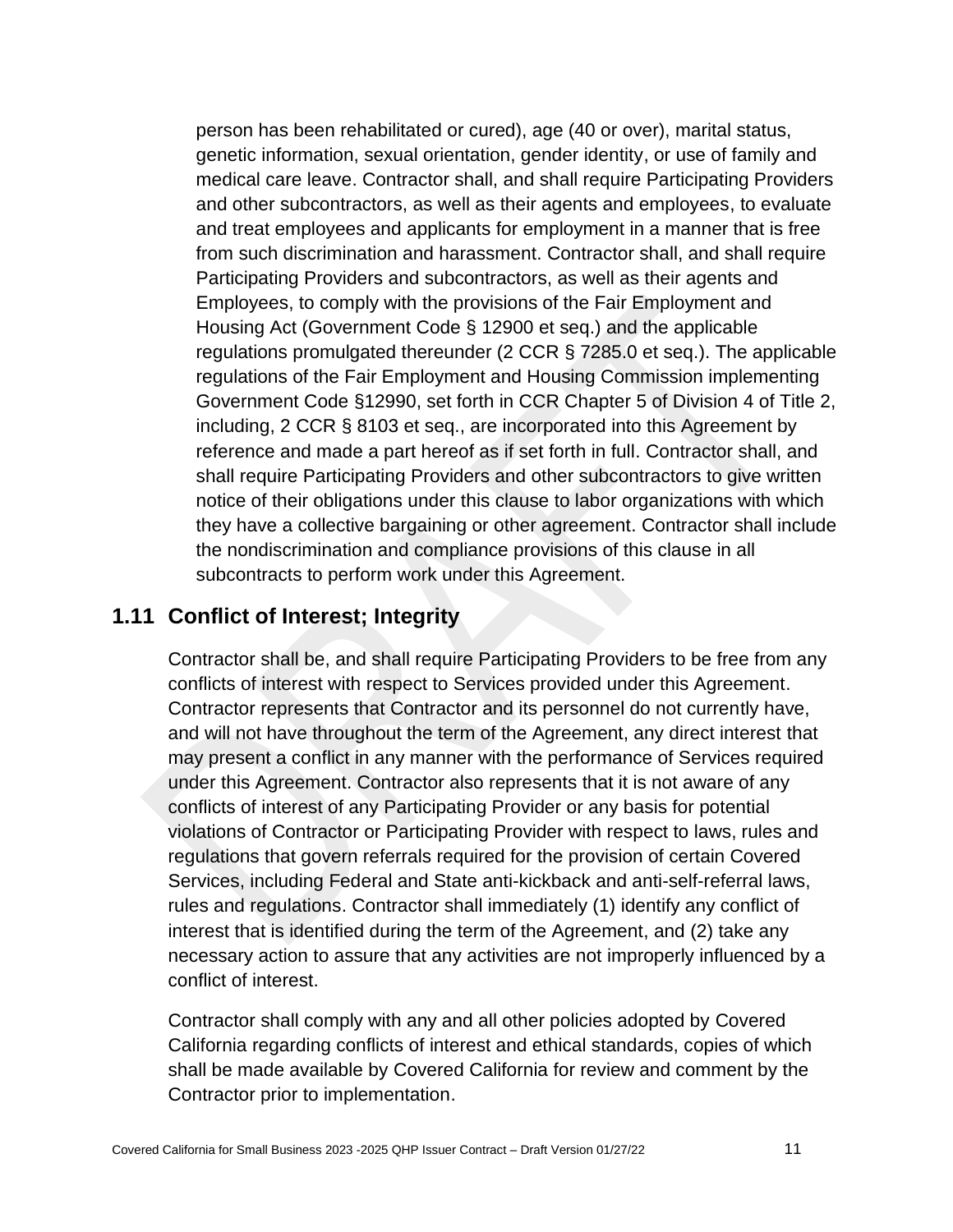# <span id="page-20-0"></span>**1.12 Other Financial Information**

In addition to financial information to be provided to Covered California under other provisions of this Agreement or pursuant to applicable laws, rules and regulations, at the request of Covered California, Contractor shall provide Covered California with financial information that is (i) provided by Contractor to State and Federal Regulators or other regulatory bodies, or (ii) reasonable and customary information prepared by Contractor, including supporting information relating to Contractor's Enrollees. Possible requests may include annual audited financial statements and annual profit and loss statements.

### <span id="page-20-1"></span>**1.13 Other Laws**

Contractor shall comply with applicable laws, rules and regulations, including the following:

- a) Americans with Disabilities Act. Contractor shall comply with the Americans with Disabilities Act (ADA) of 1990, (42 U.S.C. § 12101 et seq.), which prohibits discrimination on the basis of disability, as well as all applicable regulations and guidelines issued pursuant to the ADA, unless specifically exempted.
- b) Drug-Free Workplace. Contractor shall comply with the requirements of the Drug-Free Workplace Act of 1990 (Government Code § 8350 et seq.).
- c) Child Support Compliance Act. Contractor shall fully comply with all applicable State and Federal laws relating to child and family support enforcement, including disclosure of information and compliance with earnings assignment orders, as provided in Chapter 8 (commencing with § 5200) of Part 5 of Division 9 of the Family Code.
- d) Domestic Partners. Contractor shall fully comply with Public Contract Code § 10295.3 with regard to benefits for domestic partners.
- e) Environmental. Contractor shall comply with environmental laws, rules and regulations applicable to its operations, including, those relating to certifies compliance with the requirements of the Electronic Waste Recycling Act of 2003, Chapter 8.5, Part 3 of Division 30, commencing with § 42460 of the Public Resources Code, relating to hazardous and solid waste.
- f) Other Laws. Contractor shall comply with any and all other State and Federal laws, rules and regulations applicable to this Agreement, to the operation of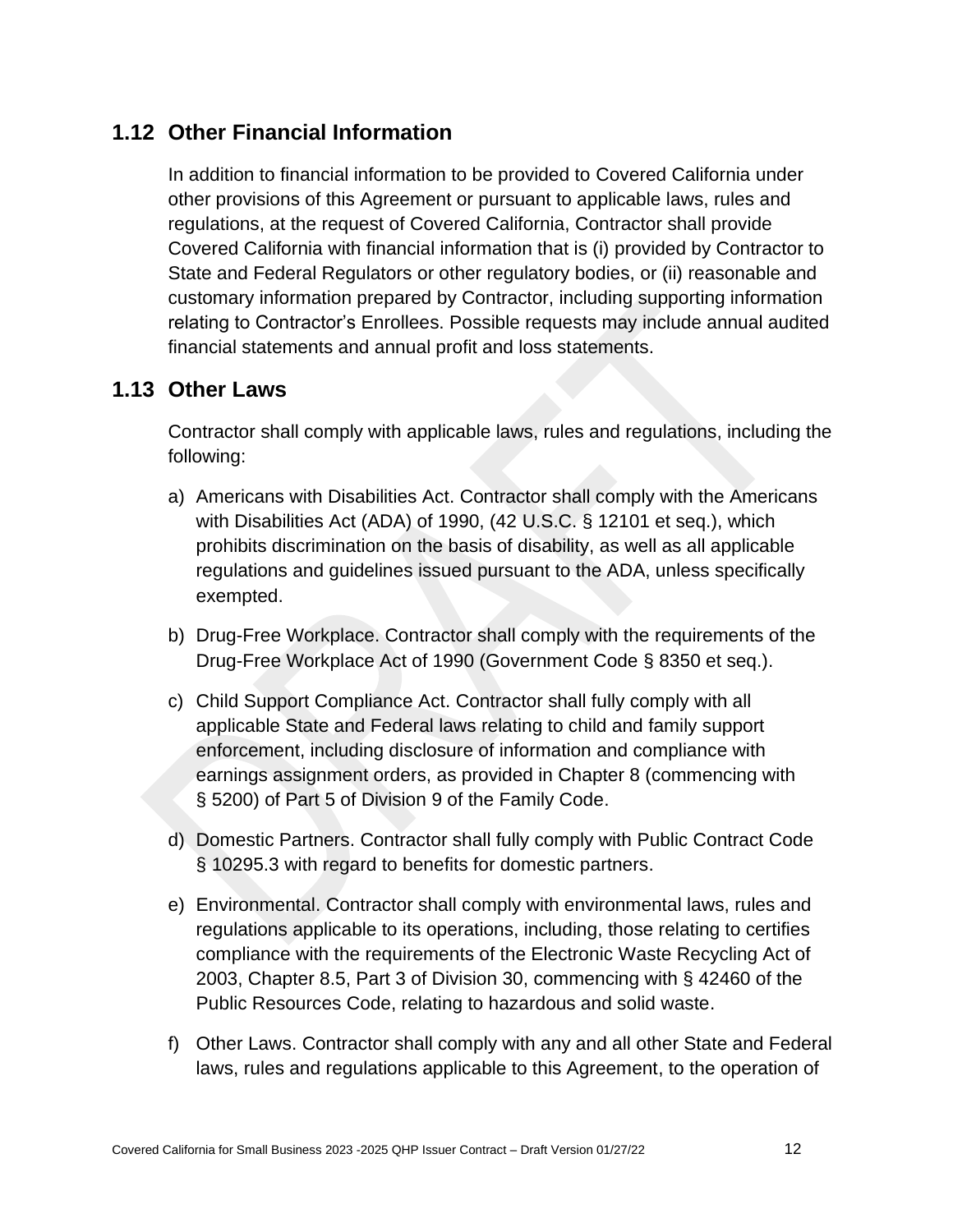Covered California, and to Contractor's provision of Services under this Agreement.

### <span id="page-21-0"></span>**1.14 Contractor's Representations and Warranties**

Contractor represents and warrants that neither the execution of this Agreement by Contractor, nor the acts contemplated hereby, nor compliance by Contractor with any provisions hereof will:

- a) Violate any provision of the charter documents of Contractor;
- b) Violate any laws, rules, regulations, or any judgment, decree, order, regulation or rule of any court or governmental authority applicable to Contractor; or
- c) Violate, or be in conflict with, or constitute a default under, or permit the termination of, or require the consent of any person under, any agreement to which Contractor may be bound, the occurrence of which in the aggregate would have a material adverse effect on the properties, business, prospects, earnings, assets, liabilities, or condition (financial or otherwise) of Contractor.

Due Organization. Contractor represents and warrants that it is duly organized, validly existing, and in good standing under the laws of the state of its incorporation or organization.

Power and Authority. Contractor represents and warrants that: (i) it has the power and authority to enter into this Agreement and to carry out its obligations hereunder; (ii) the execution of this Agreement has been duly authorized and executed by Contractor and no other internal proceeding on the part of Contractor is necessary to authorize this Agreement; and (iii) to the best of its knowledge, Contractor has completed, obtained, and performed all registrations, filings, approvals, authorizations, consents, or examinations required by any State and Federal Regulators and other government or governmental authority for its acts contemplated by this Agreement.

# <span id="page-21-1"></span>**1.15 Fraud, Waste and Abuse; Ethical Conduct**

Contractor shall maintain and enforce policies, procedures, processes, systems, and internal controls (i) to reduce fraud, waste, and abuse, and (ii) to enhance compliance with other applicable laws, rules, and regulations in connection with the performance of Contractor's obligations under this Agreement. Contractor shall maintain an effective compliance program that meets the requirements of applicable laws, rules, and regulations. Contractor shall provide evidence of such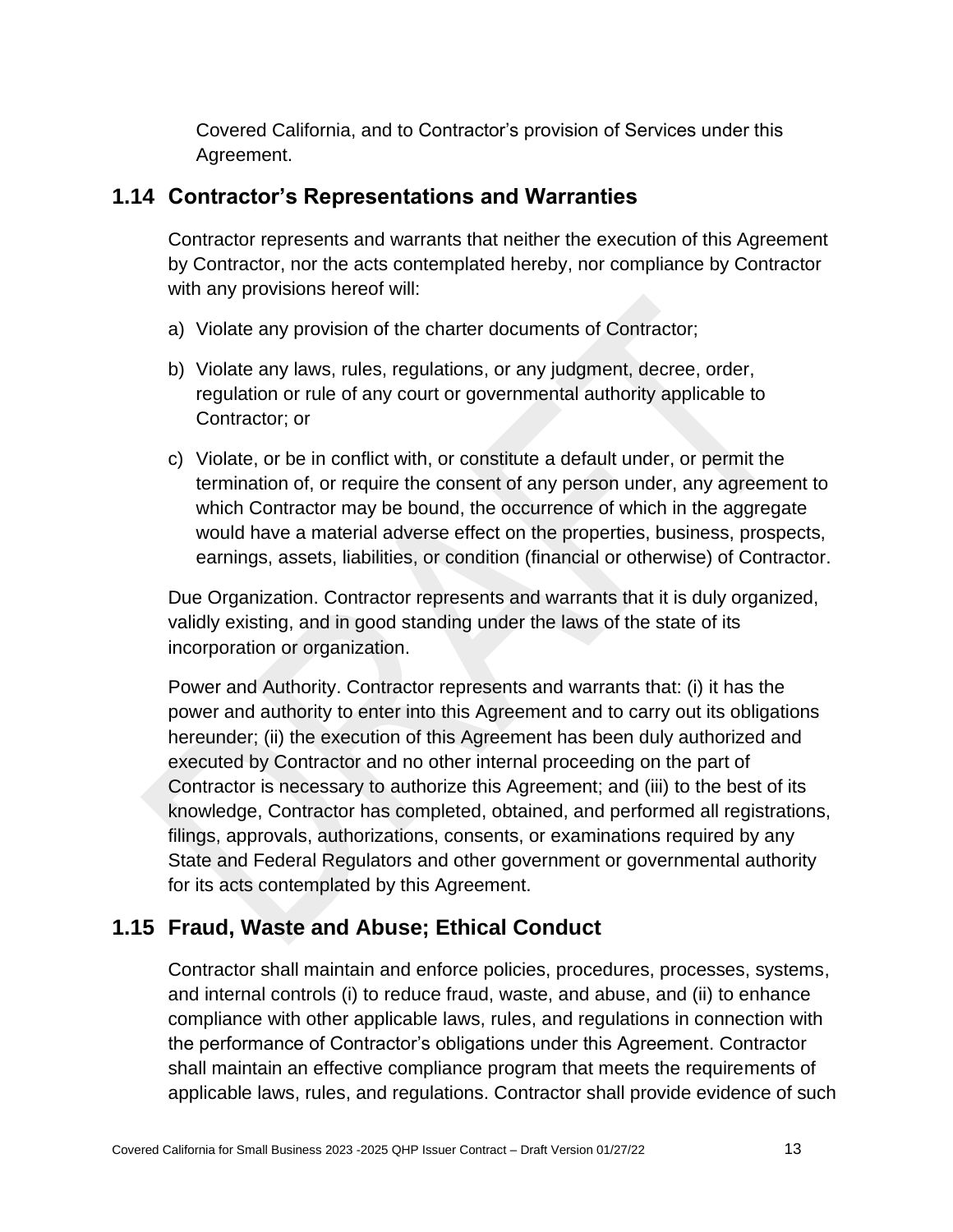compliance program as reasonably requested by Covered California. Contractor shall timely communicate to Covered California any material concerns identified by Contractor or by State and Federal Regulators related to regulatory compliance that may impact performance under this Agreement.

Contractor shall provide Covered California with a description of its fraud, waste, and abuse detection and prevention programs and report total monies recovered by Contractor in the most recent 12-month period for Contractor's total book of business as well as, if available, total monies recovered for Covered California business only. This description shall be provided upon the request of Covered California and will be updated upon request during each year that this Agreement is in effect and shall include an overview of fraud and abuse detection and prevention program activities conducted by Contractor, Participating Providers, other subcontractors and their authorized Agents, including a summary of key findings, relevant data analytics and fraud risk assessments to circumvent fraud, waste, and abuse, and the development, implementation, and enforcement of any corrective action plans for changing, upgrading, or improving these programs.

Contractor shall maintain and enforce a code of ethical conduct and make it available to Covered California upon request.

Contractor shall refer potential fraud activities identified through fraud detection and response measures to Covered California. Contractor shall follow the established Carrier Referral Process posted on the Contractor's extranet website provided by Covered California (Hub page, Contractor's subsite, Data Integrity, Fraud Referral folder).

Contractor shall not terminate Covered California Enrollee coverage for fraud without prior review and approval from Covered California.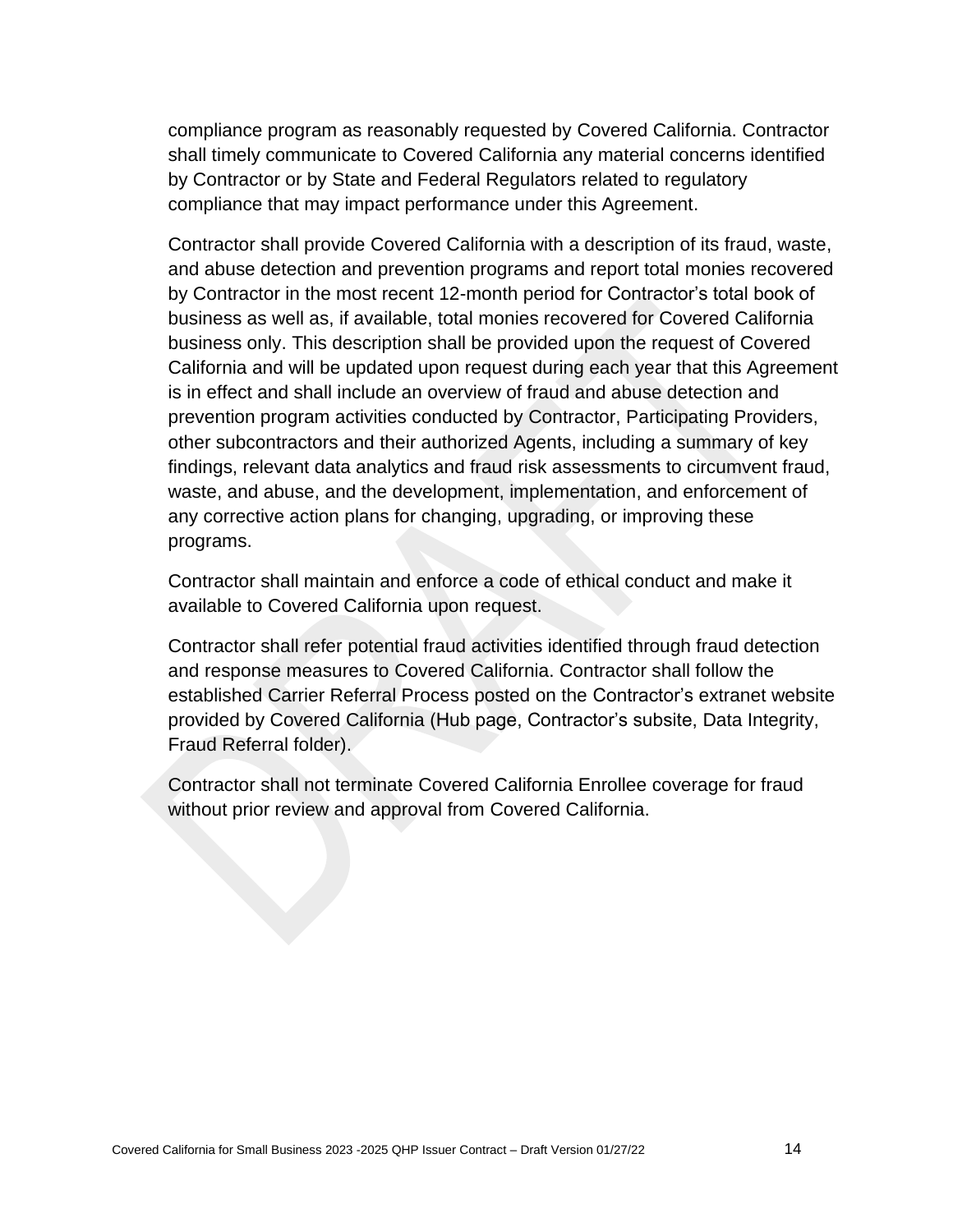# **ARTICLE 2 – ELIGIBILITY AND ENROLLMENT**

# <span id="page-23-1"></span><span id="page-23-0"></span>**2.1 Eligibility and Enrollment Responsibilities**

#### <span id="page-23-2"></span>**2.1.1 Covered California Responsibilities**

- a) Covered California shall be solely responsible for the determination of eligibility and enrollment of Small Employers and Employees in the Covered California for Small Business in accordance with applicable Federal and State laws, rules and regulations.
- b) Covered California shall notify Contractor regarding each eligible applicant who has completed an application for enrollment and selected Contractor as the QHP Issuer. Covered California shall transmit information required for Contractor to enroll the applicant within seven (7) business days of receipt of verification of eligibility and selection of Contractor's QHP.
- c) Covered California shall send 834 member-related files in EDI or CSV format to all Contractors with enrollment information to Contractor on a daily or on as-needed basis.
- d) Covered California shall send group files using XML format to all Contractors on a daily or on an as-needed basis.
- e) Covered California shall send the 820 Payment Remittance Information File in EDI or CSV format to all Contractors who received a payment, once a month.

#### <span id="page-23-3"></span>**2.1.2 Contractor Responsibilities**

- a) Contractor shall comply with all Federal and State eligibility and enrollment laws and regulations, including the Affordable Care Act § 1411 et seq. (42 U.S.C. § 18081 et seq.), 45 C.F.R. § 155.400 et seq., Government Code §§ 100503 and 100503.4, and 10 CCR § 6400 et seq.
- b) Contractor shall comply with all Covered California eligibility and enrollment determinations, including those made through the CCSB eligibility and enrollment system that result from an Employer's appeal of a Covered California determination. Within ten (10) Days of receiving a request from Covered California to implement the appeals decision, Contractor shall implement appeals decisions and provide communication to Covered California with evidence the appeal resolution has been implemented. Contractor shall immediately notify Covered California if it receives an appeal decision that does not have all necessary data elements required for the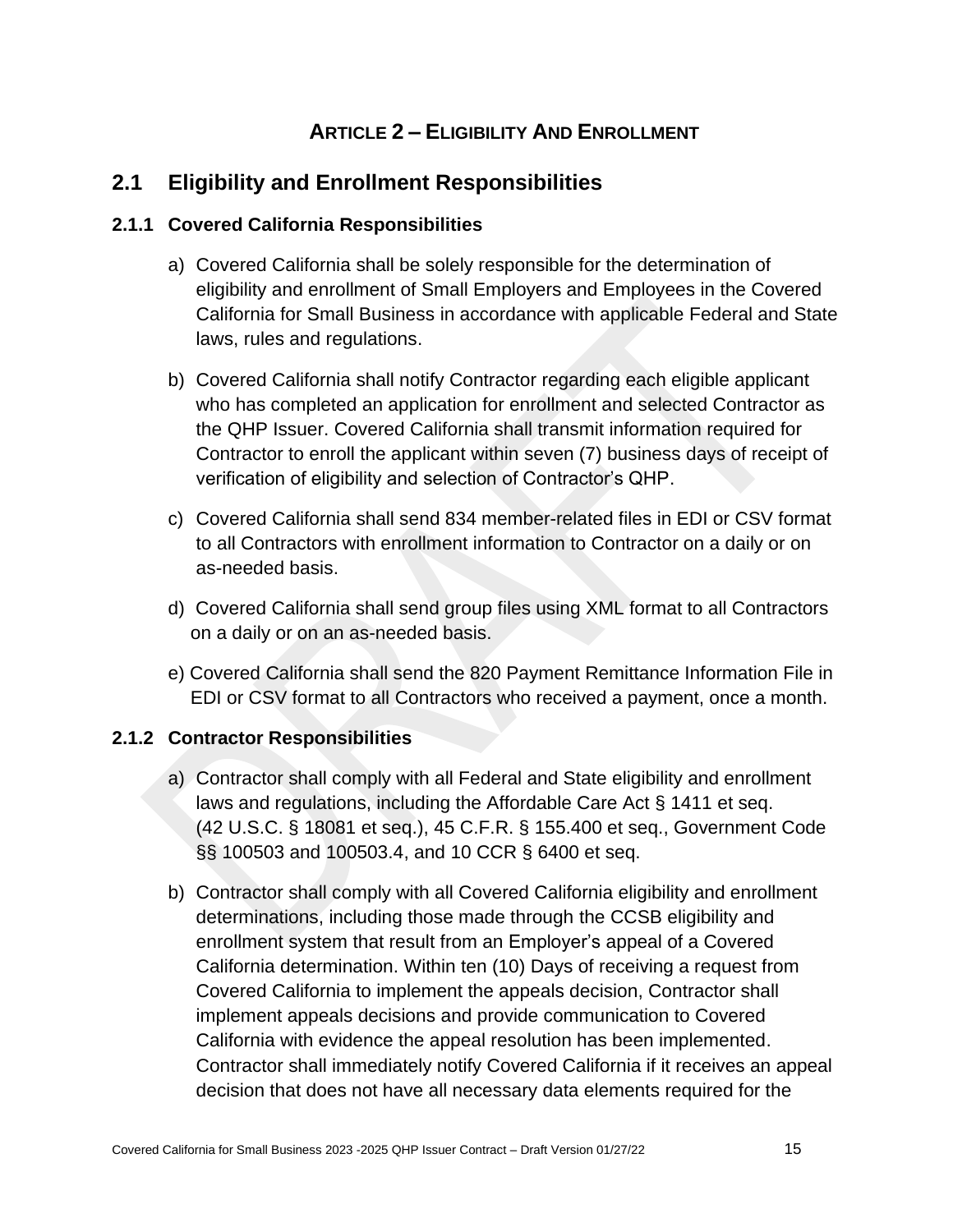Contractor to implement the appeal decision. In the event that an Employee and/or Dependent requires immediate care, the QHP Issuer will work closely with Covered California to implement any eligibility or enrollment changes as soon as reasonably possible. Contractor shall accept all Employees assigned by Covered California except as otherwise authorized by policies and procedures of Covered California or upon the approval of Covered California.

- c) Contractor shall input the enrollment information into Contractor's membership enrollment and financial databases. Contractor shall review and reconcile its membership enrollment and financial databases with Covered California enrollment reconciliation file on a monthly basis. The Contractor will use the Monthly Reconciliation File provided by Covered California in an EDI or CSV format to perform eligibility and financial validation and reconciliation. Contractor shall prepare a comparison extract in accordance with the file validations and resolution timelines, as mutually agreed upon between Covered California and Contractor. The eligibility and/or financial discrepancies shall be reported to Covered California via FTP.
- d) Contractor shall ingest Standard X12 EDI benefit enrollment and maintenance set files (834) furnished by Covered California and ensure Interchange acknowledgement files (999/TA1) are transmitted between Contractor and Covered California in a mutually agreed format. This includes all X12 response files (834 effectuation, TA1/999, etc.).
- e) Once the 834 File has been sent to the Contractor, Covered California should receive a 999/TA1 Acknowledgement File in return from the Contractor, confirming the 834 File has been received. The Contractor shall adhere to the agreed upon turn-around time (TAT) for processing 834 Files to add a new member. Contractor shall send Covered California the return 834 Effectuation File which will include the member's information and the Contractor assigned member ID number. After Covered California receives the 834 Effectuation File from the Contractor, Covered California shall send the Contractor a 999/TA1 Acknowledgement File confirming the Contractor's file was received and processed.
- f) After Covered California has sent the monthly 820 Payment Remittance File to the Contractor, the Contractor shall send a 999/TA1 Acknowledgement File confirming the 820 File was received and processed.
- g) Contractor shall provide a supplemental file for those members with identified enrollment discrepancies. Contractor shall provide this file within two weeks of the receipt of the weekly reconciliation file.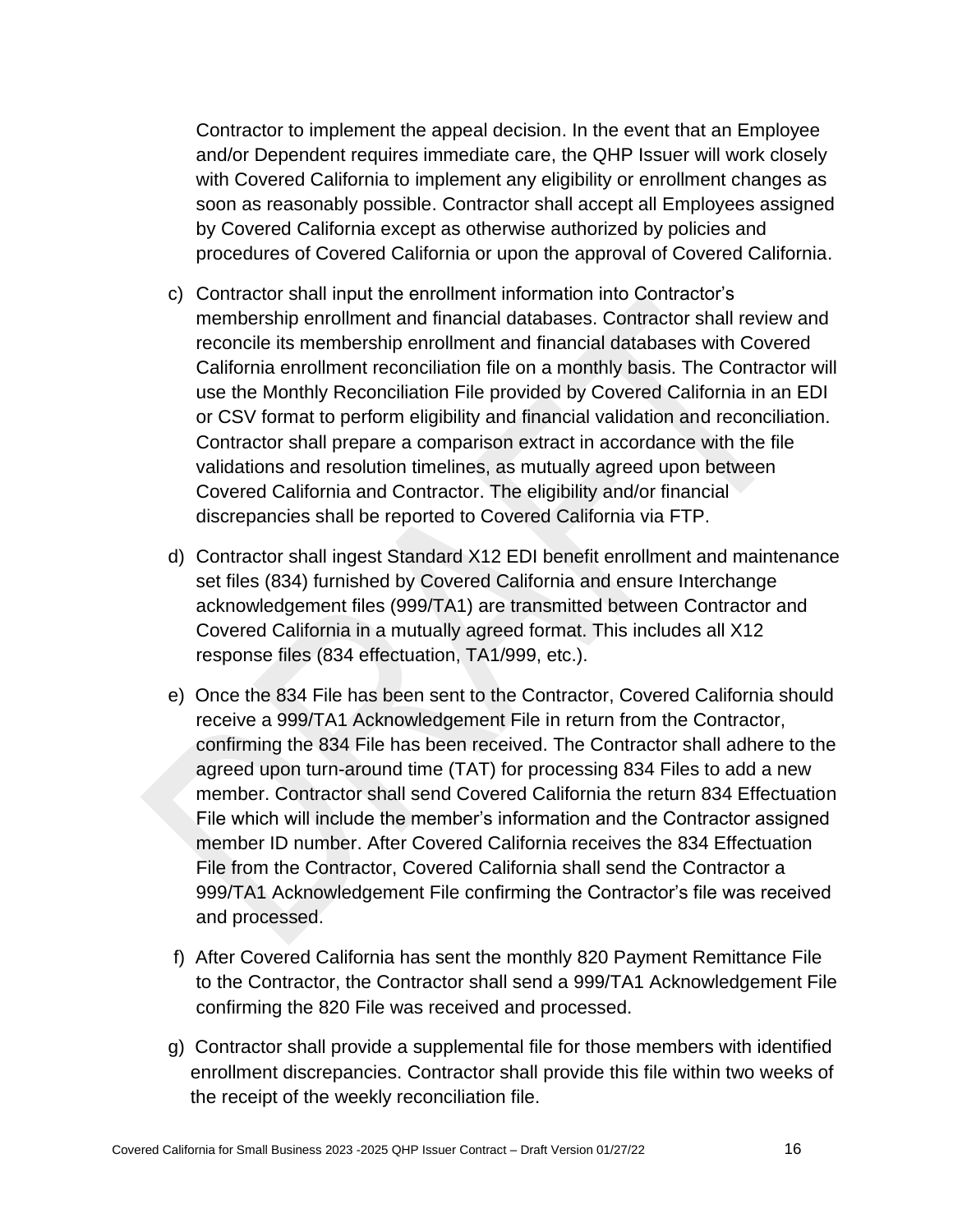h) Contractor shall rely upon Covered California as the system of record for eligibility and enrollment during the term of this Agreement; provided, however, that Contractor shall: (i) reconcile premium payment information with enrollment and eligibility information received from Covered California on a monthly basis, and (ii) Contractor shall only accept changes to eligibility information submitted by Employers or Employees when Covered California notifies or confirms such change to Contractor.

# <span id="page-25-0"></span>**2.2 Covered California for Small Business**

Covered California has established Covered California for Small Business to assist Employers by facilitating enrollment of Employees into QHPs. Contractor shall process Covered California for Small Business enrollments from Small Businesses determined by Covered California to be eligible for coverage in accordance with the terms set forth in this Agreement and Federal and State laws, rules, and regulations. All specified Employees and their Dependents, of Employers who are eligible in accordance with the Affordable Care Act, California Affordable Care Act, and Regulations may obtain coverage through Covered California for Small Business as permitted by State and Federal laws, rules, and regulations. Covered California will assume statutory obligation as required as part of initial enrollment that would otherwise be carried out by Contractor, such as assuring completion of Agent attestation, if applicable.

#### <span id="page-25-1"></span>**2.2.1 Covered California for Small Business Enrollment Periods**

Contractor agrees to allow Employers and Employees to purchase coverage in Covered California for Small Business at any point during the year ("rolling enrollment period") and as a result of specified triggering events, during Special Enrollment Periods (SEPs). Contractor shall accept changes to enrollment received from Covered California other than during the Employer's Open Enrollment Period for qualifying events as required under State and Federal laws, rules, and regulations. Contractor agrees to accept new Employers, Employees and eligible Dependents who enroll during these periods in Covered California for Small Business.

#### <span id="page-25-2"></span>**2.2.2 Covered California for Small Business Coverage Effective Dates**

a) Upon verification of eligibility and selection of Contractor's QHP, Covered California shall: (i) process enrollment of Employees into Contractor's QHPs, (ii) establish effective dates of Employee coverage, (iii) transmit enrollment information for Employees to Contractor, and (iv) Contractor shall notify Employee of the effective date of coverage.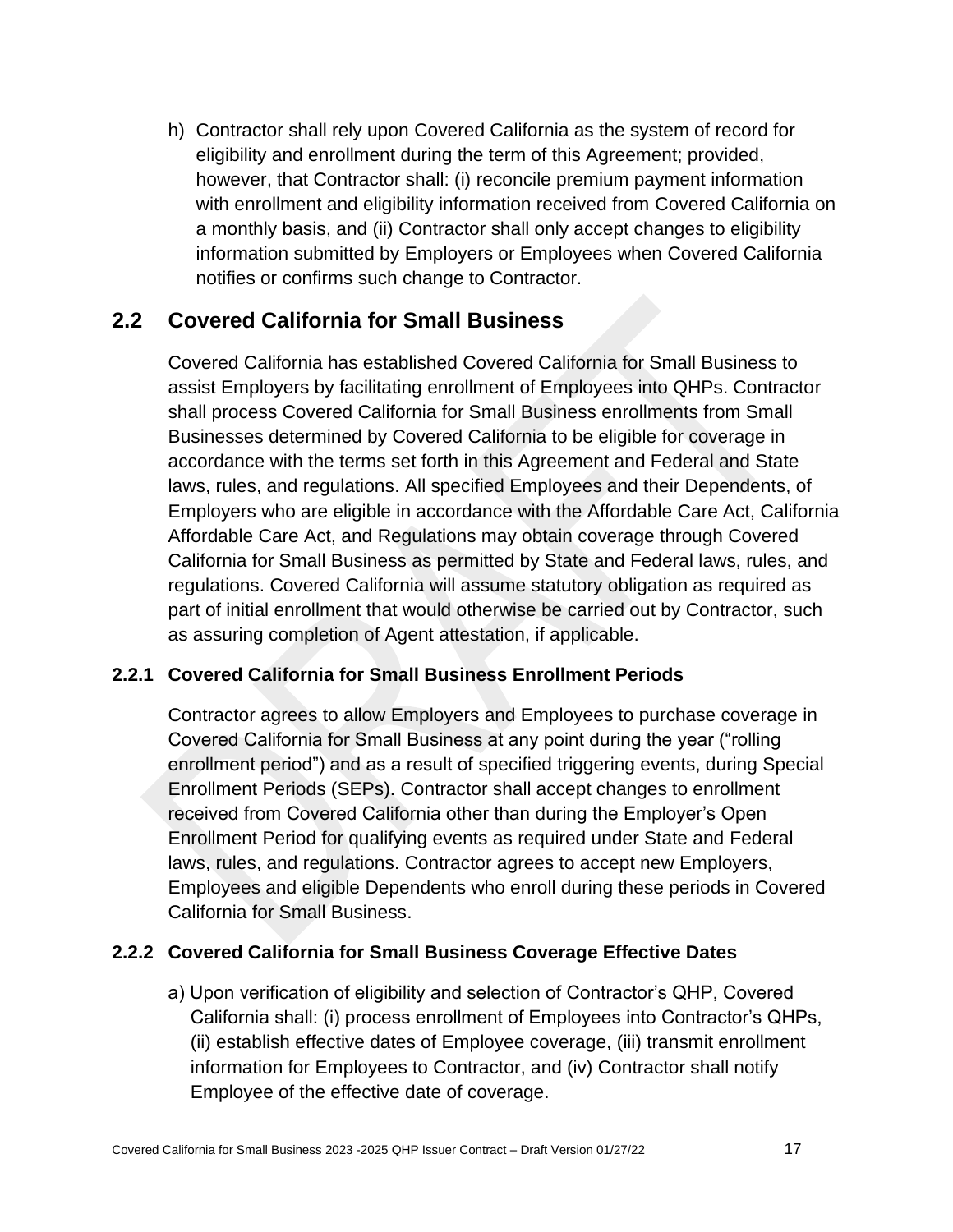- b) Contractor shall coordinate and cooperate with Covered California to the extent necessary during Covered California's enrollment process following Covered California's acceptance of the single Employer and single Employee application forms. Contractor shall provide Services as may be required to support Covered California during the enrollment process conducted by Covered California in accordance with Covered California's responsibilities under State and Federal laws, rules and regulations. Such Services shall include support of Covered California's performance of the following activities that must occur before the effective date of coverage: (i) determination of Employer eligibility, (ii) selection of Contractor's QHPs coverage levels by Employers and Employees, and (iii) verification of Employee's eligibility.
- c) Covered California for Small Business coverage shall commence on the first (1st) Day of a month or such other date as may be established by Covered California under its enrollment timeline and processes in accordance with State and Federal laws, rules and regulations. The specific terms and conditions relating to commencement of coverage, including cancellation or postponement of the effective date of coverage in the event of nonpayment or partial payment of an initial premium will be determined in accordance with applicable laws, rules and regulations.
- d) Contractor shall provide Covered California for Small Business with all information necessary to send the renewal notifications to Covered California Small Businesses, including information needed to satisfy any applicable language accessibility requirements.

#### <span id="page-26-0"></span>**2.2.3 Covered California for Small Business Premiums and Agent Compensation**

Covered California for Small Business will be responsible for collection of premiums, including delinquent payments. Contractor shall review and reconcile information received from Covered California on a monthly basis relating to the administration of premium payments, including information required under 45 C.F.R. § 155.705 and other applicable laws, rules and regulations necessary to the administration of premiums. Such reconciliation process will include the Contractor's review of information relating to the receipt of premium amounts due to Covered California from each Employer and Employee in Covered California for Small Business. Contractor shall provide Covered California notice of any reconciling enrollment information with premium payment information, which shall be evaluated by Covered California in consultation with Contractor.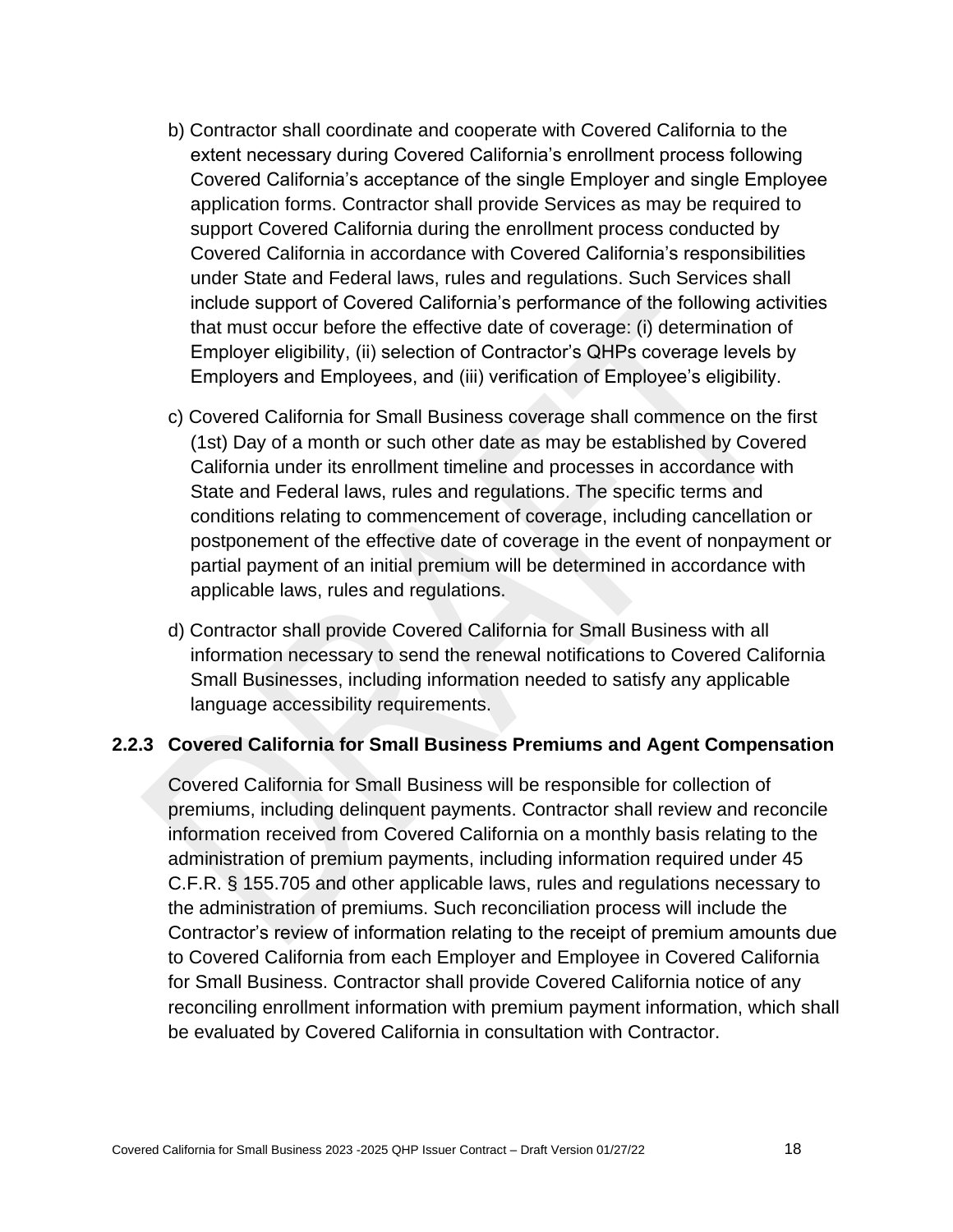Contractor shall not be entitled to collect from Covered California Enrollees or receive from Employers any amounts or funds above the premium amounts except with respect to cost-sharing amounts or to the extent that such payment (i) is expressly authorized under the QHPs, such as out-of-network services that comply with the notice requirements set forth at Section 4.4.3, or (ii) relates to a charge for non-sufficient funds or transaction fees initiated by a Covered California Enrollee at rates that are reasonable and customary for such transactions. Contractor shall not pursue collections of any said fees from Covered California.

Premiums charged to individuals includes the assessment of the Participation Fee due by each Covered California Enrollee, as well as a percentage for distribution related expenses. Distribution related expenses shall be set at a rate as set forth in Attachment 5. Covered California for Small Business shall collect a percentage of the premium in order to compensate Agents and General Agents. Contractor acknowledges that Covered California for Small Business may have excess funds as a result of collecting a percentage of Covered California Enrollee premiums for distribution related expenses. In no event shall Covered California for Small Business be required to remit any excess funds to Contractor. Any excess funds shall belong to Covered California for Small Business.

#### <span id="page-27-0"></span>**2.2.4 Covered California for Small Business Terminations of Coverage**

Contractor acknowledges and agrees that Covered California shall be responsible for the aggregation and administration of premiums for Covered California for Small Business. Covered California shall be responsible for: (1) the submission of bills to each Employer on a monthly basis in a form that identifies Employer and Employee contributions and the total amount due, (2) collecting the amounts due from each Employer, and (3) making payments to Contractor for Covered California Enrollees in Contractor's QHPs on a monthly basis or such other intervals as mutually agreed upon by Covered California and Contractor. In no event shall Covered California be liable to Contractor with respect to any interest or other charges relating to premium funds received by Covered California that are not yet disbursed by Covered California to QHP Issuers.

The specific terms and conditions relating to terminations, including Contractor's right to terminate an Employer in connection with the receipt of nonpayment or partial payments from Employers, shall be established by Covered California in accordance with applicable laws, rules and regulations.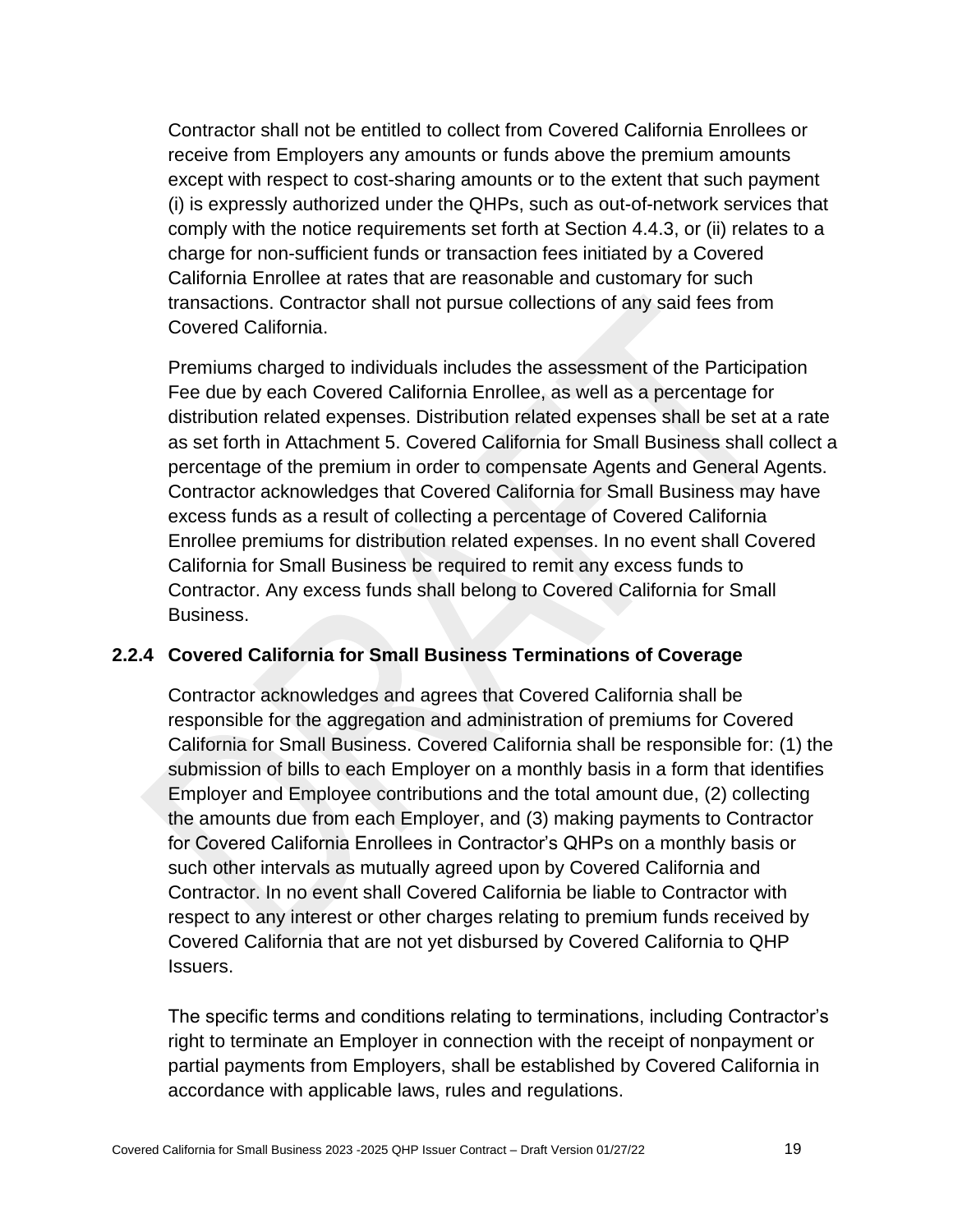Except as otherwise required under applicable laws, rules or regulations, an Employee's enrollment through Employer may be terminated in connection with the termination of Employer's coverage and/or with respect to the events described in above. With respect to an Employee, his or her eligibility shall cease at such time as he or she is no longer a qualified Employee to whom Employer has offered coverage. Covered California will notify Contractor within five (5) business days of any Employer or Employee termination.

Contractor shall request termination of a Covered California Enrollee for fraud or mis-representation through the Carrier Referral Process (posted on the Contractor's extranet website provided by Covered California (Hub page, Contractor's subsite, Data Integrity Files, Fraud Referral, Fraud Referral Rev. folder)) and provide Covered California with supporting documentation which substantiates the Contractor's request to terminate. Contractor shall not terminate for fraud or misrepresentation without prior approval from Covered California.

#### <span id="page-28-0"></span>**2.2.5 Covered California for Small Business Minimum Participation Rates**

Contractor shall comply with minimum participation and contribution rates for Employers participating in Covered California for Small Business in accordance with 10 CCR § 6522. Participation rates shall be established by Covered California in consultation with Health Insurance Issuers and may be modified by Covered California no more frequently than annually based on consideration of various factors, including, prevailing market standards and changes in applicable laws, rules, and regulations. Covered California will provide Contractor notice of such to the minimum participation, if any, at least 210 Days prior to the effective date of the proposed change. Changes to the minimum participation and contribution rates will be published on the Covered California for Small Business website.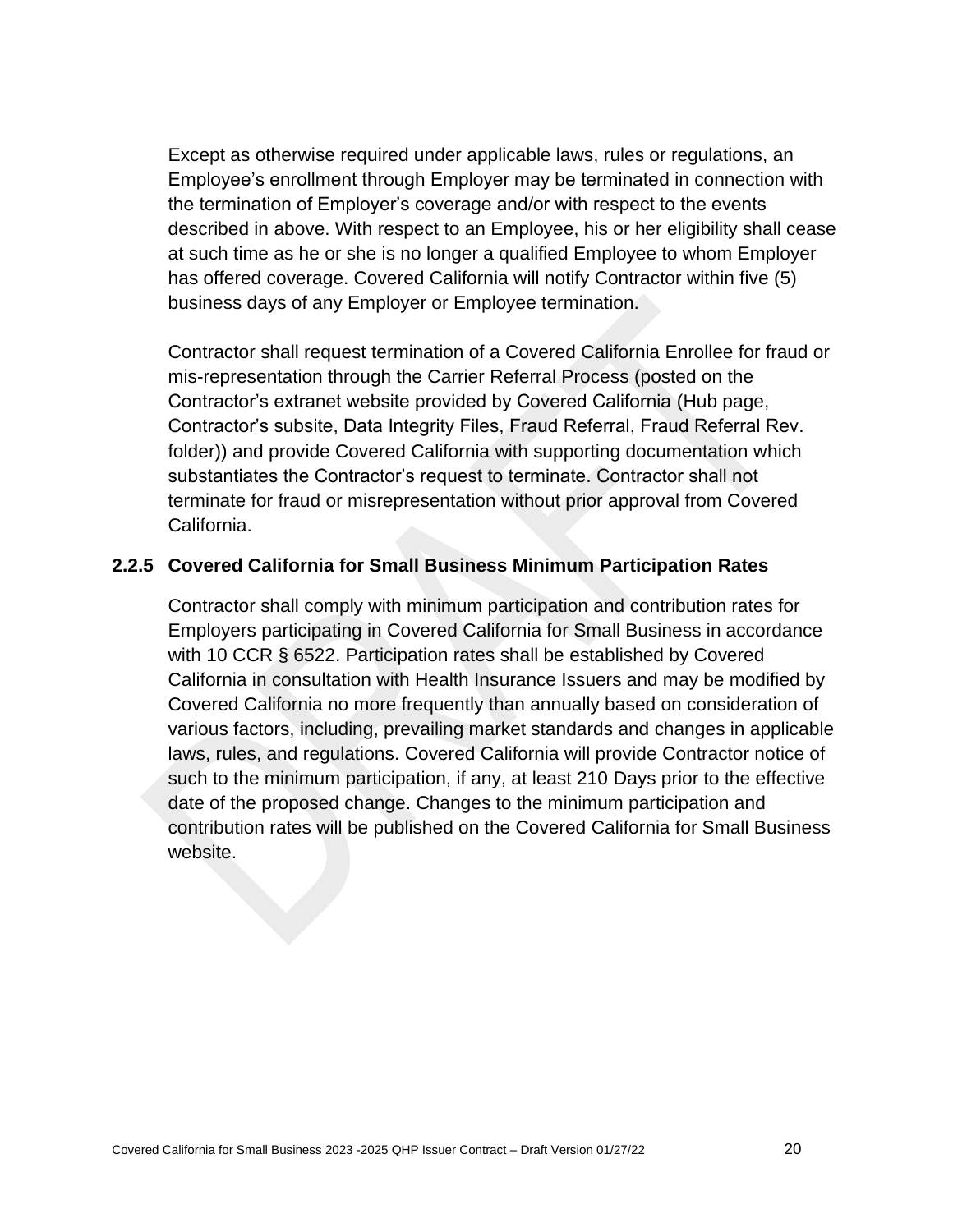### **ARTICLE 3 – PROMOTING ENROLLMENT**

<span id="page-29-0"></span>Covered California selectively contracts with Issuers that agree to actively support and work to achieve Covered California's mission of increasing the number of insured Californians—and maintaining their coverage across programs. Having insurance coverage is a vital first step toward assuring all Californians get the best care possible and to improving health equity and reducing health disparities. Given California's diversity, Covered California and the Contractor agree to engage in diverse and varied efforts to promote enrollment and support consumers moving between forms of coverage. Covered California and the Contractor agree to conduct independent, coordinated and complementary efforts to reduce gaps in coverage by supporting Enrollee transitions between coverage programs, conduct active marketing and outreach efforts and to support Certified Agents to provide Enrollees the in-person and inlanguage education and enrollment support they need to make informed choices. Covered California and the Contractor agree to support these efforts as enumerated in this Article.

Although the requirements and expectations in this Article are not included as performance standards in Attachments 2 — Performance Standards with Penalties and Attachment 3 — Performance Standards and Expectations, Covered California will actively monitor Contractor's performance with respect to its obligations under this Article and will factor in such performance in its decisions to recertify Contractor's QHPs in future years.

### <span id="page-29-1"></span>**3.1 Transitions of Coverage**

To further Covered California's mission of ensuring that as many individuals as possible have the benefit of insurance coverage, Contractor agrees to establish policies and practices in coordination with Covered California that maximize smooth transitions and facilitate coverage for Enrollees to and from Covered California and other health coverage programs, including between Medi-Cal, Medicare, and other governmental health care programs coverage provided by Employers. Contractor shall coordinate with Covered California to make best efforts to ensure all consumers leaving employer sponsored coverage (ESI), including those who may be eligible for coverage required by the Consolidated Omnibus Budget Reconciliation Act of 1985 ("COBRA") and the California Continuation Benefits Replacement Act, Health and Safety Code § 1366.20 et seq. ("Cal-COBRA"), understand the options they may have for coverage through Covered California. Covered California expects Contractor to fully assist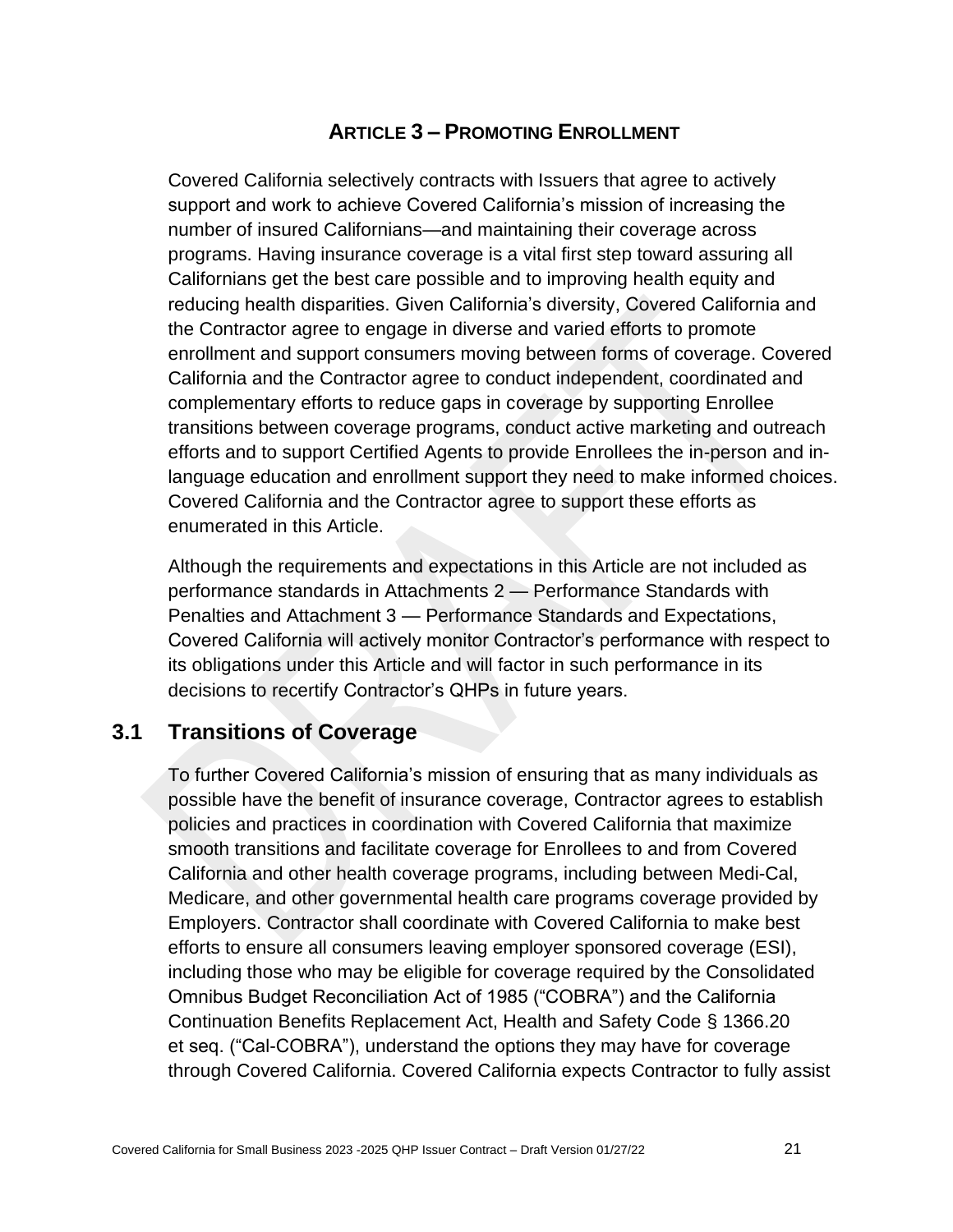enrollee transition to other eligible coverage either in Medi-Cal, Medicare, or Covered California, as applicable.

## <span id="page-30-0"></span>**3.2 Marketing**

#### <span id="page-30-1"></span>**3.2.1 Enrollment and Marketing Coordination and Cooperation**

Covered California and Contractor recognize that effective enrollment of eligible individuals depends on robust efforts taken by both parties and successful coordination on efforts to do marketing and outreach to promote enrollment. Covered California invests a substantial portion of its annual budget on multisegment marketing efforts. Contractor is expected to engage in robust marketing, including direct response and co-branded marketing with Covered California, to drive enrollment and promote the value of health insurance coverage.

#### <span id="page-30-2"></span>**3.2.1.1 Covered California Activities to Promote Enrollment**

Covered California will take such action as it deems necessary and feasible to develop and implement programs and activities to support Contractor in its marketing and enrollment efforts, in accordance with applicable laws, rules and regulations. Such activities may include making available the following programs and resources for use by or for the benefit of Contractor:

- a) Education, marketing, and outreach programs that will seek to increase enrollment through Covered California and inform consumers, including Contractor's current Enrollees, that there is a range of QHPs available in Covered California in addition to Contractor's QHPs;
- b) A standard interface through which Contractor shall electronically accept from Covered California the initial binder payment (via Automated Clearing House or Electronic Funds Transfer) to effectuate coverage and accept subsequent premium payment in Covered California for Small Business;
- c) Complete documentation and reasonable testing timelines for interfaces with Covered California's eligibility and enrollment system;
- d) Eligibility and enrollment training for Contractor's staff and for licensed Agents and brokers;
- e) Joint marketing activities of Covered California, Contractor, and other Health Insurance Issuers designed to drive awareness and enrollment in Covered California;
- f) Covered California will treat as confidential, all Contractor marketing plans, materials, and spend reports consistent with Section 1.4.1. The obligation of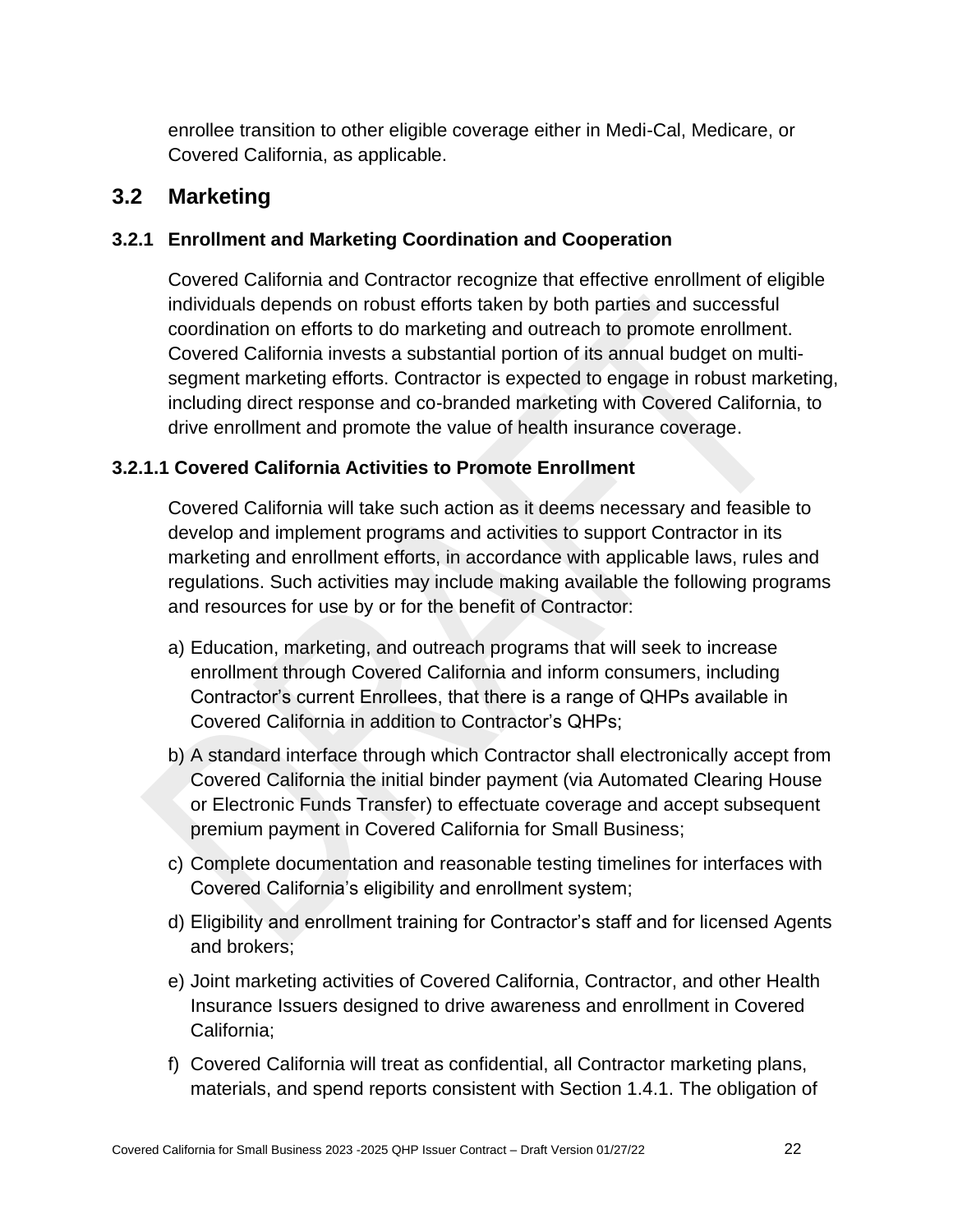Covered California to maintain confidentiality of this information shall survive termination or expiration of this Agreement;

- g) Covered California's annual marketing plans, including retention and renewal efforts; and
- h) Customer service support that will include substantially extended customer service hours during Open Enrollment Periods.

#### <span id="page-31-0"></span>**3.2.1.2 Contractors Activities to Promote Enrollment**

Contractor shall support marketing and enrollment efforts such as:

- a) Educate its Agents on Contractor's QHPs offered in Covered California, work with Covered California to efficiently educate its Agents and brokers about Covered California's individual marketplace, and inform Agents that a prospective Enrollee's health status is irrelevant to advice provided with respect to health plan selection other than informing individuals about their estimated out-of-pocket costs;
- b) Cooperate with Covered California to develop and implement a Covered California Enrollee retention plan;
- c) Submit to Covered California a high-level summary of marketing plan at least thirty (30) Days prior to January  $1<sup>st</sup>$  of each year that highlights marketing approach for acquisition and renewal. This summary should outline lead generation activities to support Agents as well as Business-to-Business advertising campaign targeted at small businesses as appropriate;
- d) Submit to Covered California annual actualized spend amounts for the calendar year sixty (60) Days after the end of the calendar year. Covered California shall treat these materials as confidential consistent with Section 1.4.1; and
- e) Have successfully tested interfaces with Covered California's eligibility and enrollment system or be prepared to complete successful interface tests by dates established by Covered California.

#### <span id="page-31-1"></span>**3.2.2 Enrollee Materials and Branding Documents**

#### <span id="page-31-2"></span>**3.2.2.1 Co-branded Materials**

a) Contractor shall include the Covered California for Small Business logo on Covered California Enrollee termination notices. Contractor shall include the Covered California for Small Business logo and other information in notices and other materials based upon the mutual agreement of Covered California and Contractor as to which materials will include the Covered California for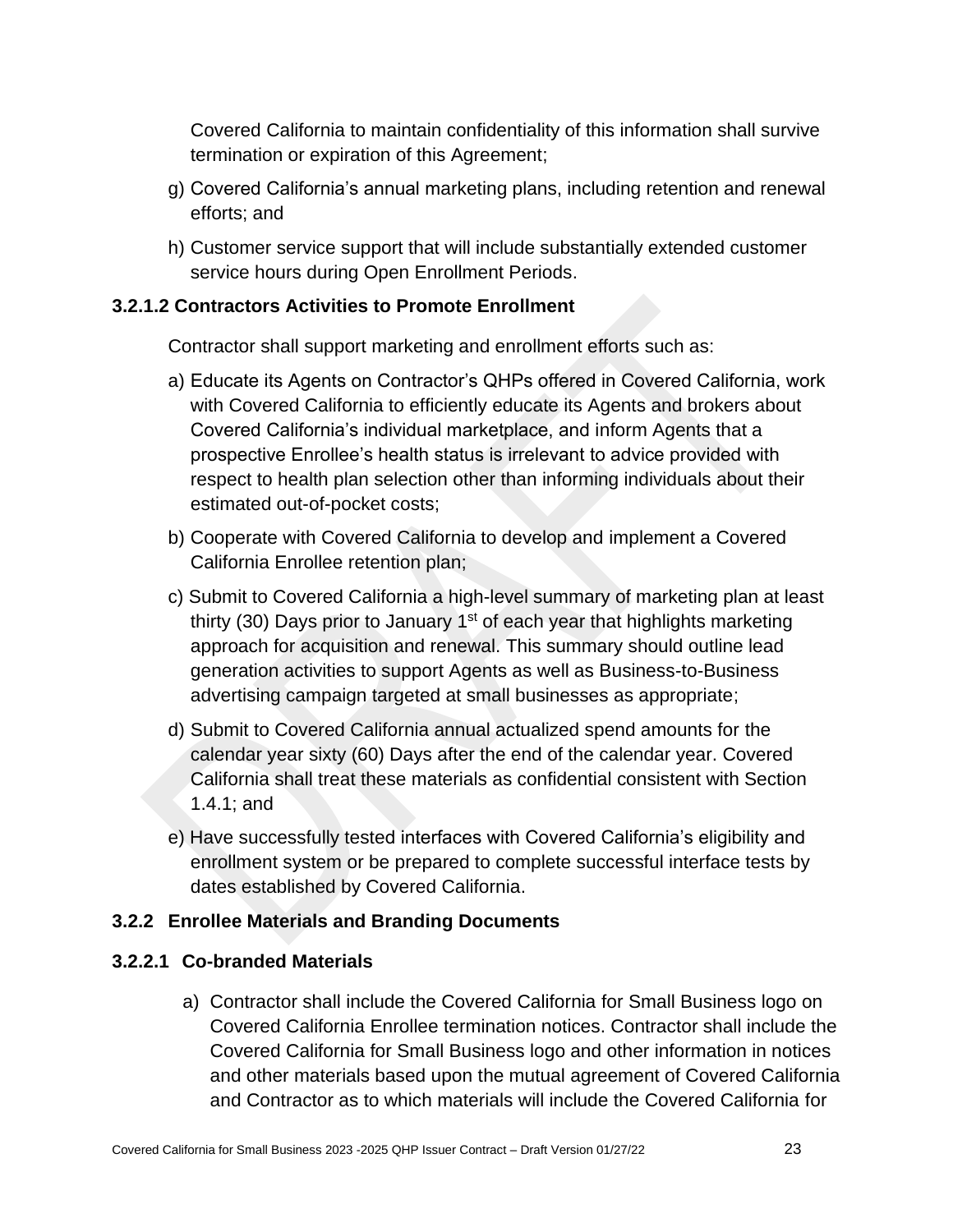Small Business logo. Contractor may include the Covered California for Small Business logo on identification cards and welcome packets. The materials provided to Covered California under this Section will not require prior approval by Covered California before the Contractor distributes such materials; provided, however, that Contractor shall make a good faith effort to incorporate any changes proposed by Covered California with respect to such materials.

- b) Contractor shall comply with Covered California co-branding requirements related to the format and use of the Covered California logo as outlined in the Covered California Brand Style Guide. Covered California shall post the updated Brand Style Guide on the Contractor's section of the extranet website provided by Covered California (Hub page, Marketing Resources library).
- c) Except as otherwise provided in Section 3.2.2.2, Contractor may, at its discretion, co-brand other marketing materials such as TV, radio, out-of-home, print, digital, social, etc.

#### <span id="page-32-0"></span>**3.2.2.2 Marketing Materials that Must Be Submitted to Covered California**

- a) Co-branded Materials. Contractor must submit all co-branded marketing materials to Covered California at least ten (10) Days prior to releasing materials publicly unless specified otherwise within this Section. The materials provided to Covered California under this Section will not require prior approval by Covered California before the Contractor distributes such materials; provided, however, that Contractor shall make a good faith effort to incorporate any changes proposed by Covered California with respect to such materials.
- b) Acquisition Marketing Materials. Contractor shall provide Covered California with marketing materials and related collateral used by Contractor to promote enrollment inside and outside Covered California, such as point-ofsale collateral, print, digital, social, or any other media channel used in the campaigns on an annual basis and at such other intervals as may be reasonably requested by Covered California. Materials submitted should be a representative sample of the larger body of work. Covered California shall treat these materials as confidential consistent with Section 1.4.1.
- c) Identification Cards. Contractor shall issue identification cards to Covered California Enrollees in a form that shall be agreed to by Covered California. Identification cards should include the product name matching the naming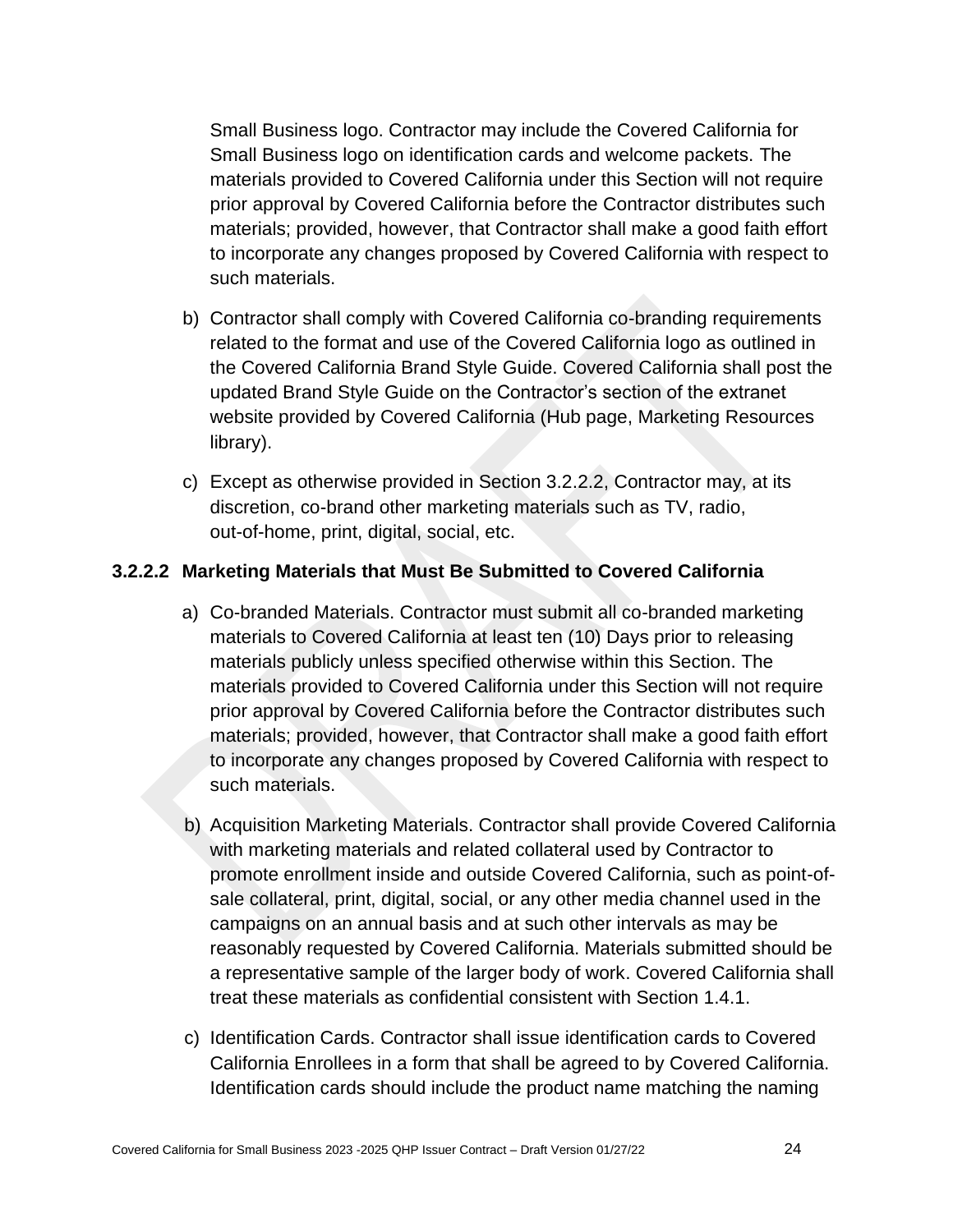convention on the Covered California website and provider directory. Contractor shall submit card design to Covered California by September 1st of each calendar year.

- d) Marketing Plans. Contractor and Covered California recognize that Covered California Enrollees and other health care consumers benefit from efforts relating to outreach activities designed to increase health awareness and encourage enrollment. The parties shall create and share high-level marketing strategies and plans on an annual basis and at such other intervals as may be reasonably requested by Covered California. The marketing strategies and plans of Covered California and Contractor shall address both new enrollment and renewal efforts. Contractor shall provide proposed and actual marketing approaches, communication strategies, channel distribution strategies, and samples of any planned marketing materials and related collateral. The Contractor shall include this information for both Covered California on and off-exchange individual market efforts. Covered California shall treat these materials as confidential consistent with Section 1.4.1.
- e) Contractor Logo. In the event of a logo modification or rebrand, Contractor shall submit new logo to Covered California in a high-resolution design file format. Covered California will make a reasonable effort to update the Contractor logo on all platforms in a timely manner. If Covered California advertising or collateral assets are already in production or live in market, Contractor acknowledges there may be some delay with incorporating the new version of the logo across all applicable assets.

#### <span id="page-33-0"></span>**3.2.2.3 Member Communications Materials**

Upon request, Contractor shall provide Covered California with at least one (1) copy, unless otherwise specified, of any information Contractor intends to send or make available to all Covered California Enrollees, including Evidence of Coverage and disclosure forms, Enrollee newsletters, new Enrollee materials, health education materials, and special announcements. The materials provided to Covered California under this Section will not require prior approval by Covered California before the Contractor distributes such materials; provided, however, that Contractor shall duly evaluate any changes proposed by Covered California with respect to such materials. Contractor shall maintain an electronic file that is open to Covered California, or email requested materials to Covered California. Such files shall be accessible by Covered California as required by applicable laws, rules and regulations, and as otherwise mutually agreed upon by the parties.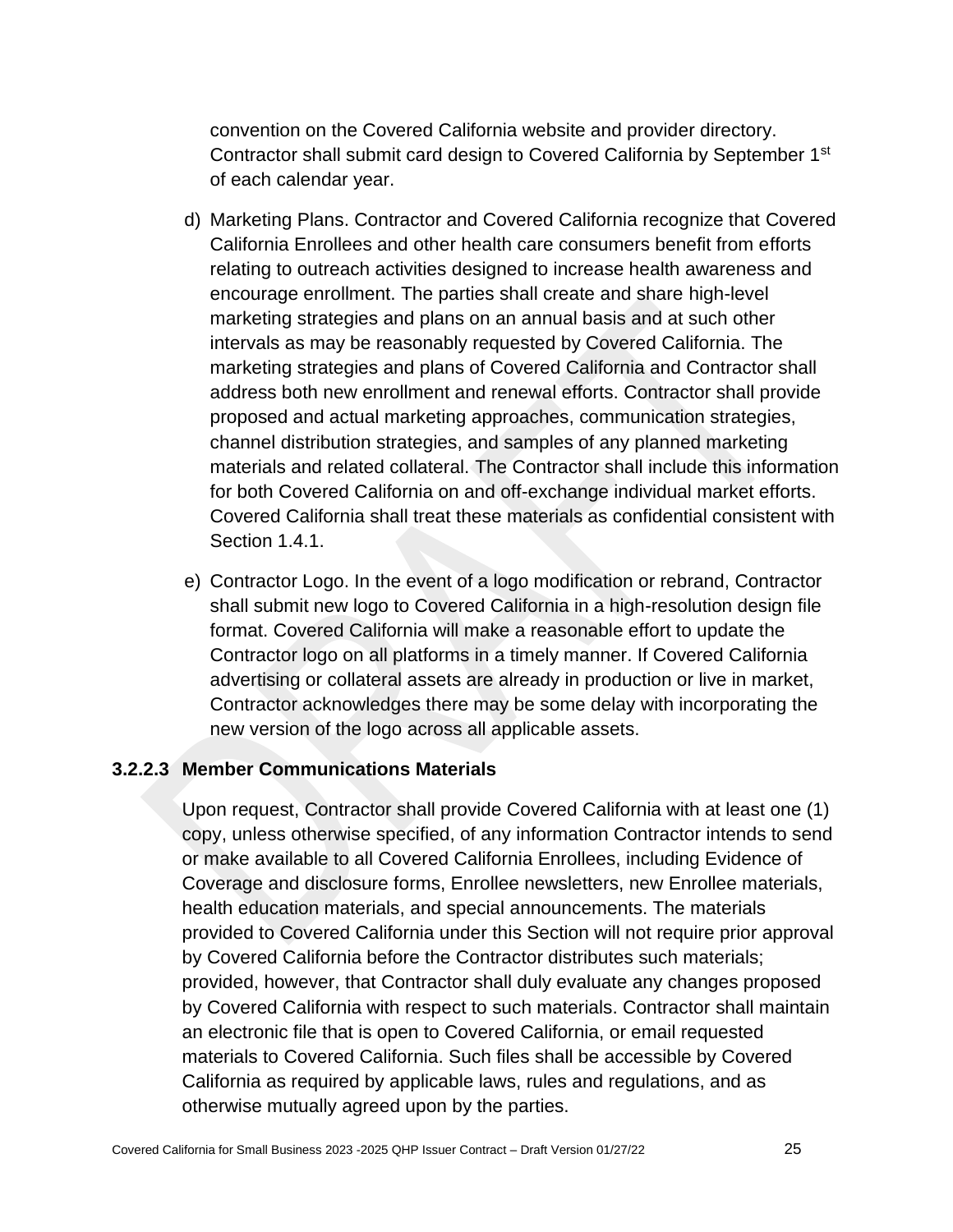#### <span id="page-34-0"></span>**3.2.2.4 Mailing Addresses; Other Enrollment Information**

Contractor shall update a Covered California Enrollee's address and other enrollment information on a continuous basis based on information Contractor receives from Covered California.

#### <span id="page-34-1"></span>**3.2.2.5 Evidence of Coverage Booklet on Contractor's Website**

During each year of this Agreement which carries over into a subsequent Plan Year, Contractor shall make the Evidence of Coverage booklet, including any documents referenced in the Evidence of Coverage, for the next benefit year available on Contractor's website no later than sixty (60) Days prior to the plan's coverage effective date provided that Contractor has received any revisions in the material that is to be included in the Evidence of Coverage from Covered California and the State Regulators in sufficient time to allow for posting. The Evidence of Coverage booklet for the then-current benefit year shall remain on Contractor's website through the Plan Year coverage end date.

# <span id="page-34-2"></span>**3.3 Agents in Covered California for Small Business**

Covered California recognizes that Certified Agents provide an indispensable service to the Exchange and its QHPs, enrolling and renewing approximately half of Covered California's Enrollees annually. Agents provide Enrollees the proactive in-language support, plan expertise, and encouragement crucial to capturing and maintaining a healthy risk mix for Covered California and increasing enrollment among historically underserved and uninsured populations. In addition, many Agents maintain and staff Covered California-branded Storefronts, providing walk-in enrollment locations for Enrollees hesitant to seek coverage online or by phone. Agents also provide Help On-Demand to Consumers, including outside of standard business hours.

The successful continuance of Covered California's robust enrollment and healthy risk mix depends on the efforts of its Certified Agents. To this end, Covered California requires Contractor to adequately compensate Certified Agents for enrollments in its QHPs.

- a) Compensation. The provisions of this Section apply to Agents who sell Contractor's QHPs though Covered California for Small Business.
- b) Agency and Agent Compensation. Covered California recognizes that Agents provide critical services and education to consumers, including Contractor's current Enrollees, which assists consumers and Enrollees with determining the best QHP to suit their health insurance coverage needs. Covered California's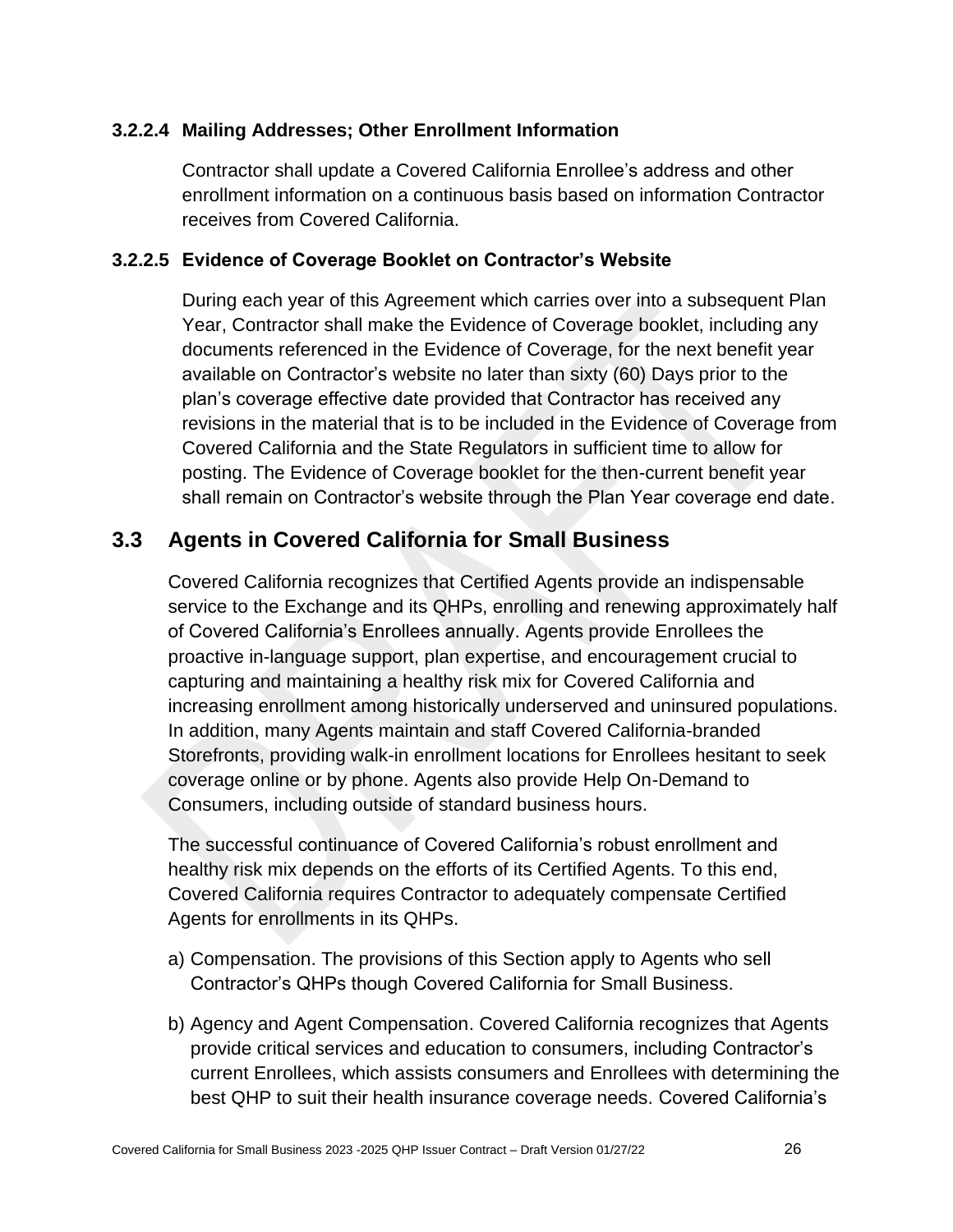intent is to pay market level broker and General Agent commissions. In order to facilitate Covered California's ability to administer enrollment in Covered California for Small Business based on efforts that are consistent for non-Covered California products and to achieve consistency in compensation arrangement for products sold inside and outside Covered California: (i) Covered California shall enter into arrangements with Agencies and Agents employed or contracted to write business for the benefit of an Agency to sell Contractor's QHPs through Covered California for Small Business, (ii) Covered California will be responsible for payment of Agencies and Agents employed or contracted to write business for the benefit of an Agency, and (iii) Covered California will provide Covered California Enrollee specific and Agency/Agent-specific information to Contractor regarding compensation paid to either Agency or Agent.

- c) General Agents. The commission rate payable to a General Agent by Covered California shall be established by Covered California based on its evaluation of market data, including pricing information submitted in connection with its rate bids and pursuant to other policies that are established by Covered California from time to time. Covered California will contract with multiple General Agents to represent the Covered California for Small Business.
- d) Incentive Compensation Program. In order to enhance consistency in sales efforts for products offered inside and outside of Covered California, Contractor shall consider information provided by Covered California regarding sales commissions in order to credit the Agent's sale of QHPs through Covered California for Small Business to the Agent's sale of Contractor's policies outside Covered California for purposes of determining Agent's aggregate sales that shall be used by Contractor to determine incentive or other compensation payable by Contractor to Agent. Contractor shall provide information as may reasonably be required by Covered California from time to time to monitor Contractor's compliance with the requirements set forth in this Section.
- e) Agent Appointments. Agents enrolling Employers in Covered California for Small Business do not need to be appointed by each individual health plan that participates in Covered California for Small Business. As long as the Agent is licensed by the California Department of Insurance and certified by Covered California, the Agent may enroll Employers in Covered California for Small Business. Covered California's appointment standards are intended to encourage all qualified Agents who sell for Covered California for Small Business to maintain or receive issuer appointments; provided, however that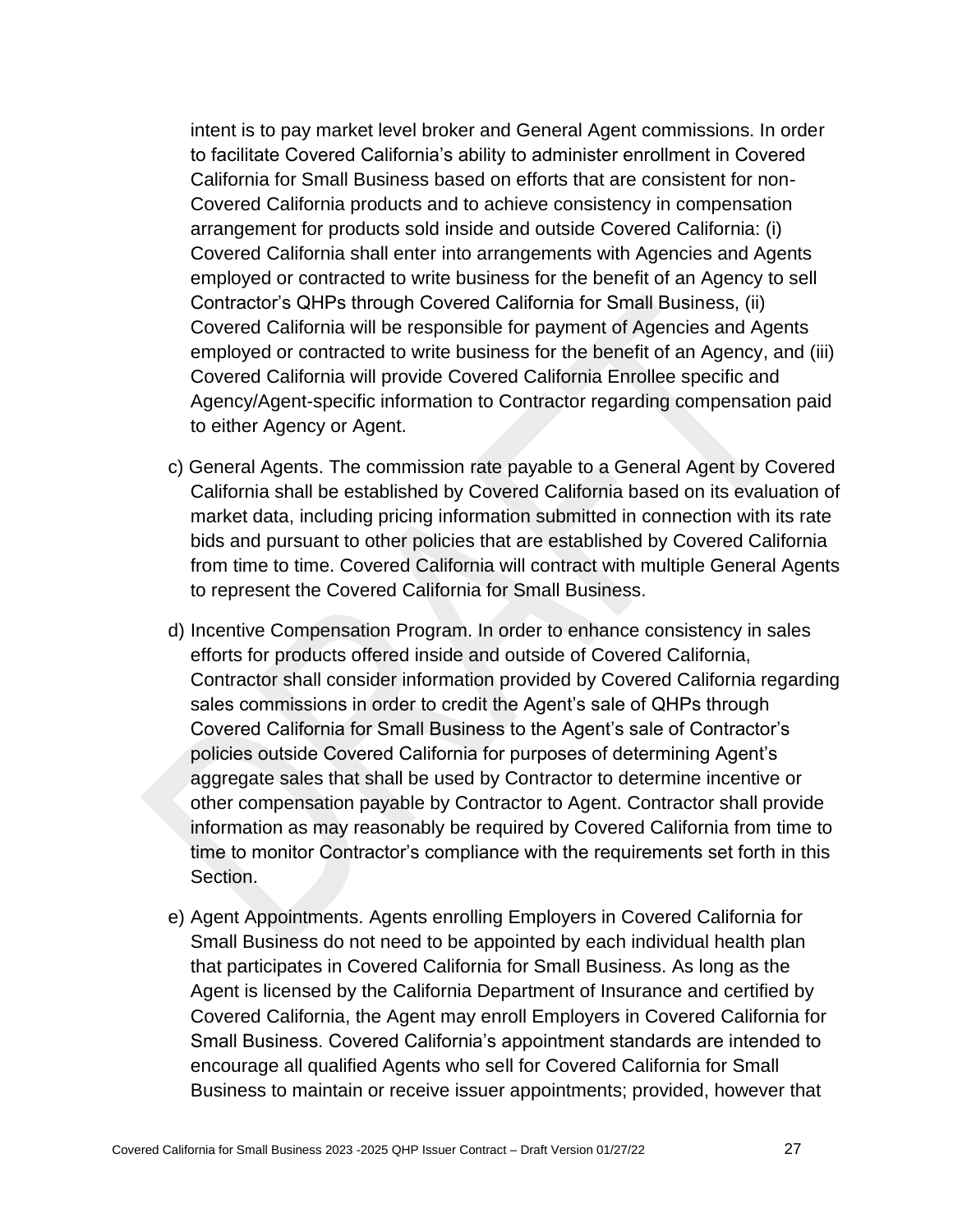not all qualified Agents are required to receive an issuer appointment in order to sell QHPs through Covered California for Small Business. Contractor shall not take any action that may restrict Agents certified by Covered California from becoming appointed by all Health Insurance Issuers that elect to market products through an Agent.

- f) Agent Conduct. Contractor shall implement policies, procedures, training, monitoring and other processes to ensure that Agents who sell Contractor's QHPs through Covered California for Small Business will fairly and objectively represent all Health Insurance Issuers and all products offered on Covered California that market through Agents in order to present health plan options in an unbiased manner and that minimizes steerage.
- g) Training. Agents shall receive training and certification in order to promote the offer of the broad array of potential products available to potential Enrollees.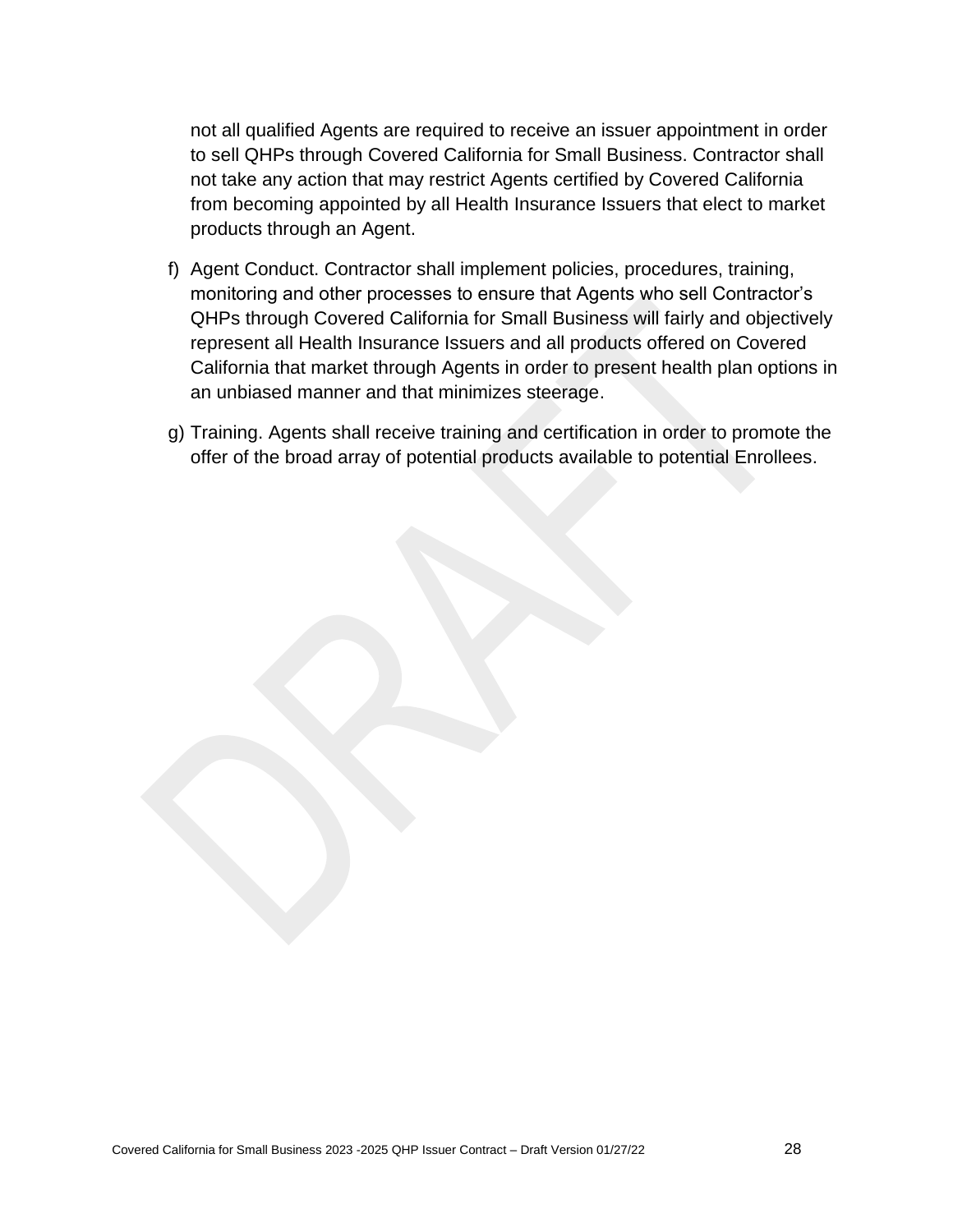# **ARTICLE 4 – QHP ISSUER PROGRAM REQUIREMENTS**

## **4.1 Basic Requirements**

### **4.1.1 Licensed in Good Standing**

Contractor shall be licensed and in good standing to offer health insurance coverage through its QHPs offered under this Agreement. For purposes of this Agreement, each QHP Issuer must be in "good standing," which is determined by Covered California pursuant to 45 C.F.R § 156.200(b)(4) and shall require: (i) Contractor to hold a certificate of authority from CDI or a health care service plan ("HCSP") license from DMHC, as applicable, and (ii) the absence of any material statutory or State Regulatory violations, including penalties, during the year prior to the date of the Agreement and throughout the term of Agreement, with respect to the State Regulators categories identified at Table 4.1.1 below ("Good Standing"). Covered California, in its sole discretion and in consultation with the appropriate State Regulators determines what constitutes a material violation for this purpose.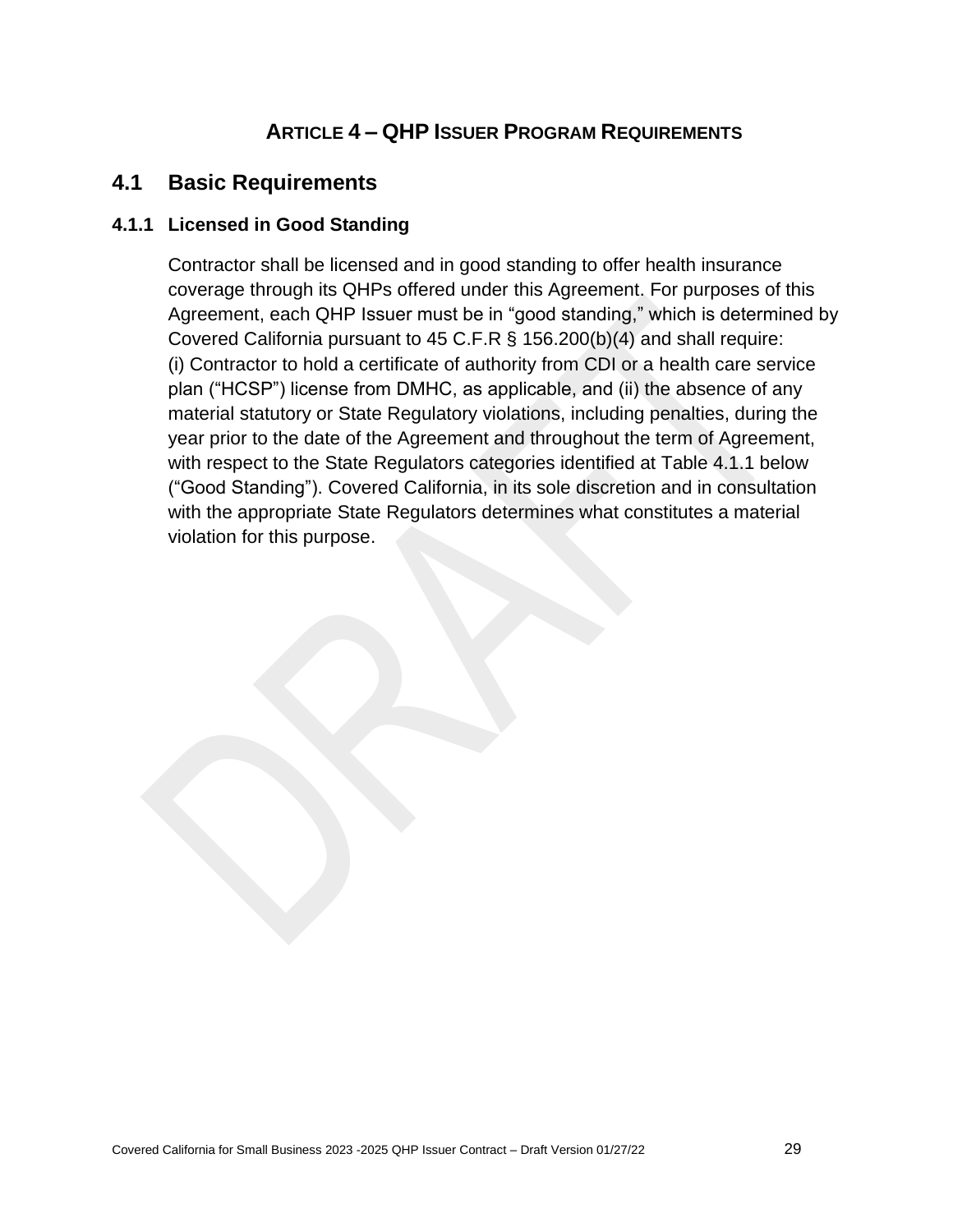| <b>Table 4.1.1</b><br><b>Definition of Good Standing</b>                                                | <b>Agency</b> |
|---------------------------------------------------------------------------------------------------------|---------------|
| Verification that issuer holds a state health care service plan license or insurance                    |               |
| certificate of authority.                                                                               |               |
| • Approved for lines of business sought in Covered California (e.g. commercial,                         |               |
| small group, individual)                                                                                | DMHC and CDI  |
| • Approved to operate in what geographic service areas                                                  | DMHC and CDI  |
| • Most recent financial exam and medical survey report reviewed                                         | <b>DMHC</b>   |
| •Most recent market conduct exam reviewed                                                               | <b>CDI</b>    |
| Affirmation of no material <sup>1</sup> statutory or regulatory violations, including penalties levied, |               |
| during the year prior to the date of the Agreement or throughout the term of Agreement in               |               |
| relation to any of the following, where applicable:                                                     |               |
| • Financial solvency and reserves reviewed                                                              | DMHC and CDI  |
| • Administrative and organizational capacity acceptable                                                 | <b>DMHC</b>   |
| • Benefit Design                                                                                        |               |
| • State mandates (to cover and to offer)                                                                | DMHC and CDI  |
| • Essential health benefits (State required)                                                            | DMHC and CDI  |
| • Basic health care services                                                                            | DMHC and CDI  |
| • Copayments, deductibles, out-of-pocket maximums                                                       | DMHC and CDI  |
| • Actuarial value confirmation (using the Federal Actuarial Value Calculator as<br>applicable.)         | DMHC and CDI  |
| • Network adequacy and accessibility standards are met                                                  | DMHC and CDI  |
| • Provider contracts                                                                                    | DMHC and CDI  |
| • Language Access                                                                                       | DMHC and CDI  |
| • Uniform disclosure (summary of benefits and coverage)                                                 | DMHC and CDI  |
| • Claims payment policies and practices                                                                 | DMHC and CDI  |
| • Provider complaints                                                                                   | DMHC and CDI  |
| • Utilization review policies and practices                                                             | DMHC and CDI  |
| • Quality assurance/management policies and practices                                                   | DMHC and CDI  |
| • Enrollee/Member grievances/complaints and appeals policies and practices                              | DMHC and CDI  |
| · Independent medical review                                                                            | DMHC and CDI  |
| • Marketing and advertising                                                                             | DMHC and CDI  |
| • Guaranteed issue individual and small group                                                           | DMHC and CDI  |
| • Rating Factors                                                                                        | DMHC and CDI  |
| • Medical Loss Ratio                                                                                    | DMHC and CDI  |
| • Premium rate review                                                                                   | DMHC and CDI  |
| • Geographic rating regions                                                                             |               |
| • Rate development and justification is consistent with ACA requirements                                | DMHC and CDI  |

<sup>1</sup>Covered California, in its sole discretion and in consultation with the appropriate health insurance regulator, determines what constitutes a material violation for this purpose.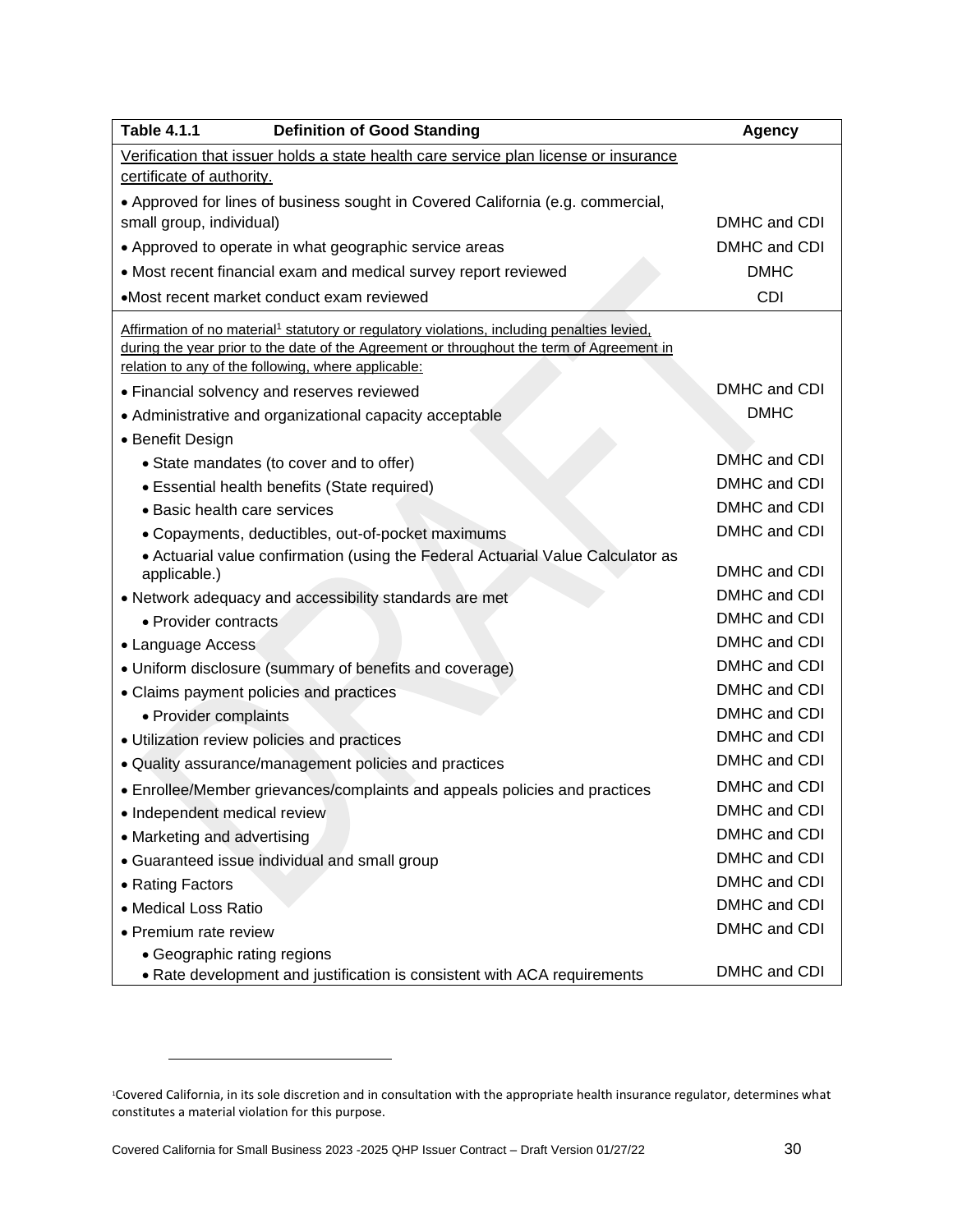## **4.1.2 Certification**

Contractor shall comply with requirements for QHPs set forth in this Agreement and under the California Affordable Care Act, the Affordable Care Act and other State and Federal laws, rules and regulations*.* Contractor shall maintain timely compliance with standards required for certification that are issued, adopted, or recognized by Covered California to demonstrate that each health plan it offers in Covered California qualifies as a QHP.

### **4.1.3 Plan Naming Conventions**

Contractor must adhere to Covered California's Plan Naming Conventions on all State Regulators plan filings, marketing material, Enrollee material, and SERFF submissions for on-exchange plans and off-exchange mirror products.

Covered California's Plan Naming Conventions are referenced each year during the Certification Application process in the "Covered California Plan Naming Conventions Memo."

#### **4.1.4 Operational Requirements and Liquidated Damages**

The timely and accurate submission of Contractor's QHP filings and documents to Covered California for upload into CalHEERS is critical to the successful launch of each Renewal and Open Enrollment Period. When submissions are late, or inaccurate, Covered California suffers financial harm with each resubmission and such actions put the Renewal and Open Enrollment process at risk. The parties agree that the liquidated damages below are proportional to the damages Covered California incurs from each respective error made by Contractor. Therefore, Contractor agrees to meet the following operational requirements:

#### **a) SERFF Template Completion**

Contractor must submit complete and accurate SERFF Templates to Covered California beginning with submissions for the 2017 Plan Year, and each year thereafter. Covered California will participate in two rounds of validation with the Contractor. Contractor agrees to pay liquidated damages in the amount of \$5,000 for each additional round of validation beyond the first two rounds. Changes to any or all of Contractor's SERFF Templates counts as one round of validation. If instructions provided by Covered California include inaccurate information which necessitates an additional round of validation, or an additional round of validation is necessary due to required changes by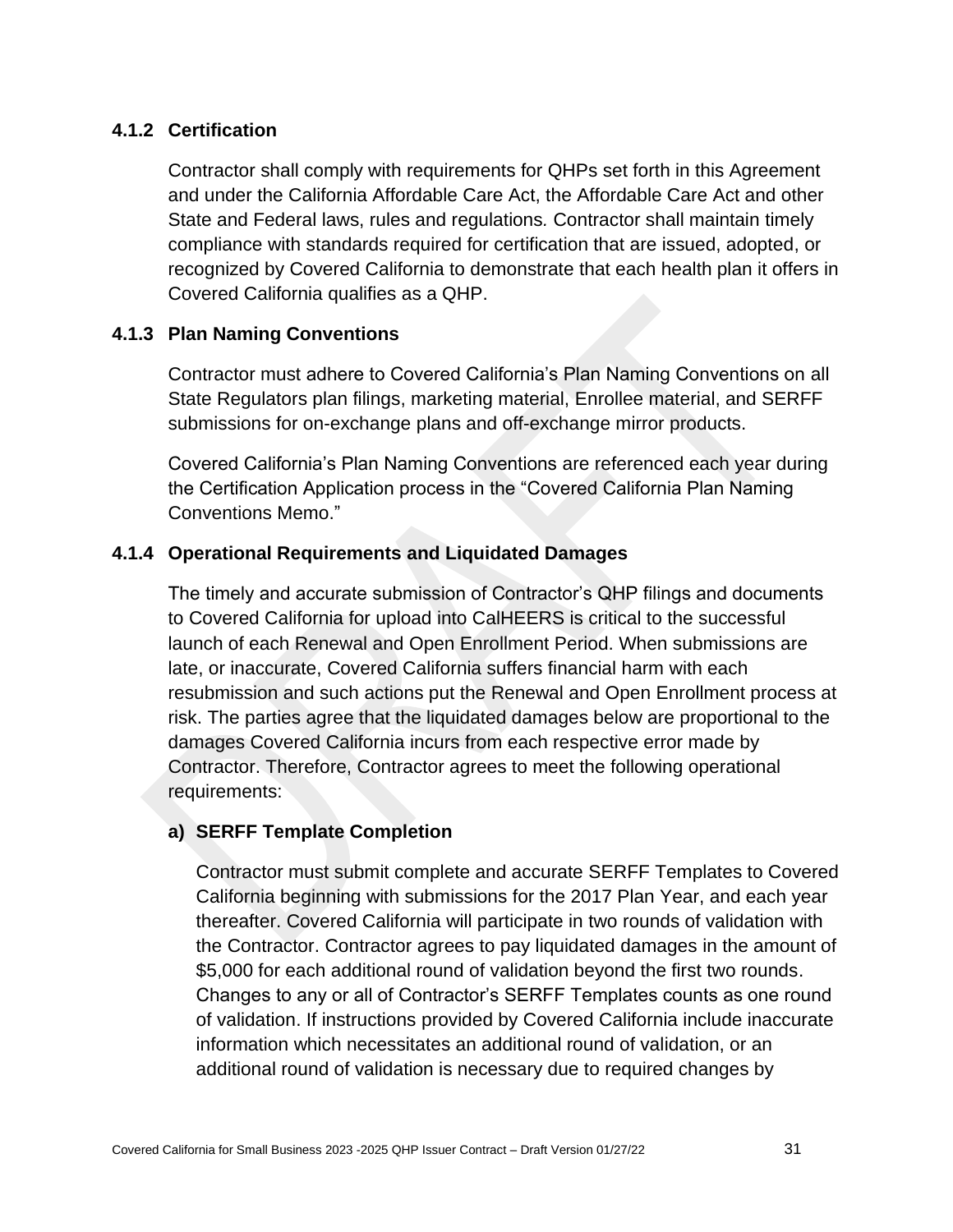Covered California or Contractor's State Regulators, those rounds of validation will not be counted in the two rounds of validations.

## **b) CCSB Eligibility and Enrollment System Test and Load Deadlines**

Contractor must participate in CCSB eligibility and enrollment system testing and provide certification of plan data and documents to CCSB. Contractor is responsible for the accuracy of all plan data and documents provided for upload. There are no liquidated damages for system test and load deadlines.

If liquidated damages are applied by Covered California under this section, then no other remedies under Section 7.2.4 will apply to the Contractor for that same or any related action.

## **c) Deadlines for Regulatory Approval**

Covered California reserves the right to require that the Contractor receive regulatory approval for Licensure, rates, products, Summary of Benefits and Coverage, Evidence of Coverage documents, policy documents, Network, and Service Area prior to uploading documents.

## **d) Communication with Plan Manager and Covered California**

Contractor shall notify Covered California in a timely manner of any system or operational changes which impact Covered California, Covered California Enrollees, or the CCSB eligibility and enrollment system.

## **4.2 Benefit Standards**

## **4.2.1 Essential Health Benefits**

Each QHP offered by Contractor under the terms of this Agreement shall provide essential health benefits in accordance with the Benefit Plan Design requirements described in the Covered California Patient-Centered Benefit Plan Designs as approved by the Board for the applicable Plan Year, and as required under this Agreement, and applicable laws, rules and regulations, including California Health and Safety Code § 1367.005, California Insurance Code § 10112.27, California Government Code § 100503(e), and as applicable, 45 C.F.R. § 156.200(b).

### **4.2.2 Patient-Centered Standard Benefit Designs**

a) During the term of this Agreement, Contractor shall ensure its QHPs provide the benefits and services at the cost-sharing and actuarial cost levels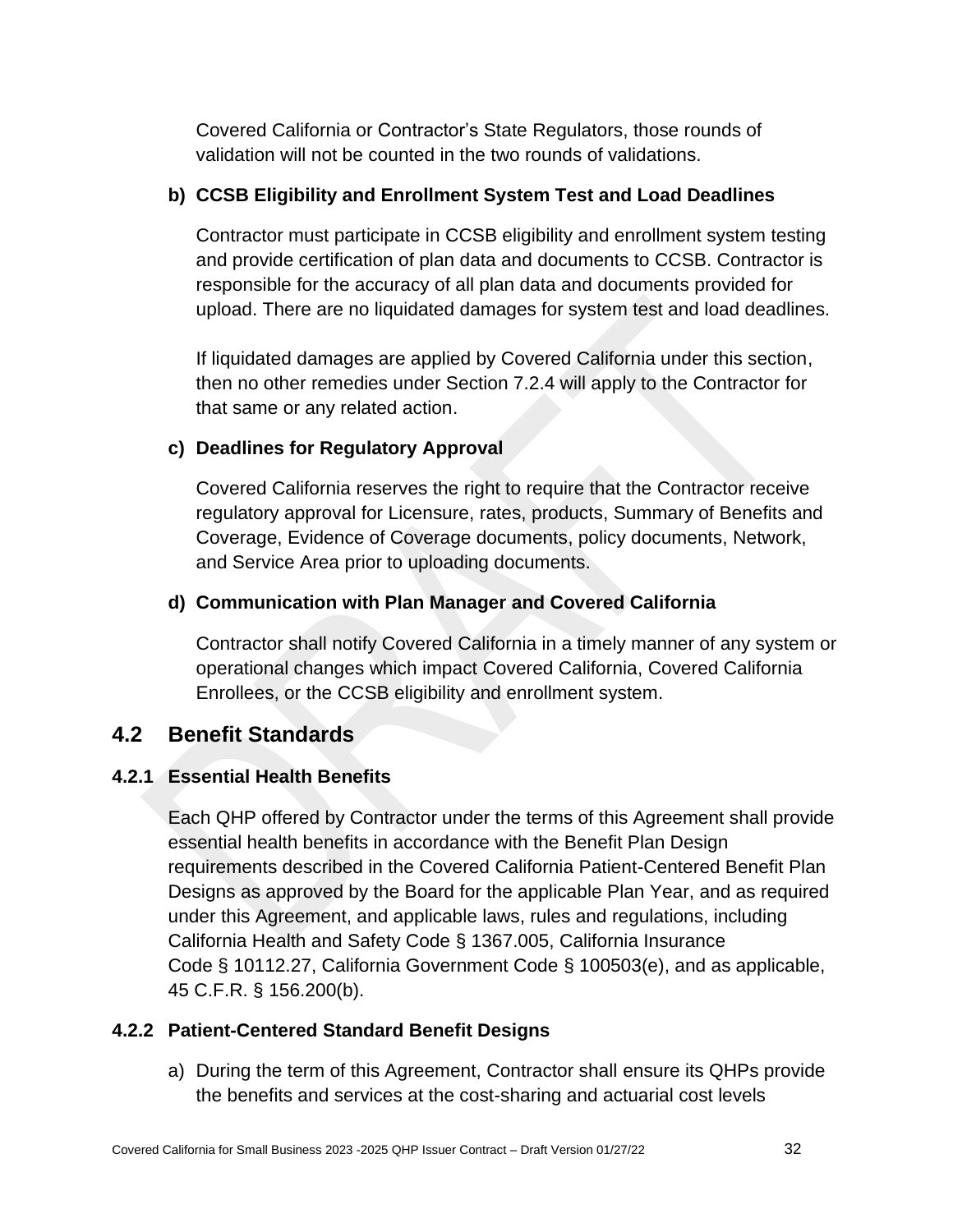described in the Covered California Patient-Centered Benefit Plan Designs as approved by the Board for the applicable Plan Year.

b) In addition to standardized benefit designs, Contractor may submit alternate benefit designs (ABD) for Contractor's licensed geographic service area. Alternate benefit designs are optional. Alternate benefit designs must comply with state statutory and regulatory requirements. The alternate benefit design offering should incorporate the commission rate guidance utilized for all Covered California for Small Business plans.

## **4.2.3 Offerings Outside of Covered California**

- a) Contractor acknowledges and agrees that as required under State and Federal law, QHPs and plans that are identical in benefits, service area, and cost sharing structure offered by Contractor outside Covered California must be offered at the same premium rate whether offered inside Covered California or outside Covered California directly from the Contractor or through an Agent.
- b) In the event that Contractor sells products outside Covered California, Contractor shall fairly and affirmatively offer, market, and sell all products made available to Small Businesses in Covered California to Small Businesses seeking coverage outside Covered California consistent with California law.
- c) For purposes of this section, "product" does not include contracts entered into pursuant to Part 6.2 (commencing with § 12693) of Division 2 of the Insurance Code between the Department of Health Care Services (DHCS) and health care service plans for Healthy Families beneficiaries or to contracts entered into pursuant to Chapter 7 (commencing with § 14000) of, or Chapter 8 (commencing with §14200) of, Part 3 of Division 9 of the Welfare and Institutions Code between the DHCS and health care service plans for enrolled Medi-Cal beneficiaries.

### **4.2.4 Pediatric Dental Benefits**

When Contractor elects to embed and offer Pediatric Dental Essential Health Benefit services either directly, or through a subcontract with a dental plan issuer authorized to provide Specialized Health Care Services, Contractor shall require its dental plan subcontractor to comply with all applicable provisions of this Agreement, including standard benefit designs for the embedded pediatric dental benefit, as well as any network adequacy standards applicable to dental provider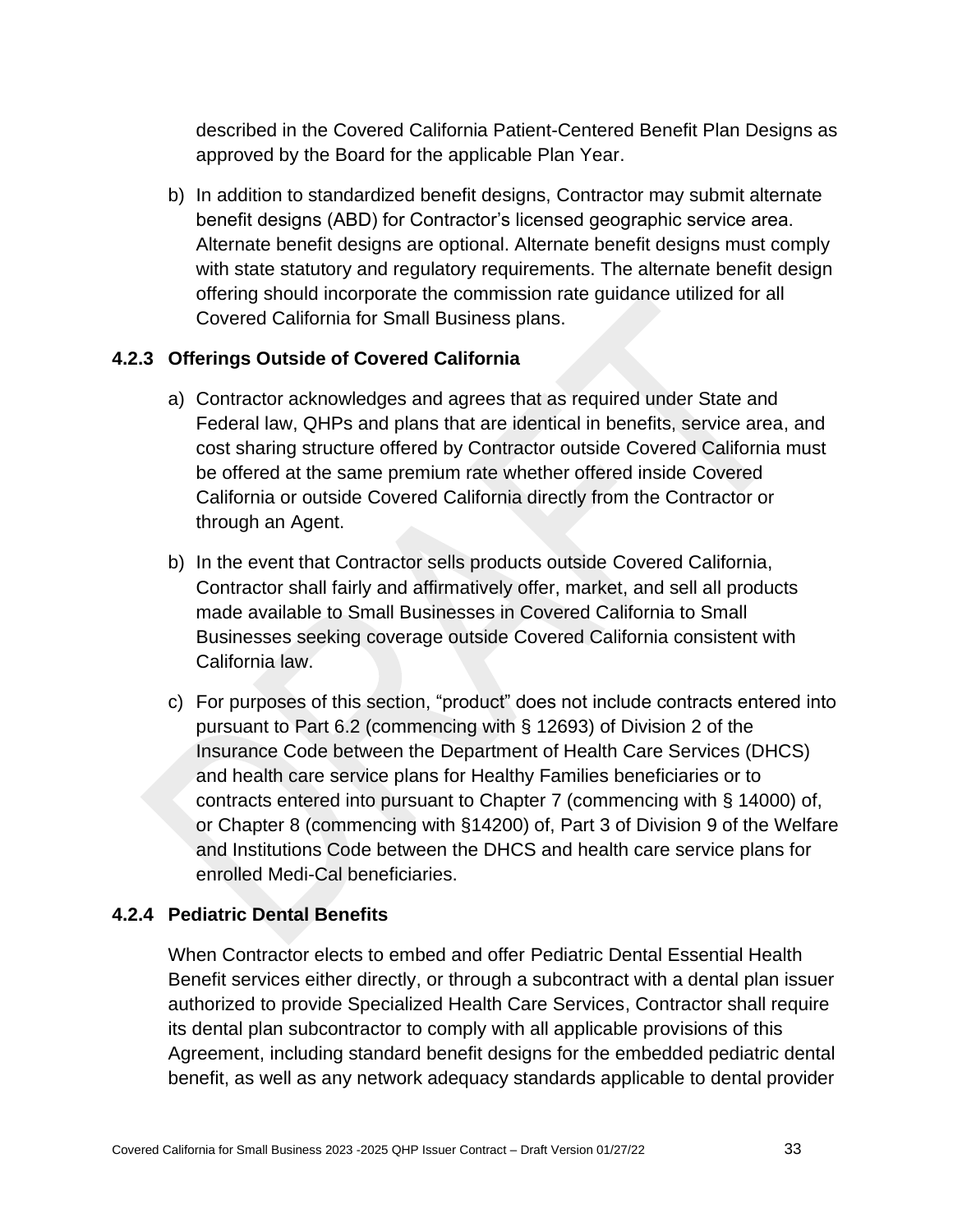networks and any pediatric dental quality measures as determined by Covered California.

Coordination of Benefits. If a Contractor's QHP provides coverage for the Pediatric Dental Essential Health Benefit, Contractor shall include a Coordination of Benefits (COB) provision in its Evidence of Coverage or Policy Form that (i) is consistent with Health and Safety Code § 1374.19 or Insurance Code § 10120.2, and (ii) provides that the QHP is the primary dental benefit plan or policy under that COB provision. This provision shall apply to Contractor's QHPs offered both inside and outside of Covered California for Small Business, except where 28 CCR § 1300.67.13 or 10 CCR § 2232.56 provides for a different order of determination for COB in the small group market.

## **4.2.5 Prescription Drugs**

- a) Formulary changes. Except in cases where patient safety is an issue, Contractor shall give affected Covered California Enrollees, and their prescribing physician(s), sixty (60) Days' written notice prior to the removal of a drug from formulary status, unless it is determined that a drug must be removed for safety purposes more quickly. If Contractor is not reasonably able to provide sixty (60) Days' written notice, the Contractor must provide affected Covered California Enrollees with a sixty (60) Day period to access the drug as if was still on the formulary, that begins on the date the drug is removed from the formulary. This notice requirement shall apply only to single source brand drugs and the notice shall include information related to the appropriate substitute(s). The notice shall also comply with all requirements of the Health and Safety Code and Insurance Code, including provisions prohibiting Contractor from limiting or excluding coverage for a drug to a Covered California Enrollee in cases where the drug had been previously approved for coverage by Contractor for a medical condition of the Covered California Enrollee, except under specified conditions. To the extent permitted in State and Federal law, an exception to the notice requirement will be allowed when Contractor continues to cover a drug prescribed for a Covered California Enrollee without interruption and under the same conditions, including copayment and limits that existed prior to the removal of the drug from formulary status.
- b) Internet Link to Formularies. Contractor shall comply with applicable State and Federal laws relating to prescription drug formularies, including posting the formularies for each product offered on the Contractor's website as required by Health and Safety Code § 1367.205 and Insurance Code § 10123.192. Contractor shall provide to Covered California and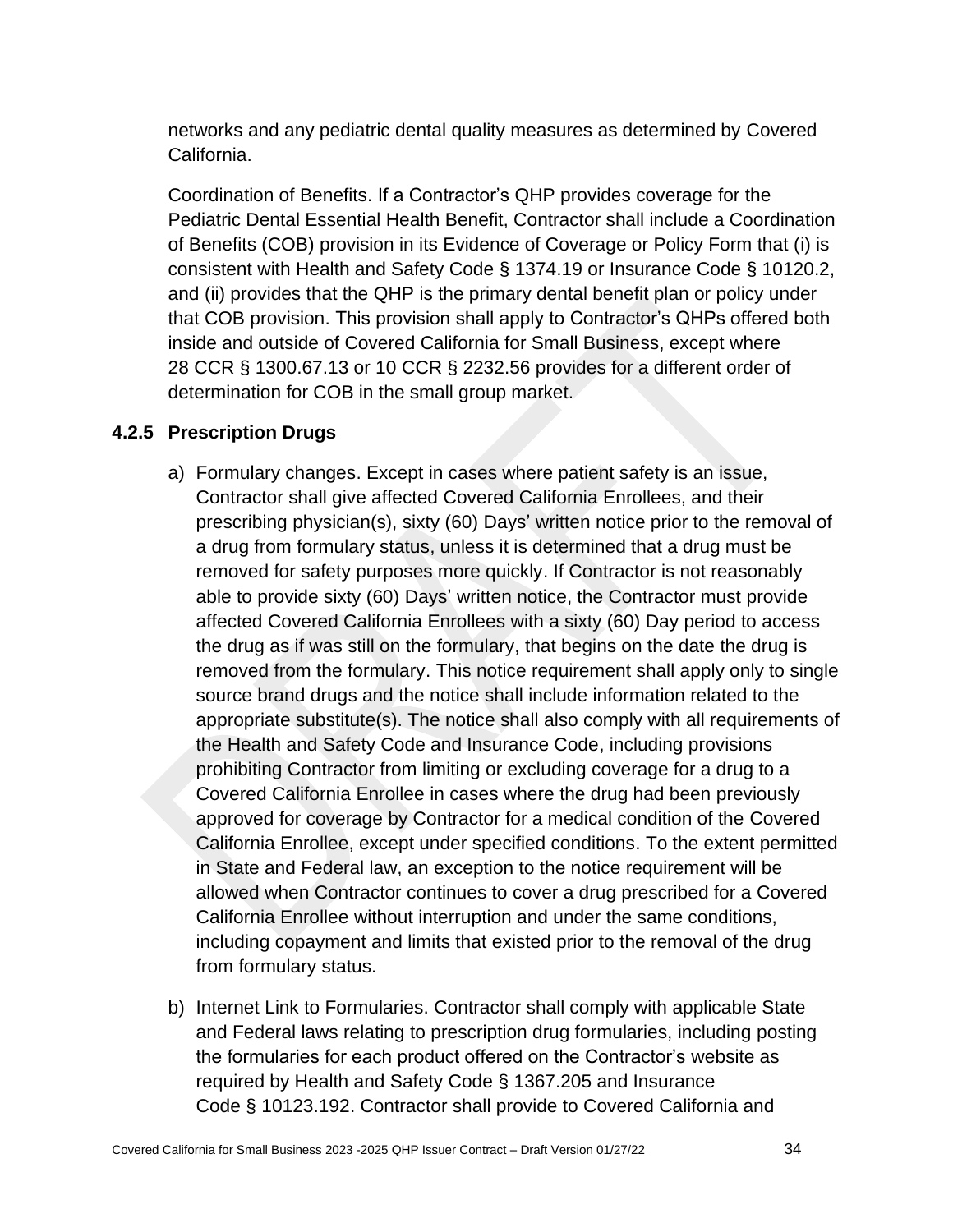regularly update information necessary for Covered California to link to the Contractor's drug formularies for each of the QHPs Contractor offers so that Covered California can ensure it complies with its obligation under Government Code § 100503.1.

- c) Contractor shall have an opt-out retail option for mail order drugs to allow consumers to receive in-person assistance, and this option shall have no additional cost. However, as specified in the standard benefit designs, Contractor may offer mail order prescriptions at a reduced cost-share.
- d) Contractor shall provide consumers with an estimate of the range of costs for specific drugs.
- e) Contractor shall have a sufficient number of customer service representatives available during call center hours for consumers and advocates to obtain clarification on formularies and consumer cost-shares for drug benefits.

## **4.3 Network Requirements**

#### **4.3.1 Service Areas**

a) Service Area Listing. During each year of this Agreement, Contractor agrees to offer QHPs in the Service Area listing set forth in the applicable Plan Year SERFF templates tested and validated by the Contractor. Any such changes to Contractor's previous years' Service Areas shall be effective as of January 1 of the applicable Contract Year. In the event ZIP codes are added to the current Service Area by the United States Postal Service, the parties agree such added ZIP codes shall be automatically included in the Service Area and shall be reflected in the next scheduled update of the Service Area Listing.

Contractor shall comply with Covered California's standards, developed in consultation with Health Insurance Issuers, regarding the development of Service Area listings based on ZIP code, including, those relating to: (i) the timing of such submissions prior to the Open Enrollment Period, (ii) the assignment of Covered California Enrollees residing in ZIP codes split across two rating regions, and (iii) required updates and notice of changes in ZIP Codes within Contractor's region.

b) Withdrawal. Contractor shall not withdraw from any geographic region (as defined in Health and Safety Code § 1357.512 and California Insurance Code § 10753.14) for the individual market or modify any portion of its Service Area where Contractor provides Covered Services to Covered California Enrollees without providing prior written notice to, and obtaining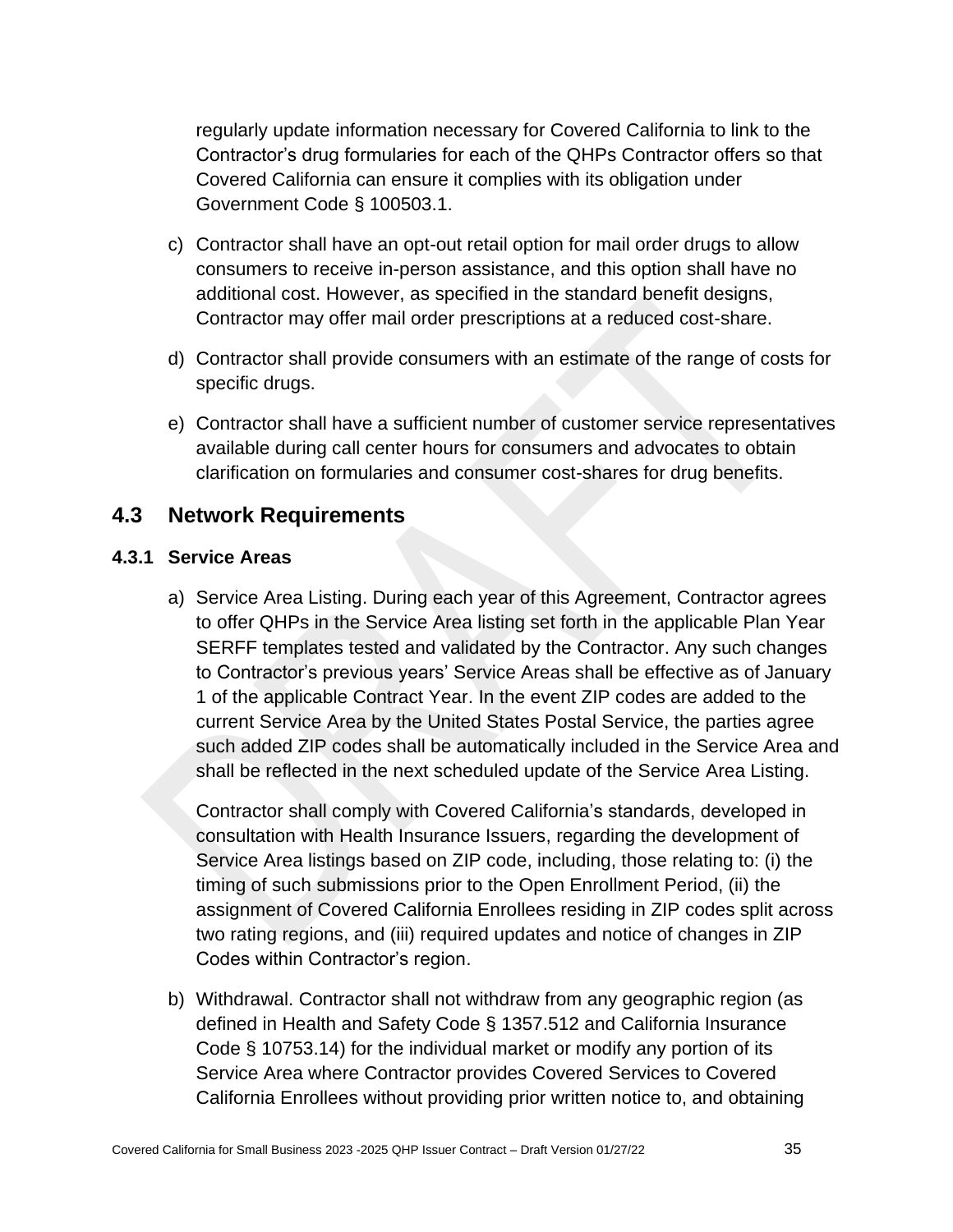prior written approval from Covered California, which shall not be unreasonably denied, and to the extent required, the State Regulators with jurisdiction over Contractor.

c) Service Area Eligibility. In order to facilitate Covered California's compliance with State and Federal law, Contractor shall monitor information it receives directly, or indirectly or through its subcontractors to assure continued compliance with eligibility requirements related to participation by Employers in Covered California for Small Business, including requirements related to residency in the Contractor's service area.

Contractor shall notify Covered California if it becomes aware that an Employer no longer meets the requirements for eligibility, based on place of business. Covered California will evaluate such information to determine Covered California Enrollee's continuing enrollment in the Contractor's Service Area under Covered California's policies which shall be established in accordance with applicable laws, rules and regulations.

#### **4.3.2 Network Adequacy**

- a) Network Standards. Contractor's QHPs shall comply with the network adequacy standards established by the applicable State Regulators responsible for oversight of Contractor, including, those set forth at Health and Safety Code § 1367.03 and 28 CCR § 1300.67.2 (if Contractor is a licensed health care service plan) or Insurance Code § 10133.5 and 10 CCR § 2240 et seq. (if Contractor is regulated by CDI), and, as applicable, other laws, rules, and regulations, including, those set forth at 45 C.F.R. § 156.230. Contractor shall cooperate with Covered California to implement network changes as necessary to address concerns identified by Covered California.
- b) Participating Provider Stability. Contractor shall maintain policies and procedures that are designed to preserve and enhance Contractor's network development by facilitating the recruitment and retention of Participating Providers necessary to provide access to Covered Services. Such policies and procedures shall be consistent with applicable laws, rules and regulations, and will include an ongoing assessment of turnover rates of its Participating Providers to ensure that the turnover rates do not disrupt the delivery of quality care.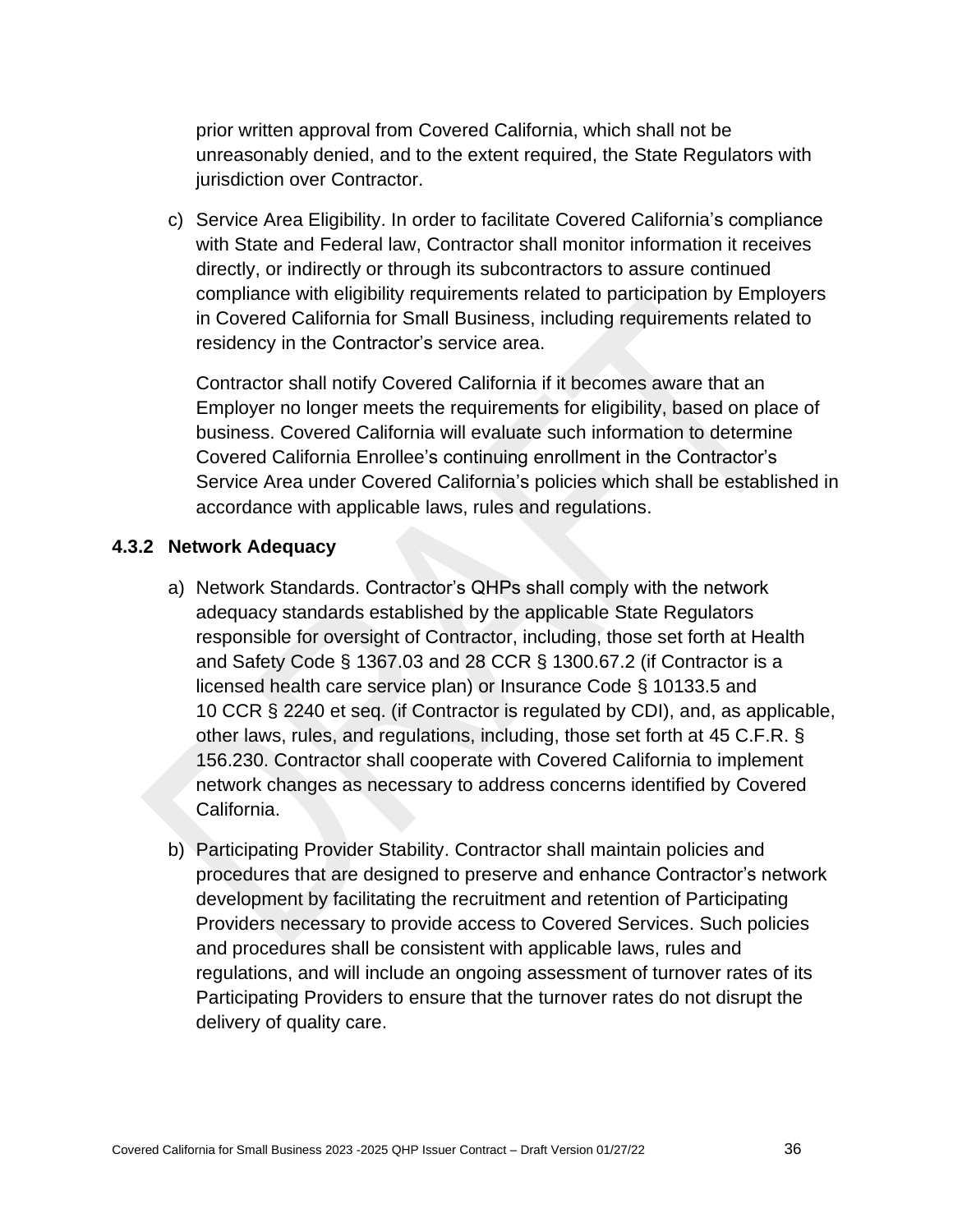### **4.3.3 Network Stability**

- a) Contractor shall implement policies and practices designed (i) to reduce the potential for disruptions in Contractor's provider networks, and (ii) to minimize the amount of uncertainty, disruption, and inconvenience of Enrollees in the execution of the transition of care as required under State laws, rules and regulations in connection with any such disruption. Contractor agrees to maintain adequate records, reasonably satisfactory to Covered California, documenting its policies and its compliance with these requirements by Contractor and Participating Providers.
- b) Block Transfers. If Contractor experiences a termination of a Provider Group(s) or hospital(s) that constitutes a block transfer as defined in Health and Safety Code § 1373.65 and Title 28, C.C.R. § 1300.67.1.3, Contractor shall provide Covered California with copies of the written notices the Contractor proposes to send to affected Enrollees, in compliance with the notice requirements of Health and Safety Code § 1373.65, prior to mailing the notices to Enrollees.
- c) Network Disruptions. If Contractor experiences any network hospital with a pending contract termination, including any hospitals that may experience a break in maintaining a continuous contract, Contractor shall provide prior notice to Covered California as defined in 3.3.3c)i. If Contractor experiences any other provider network disruptions or other similar circumstances that make it necessary for 10% of Enrollees residing within any county of an affected region to change Participating Providers, as detailed in the QHP Network Disruption Reporting Template, Contractor agrees to provide prior notice to Covered California as defined in 4.3.3c)i., in accordance with advance notice, meeting, and other requirements set forth in applicable laws, rules, and regulations, including Insurance Code § 10199.1 and Health and Safety Code §§ 1367.23 and 1366.1.
	- i. Contractor shall notify Covered California with respect to changes in its provider network as follows:
		- 1. Contractor shall notify Covered California of any pending change in the composition of its provider network, as defined in 4.3.3c), within any of the regions it covers, or its participating provider contracts, of and throughout the term of this Agreement at least sixty (60) Days prior to any change or immediately upon Contractor's knowledge of the change if knowledge is acquired less than sixty (60) Days prior to the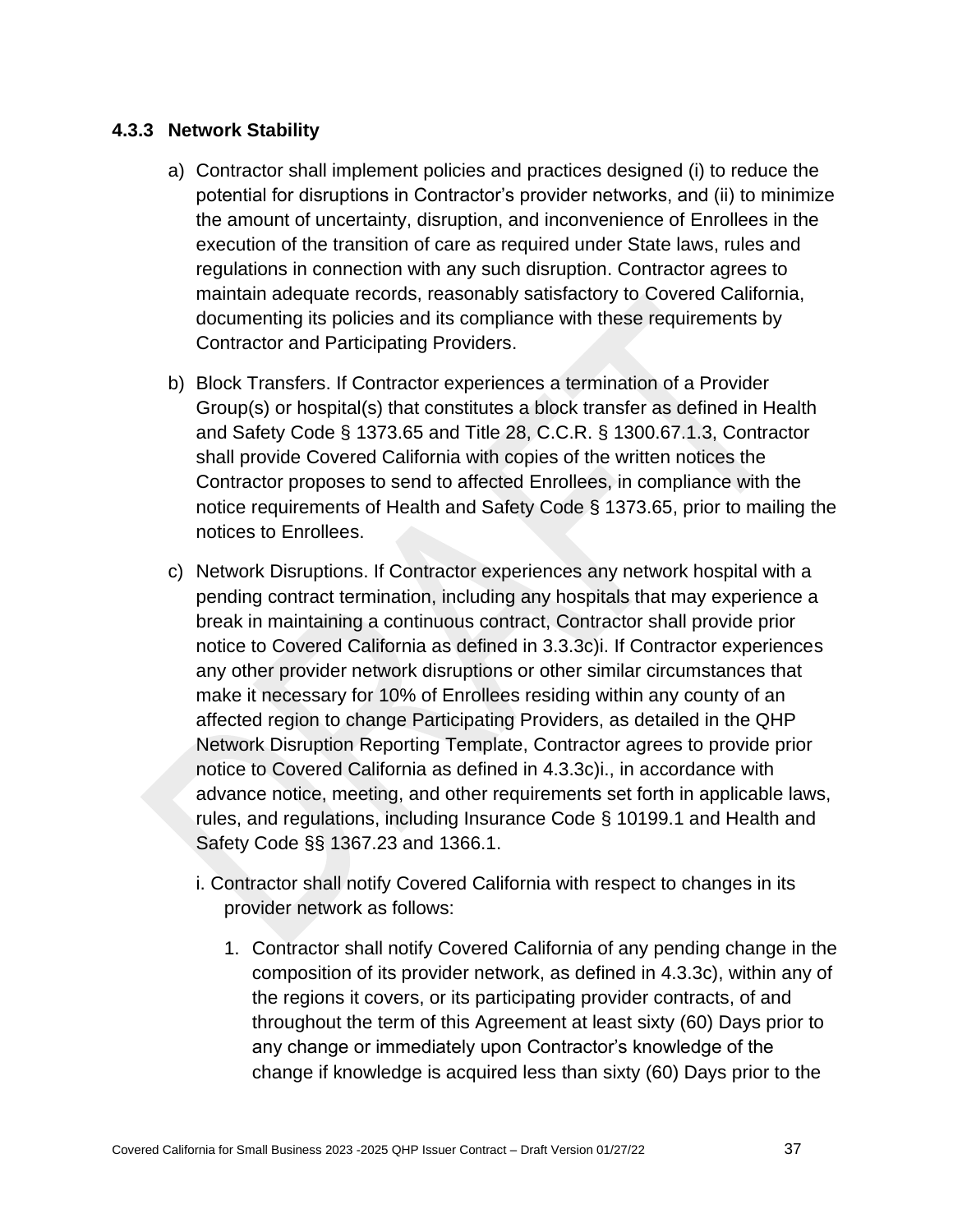change, and cooperate with Covered California in planning for the orderly transfer of plan members; and

- 2. Contractor shall ensure that Covered California Enrollees have access to care when there are changes in the provider network, including midyear contract terminations between Contractor and Participating Providers.
- d) Employee/Dependent transfers. In the event of a change in Participating Providers or QHPs related to network disruption, block transfers, or other similar circumstances, Contractor shall, and shall require Participating Providers to, cooperate with Covered California in planning for the orderly transfer of Employees/Dependents as necessary and as required under applicable laws, rules and regulations including, those relating to continuity of care.

# **4.4 Participating Providers**

## **4.4.1 Provider Contracts**

- a) Contractor shall include in all of its contracts with Participating Providers the requirement for all Covered Services to be provided by duly licensed, certified or accredited Participating Providers consistent with the scope of their license, certification or accreditation and in accordance with applicable laws, rules, regulations, the standards of medical practice in the community, and the terms set forth in agreements entered into by and between Contractor and Participating Providers ("Provider Agreement").
- b) Contractor shall include in each Provider Agreement a requirement that Participating Providers comply with all other applicable laws, rules and regulations.
- c) Contractor shall use commercially reasonable efforts to require the provisions of Subsection (d) to be included in each: (i) Provider Agreement entered into by and between Contractor and a Participating Provider, and (ii) any subcontracting arrangement entered into by a Participating Provider.
- d) Provision of Covered Services. Contractor shall undertake commercially reasonable efforts to ensure that each Participating Provider Agreement and each subcontracting arrangement entered into by each Participating Provider complies with the applicable terms and conditions set forth in this Agreement, as mutually agreed upon by Covered California and Contractor, and which may include the following: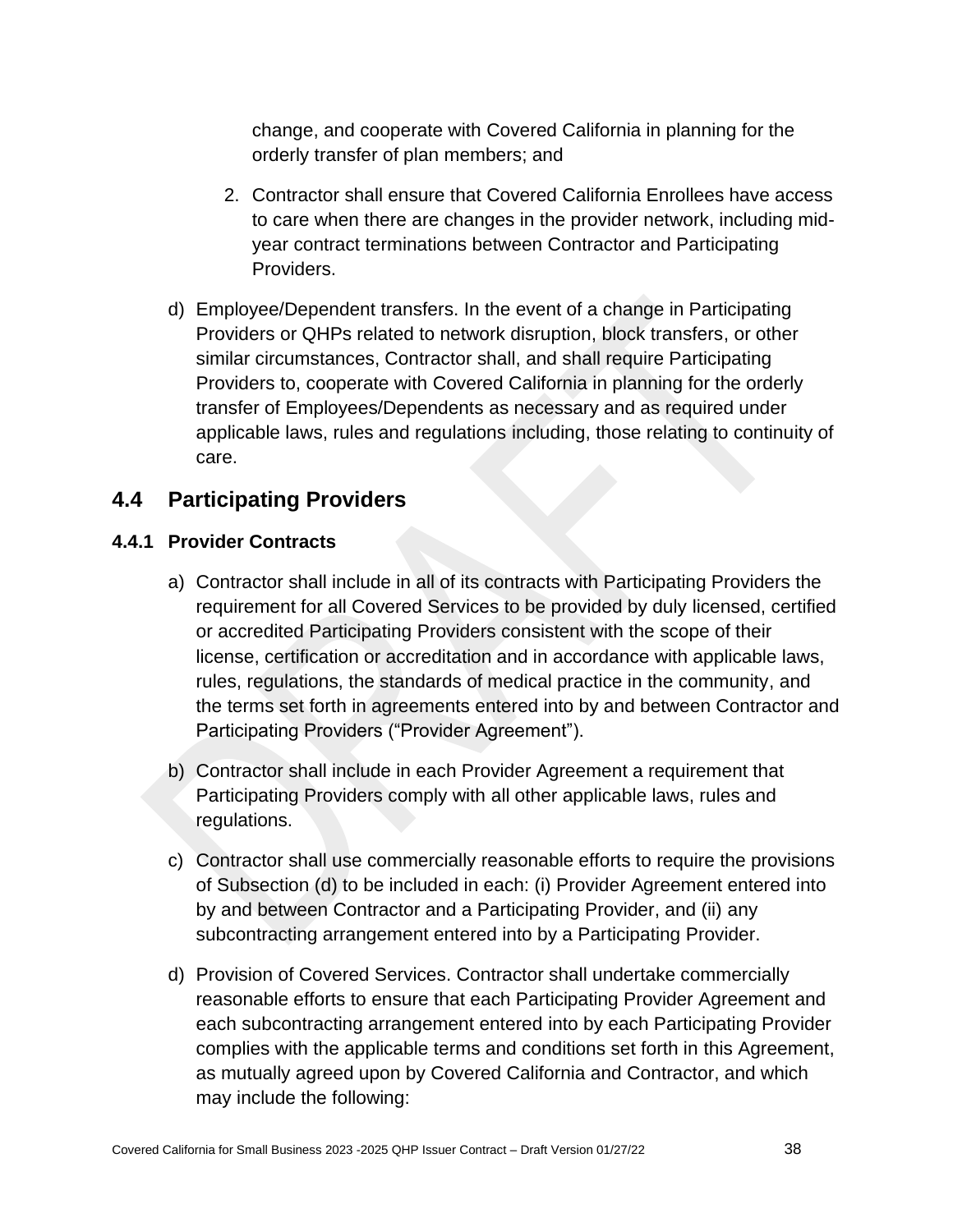- i. Coordination with Covered California and other programs and stakeholders;
- ii. Relationship of the parties as independent contractors (Section 1.3(a)) and Contractor's exclusive responsibility for obligations under the Agreement (Section 1.3(b));
- iii. Participating Provider Directory requirements (Section 4.4.4);
- iv. Symphony Provider Directory requirements (Section 4.4.5);
- v. Implementation of processes to enhance stability and minimize disruption to provider network (Section 4.3.5);
- vi. Notices, network requirements, and other obligations relating to costs of out-of-network services and other benefits (Section 4.4.3);
- vii. Provider credentialing, including, maintenance of licensure and insurance (Section 4.4.2);
- viii. Customer service standards (Section 4.6);
- ix. Utilization review and appeal processes (Section 5.3);
- x. Maintenance of a corporate compliance program (Section 1.2);
- xi. Enrollment and eligibility determinations and collection practices (Article 2);
- xii. Appeals and grievances (Section 4.6.2);
- xiii. Enrollee and marketing materials (Section 2.4);
- xiv. Disclosure of information required by Covered California, including, financial and clinical (Section 1.13), Quality, Network Management and Delivery System Standards (Article 5), and other data, books, and records (Article 11));
- xv. Nondiscrimination (Section 1.11);
- xvi. Conflict of interest and integrity (Section 1.12);
- xvii. Other laws (Section 1.14);
- xviii. Quality, Equity, and Delivery System Transformation Requirements and Improvement Strategy to the extent applicable to Participating Providers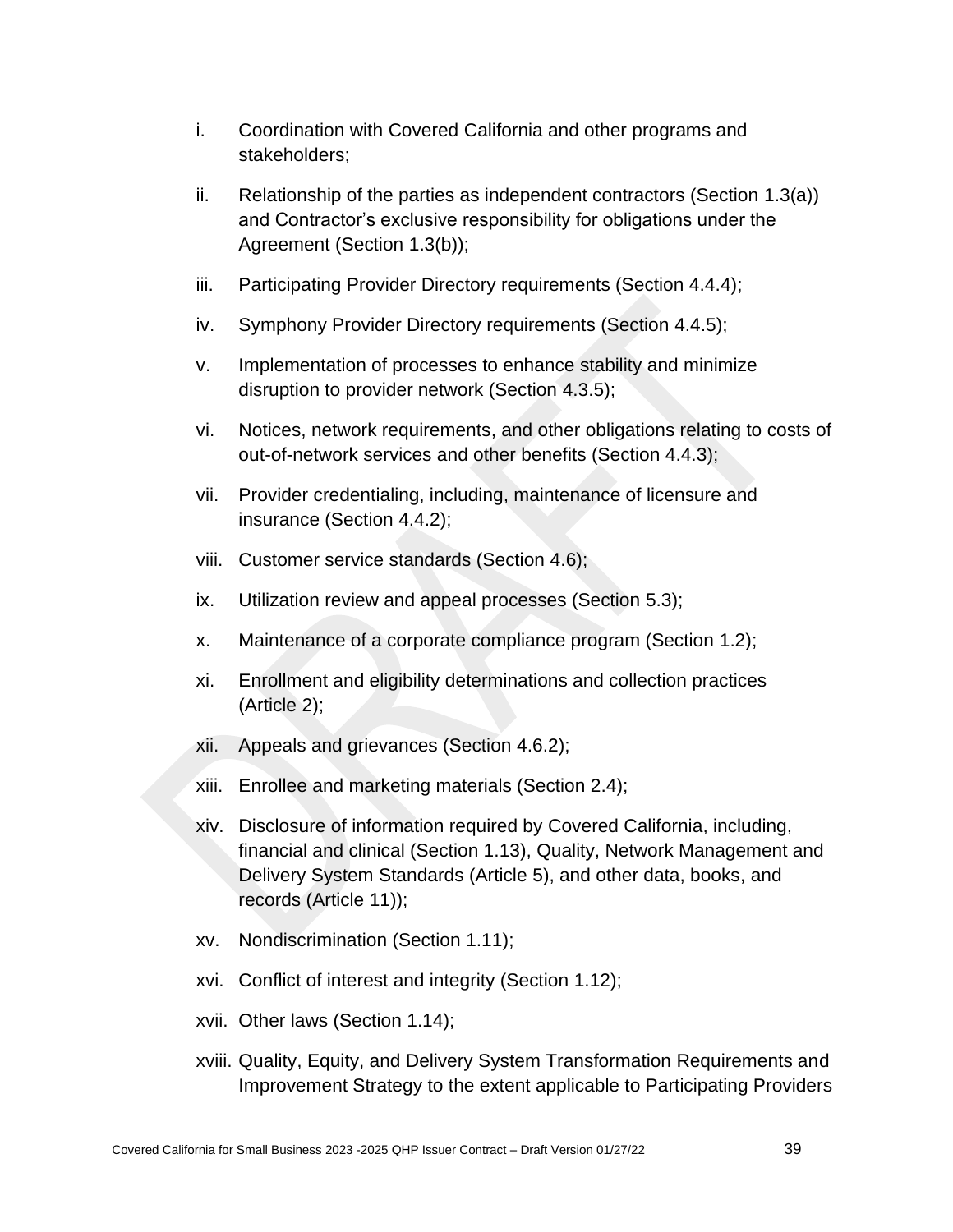(Article 5), including, disclosure of contracting arrangements with Participating Providers as required pursuant to Attachment 1 — Advancing Equity, Quality, and Value;

- xix. Performance Measures, to the extent applicable to Participating Providers (Article 7);
- xx. Continuity of care, coordination and cooperation upon termination of Agreement and transition of Covered California Enrollees (Section 4.3.3 and Article 8);
- xxi. Security and privacy requirements, including compliance with HIPAA (Article 10); and
- xxii. Maintenance of books and records (Article 11).

## **4.4.2 Provider Credentialing**

Contractor shall perform, or may delegate activities related to, credentialing and re-credentialing Participating Providers in accordance with a process reviewed and approved by State Regulators.

## **4.4.3 Enrollee Costs; Disclosure**

Contractor shall, and shall require Participating Providers to, comply with applicable laws, rules and regulations governing liability of Enrollees for Covered Services provided to Enrollees, including, those relating to holding an Enrollee harmless from liability in the event Contractor fails to pay an amount owing by Contractor to a Participating Provider as required by Federal and State laws, rules and regulations.

To the extent that Contractor's QHPs either (i) provide coverage for out-of-network services, or (ii) impose additional fees for such services, Contractor shall disclose to the Covered California Enrollee, at the Covered California Enrollee's request, the amount Contractor will pay for covered proposed non-emergency out-of-network services. Contractor shall require its Participating Providers to inform every Covered California Enrollee in a manner that allows the Covered California Enrollee the opportunity to act upon a Participating Provider's proposal or recommendation regarding (i) the use of a non-network provider or facility, or (ii) the referral of a Covered California Enrollee to a non-network provider or facility for proposed non-emergency Covered Services. Contractor shall require Participating Providers to disclose to a Covered California Enrollee considering accessing non-emergency services from a network provider if a non-network provider or facility will be used as part of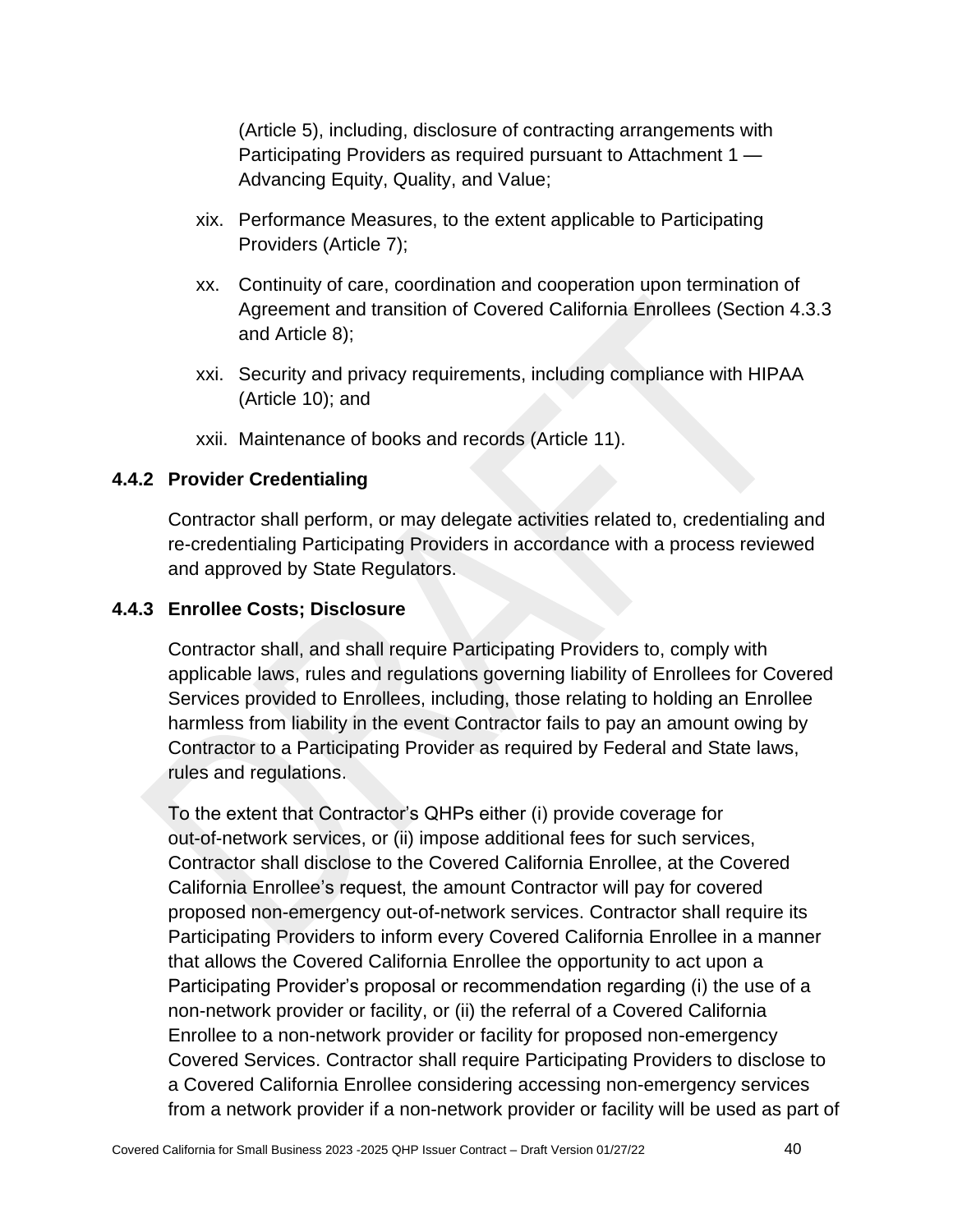the network provider's plan of care. The Contractor's obligation for this provision can be met through routine updates to its provider manual. Participating Providers may rely on Contractor's provider directory in fulfilling their obligation under this provision.

### **4.4.4 Covered California Provider Directory**

Contractor shall make its provider directory available to (i) Covered California electronically for publication online in accordance with guidance from Covered California, and (ii) in hard copy when potential Enrollees make such request. Unless otherwise agreed to by Covered California, Contractor shall continue to provide information describing all Participating Providers in its QHP networks in a format prescribed by Covered California on a monthly basis to support Covered California's centralized provider directory containing every QHP's network providers, this includes testing, implementation, and continued evaluation. Contractor acknowledges that Covered California may use Contractor's Participating Provider data for any non-commercial purposes. If Covered California's centralized provider directory is not operational, Contractor shall continue to provide Participating Provider information to Covered California on a monthly basis.

The network and directory information provided to Covered California shall take into consideration the ethnic and language diversity of providers available to serve Covered California Enrollees.

Once the Symphony Provider Directory is fully operational, Covered California will utilize it to populate Covered California's centralized provider directory as detailed in Article 4, Section 4.4.5.

## **4.4.5 Use of Symphony Provider Directory**

a) In order to fulfill its obligation to assist Enrollees in making informed decisions when considering health care coverage choices and in choosing QHP Issuers and their associated network of Providers, Covered California is committed to implementing and participating in the Symphony Provider Directory, formerly known as the California Provider Directory Utility, being developed by the Integrated Health Care Association (IHA). Once fully operational, Covered California will utilize the Symphony Provider Directory to populate the Covered California Provider Directory.

All QHP Issuers shall utilize the Symphony Provider Directory to populate, maintain, and continually update, provider network data including demographic, licensure, and other relevant information with respect to all their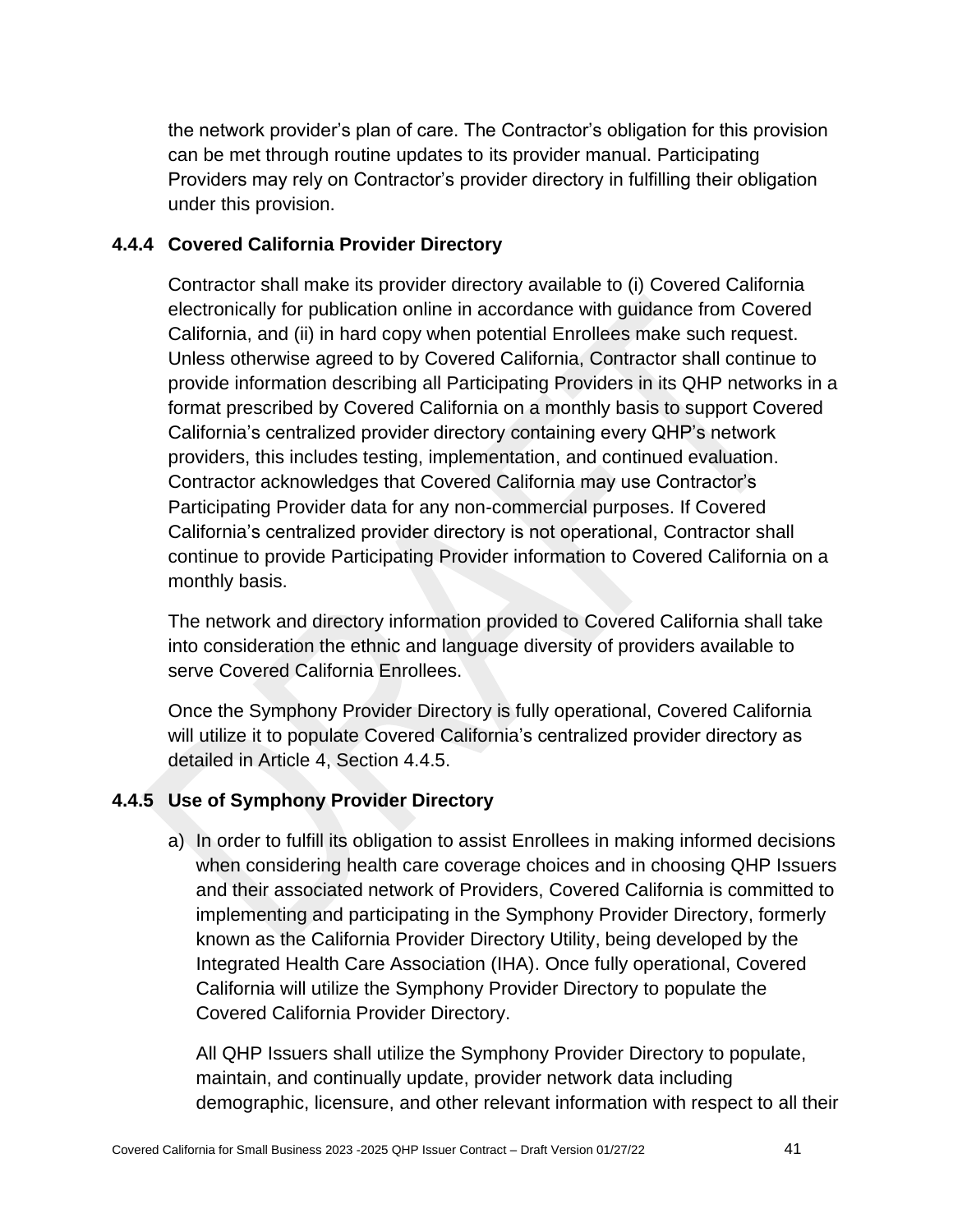QHPs, as well as to provide information regarding the terms and restrictions governing such Providers' participation in the QHPs offered by Contractor through Covered California.

- b) Contractor agrees to participate in the Symphony Provider Directory. In connection with such participation, Contractor shall:
	- i. Execute such reasonable participation, subscription, or other agreements required by Covered California or IHA or their vendors to participate in the Symphony Provider Directory;
	- ii. Populate, maintain, and continually update the Symphony Provider Directory with all relevant information with respect to its contracted Providers' participation in its QHPs, including all information regarding the terms and restrictions governing such Providers' participation in the QHPs offered through Covered California, identifiers for Covered California providers, and provider network data for Contractor's embedded dental plans;
	- iii. Once fully operational with sufficient health plan and provider participation, use the Symphony Provider Directory as the exclusive platform to populate and maintain the information published in the Covered California Online Provider Directory concerning its QHPs; and
	- iv. Work with Covered California, IHA and their respective vendors to ensure that the Symphony Provider Directory serves its primary purpose of effectively and efficiently assisting Enrollees in making informed decisions in selecting QHPs and Providers.
	- v. Agree to participate in testing and validation of Symphony Provider Directory functionality that may be required prior to the Directory becoming fully operational.
- c) At a time and manner mutually agreed upon by Covered California and Contractor, Contractor agrees to report on its strategies to ensure that Contractor, and its contracted Providers, maintain compliance with the provisions of this Section 3.4.5.

# **4.5 Premium Rate Setting**

## **4.5.1 Rating Variations**

Contractor shall charge the premium rate in each geographic rating area for each of Contractor's QHPs as agreed upon with Covered California. Contractor may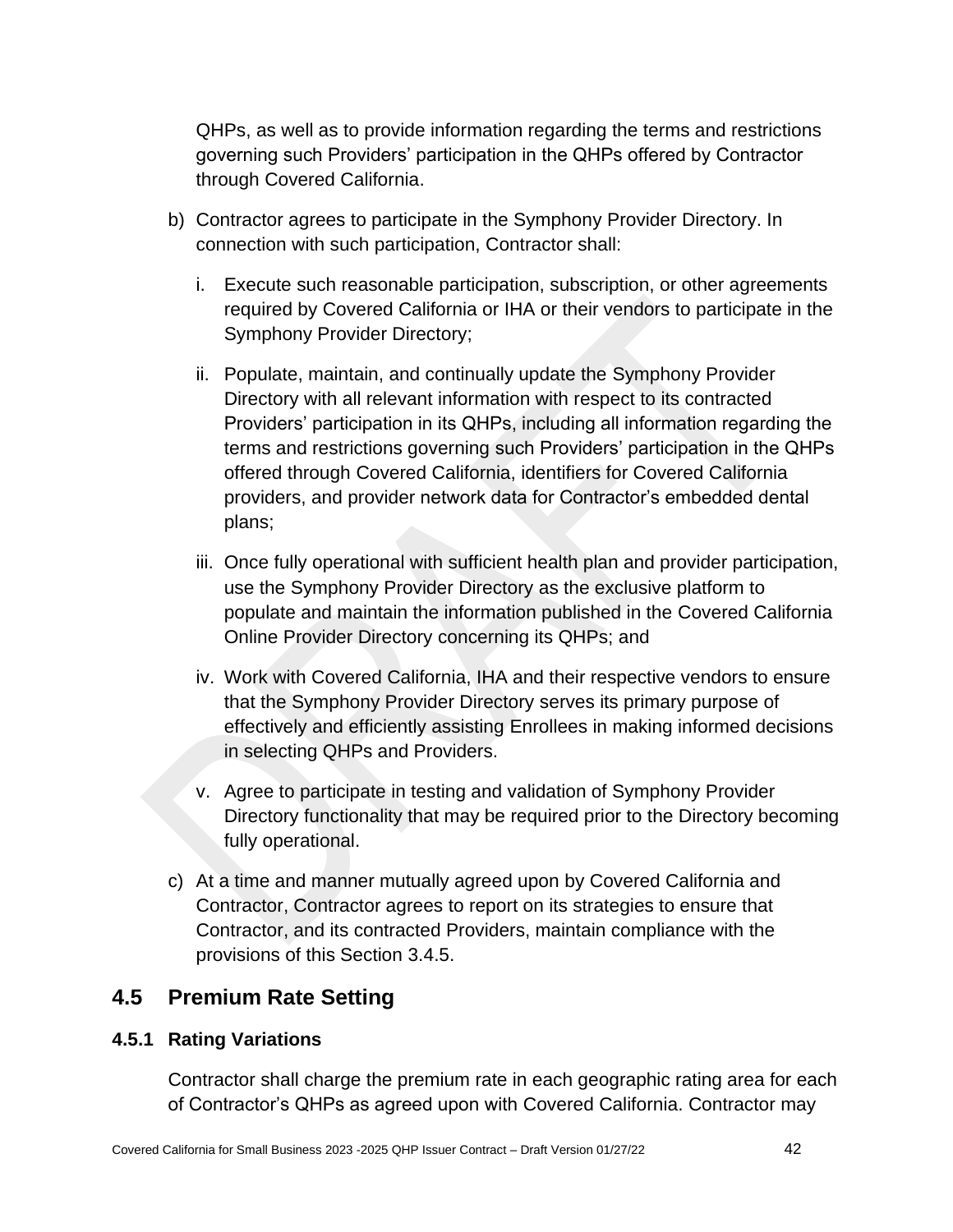vary premiums by geographic area, family size, and age band (within 3:1 range requirement) as permitted by State law, including the requirements of State Regulators regarding rate setting and rate variation set forth at Health and Safety Code §§ 1357.512 and 1399.855, Insurance Code §§ 10753.14 and 10965.9, 10 CCR § 2222.12 and, as applicable, other laws, rules and regulations, including, 45 C.F.R. § 156.255(b).

Contractor shall comply with rate filing requirements imposed by State Regulators, including, those set forth under Insurance Code § 10181 et seq. (if Contractor is an insurer regulated by CDI) or Health and Safety Code § 1385 et seq. (if Contractor is a licensed HCSP regulated by DMHC) and as applicable, other laws, rules and regulations.

### **4.5.2 Covered California for Small Business Rates**

Covered California for Small Business rates will be established through an annual bid Application process. Contractor shall also submit rate information in such form and at such date as shall be established by Covered California to provide Covered California with sufficient time for necessary analysis and actuarial certification. Covered California will permit an update of rates to be offered on Covered California for Small Business no more frequently than on a quarterly basis. Contractor may choose to make quarterly rate updates for the second, third and fourth quarters by submitting rate updates at least 120 Days prior to the quarter begin date. Following applicable regulator rate review, quarterly rate updates shall be in effect for the 12-month period subsequent to the initial effective dates for all employer groups. Updates can only be made on the calendar quarter or such later time as Covered California and Contractor agree to.

#### **4.5.3 Rate Methodology**

Contractor shall provide, upon Covered California's request, in connection with any contract negotiation or recertification process as reasonably requested by Covered California, detailed documentation on Covered California-specific rate development methodology. Contractor shall provide justification, documentation, and support used to determine rate changes, including providing adequately supported cost projections. Cost projections include factors impacting rate changes, assumptions, transactions, and other information that affects the Covered California specific rate development process. Information pertaining to the key indicators driving the medical factors on trends in medical, pharmacy, or other healthcare Provider costs may also be requested to support the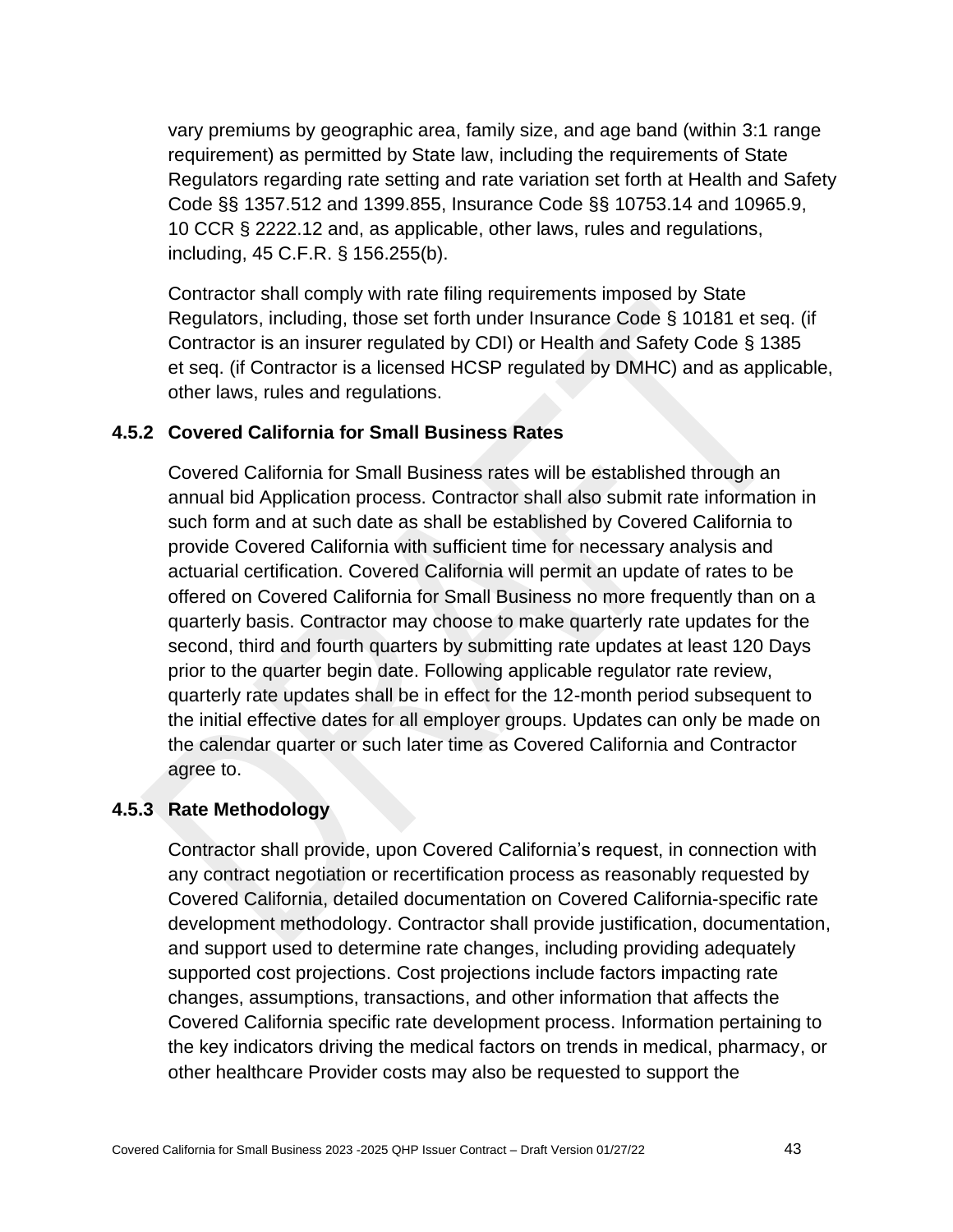assumptions made in forecasting and may be supported by information from the Plan's actuarial systems pertaining to the Covered California-specific account.

## **4.6 Customer Service Standards**

### **4.6.1 Basic Customer Service Requirements**

Contractor acknowledges that superior customer service is a priority of Covered California. Contractor shall work closely with Covered California in an effort to ensure that the needs of Covered California Enrollees are met. Contractor shall provide and maintain all processes and systems required to ensure customer service, record protection and uninterrupted service to Covered California and Contractor's Covered California Enrollees in accordance with the standards set forth in this Section 4.6, applicable laws, rules and regulations, including, those consumer assistance tools and programs required to be offered through Covered California as set forth at 45 C.F.R. § 155.205 and 45 C.F.R. § 155.210.

800 Numbers: Contractor shall make information available regarding Covered California pursuant to Contractor's toll-free hotline (i.e. 1-800 number) that shall be available to enrollees of Contractor . The hotline and information services shall be staffed and operated in accordance with the Customer Service Standards set forth in this Section 4.6 to provide support to Covered California Enrollees and in a manner designed to assure compliance with these Performance Standards. Contractor shall meet all State requirements for language assistance services applicable to its commercial lines of business. Covered California and Contractor will continue to evaluate on an ongoing basis the adequacy of language services provided for verbal and written communications and consider the adoption of additional standards as appropriate. The Contractor shall provide this information to Covered California upon request.

## **4.6.2 Covered California Enrollee Appeals and Grievances**

a) Internal Grievances and Appeals. Contractor shall maintain an internal review process to resolve a Covered California Enrollee's written or oral expression of dissatisfaction regarding the Contractor and Participating Providers, including appeals of claim and benefit determinations, and complaints relating to the scope of Covered Services required to be covered under the QHP. Contractor's processes shall comply with State and Federal laws, rules and regulations relating to Enrollee rights and appeals processes, specifically including grievance requirements set forth at Health and Safety Code § 1368, regardless of the State Regulator for the Contractor's QHPs.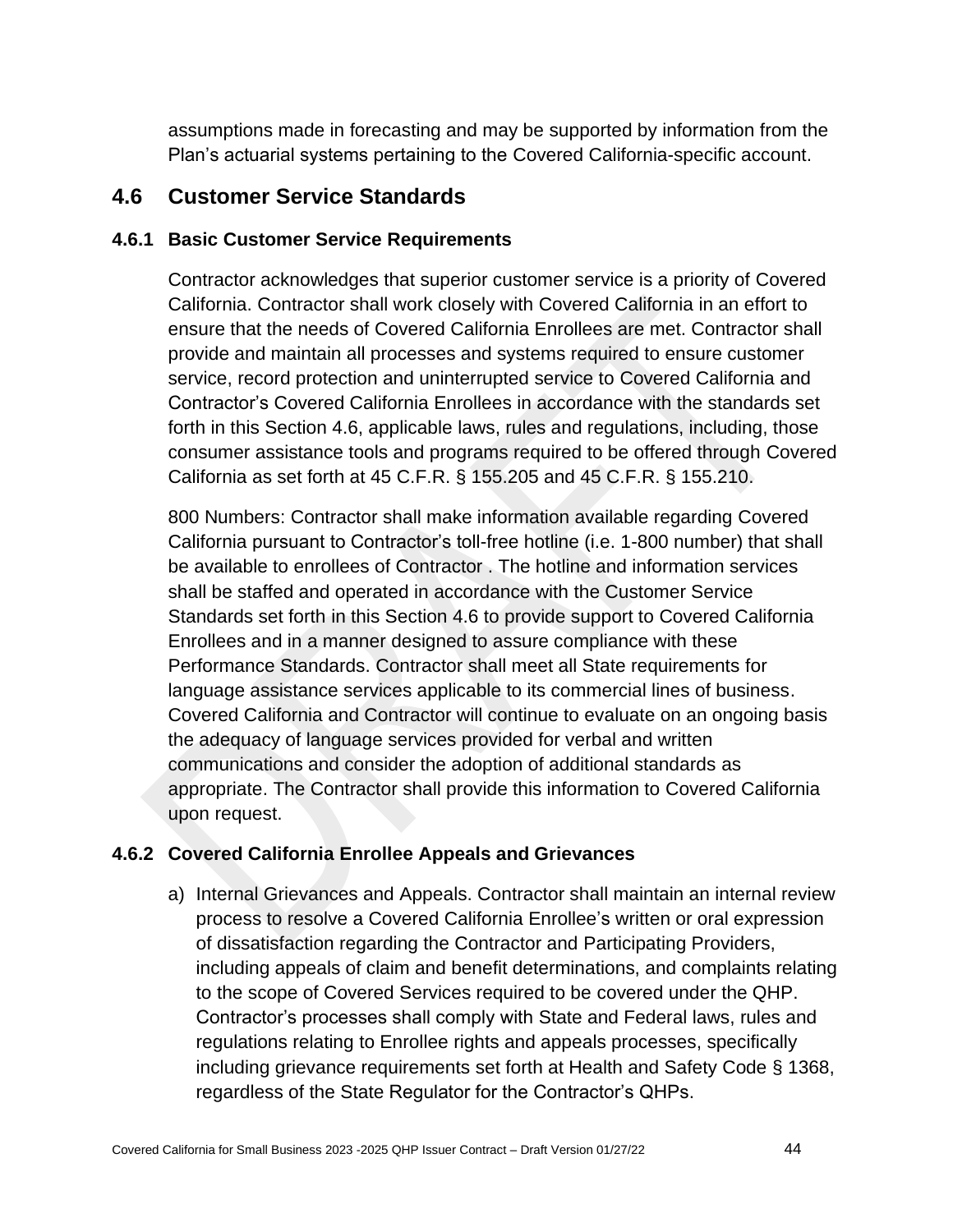b) External Review. Contractor shall comply with State and Federal laws, rules and regulations relating to the external review process, including independent medical review, available to Covered California Enrollees for Covered Services.

## **4.6.3 Applications and Notices**

- a) Contractor shall provide applications, forms, and notices to applicants and Enrollees in plain language and in a manner that is accessible and timely to individuals: (1) living with disabilities, including accessible websites and the provision of auxiliary aids and services at no cost to the individual in accordance with the Americans with Disabilities Act and Section 504 of the Rehabilitation Act, or (2) with limited English language proficiency.
- b) Contractor shall provide applications, forms, and notices, including correspondence, in a manner that is accessible and timely to individuals who are limited English proficient as required by Health and Safety Code §§ 1367.04, 1367.041, 1367.042, and Insurance Code §§ 10133.8, and 10133.11. Contractor shall inform individuals of the availability of the services described in this section and otherwise comply with notice requirements imposed under applicable laws, rules and regulations, including, those set forth at 45 C.F.R. § 156.250 and Government Code § 100503(k).

### **4.6.4 Customer Service Call Center**

- a) Year around, Contractor's call center hours shall be, unless otherwise agreed by Covered California, Monday through Friday eight o'clock (8:00) a.m. to eight o'clock (8:00) p.m., and Saturday eight o'clock (8:00) a.m. to six o'clock (6:00) p.m. (Pacific Standard Time), except on holidays observed by Covered California. Contractor shall inform Covered California of its standard call center hours and any changes to the call center hours.
- b) Contractor's call center shall be staffed at levels reasonably necessary to handle call volume and achieve compliance with Performance Standards set forth in Article 7 as specified in Attachment 3 — Performance Standards and Expectations. Contractor shall staff the Call Center with highly trained individuals to provide detailed benefit information, answer Enrollee questions about QHP benefits and coverage, and to resolve claim and benefit issues.
- c) Contractor shall use a telephone system that includes welcome messages in English, Spanish, and other languages as required by State and Federal laws, rules, and regulations.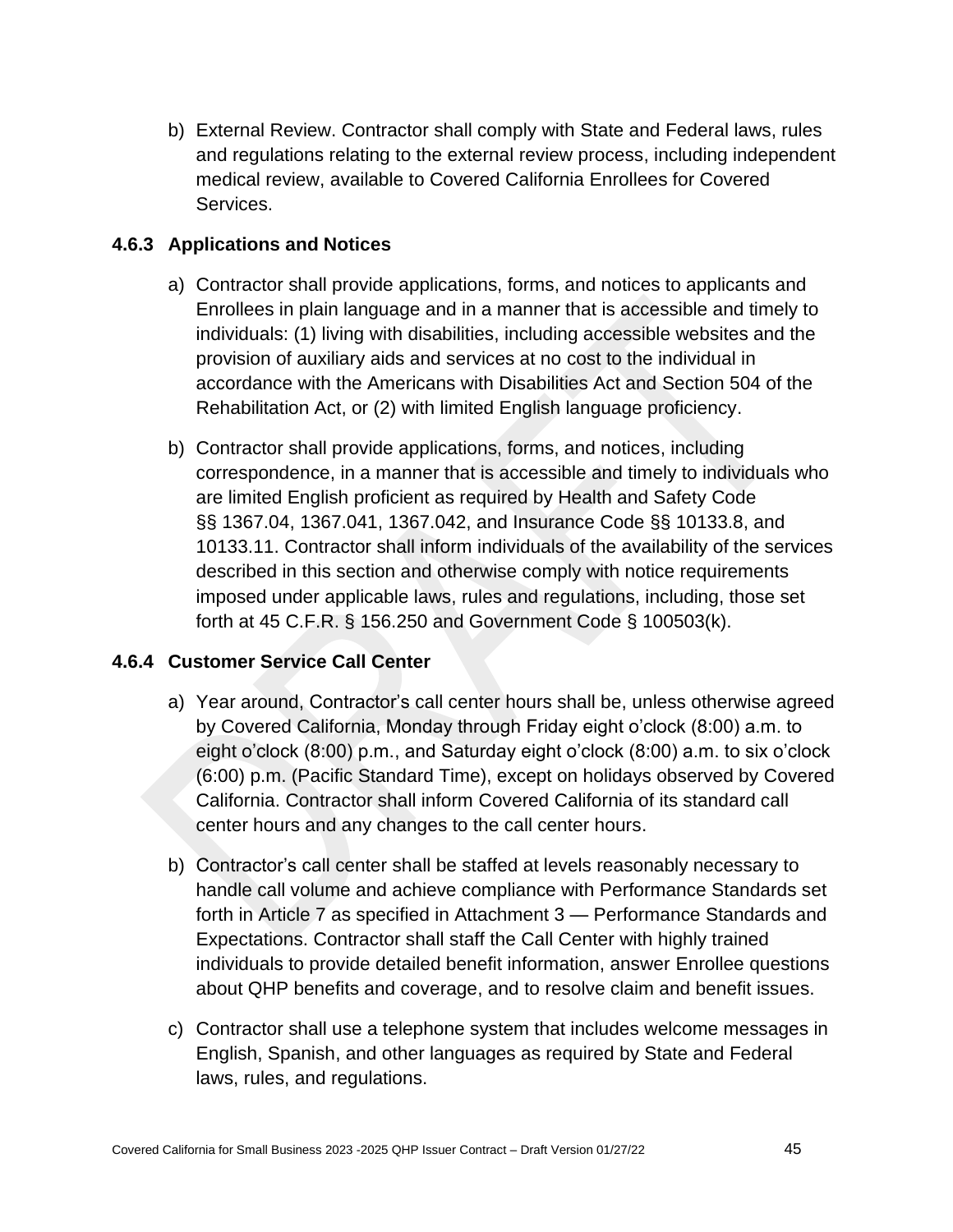- d) Contractor shall make oral interpreter services available at no cost for non-English speaking or hearing-impaired Enrollees during regular business hours as required by Federal and State law. Contractor shall monitor the quality and accessibility of call center services on an ongoing basis. Contractor shall report to Covered California monthly, in a format determined by Covered California, on the volume of calls received by the call center and Contractor's rate of compliance with related Performance Standards as outlined in Attachment 3 — Performance Standards and Expectations.
- e) Contractor shall meet all State requirements for language assistance services for all of its commercial lines of business.

#### **4.6.5 Customer Service Transfers**

- a) During Contractor's regularly scheduled customer service hours, Contractor shall have the capability to accept and handle calls transferred from Covered California and respond to callers requesting additional information from Contractor. Contractor shall maintain staff resources to comply with Performance Standards and sufficient to facilitate a live transfer (from Covered California to Contractor) of customers who call Covered California with escalated issues or complaints that need to be addressed by Contractor. Covered California shall maintain staff resources sufficient to facilitate a live transfer (from Contactor to Covered California) of customers who call Contractor with escalated issues, complaints, or address changes that need to be addressed by Covered California. Contractor and Covered California shall establish a designated customer service team available to handle the live transfer of escalated calls.
- b) Examples of issues or complaints may include premium billing or claims issues; benefit coverage questions (before and after enrollment); complaints; network or provider details; and Contractor-specific questions or issues.
- c) Contractor shall refer Enrollees and applicants with questions regarding premium tax credits and Covered California eligibility determinations to Covered California's website or Service Center, as appropriate.
- d) Contractor shall work with Covered California to develop a mechanism to track handling and resolution of calls referred from Covered California to Contractor (such as through the use of call reference numbers).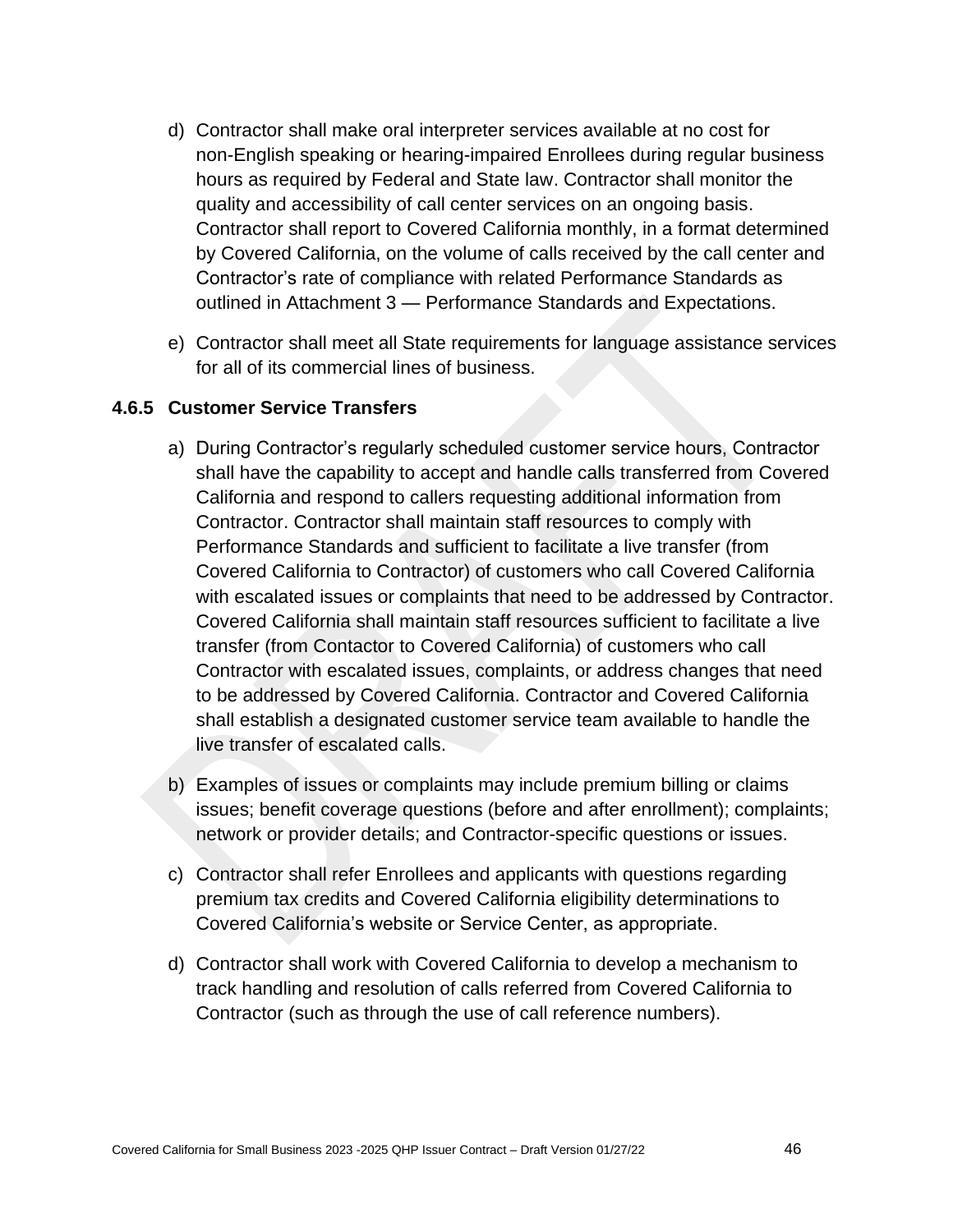## **4.6.6 Customer Care**

- a) Contractor shall comply with the applicable requirements of the Americans with Disabilities Act and provide culturally competent customer service to all Covered California Enrollees in accordance with the applicable provisions of 45 C.F.R. § 155.205 and § 155.210, which refer to consumer assistance tools and the provision of culturally and linguistically appropriate information and related products.
- b) Contractor shall comply with HIPAA rules and other laws, rules and regulations respecting privacy and security.

## **4.6.7 Notices**

- a) For all forms of notices required under Federal and State law to be sent to Covered California Enrollees regarding rates, benefit design, network changes, or security/HIPAA references, Contractor shall submit an electronic copy to Covered California at least five (5) business days in advance of the message transaction. If Contractor is unable to notify Covered California in advance due to Federal or State notice requirements, Contractor shall send Covered California notification simultaneously.
- b) Contractor shall provide a link to the Covered California website on its website.
- c) When Contractor provides direct contacts for getting membership assistance, Contractor shall also include the Covered California website for Covered California-related issues.
- d) Contractor shall use standardized member renewal language, developed by Covered California, and approved by DMHC and CDI for all Covered California Enrollee renewal notices.
- e) All legally required notices sent by Contractor to Covered California Enrollees shall be translated into and available in languages other than English as required under applicable Federal and State laws, rules and regulations, including, Health and Safety Code §§ 1367.04, 1367.041, 1367.042, and Insurance Code §§ 10133.8, 10133.10, 10133.11.
- f) Contractor shall release notices in accordance with Federal and State law. All such notices shall meet the accessibility and readability standards in Covered California regulations (45 C.F.R. Parts 155 and 156) located in 10 CCR §§ 6400 et seq.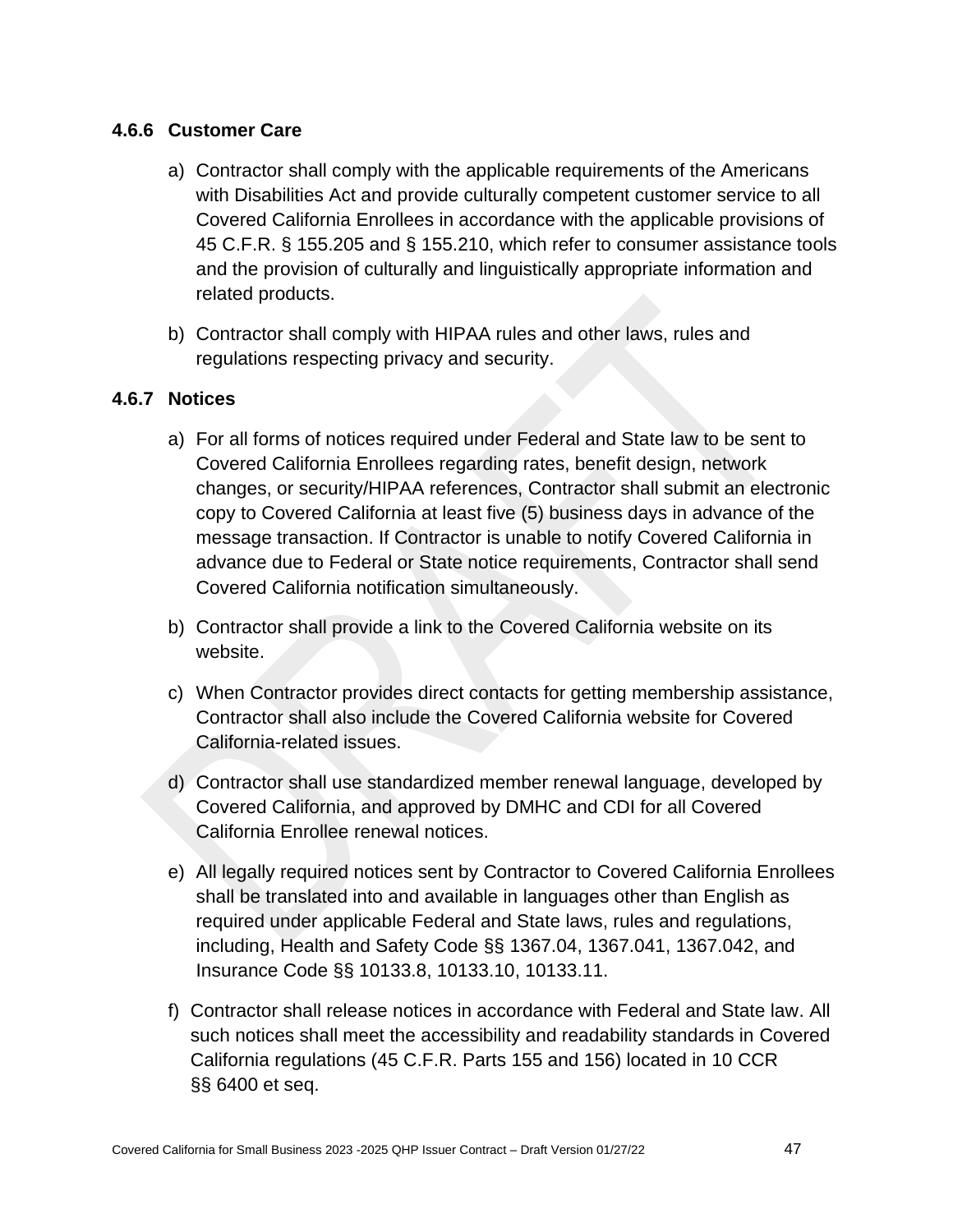g) Notwithstanding the provisions of this section which require Contractor to release all required notices pursuant to Federal and State law, Covered California shall, at its sole and absolute discretion, send the required notices under Health and Safety Code §§ 1374.21-1374.22 and Insurance Code §§ 10199.1-10199.2 on behalf of Contractor. To the extent permissible by State and Federal law, Covered California shall also send the required notices under Health & Safety Code § 1365(a)(6)(A) and Insurance Code § 10273.4(e) on behalf of Contractor. Covered California reserves the sole right to remove these exceptions at any time, upon written notice to Contractor. The parties may add to these exceptions upon written mutual agreement of the parties. The parties may exercise these rights without amendment to the Agreement. Covered California assumes no liability for Contractor adherence to state and federal law.

#### **4.6.8 Contractor-Specific Information**

Upon request, Contractor shall provide training materials and participate in Covered California customer service staff training.

Contractor shall provide summary information about its administrative structure and the QHPs offered on Covered California. This summary information will be used by Covered California customer service staff when referencing Contractor or QHP information.

#### **4.6.9 Covered California Enrollee Materials: Basic Requirements**

- a) Contractor shall provide or make available to Covered California Enrollees Plan materials required under the terms of the Agreement and applicable laws, rules and regulations. Such materials shall be available in languages as required by Federal and State law and receive any necessary regulatory approvals from the relevant State Regulators, be provided to Covered California as directed by Covered California, and shall include information brochures, a summary of the Plan that accurately reflects the coverage available under the Plan (a Summary of Benefits and Coverage), and related communication materials. Contractor shall, upon request by Covered California, provide copies of Covered California Enrollee communications and give Covered California the opportunity to comment and suggest changes in such material.
- b) Covered California Enrollee materials shall be available in English, Spanish and other languages as required by applicable laws, rules and regulations. Contractor shall comply with Federal and State laws, rules and regulations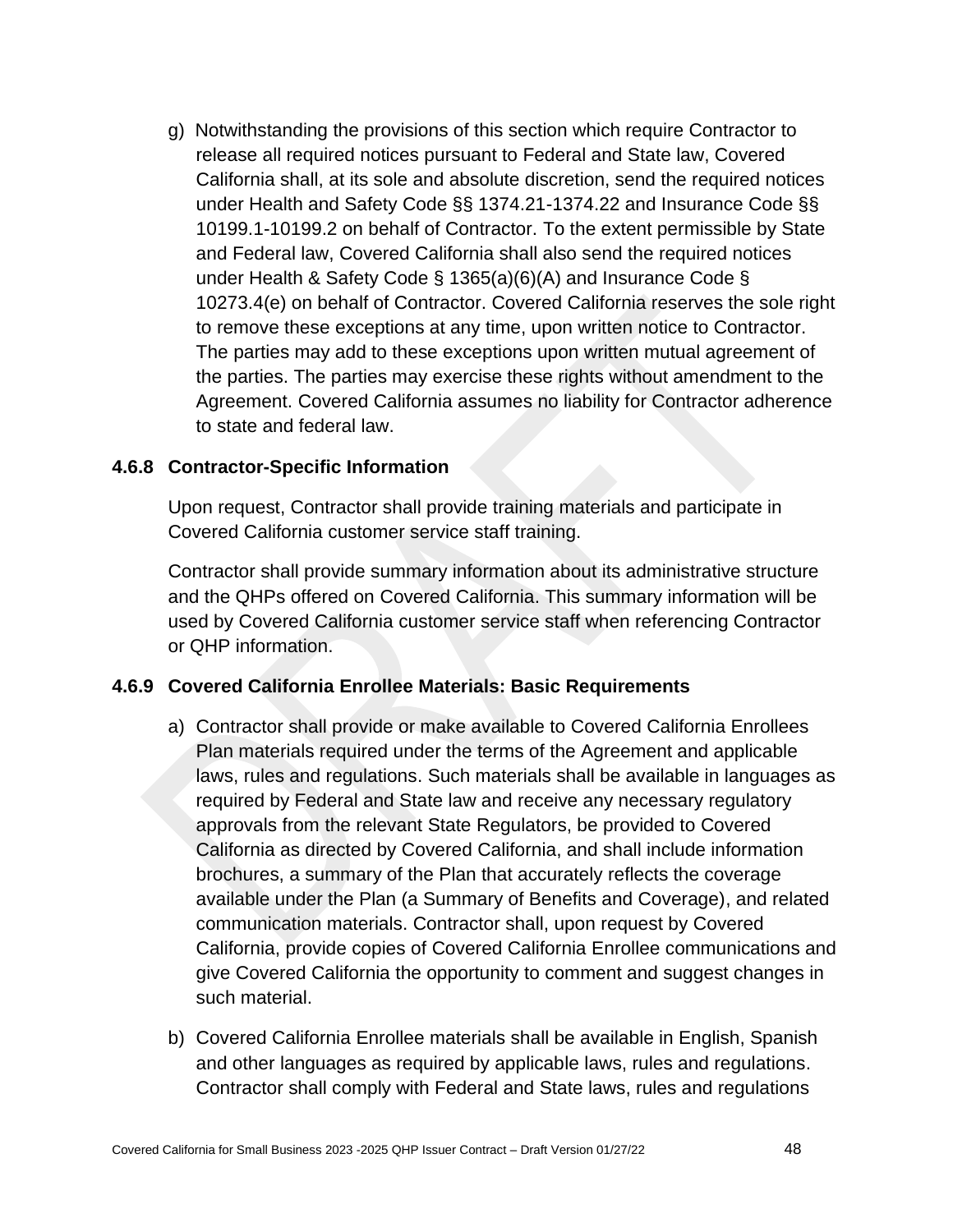regarding language access. To the extent possible, Covered California Enrollee materials shall be written in plain language, as that term is defined in applicable laws, rules and regulations. Plan materials that require Covered California notification before usage are those that communicate specific eligibility and enrollment and other key information to Covered California Enrollees. Such materials may include:

- i. Welcome letters;
- ii. Covered California Enrollee ID card;
- iii. Billing notices and statements;
- iv. Notices of actions to be taken by QHP Issuer that may impact coverage or benefit letters;
- v. Termination Grievance process materials;
- vi. Drug formulary information;
- vii. Uniform Summary of Benefits and Coverage; and

viii.Other materials required by Covered California.

### **4.6.10 New Covered California Enrollee Enrollment Packets**

- a) Contractor shall mail or provide online enrollment packets to all new Covered California Enrollees in CCSB QHPs within ten (10) business days of receiving complete and accurate enrollment information from Covered California and the binder payment. Contractor may deliver Covered California Enrollee materials pursuant to other methods that are consistent with: (1) Contractor's submission of materials to Enrollees of its other plans; (2) the needs of Covered California Enrollees; (3) the consent of the Covered California Enrollee; and (4) with applicable laws, rules and regulations. Contractor shall report to Covered California monthly, in a format mutually agreed upon by Covered California and Contractor, on the number and accuracy rate of identification cards that were sent to new Covered California Enrollees and Contractor's compliance with the Performance Standards set forth in this Agreement. The enrollment packet shall include, at the minimum, the following:
	- i. Welcome letter;
	- ii. Covered California Enrollee ID card, in a form approved by Covered California;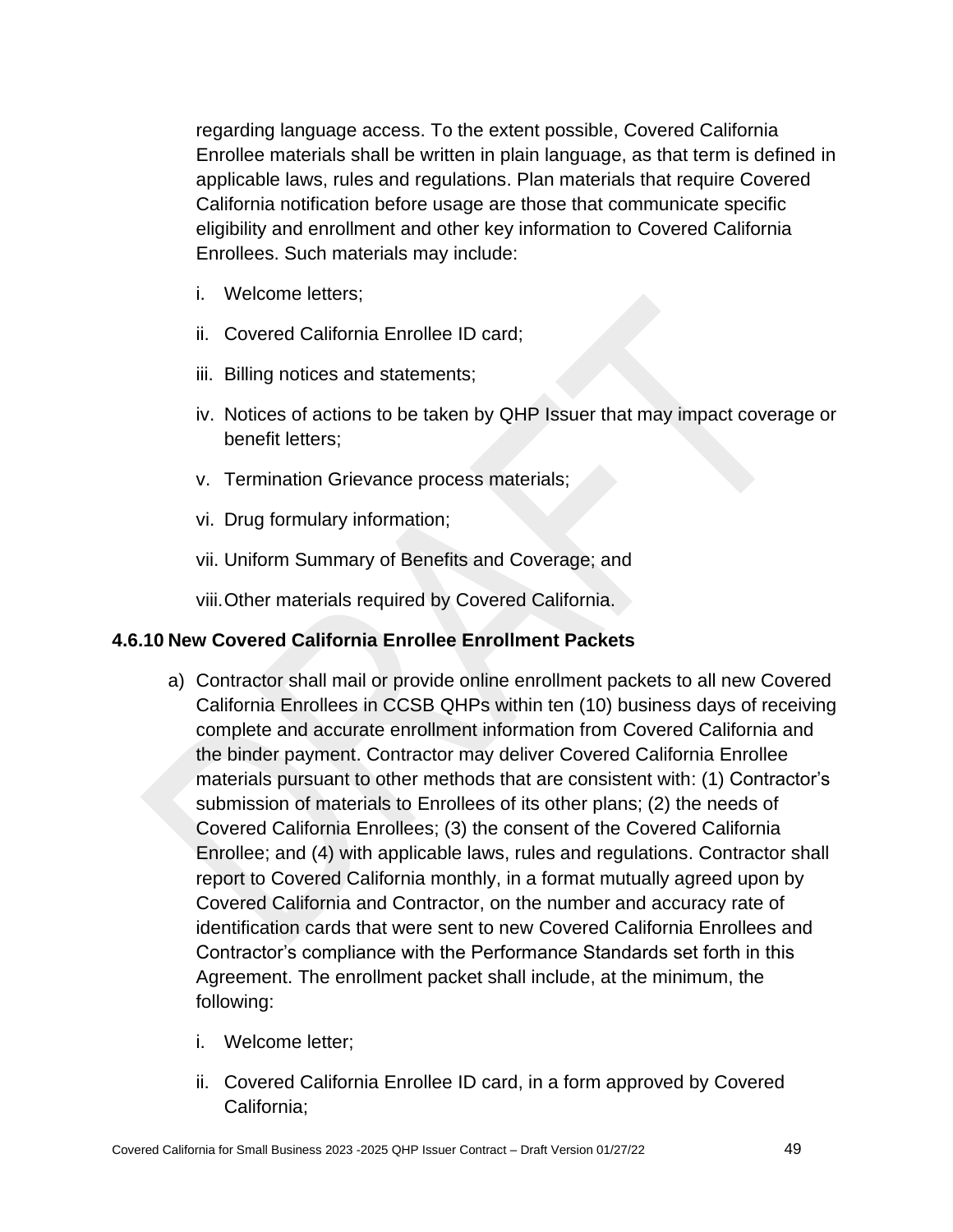- iii. If Covered California Enrollee ID card is not included in the enrollment packet, Contractor must send a notice to the Covered California Enrollee that states the ID card will be sent separately, when the Covered California Enrollee should expect to receive it, and provide the information necessary for the Covered California Enrollee to receive services and for providers to file claims;
- iv. Summary of Benefits and Coverage;
- v. Pharmacy benefit information;
- vi. Nurse advice line information; and
- vii. Other materials required by Covered California.
- b) Contractor shall maintain access to enrollment packet materials; Summary of Benefits and Coverage; claim forms and other Plan-related documents in both English and Spanish and any other languages required by State and Federal laws, rules and regulations to the extent required to timely meet all requirements of this Agreement for timely mailing and delivery of Plan materials to Covered California Enrollees. Contractor shall be responsible for printing, storing, and stocking, as applicable, all materials.

#### **4.6.11 Summary of Benefits and Coverage**

Contractor shall develop and maintain a Summary of Benefits and Coverage as required by Federal and State laws, rules, and regulations. The Summary of Benefits and Coverage must be available online and the hard copy sent to Covered California Enrollees on request shall be available to Covered California Enrollees in English, Spanish, and other languages as required by Federal and State laws, rules, and regulations. Contractor shall update the Summary of Benefits and Coverage annually and Contractor shall make the Summary of Benefits and Coverage available to Covered California Enrollees pursuant to Federal and State laws, rules, and regulations.

#### **4.6.12 Electronic Listing of Participating Providers**

Contractor shall create and maintain a continually updated electronic listing of all Participating Providers and make it available online for Covered California Enrollees, potential Enrollees, and Participating Providers, 24 hours a Day, 7 Days a week as required by Federal and State laws, rules, and regulations, including requirements to identify Providers who are not accepting new Enrollees.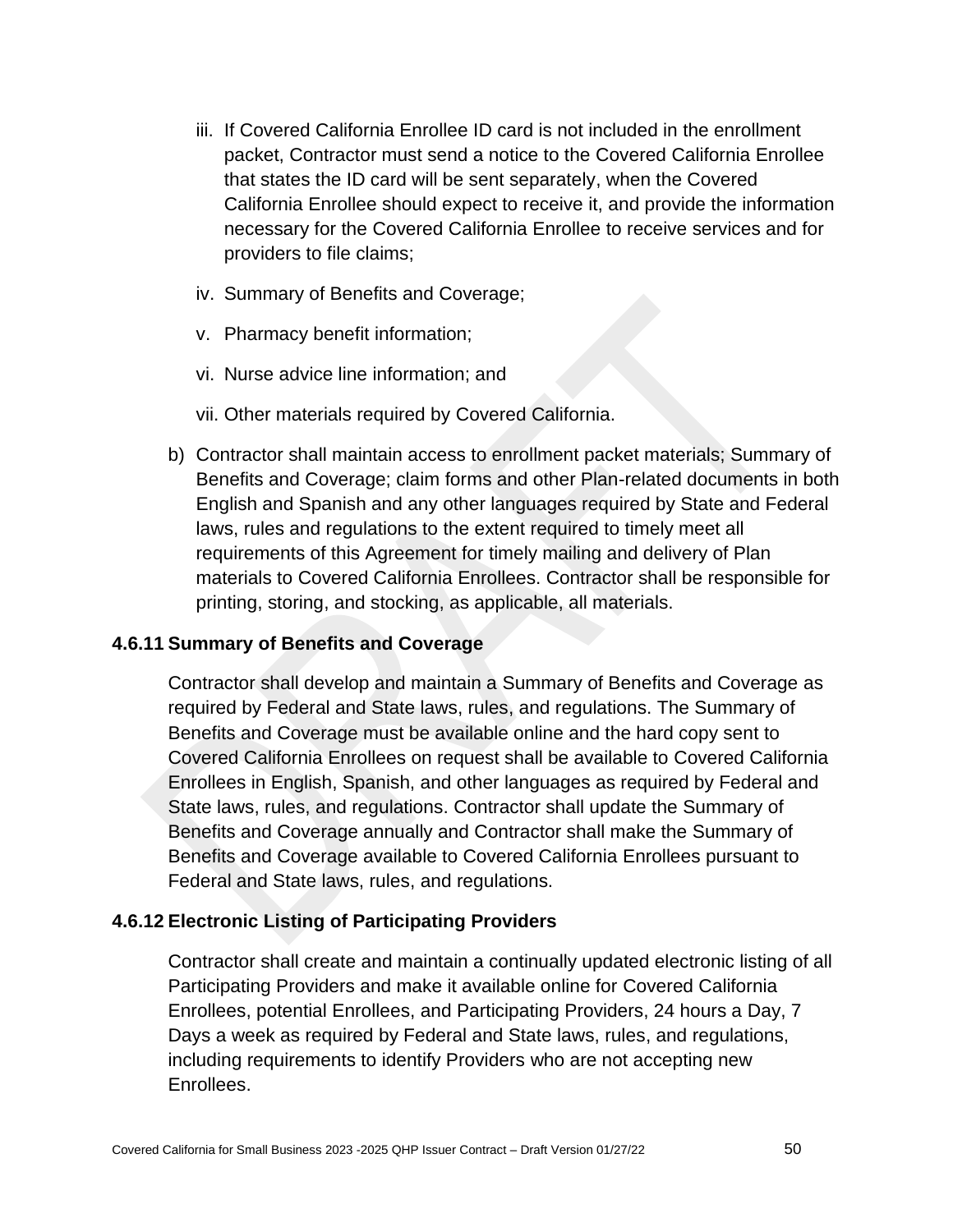### **4.6.13 Access to Medical Services Pending ID Card Receipt**

Contractor shall promptly coordinate and ensure access to medical services for Covered California Enrollees who have not received ID cards but are eligible for services.

#### **4.6.14 Explanation of Benefits**

Contractor shall send each Covered California Enrollee an Explanation of Benefits to Covered California Enrollees in Plans that issue Explanation of Benefits or similar documents as required by Federal and State laws, rules, and regulations. The Explanation of Benefits and other documents shall be in a form that is consistent with industry standards.

### **4.6.15 Secure Plan Website for Enrollees and Providers**

Contractor shall maintain a secure website, 24 hours, 7 Days a week. All content on the secure Enrollee website shall be available in English and Spanish and any other languages required under State and Federal law. If Contractor is new to offering coverage on Covered California, Contractor shall meet the requirements of this section within ninety (90) Days after the Effective Date of this Agreement. The secure website must include, at a minimum, the following information about the Plan:

- a) Upon implementation by Contractor, benefit descriptions, information relating to Covered Services, cost sharing, and other information available;
- b) Ability for Covered California Enrollees to view their claims status such as denied, paid, unpaid;
- c) Ability to respond via e-mail to customer service issues posed by Covered California Enrollees and Participating Providers;
- d) Ability to provide online eligibility and coverage information for Participating Providers;
- e) Support for Covered California Enrollees to receive Plan information by email; and
- f) Covered California Enrollee education tools and literature to help Covered California Enrollees understand health costs and research condition information.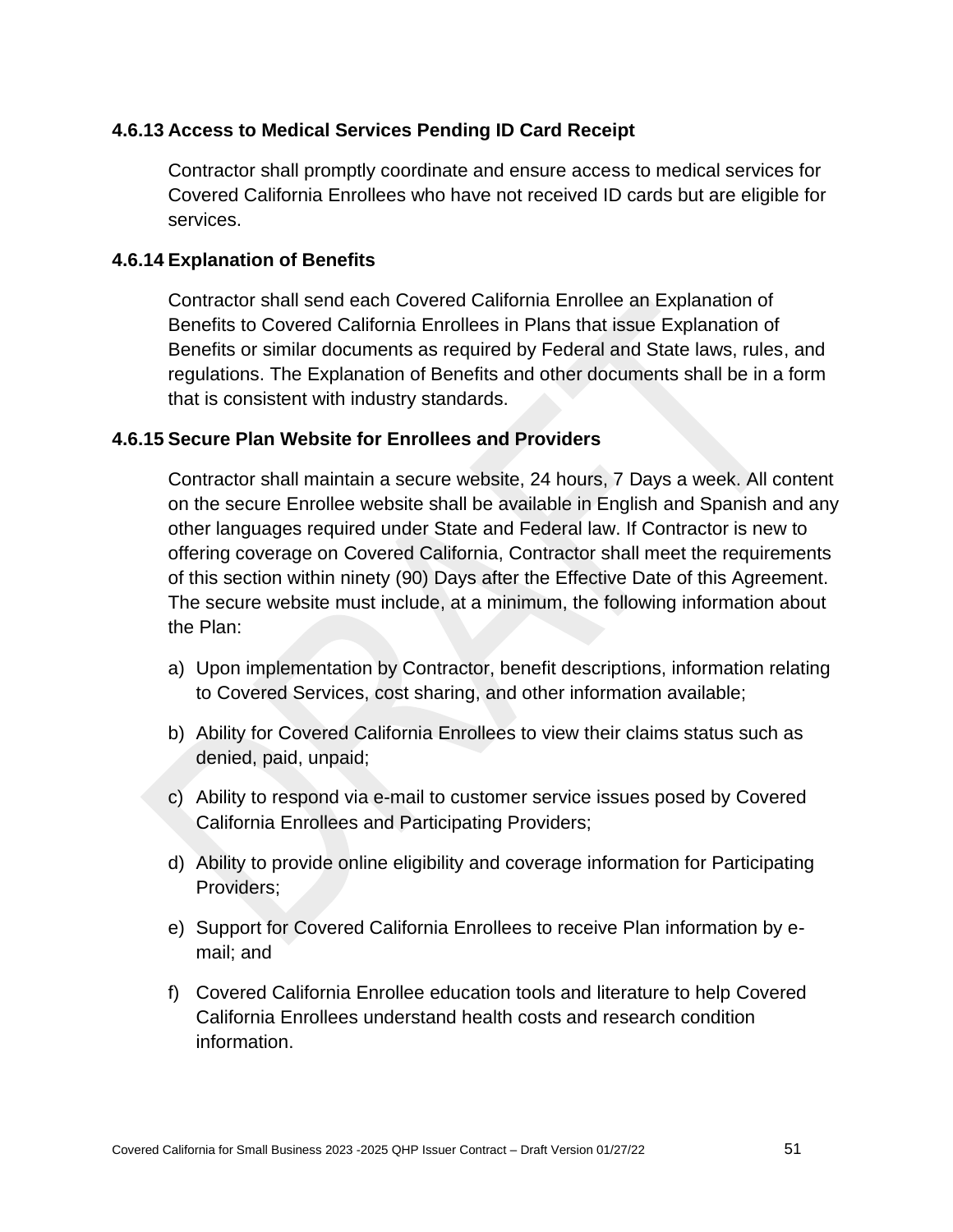### **4.6.16 Required Reports**

Contractor shall submit required reports as defined in this contract. For the contractor's convenience, all required reports are listed in the "Contract Reporting Requirements" table posted on the Contractors extranet website provided by Covered California (Hub page, PMD Resources library, Contract Reporting Compliance folder).

Upon request, Contractor shall submit standard reports as described below in a manner and time as specified by Covered California:

- a) Enrollee customer service reports including phone demand and responsiveness, initial call resolution, response to written correspondence, and number/accuracy/timeliness of ID card distribution;
- b) Use of Plan website;
- c) Enrollment reports; and
- d) Premiums collected.

#### **4.6.17 Contractor Staff Training about Covered California**

Contractor shall arrange for and conduct staff training regarding the relevant laws, mission, administrative functions and operations of Covered California, including Covered California program information and products in accordance with Federal and State laws, rules and regulations, using training materials developed by Covered California.

Upon request by Covered California, Contractor shall provide Covered California with a list of upcoming staff trainings and make available training slots for Covered California staff to attend upon request.

#### **4.6.18 Customer Service Training Process**

Contractor shall demonstrate to Covered California that it has in place initial and ongoing customer service protocols, training, and processes to appropriately interface with and participate in Covered California. As part of this demonstration, Contractor shall permit Covered California to inspect and review its training materials. Covered California will share its customer service training modules with Contractor.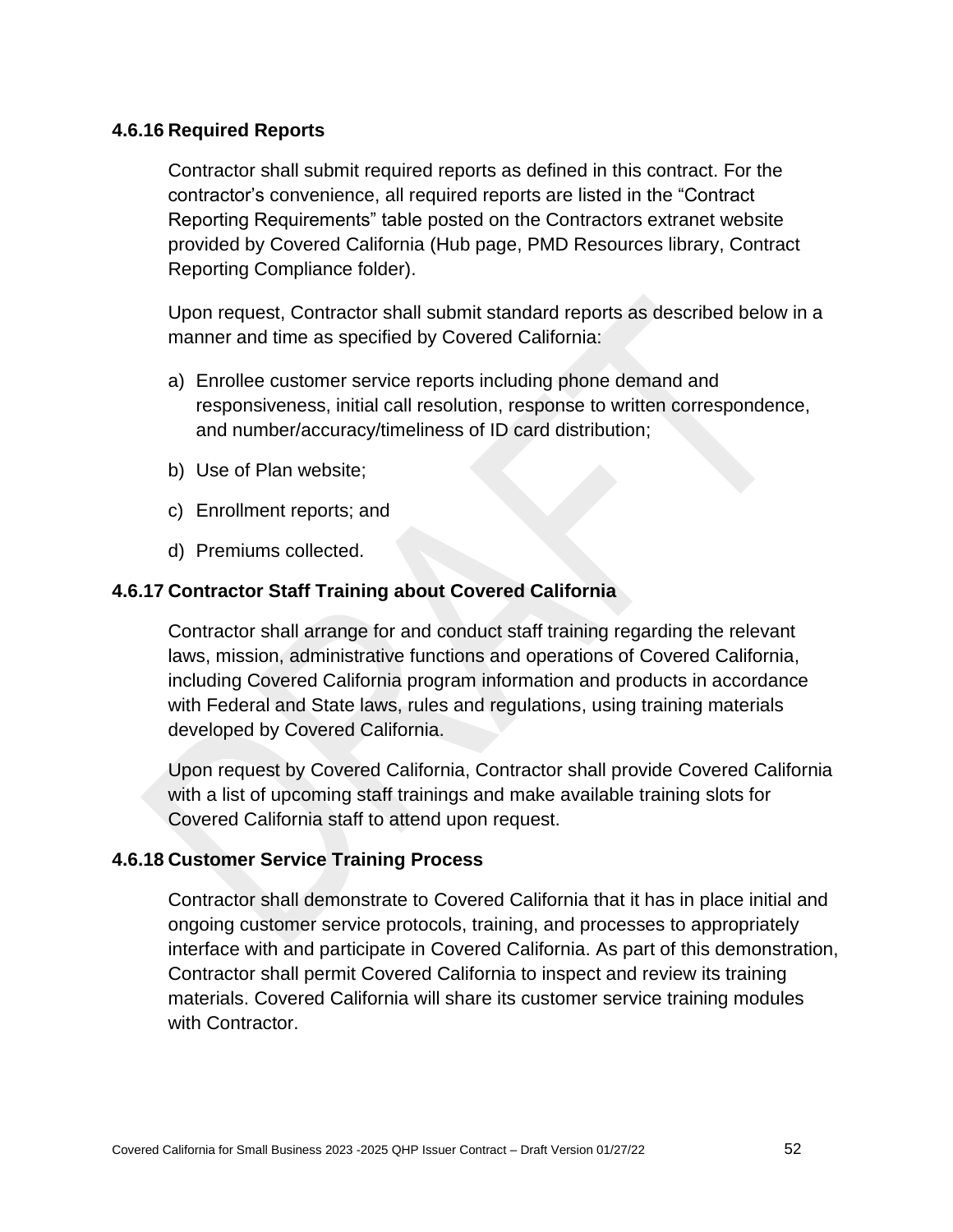# **ARTICLE 5 – ADVANCING EQUITY, QUALITY, AND VALUE**

# **5.1 Covered California Quality and Equity Initiatives**

The parties acknowledge and agree that furthering the shared goals of improved health, reduced health disparities, and high quality healthcare require Contractor to work with the other QHP Issuers and its contracted providers to play an active role in building and supporting models of care to meet consumer and social needs for providing better care, promoting health and lowering per capita costs through improvement.

Contractor agrees to work with Covered California to develop or participate in initiatives to promote models of care that (i) promote a culture of continuous quality and value improvement, health promotion, and the reduction of health disparities to the benefit of all Enrollees and, to the extent feasible, other health care consumers, (ii) minimize unpredictable quality, (iii) reduce inefficiencies of the current system, and (iv) target excessive costs.

In order to further the mission of Covered California with respect to these objectives and provide the Covered Services required by Enrollees, Covered California and Contractor shall coordinate and cooperate with respect to quality and equity improvement activities conducted by Covered California in accordance with the mutually agreeable terms set forth in this section and in Covered California's Quality, Equity, and Delivery System Transformation Requirements and Improvement Strategy set forth at Attachment 1 — Advancing Equity, Quality, and Value.

# **5.2 Quality Improvement and Disparities Reduction Program**

## **5.2.1 General Requirements**

- a) Contractor shall maintain a quality improvement program to foster continuous quality improvement among its Participating Providers and other subcontractors. Contractor's quality improvement program shall be subject to review by Covered California annually to evaluate Contractor's compliance with requirements set forth in Attachment 1 — Advancing Equity, Quality, and Value.
- b) Contractor shall take steps to foster a culture of equity within its health plan operations and maintain a disparities reduction program including collection of Enrollee demographic data, stratification of quality measures by demographic factors, and implementation and evaluation of interventions to reduce health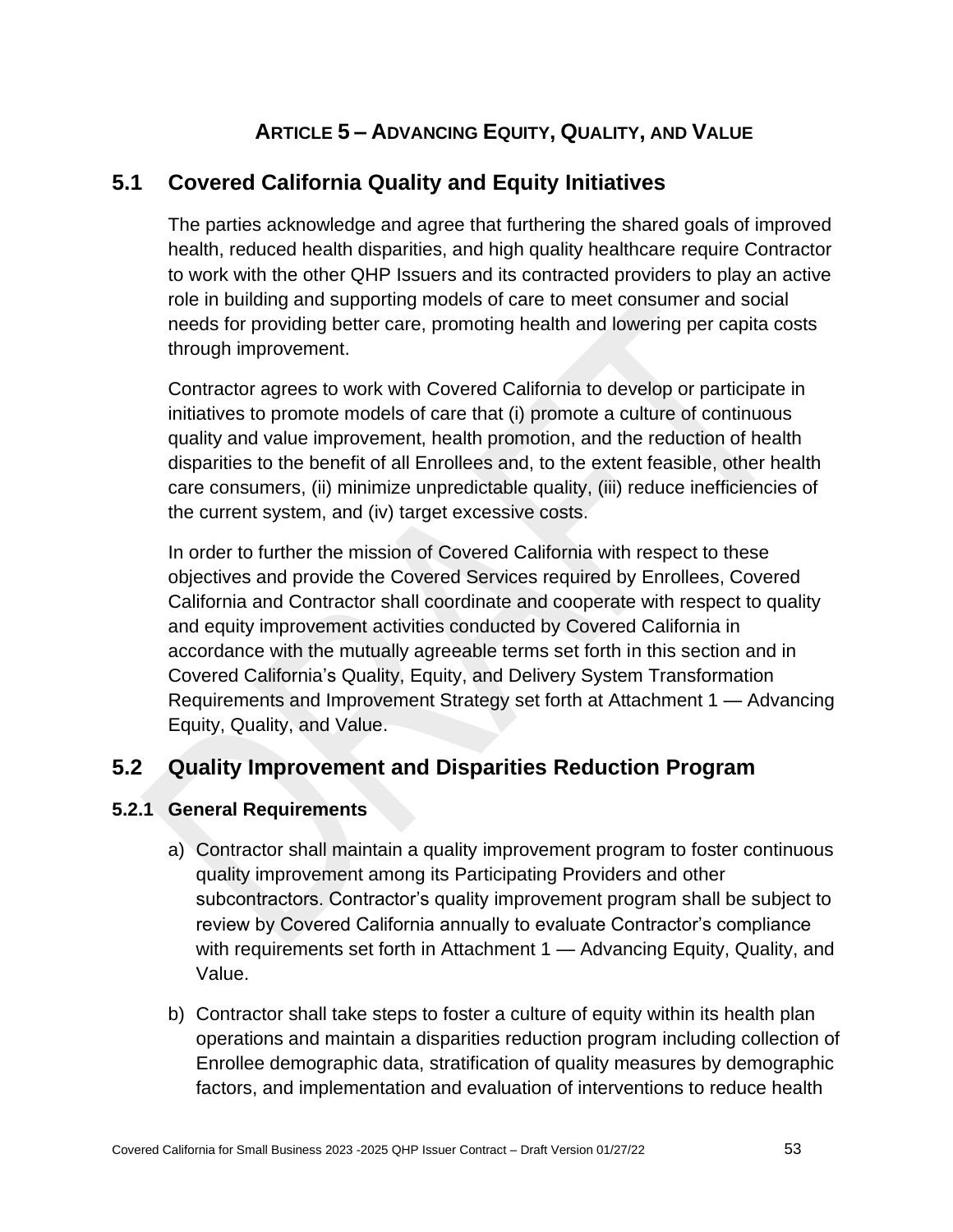disparities. Contractor's disparities reduction program shall be subject to review by Covered California annually to evaluate Contractor's compliance with requirements set forth in Attachment 1 — Advancing Equity, Quality, and Value.

- c) Contractor shall coordinate and cooperate with Covered California in implementing Attachment 1 — Advancing Equity, Quality, and Value, including (i) participating in meetings and other programs as reasonably requested from time to time by Covered California, (ii) providing mutually agreed upon data and other information required under Attachment 1 — Advancing Equity, Quality, and Value, and (iii) as otherwise reasonably requested by Covered California. The parties acknowledge and agree that quality related activities contemplated under this Article 5 will be subject to and conducted in compliance with any and all applicable laws, rules and regulations including those relating the confidentiality of medical information and will preserve all privileges set forth at Health and Safety Code § 1370.
- d) Contractor shall conduct quality improvement and disparities reduction activities compliant with federally-required Quality Improvement Strategy (QIS) requirements.
- e) Each of Contractor's QHPs is required to meet or exceed the quality benchmarks established in Attachment 1 — Advancing Equity, Quality, and Value, and Attachment 2 — Performance Standards with Penalties.

## **5.3 Utilization Management**

Contractor shall maintain a utilization management program that complies with applicable laws, rules and regulations, including Health and Safety Code § 1367.01 and other requirements established by the applicable State Regulators responsible for oversight of Contractor.

# **5.4 Transparency and Quality Reporting**

a) Pursuant to 45 C.F.R. § 156.220 and Centers for Medicare & Medicaid Services Transparency in Coverage requirements, Contractor shall provide Covered California and Enrollees with information reasonably necessary to provide transparency in Contractor's coverage, and report to Covered California and Enrollees, the data as required by Covered California. This includes information relating to claims payment policies and practices, periodic financial disclosures, enrollment, disenrollment, claims denials, appeals, rating practices, cost-sharing, payments with respect to any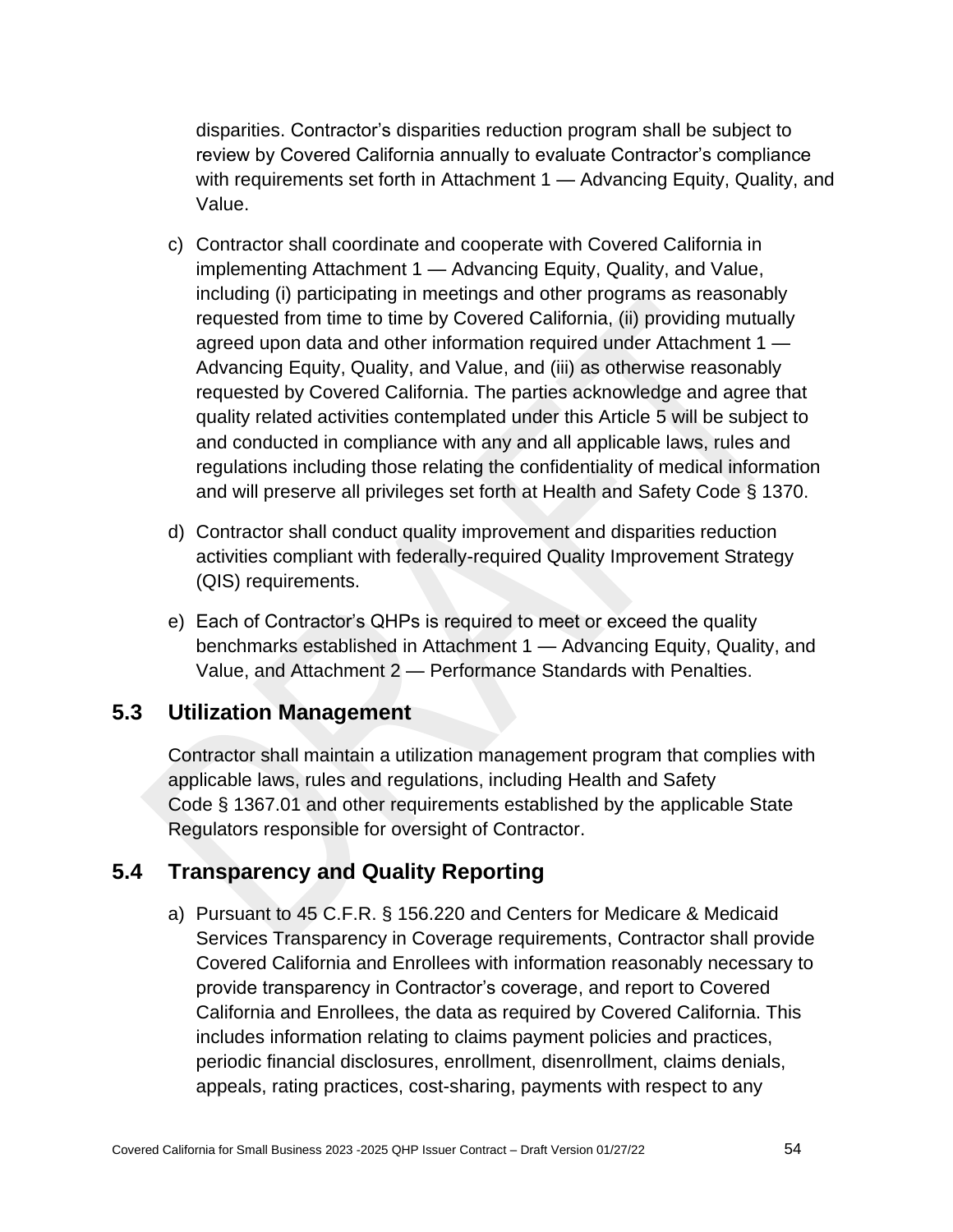out-of-network coverage, and Enrollee rights. Contractor shall provide information required under this Section to Covered California and Enrollees in plain language.

b) Contractor shall timely respond to a Covered California Enrollee's request for cost sharing information and shall make cost sharing information available to individuals through the internet and pursuant to other means for individuals without internet access in a timely manner.

# **5.5 Quality Rating System**

Contractor shall collect and annually report to Covered California, for each QHP Product Type, its Health Care Effectiveness Data and Information Set (HEDIS), Consumer Assessment of Health Care Providers and Systems (CAHPS) data, and other performance data (numerators, denominators, and rates) as required for the federal Quality Rating System and as outlined in Attachment  $1 -$ Advancing Equity, Quality, and Value and Attachment 2 — Performance Standards with Penalties of this Agreement.

## **5.6 Data Submission Requirements**

Contractor shall provide to Covered California information regarding Contractor's membership through Covered California in a manner consistent with applicable federal and California State law, as well as the terms and conditions of this Agreement as detailed in Attachment 1 — Advancing Equity, Quality, and Value and Article 5, Section 5.02.1 Data Submission (Healthcare Evidence Initiative).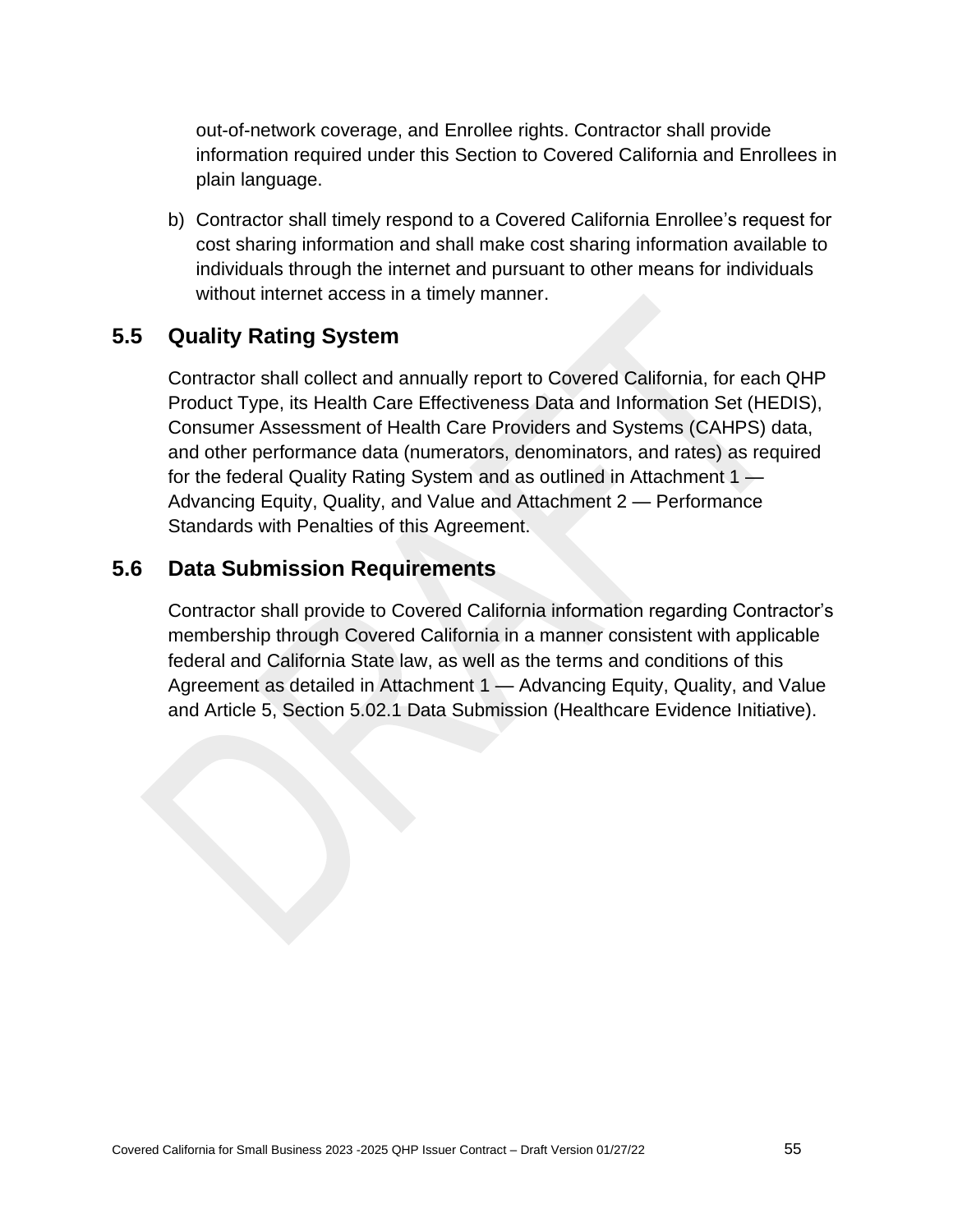## **ARTICLE 6 – FINANCIAL PROVISIONS**

## **6.1 Covered California for Small Business**

### **6.1.1 Rates and Payments**

- a) Schedule of Rates. The rates for the Covered California for Small Business Plan Year 2023 and the annual update for Plan Years 2024 and 2025 are those rates submitted by Contractor during the Certification Process and subsequently uploaded and validated by Contractor through the SERFF Templates for each Plan Year. The parties acknowledge and agree that the premium rates for Covered California for Small Business are actuarially determined to assure that premium revenues and cost sharing contributions will provide the total dollar amount necessary to support (i) the provision of Covered Services by Contractor through its QHPs, (ii) administrative expenses and reasonable reserves by Contractor to meet the requirements outlined in this Agreement and in accordance with applicable laws, rules, and regulations, and (iii) the Contractor's payment of the Participation Fee to Covered California. The Participation Fee payable to Covered California during each month of this Agreement shall be equal to 5.2 percent of the gross premium attributable to each Enrollee in Contractor's QHP for such month. The Participation Fee is in addition to a fee specified by Covered California as necessary to support distribution-related expenses. Contractor acknowledges and agrees that any Participation Fees due to Covered California from Contractor shall be withheld by Covered California before passing through any premium payments received by Covered California from Employers and Employees to Contractor in accordance with paragraph (d) of this Section 6.1.1. Should Covered California need to collect or refund any premiums, the Participation Fee shall be calculated pursuant to the QHP Issuer Agreement that was in place during the applicable Plan Year or years.
- b) Updates. The Monthly Rates shall be established in accordance with the procedures set forth at Section 4.5. Covered California may authorize an update of rates no more frequently than on a quarterly basis in the Covered California for Small Business in accordance with requirements and update schedules to be determined by Covered California.
- c) Rate Determinations. Rates will be determined by Covered California in accordance with applicable laws, rules and regulations. Rates for Employers and all covered Employees and their Dependents will be determined by the ZIP Code of the Employer's primary business address. Rates for an Employer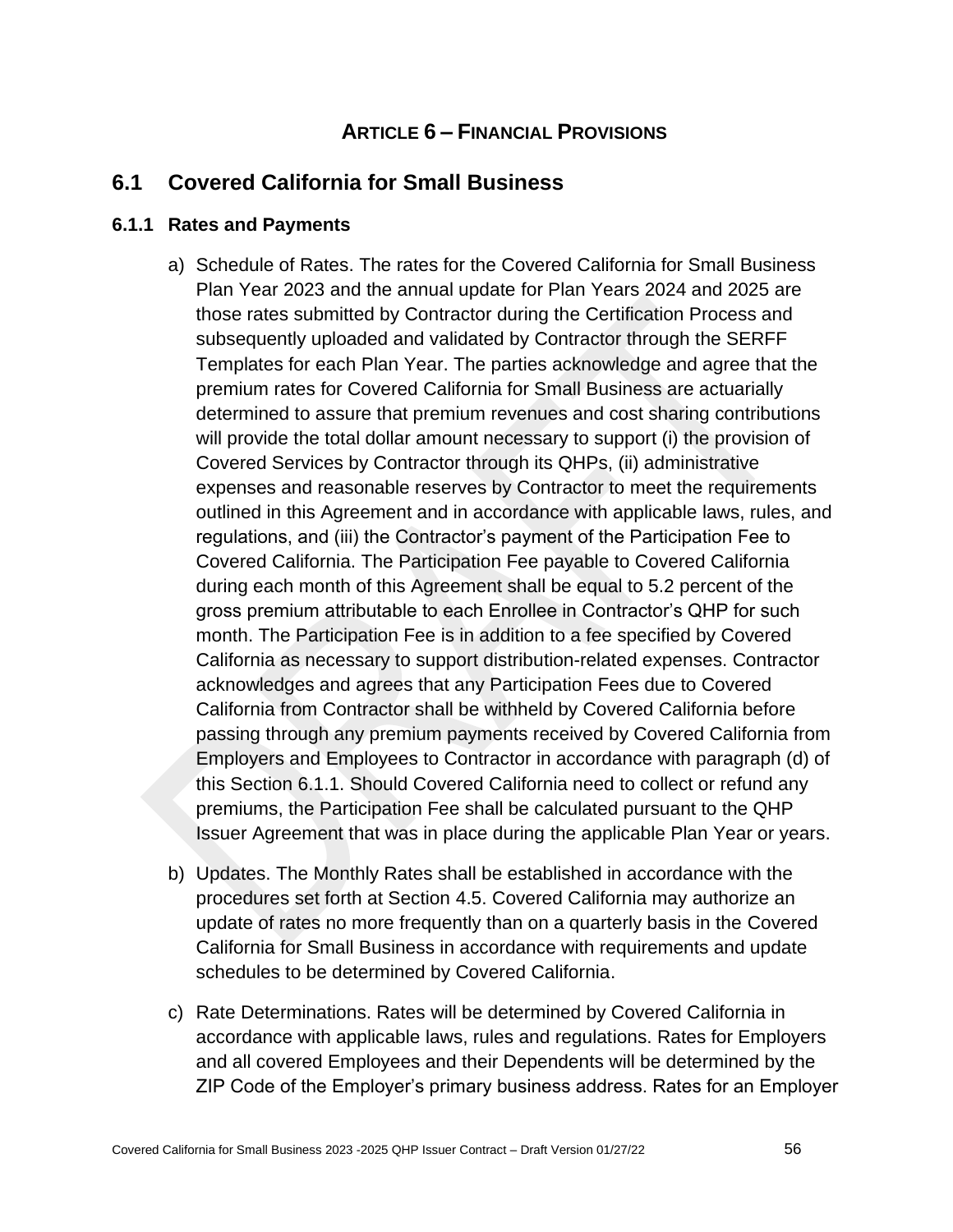and all covered Employees will be determined and frozen at initial enrollment, or upon renewal, for twelve (12) months, until the next group renewal. Rates for all Employees and their Dependents, including new Employees or Employees with qualifying events during the Employer Plan Year, will be determined by the prevailing rates at group enrollment.

- d) Collection and Remittance. Covered California agrees to perform collection and aggregation of monthly premiums with respect to Contractor's QHPs in Covered California for Small Business and will remit said premiums, net of (i) Participation Fees payable to Covered California and (ii) the fee associated with distribution related expenses paid by Covered California pursuant to Section 2.2.3 and Attachment 5.
- e) Covered California's collection of premiums and remittance of net amounts to Contractor as described in this Section shall be made on a monthly basis.
- f) Grace Period. Contractor acknowledges and agrees that applicable laws, rules and regulations, including, the Knox-Keene Act and Insurance Code, set a grace period with respect to the delinquent payment of premiums for the small group market. Contractor agrees to comply with the requirements set forth at Section 2.2.2 and required under applicable laws, rules, and regulations with respect to these grace periods.

### **6.1.2 Covered California for Small Business Participation Fees**

- a) Contractor understands and agrees that (i) under the Affordable Care Act and the California Affordable Care Act, Covered California may generate funds through a participation fee ("Participation Fees") on Contractor's QHPs and (ii) Covered California shall collect Participation Fee and distribution related expenses from premiums remitted by Employers and Employees.
- b) Contractor recognizes that the total cost of all Participation Fees for Covered California must be spread across Contractor's entire book of business in the single risk pool (both inside and outside Covered California) for the small employer market.
- c) With respect to Covered California for Small Business, Contractor acknowledges that (i) Covered California is responsible for collecting premiums from Employers and Employees, and (ii) Covered California will remit applicable Employer and Employee premiums collected by Covered California to Contractor, net of (1) Participation Fees computed in accordance with the Participation Methodology - Covered California for Small Business, and (2) Distribution related expenses determined in accordance with the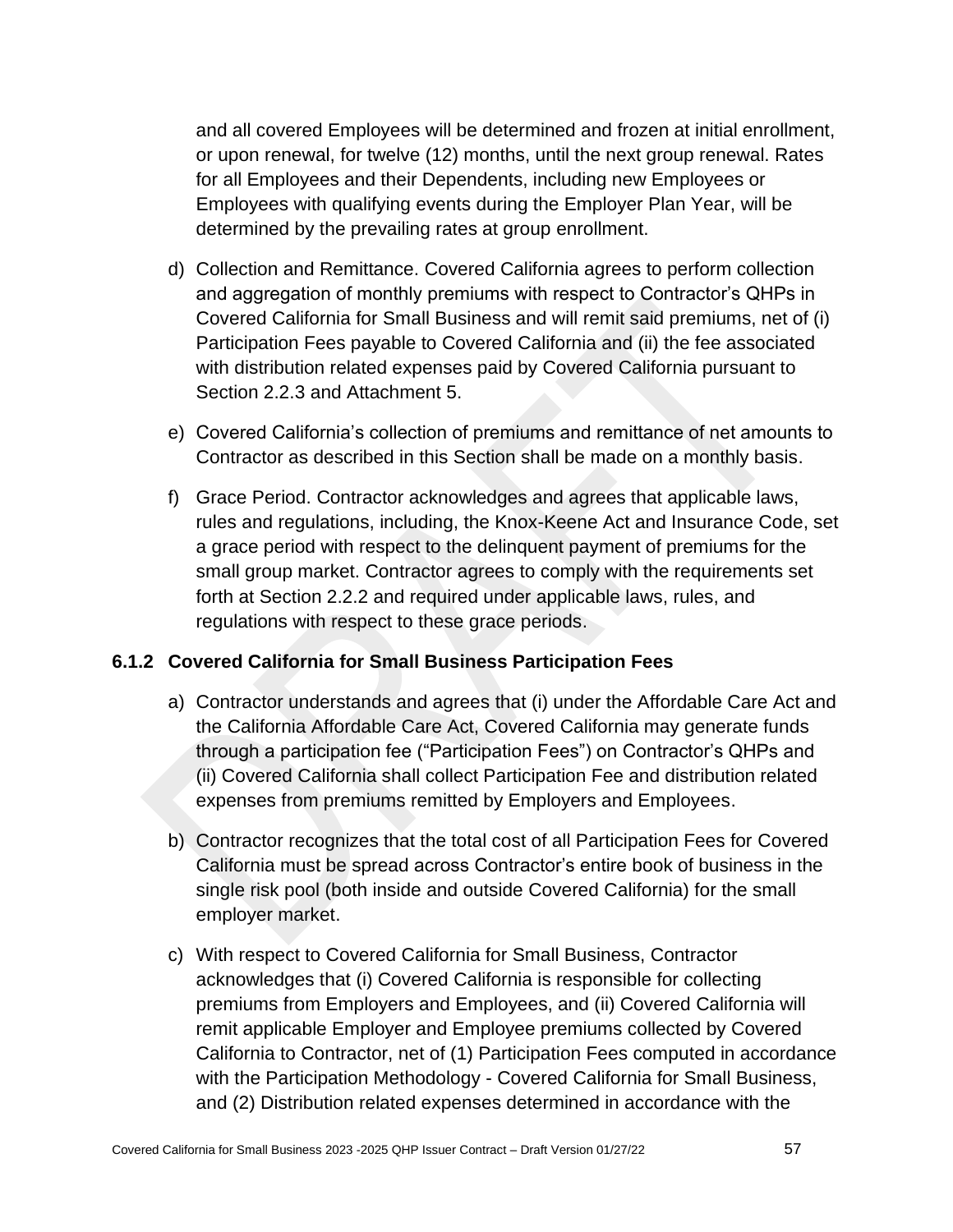terms set forth at Sections 2.2.3 and 3.3. Covered California for Small Business shall transfer funds to Contractor on a monthly basis or such other intervals as mutually agreed upon by Covered California and Contractor and shall establish a process to resolve any disagreements on premium amounts due in a timely manner and prior to transfer of funds to Contractor as required under this Section.

- d) In the event that Contractor disputes the amount of Participation Fees billed or deducted by Covered California, Contractor shall submit a written notice of such dispute to Covered California within thirty (30) Days following receipt of such bill or deduction by Covered California. Contractor's notice will document the nature of the discrepancies, including, reconciliation of any differences identified by Contractor in enrollment or premiums collected. Covered California will respond to Contractor within forty-five (45) Days of receipt of the notice by either (i) paying the amount claimed by Contractor or (ii) providing a detailed explanation for the denial of the refund. If the Contractor still disputes the findings of Covered California, Contractor may pursue additional remedies in accordance with Section 13.1.
- f) Subject to the provisions of Section 11.5, Contractor agrees to a periodic audit or other examination by Covered California or its designee regarding the computation and payment of Participation Fees. In the case of material non-compliance with Participation Fee payments, Contractor shall implement any necessary corrective action. Covered California may perform follow up audits or examinations more frequently than annually to monitor Contractor's implementation of such corrective actions.
- g) Contractor acknowledges that Covered California is required under Government Code § 100520(c) to maintain a prudent reserve as determined by Covered California.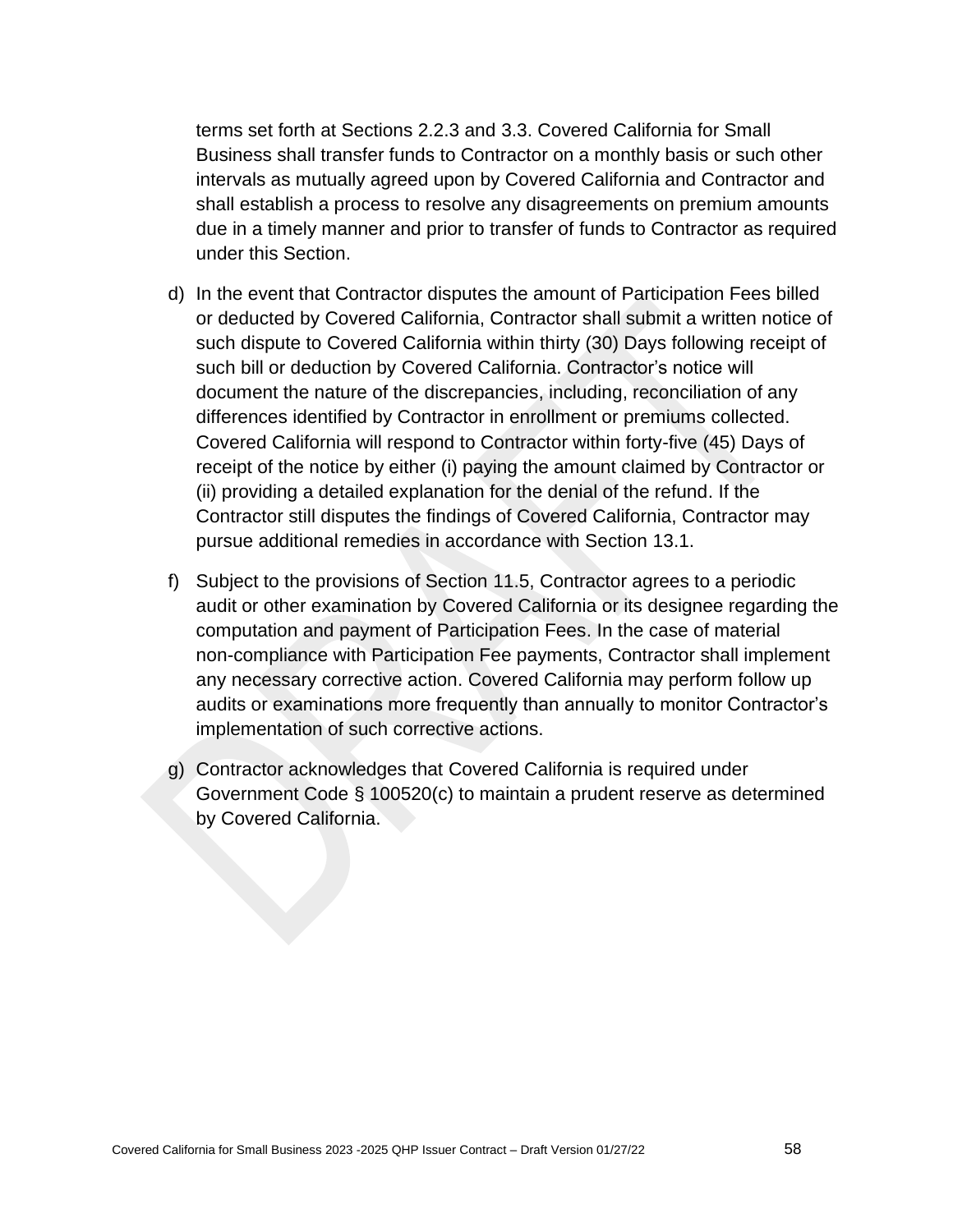## **ARTICLE 7 – PERFORMANCE STANDARDS**

## **7.1 Standards**

Contractor shall comply with the Performance Standards set forth in Attachment 2 — Performance Standards with Penalties and Attachment 3 — Performance Standards and Expectations. Covered California will conduct or arrange for a review of Contractor's performance under the Performance Standards. Covered California shall be responsible for the actual and reasonable costs of the review, including the costs of any third-party designated by Covered California to perform such review. The review shall be in addition to any ongoing monitoring that may be performed by Covered California with respect to the Performance Standards.

## **7.2 Penalties**

Covered California may impose penalties ("penalties") in the event that Contractor fails to comply or otherwise act in accordance with the Performance Measures. Penalties will be calculated in accordance with Attachment 2 — Performance Standards with Penalties.

## **7.3 No Waiver**

Covered California and Contractor agree that the failure to comply with the Performance Standards may cause damages to Covered California and its Enrollees which may be uncertain and impractical or difficult to ascertain. The parties agree that Covered California shall assess, and Contractor promises to pay Covered California, in the event of such delayed, or failed performance that does not meet the Performance Standards, the amounts to be determined in accordance with the Performance Standards set forth at Attachment 2 — Performance Standards with Penalties.

The assessment of fees relating to the failure to meet Performance Standards shall be subject to the following: (1) be determined in accordance with the amounts and other terms set forth in the Performance Standards, (2) be cumulative with other remedies available to Covered California under the Agreement, (3) not be deemed an election of remedies, and (4) not constitute a waiver or release of any other remedy Covered California may have under this Agreement for Contractor's breach of this Agreement, including Covered California's right to terminate this Agreement. Covered California shall be entitled, in its discretion, to recover actual damages caused by Contractor's failure to perform its obligations under this Agreement.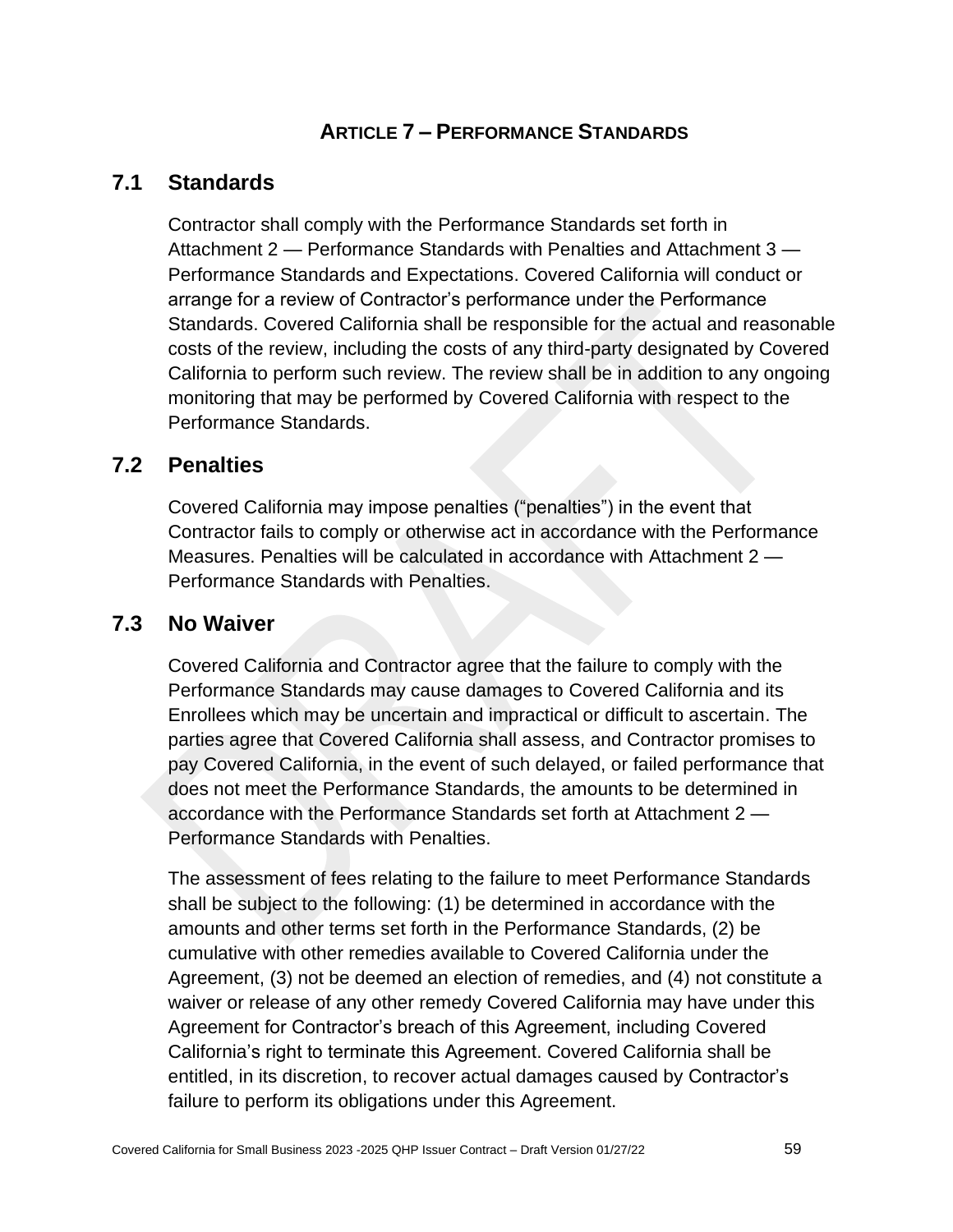# **ARTICLE 8 – CONTRACT TERM; RECERTIFICATION AND DECERTIFICATION**

## **8.1 Agreement Term**

The term of this Agreement is specified on the STD 213, which is the signature page of this Agreement.

## **8.2 Agreement Termination**

#### **8.2.1 Covered California Termination**

Covered California may, by ninety (90) Days' written notice to Contractor, and without prejudice to any other of the Covered California remedies, terminate this Agreement for cause based on one or more of the following occurrences:

- a) Contractor fails to fulfill an obligation that is material to its status as a QHP Issuer or its performance under the Agreement;
- b) Contractor no longer holds a license or certificate that is required for Contractor to perform its obligations under this Agreement or Contractor otherwise fails to maintain compliance with the "good standing" requirements pursuant to Section 4.1.1 and which impairs Contractor's ability to provide Services under the Agreement;
- c) Contractor breaches any material term, covenant, warranty, or obligation under this Agreement that is not cured or substantially cured to the reasonable satisfaction of Covered California within forty-five (45) Days after receipt of notice of default from Covered California; provided, however, that such cure period may not be required and Covered California may terminate the Agreement immediately if Covered California determines pursuant to subparagraph (e) below that Contractor's breach threatens the health and safety of Covered California Enrollees;
- d) Contractor knowingly has a director, officer, partner, or person with a beneficial ownership of more than five percent (5%) of Contractor's equity or has an employment, consulting, or other subcontractor agreement for the provision of Services under this Agreement who is, or has been: (A) excluded, debarred, or suspended from participating in any federally funded health care program, (B) suspended, or debarred from participation in any state contract or procurement process, or (C) convicted of a felony or misdemeanor (or entered a plea of nolo contendere) related to a crime or violation involving the acquisition or dispersal of funds or delivery of Covered Services to beneficiaries of any State or Federal health care program;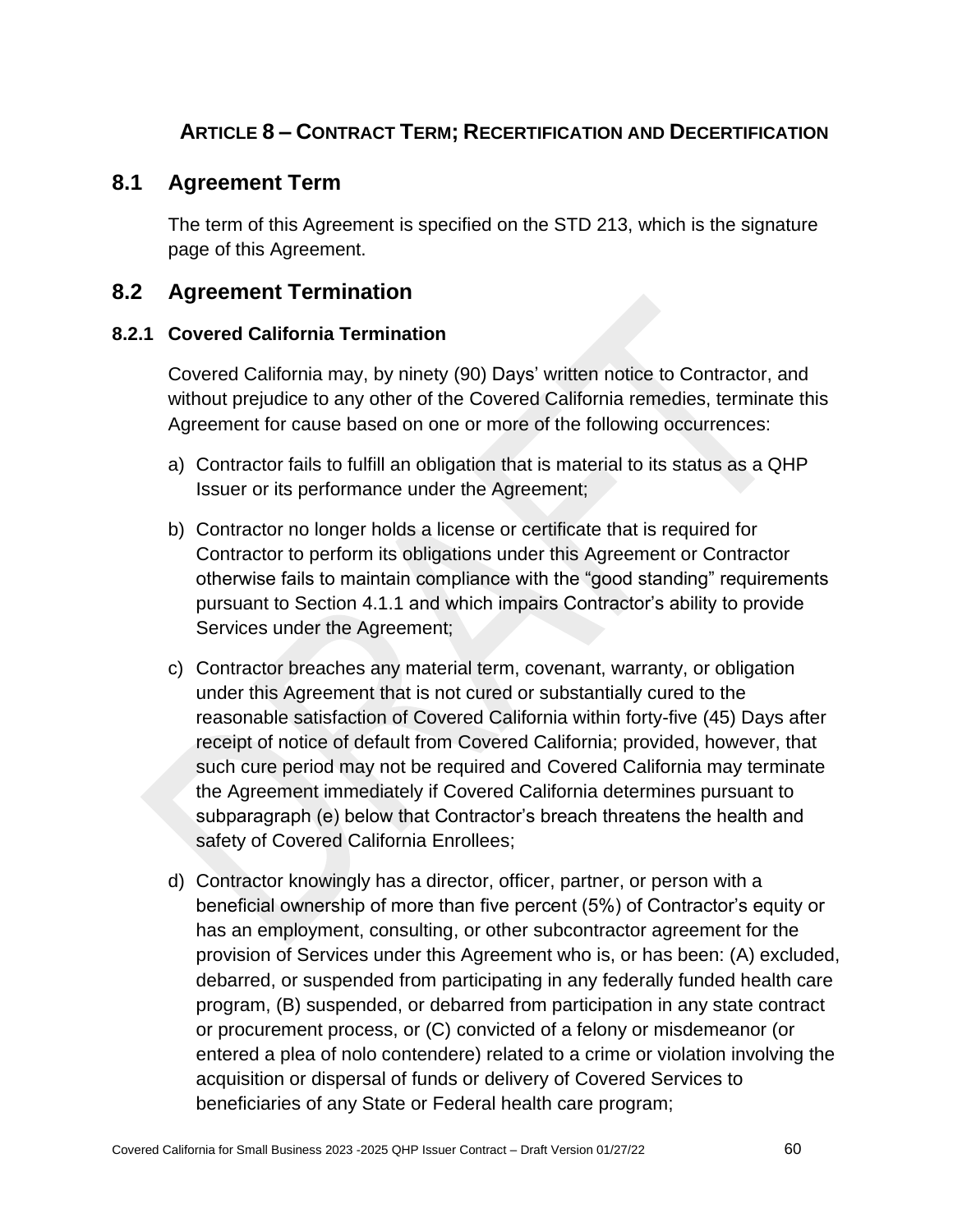e) Covered California reasonably determines that (i) the welfare of Covered California Enrollees is in jeopardy if this Agreement continues, as such determination shall be made in the reasonable discretion of Covered California based on consideration of professionally recognized standards and benchmarks, requirements imposed by accreditation agencies, and applicable laws, rules, and regulations; or (ii) Contractor fails to comply with a change in laws, rules or regulations occurring during the term of this Agreement and/or does not take any and all actions that may be required to amend the Agreement and otherwise establish and document compliance with any such changes; and (iii) Covered California reasonably determines, based on consultation with legal counsel and/or State and Federal Regulators and/or other State-based or Federal health benefit exchanges, that it may be at risk of being found noncompliant with Federal or State laws, rules, or regulations.

### **8.2.2 Contractor Termination**

Contractor may, by ninety (90) Days' written notice to Covered California, and without prejudice to any other of the remedies, terminate this Agreement for cause based on one or more of the following occurrences:

- a) Covered California breaches any material term, covenant, warranty, or obligation under this Agreement that is not cured or substantially cured to the reasonable satisfaction of the Contractor within forty-five (45) Days after receipt by Covered California of notice from the Contractor; or
- b) Covered California fails to comply with a change in laws, rules or regulations occurring during the term of this Agreement or does not take any and all actions that may be required to amend the Agreement and otherwise establish and document compliance with any such changes, and Contractor reasonably determines, based on consultation with legal counsel and/or other State and Federal regulators and/or other State-based or Federal health benefit exchanges, that it may be at risk of being found noncompliant with Federal or State laws, rules, or regulations.

#### **8.2.3 Notice of Termination**

If Covered California determines, based on reliable information, that there is a substantial probability that Contractor will be unable to continue performance under this Agreement or Contractor will be in material breach of this Agreement in the next thirty (30) Days, then Covered California shall have the option to demand that Contractor provide Covered California with a reasonable assurance of performance. Upon Contractor's receipt of such a demand from Covered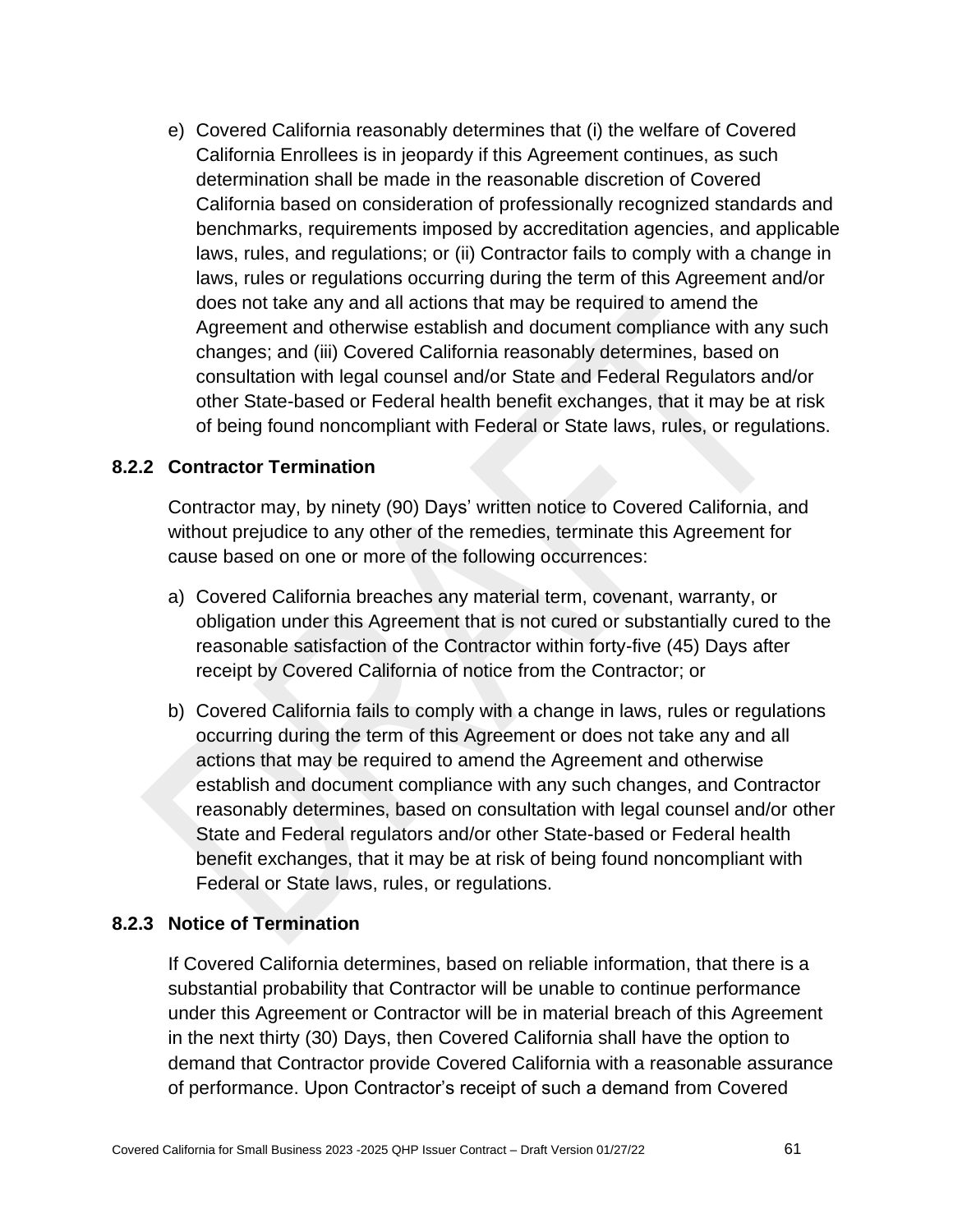California, Contractor shall provide to Covered California a reasonable assurance of performance responsive to Covered California's demand. If Contractor fails to provide assurance within ten (10) Days of Covered California's demand that demonstrates Contractor's reasonable ability to avoid such default or cure within a reasonable time period not to exceed thirty (30) Days, the failure shall constitute a breach by Contractor justifying termination of the Agreement by Covered California.

In case a party elects to terminate this Agreement in whole or in part under Section 8.2, the notifying party shall give the other party ninety (90) Days' written notice of termination for default, specifying the default or defaults justifying the termination. The termination shall become effective after the expiration of such notice period if the defaults specified by the notifying party in its notice remain uncured at that time; provided, however, that Covered California may require Contractor to discontinue the provision of certain Services if Covered California determines that the continuing provision of services may cause harm to Covered California Enrollees, Participating Providers, or other stakeholders.

Covered California shall be entitled to retain any disputed amounts that remain in the possession of Covered California until final resolution of all claims by the parties against each other arising out of any Contractor default alleged by Covered California.

### **8.2.4 Remedies in Case of Contractor Default or Breach**

- a) In addition to the termination provisions in Section 8.2.1, Covered California shall have full discretion to institute any of the following remedies, in accordance with Subsection (b) of this Section, in case of Contractor's breach, whether material or not, or default:
	- i. Changing the order in which Contractor's QHPs are displayed in CalHEERS;
	- ii. Removing Contractor's provider directory from the Covered California website;
	- iii. Freezing Contractor's Enrollment during Open or Special Enrollment Periods;
	- iv. Recovery of damages to Covered California caused by the breach or default; and
	- v. Specific performance of particular covenants made by Contractor hereunder.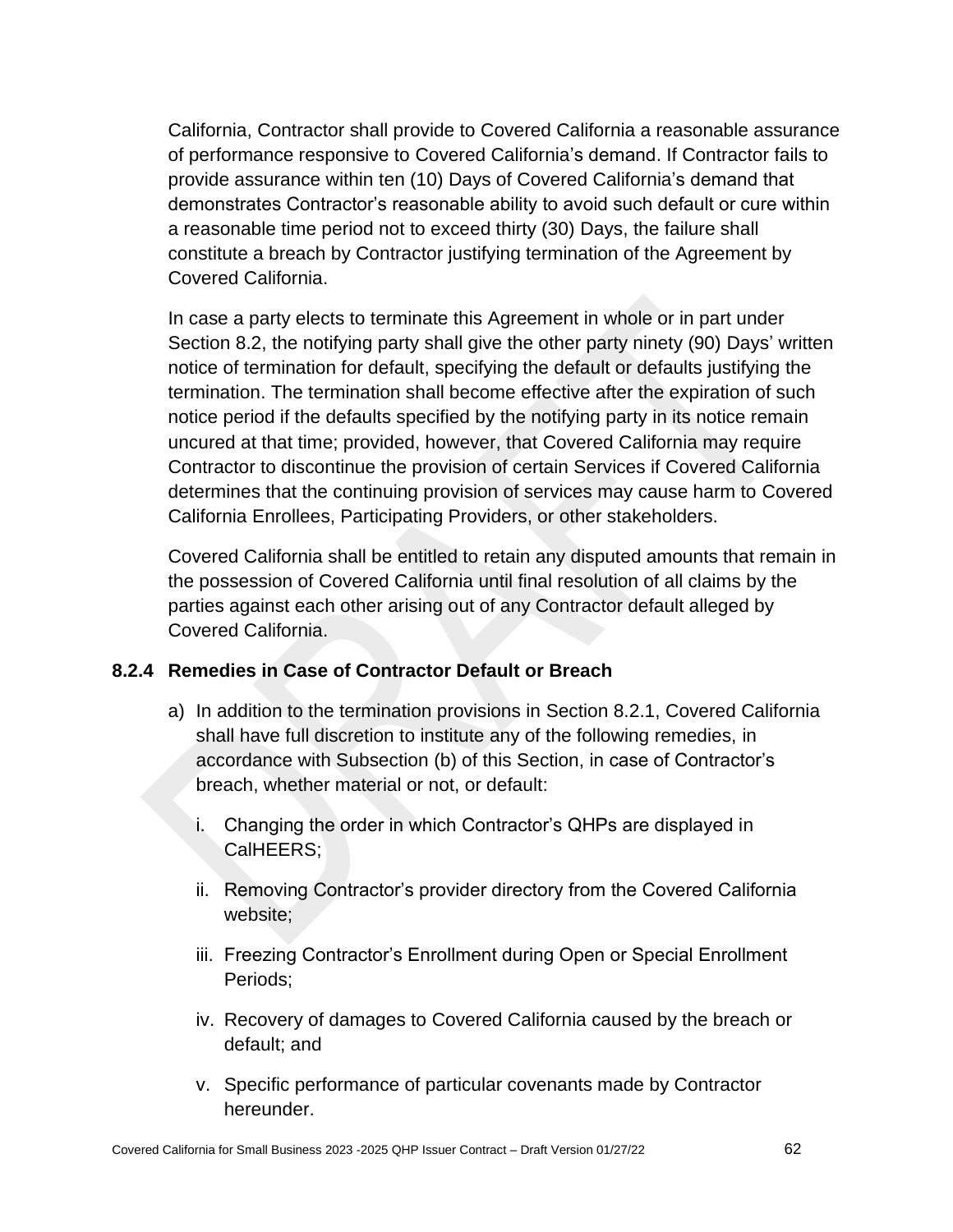- b) Prior to instituting any of the remedies in Subsection (a), Covered California shall provide written notice to Contractor that Contractor is in breach or default of this Agreement, identify the basis for such breach or default, and provide Contractor with a thirty (30) Day period to cure. During the cure period, the parties agree to meet and confer in an effort to informally resolve the breach or default. Contractor shall have thirty (30) Days from the date Contractor received notice of the breach or default to fully cure the breach or default unless the parties mutually agree to a longer cure period. If Contractor has not cured the breach or default within the thirty (30) Day period, or a longer cure period that has been mutually agreed upon, Covered California may institute any of the remedies identified in Subsection (a) of this section. All remedies of Covered California under this Agreement for Contractor default or breach are cumulative to the extent permitted by law.
- c) This section shall not apply to any contractual requirements that are associated with a performance guarantee in Attachment 2 — Performance Standards with Penalties and Attachment 3 — Performance Standards and Expectations, or for failure to meet any quality targets in Attachment 1 — Advancing Equity, Quality, and Value.

### **8.2.5 Contractor Insolvency**

Contractor shall notify Covered California immediately in writing in the event that Contractor files any federal bankruptcy action or state receivership action, any federal bankruptcy or state receivership action is commenced against Contractor, Contractor is adjudicated bankrupt, or a receiver is appointed and qualifies. In case any of the foregoing events occurs, Covered California may terminate this Agreement upon five (5) Days written notice. If Covered California does so, Covered California shall have the right to recover damages from Contractor as though the Agreement had been terminated for Contractor default.

## **8.3 Recertification**

### **8.3.1 Recertification Process**

During each year of this Agreement, Covered California will evaluate Contractor for recertification based on an assessment process conducted by Covered California in accordance with its procedures and on a basis consistent with applicable laws, rules and regulations. Covered California shall consider the Contractor for recertification unless (i) the Agreement is terminated sooner than the Expiration Date by Covered California in accordance with the requirements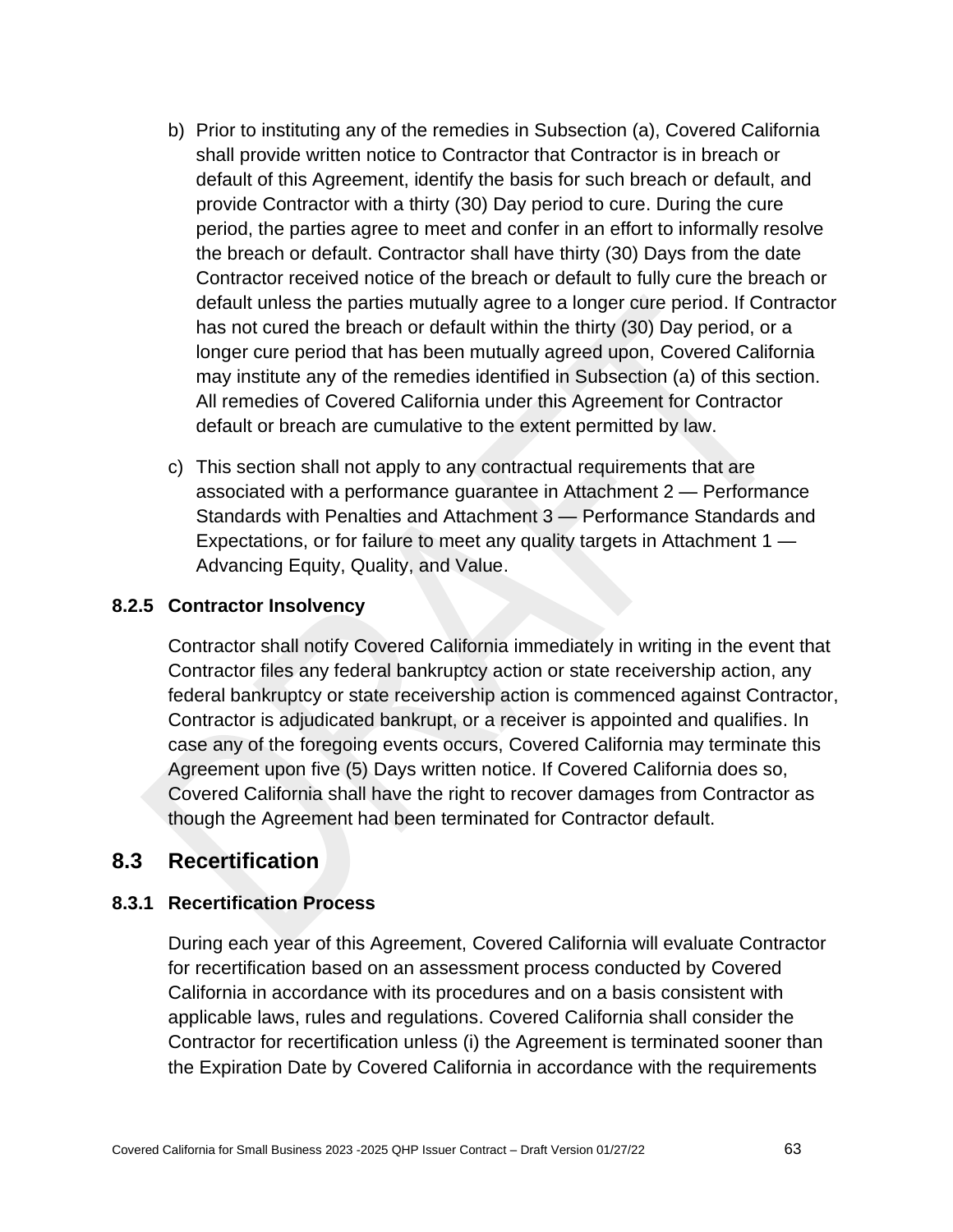set forth at Section 8.2 or pursuant to other terms set forth in the Agreement, or (ii) Contractor makes a Non-Recertification Election pursuant to Section 8.3.2.

#### **8.3.2 Non-Recertification Election**

a) Contractor election. Contractor shall provide Covered California with notice on or before February 15<sup>th</sup> of each Plan Year whether Contractor will elect to not seek recertification of its QHPs for the following Plan Year ("Non-Recertification Election"). Contractor shall comply with conditions set forth in this Section 8.3.2 with respect to continuation of coverage and transition of Covered California Enrollees to new QHPs following Covered California's receipt of Contractor's Non-Recertification Election.

For Contractor's QHPs in CCSB that are certified on a non-calendar year basis, Contractor shall provide Covered California with notice of Non-Recertification Election at least six (6) months prior to expiration of the certification for those QHPs.

b) Continuation and Transition of Care. Except as otherwise set forth in this Section 8.3.2, Contractor shall continue to provide Covered Services to Covered California Enrollees in accordance with the terms set forth in the Agreement from and after Contractor's Non-Recertification Election up through the termination of coverage for Covered California Enrollees, as such termination of coverage shall be determined in accordance with the requirements of this section.

Contractor shall take any further action reasonably required by Covered California to provide Covered Services to Covered California Enrollees and transition care following the Non-Recertification Election.

Contractor shall coordinate and cooperate with respect to communications to Covered California Enrollees in Covered California for the Individual Market and other stakeholders regarding the transition of Covered California Enrollees to another QHP.

c) In the event that Contractor continues to offer small group coverage in the State following the Notice of Non-Recertification Election, Contractor shall comply with applicable laws, rules and regulations relating to the discontinuation of a benefit package, including those set forth at Section 1365 of the Health and Safety Code and Section 10713 of the Insurance Code.

The termination of the Agreement shall occur upon the termination of coverage which shall be determined as follows: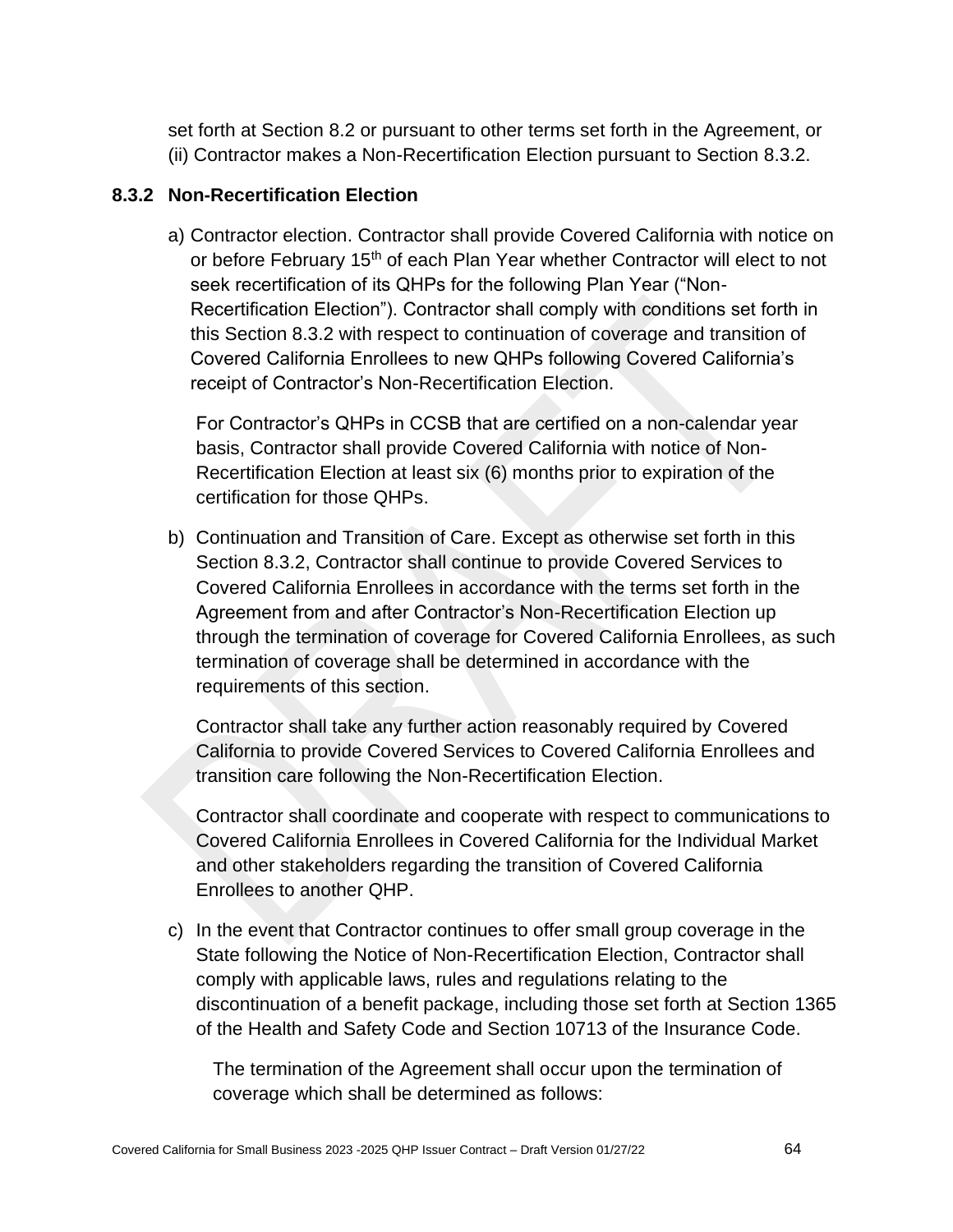- 1. Contractor shall provide coverage to Employers and Employees until the expiration of the Employer's first Plan Year that commences after the Non-Recertification Election.
- 2. Contractor shall notify Employers and Employees that the Contractor's QHP will not be available for renewal at least ninety (90) Days prior to policy expiration. Non-renewal notification must be in a format approved by CCSB. To the extent permissible by state and federal law, CCSB may begin sending non-renewal notices on behalf of Contractor pursuant to the terms in Section 4.6.7(f) of the Agreement.
- d) Contractor shall comply with other requirements of Covered California relating to the continuation and transition of coverage following Contractor's Non-Recertification Election, including, without limitation, those relating to protocols and timing for the removal of Contractor from the listing of QHPs to be selected by Employers and Employees, the commencement of coverage for new Employers and Employees, and termination and transition of coverage.

## **8.4 Decertification**

Notwithstanding any other language set forth in this Section 8.4, the Agreement shall expire on the Expiration Date set forth in Section 8.1 in the event that Covered California elects to decertify Contractor's QHP based on Covered California's evaluation of Contractor's QHP during the recertification process that shall be conducted by Covered California pursuant to Section 8.2.

# **8.5 Effect of Termination**

- a) This Agreement shall terminate on the Expiration Date unless otherwise terminated earlier in accordance with the provisions set forth in this Agreement.
- b) Contractor's QHPs shall be deemed decertified and shall cease to operate as QHPs as defined at 10 CCR § 6410 immediately upon termination or expiration of this Agreement in the event uninterrupted continuation of agreement between Covered California and Contractor is not achieved pursuant to either: (i) an extension of the term of the Agreement based upon the mutual agreement of the parties that is documented pursuant to a written amendment, or (ii) Contractor and Covered California enter into a new agreement that is effective immediately upon the expiration of this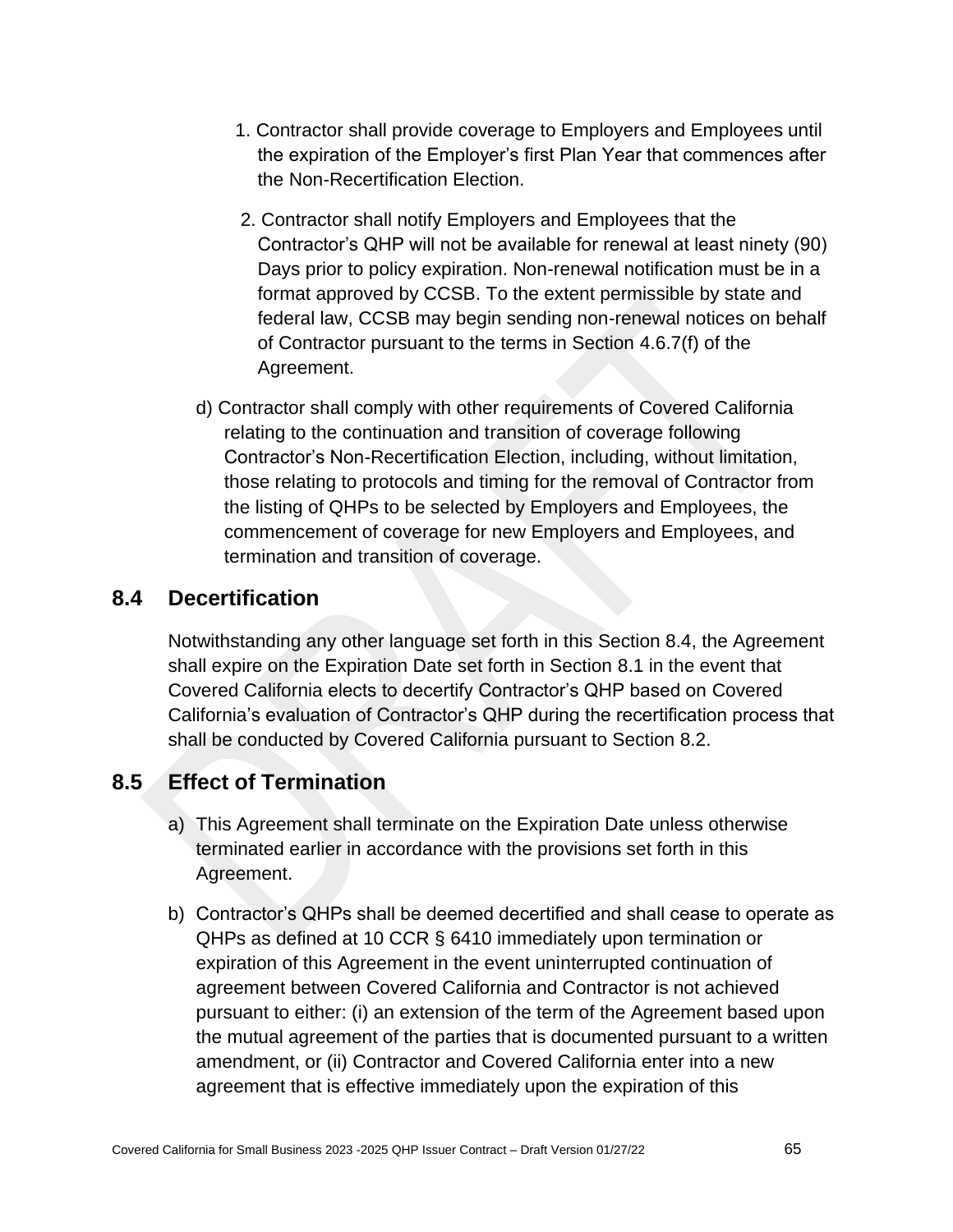Agreement. There shall be no automatic renewal of this Agreement or recertification of Contractor's QHPs upon expiration of the term of this Agreement. Contractor may appeal the decertification of its QHP that will result in connection with the termination of this Agreement and such appeal shall be conducted pursuant to Covered California's process and in accordance with applicable laws, rules and regulations.

- c) All duties and obligations of Covered California and Contractor shall cease upon termination of the Agreement and the decertification of Contractor's QHPs that shall occur upon the termination of this Agreement, except as set forth below or otherwise provided in the Agreement:
	- i. Each party shall remain liable for any rights, obligations, or liabilities that have accrued or arise from activities carried on by it under this Agreement prior to the effective date of termination.
	- ii. Any information of the other party that is in the possession of the other party will be returned promptly, or upon the request of owner of such property, destroyed using reasonable measures to protect against unauthorized access to or use of the information in connection with its destruction, following the earlier of: (i) the termination of this Agreement, (ii) receipt of a written request to return or destroy the Information Assets, or (iii) the termination of the business relationship between the parties. If both parties agree that return or destruction of information is not feasible or necessary, the receiving party will continue to extend the protections outlined in this Agreement to all assets in its possession and will limit further use of that information to those purposes that make the return or destruction of the information or assets. Covered California reserves the right to inspect the storage, processes, and destruction of any Information Assets provided under this Agreement.
- d) Contractor shall comply with the requirements set forth at Section 8.3.2 in the event that Contractor makes a Non-Recertification Election.
- e) Contractor shall cooperate fully to effect an orderly transfer of Covered Services to another QHP during (i) any notice period set forth at Sections 8.2.3, 8.2.5, or 8.3.2, and (ii) if requested by Covered California to facilitate the transition of care or otherwise required under Section 8.6, following the termination of this Agreement. Such cooperation shall include the following: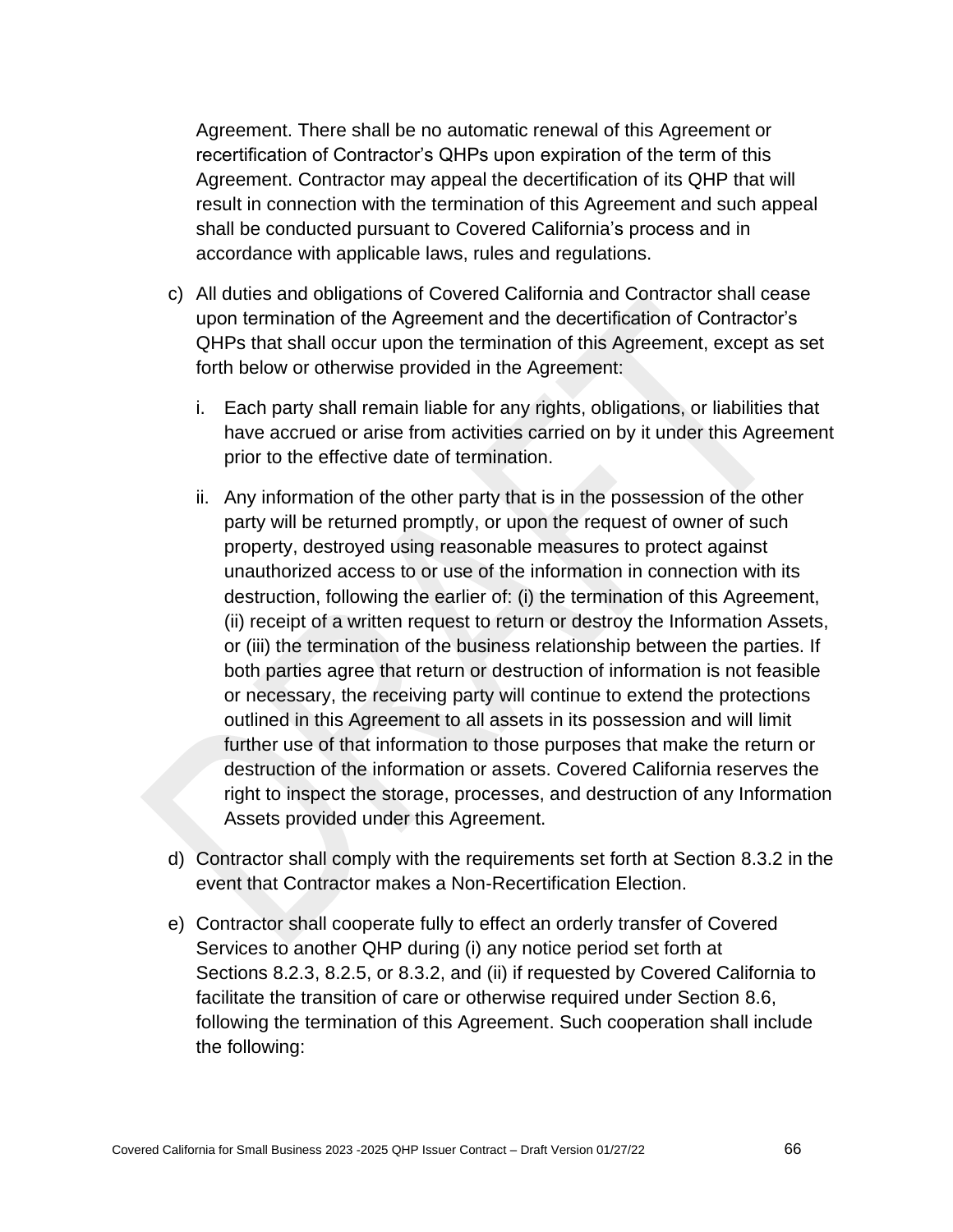- i. Upon termination, Contractor, if offering a HMO, shall complete the processing of all claims for benefit payments under the QHP for Covered Services other than Capitated Services, and if offering a PPO, shall complete the processing of all medical claims for benefit payments under Contractor's QHP for Covered Services rendered on or before the termination date.
- ii. Contractor will provide communications developed or otherwise approved by Covered California to communicate new QHP information to Covered California Enrollees in accordance with a timeline to be established by Covered California.
- iii. In order to ensure the proper transition of Services provided prior to, and subsequent to, termination, Contractor will forward to any new QHP Issuer the electronic and direct paper claims that are received by Contractor, but which relate to Services provided by new contractor. Any such information shall be subject to compliance with applicable laws, rules and regulations and shall be sent at such time periods and in the manner requested by Covered California for a period of up to three (3) months following the termination date.
- iv. Contractor shall provide customer service to support the processing of claims for Covered Services rendered on or before the termination date for a period of two (2) months or such other longer period reasonably requested by Covered California at a cost to be mutually agreed upon per Covered California Enrollee.
- v. If so instructed by Covered California in the termination notice, Contractor shall promptly discontinue the provision of Services requested by Covered California to be discontinued as of the date requested by Covered California.
- vi. Contractor will perform reasonable and necessary acts requested by Covered California and as required under applicable laws, rules, regulations, consistent with industry standards to facilitate transfer of Covered Services herewith to a succeeding Contractor. Contractor shall comply with requirements reasonably imposed by Covered California relating to (i) the discontinuation of new enrollment or re-enrollment in Contractor's QHP, (ii) the transfer of Covered California Enrollee coverages to another QHP prior to the commencement date, (iii) the expiration of existing quotes, and (iv) such other protocols that may reasonably be established by Covered California.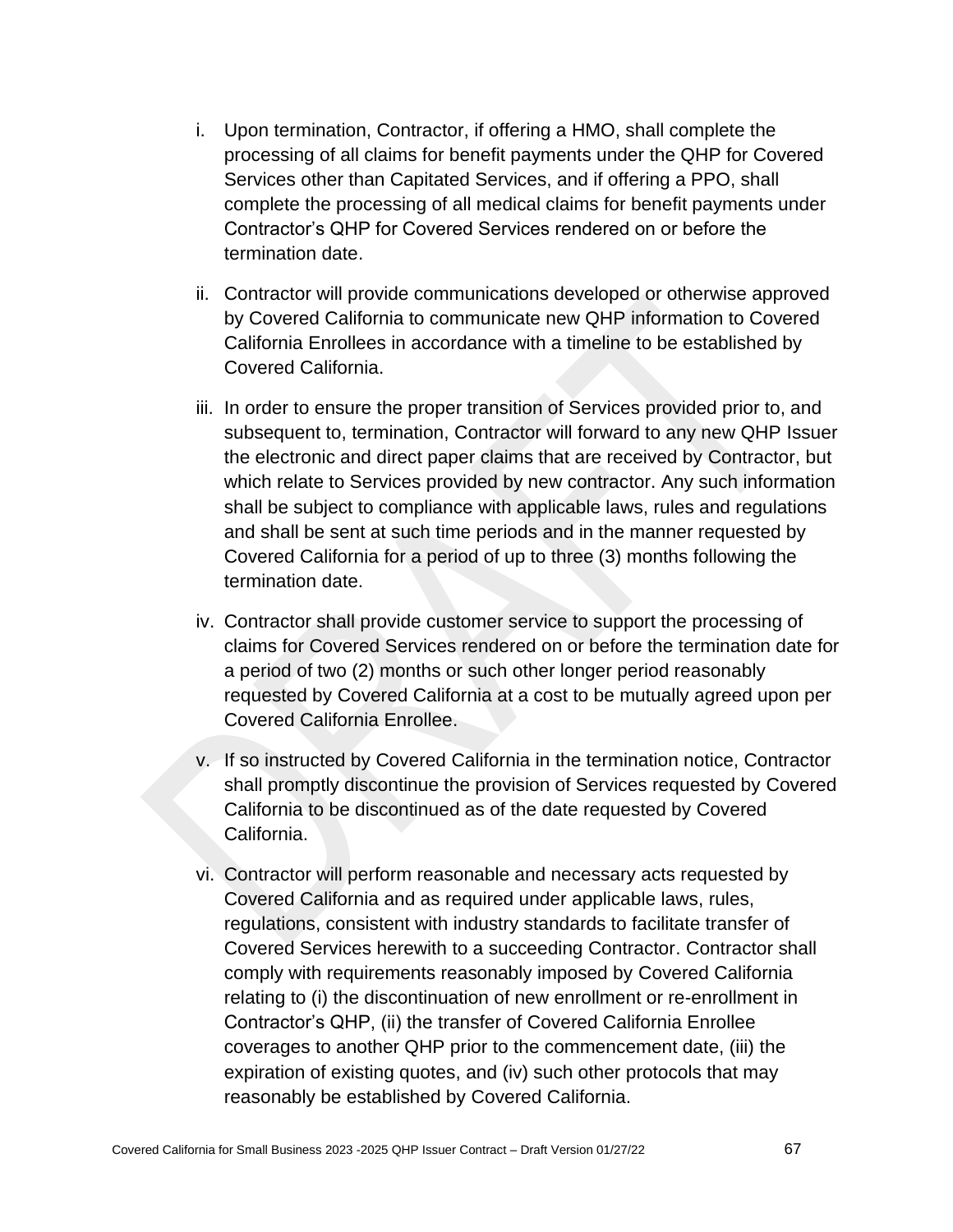- vii. Contractor will reasonably cooperate with Covered California and any successor QHP Issuer in good faith with respect to taking such actions that are reasonably determined to be the best interest of the QHP Issuer, and Covered California Enrollees, and Employers.
- f) Contractor shall cooperate with Covered California's conduct of an accounting of amounts paid or payable and Covered California Enrollees enrolled during the month in which termination is effective in order to assure an appropriate determination of premiums earned by and payable to Contractor for Services rendered prior to the date of termination, which shall be accomplished as follows:
	- i. Mid-Month Termination: For a termination of this Agreement that occurs during the middle of any month, the premium for that month shall be apportioned on a pro rata basis. Contractor shall be entitled to premiums from Covered California Enrollees for the period of time prior to the date of termination and Covered California Enrollees shall be entitled to a refund of the balance of the month. Contractor shall follow the methodology specified in 10 CCR § 6500 (i) for the refund of any excess premiums paid.
	- ii. Responsibility to Complete Contractual Obligations: Contractor is responsible for completing submission and corrections to Encounter Data for Covered Services received by Covered California Enrollees during the period of the Agreement. Contractor is responsible for submitting any outstanding financial or other reports required for Covered Services rendered or Claims paid during the term of the Agreement.
- g) Contractor shall (i) provide such other information to Covered California, Covered California Enrollees and/or the succeeding QHP Issuer, and/or (ii) take any such further action as is required to effect an orderly transition of Covered California Enrollees to another QHP in accordance with requirements set forth under this Agreement and/or necessary to the continuity and transition of care in accordance with applicable laws, rules, and regulations.

## **8.6 Coverage Following Termination and Decertification**

a) Upon the termination of the Agreement or decertification of one or more of Contractor's QHPs, Contractor shall cooperate fully with Covered California in order to effect an orderly transition of Covered California Enrollees to another QHP as directed by Covered California. This cooperation shall include: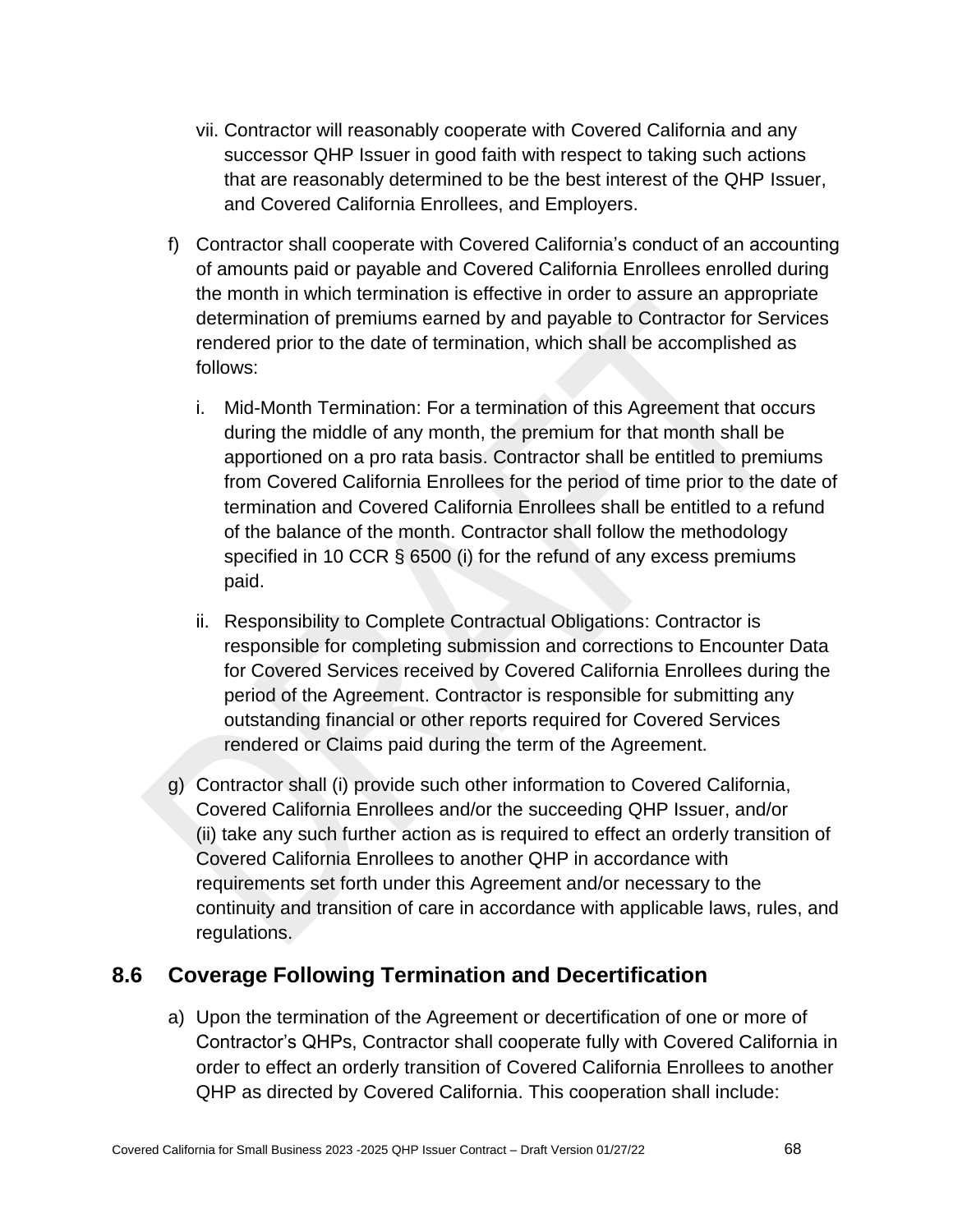(i) attending post-termination meetings, (ii) providing or arranging for the provision of Covered Services as may be deemed necessary by Participating Providers to assure the appropriate continuity of care, and (iii) communicating with affected Covered California Enrollees in cooperation with Covered California and the succeeding contractor as applicable, as reasonably requested by Covered California.

- b) In the event the termination or expiration of the Agreement requires the transfer of some or all Covered California Enrollees into any other health plan, the terms of coverage under Contractor's QHP shall not be carried over to the replacement QHP, but rather the transferred Covered California Enrollees shall be entitled only to the extent of coverage offered through the replacement QHP as of the effective date of transfer to the new QHP.
- c) Notwithstanding the foregoing, the coverage of a Covered California Enrollee under Contractor's QHP may be extended to the extent that a Covered California Enrollee qualifies for an extension of benefits including, those to effect the continuity of care required due to hospitalization or disability. For purposes of this Agreement, "disability" means that the Covered California Enrollee has been certified as being totally disabled by the Covered California Enrollee's treating physician, and the certification is approved by Contractor. Such certification must be submitted for approval within thirty (30) Days from the date coverage is terminated. Recertification of Covered California Enrollee's disability status must be furnished by the treating Provider not less frequently than at sixty (60) Day intervals during the period that the extension of benefits is in effect. The extension of benefits shall be solely in connection with the condition causing total disability. This extension, which is contingent upon payment of the applicable premiums, shall be provided for the shortest of the following periods:
	- i. Until total disability ceases;
	- ii. For a maximum period of twelve (12) months after the date of termination, subject to plan maximums;
	- iii. Until the Covered California Enrollee's enrollment in a replacement plan; or
	- iv. Recertification.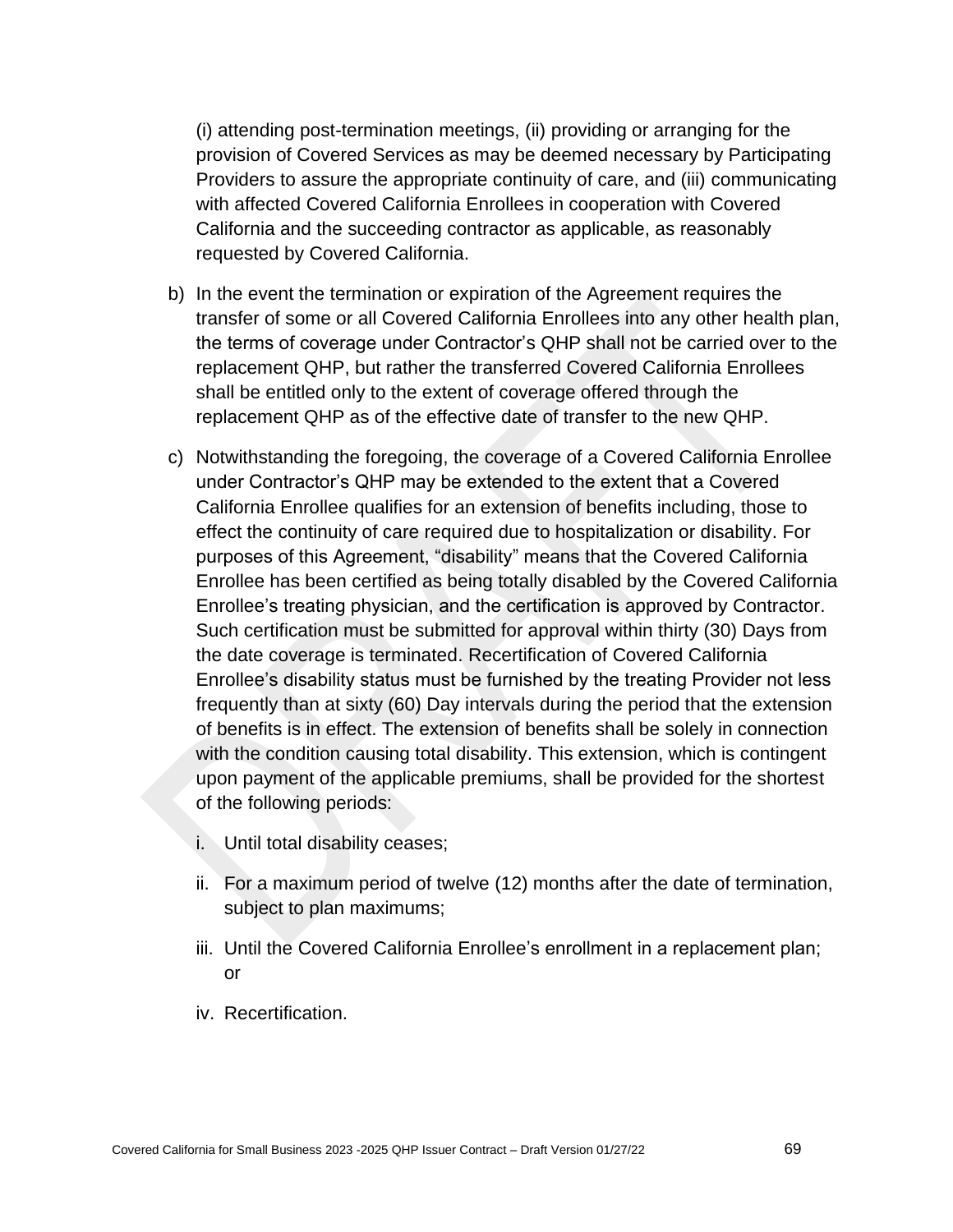### **ARTICLE 9 –INSURANCE AND INDEMNIFICATION**

#### **9.1 Contractor Insurance**

#### **9.1.1 Required Coverage**

- a) Without limiting Covered California's right to obtain indemnification or other forms of remedies or relief from Contractor or other third-parties, Contractor shall, at its sole cost and expense, obtain, and during the term of this Agreement, maintain in full force and effect, the insurance coverage described in this section and as otherwise required by law, including, coverage required to be provided and documented pursuant to § 1351 (o) of the Health and Safety Code and relating to insurance coverage or selfinsurance: (i) to respond to claims for damages arising out of the furnishing of Covered Services, (ii) to protect against losses of facilities where required by the director, and (iii) to protect against workers' compensation claims arising out of work-related injuries that might be brought by the employees and staff of Contractor. All insurance shall be adequate to provide coverage against losses and liabilities attributable to the acts or omissions of Contractor in performance of this Agreement and to otherwise protect and maintain the resources necessary to fulfill Contractor's obligations under this Agreement. The minimum acceptable limits shall be as indicated below; Covered California may modify these limits based on Contractor's organization type and size:
	- i. Commercial general liability or equivalent self-insurance covering the risks of bodily injury (including death), property damage, and personal injury, including coverage for contractual liability, with a limit of not less than \$1 million per occurrence/\$2 million general aggregate;
	- ii. Comprehensive business automobile liability (owned, hired, or non-owned vehicles used by Contractor in connection with performance of its obligations under this Agreement) covering the risks of bodily injury (including death) and property damage, including coverage for contractual liability, with a limit of not less than \$1 million per accident;
	- iii. Employers liability insurance covering the risks of Contractor's employees and employees' bodily injury by accident or disease with limits of not less than \$1 million per accident for bodily injury by accident, and \$1 million per employee for bodily injury by disease, and \$1 million disease policy limit;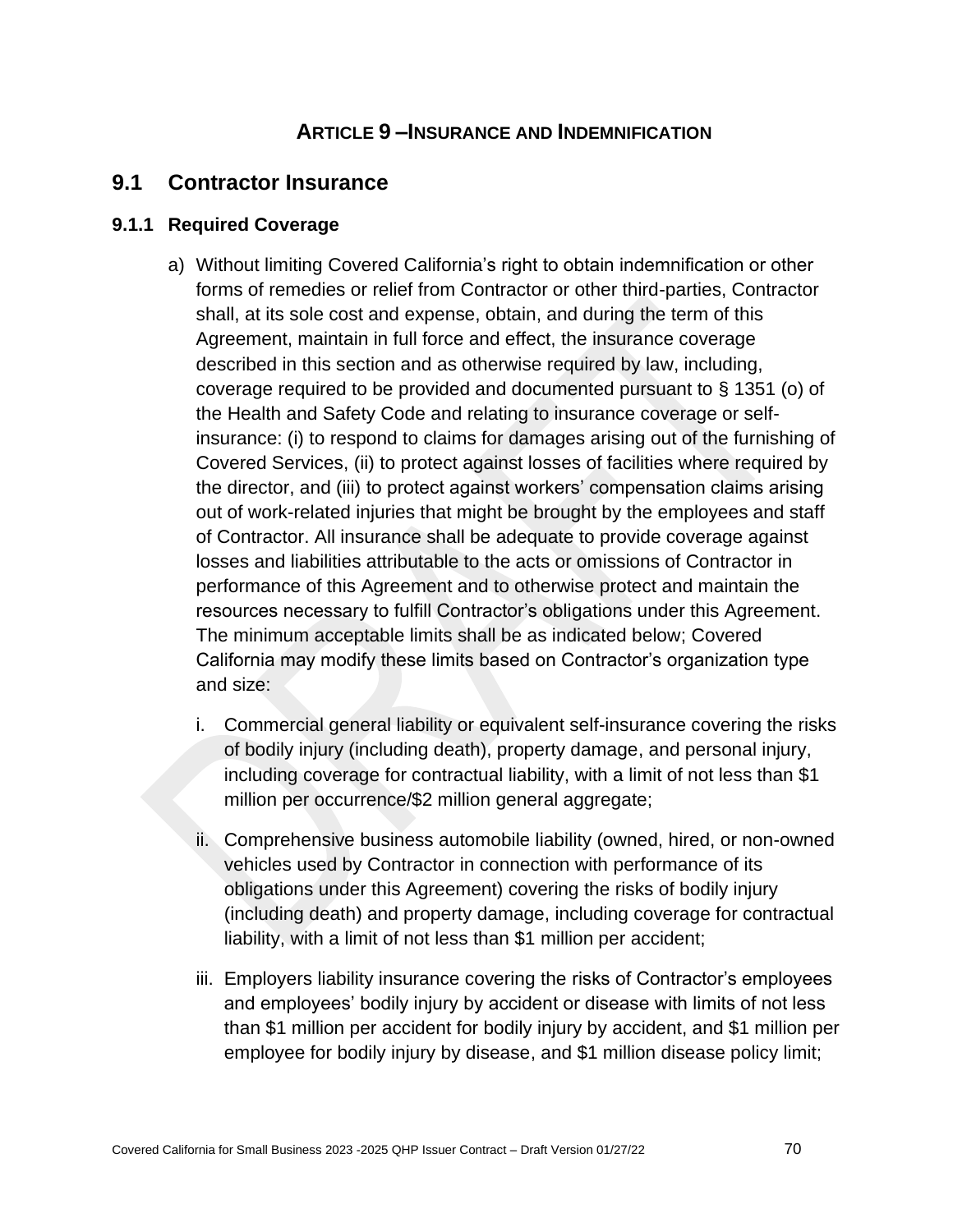- iv. Umbrella policy providing excess limits over the primary general liability, automobile liability, and employer's liability policies in an amount not less than \$10 million per occurrence and in the aggregate;
- v. Crime coverage at such levels consistent with industry standards and reasonably determined by Contractor to cover occurrences falling in the following categories: computer and funds transfer fraud; forgery; money and securities; and employee theft; and
- vi. Professional liability or errors and omissions with coverage of not less than \$1 million per claim/\$2 million general aggregate.

#### **9.1.2 Workers' Compensation**

Contractor shall, in full compliance with State law, provide or purchase, at its sole cost and expense, statutory California's workers' compensation coverage which shall remain in full force and effect during the term of this Agreement.

#### **9.1.3 Subcontractor Coverage**

Contractor shall require all subcontractors that may be authorized to provide Services on behalf of Contractor or otherwise under this Agreement to maintain insurance commensurate with the nature of such subcontractors' work and all coverage for subcontractors shall be subject to all the requirements set forth in this Agreement and applicable laws, rules and regulations. Failure of subcontractor(s) to comply with insurance requirements does not limit Contractor's liability or responsibility.

#### **9.1.4 Continuation of Required Coverage**

For professional liability and errors and omissions coverage and crime coverage, Contractor shall continue such coverage beyond the expiration or termination of this Agreement. In the event Contractor procures a claim made policy as distinguished from an occurrence policy, Contractor shall procure and maintain prior to termination of such insurance, continuing extended reporting coverage for the maximum terms provided in the policy so as to cover any incidents arising during the term of this Agreement. Contractor shall arrange for continuous insurance coverage throughout the term of this Agreement.

#### **9.1.5 Premium Payments and Disclosure**

Premium on all insurance policies shall be paid by Contractor or its subcontractors. Contractor shall provide thirty (30) Days' notice of cancellation to Covered California. Contractor shall furnish to Covered California copies of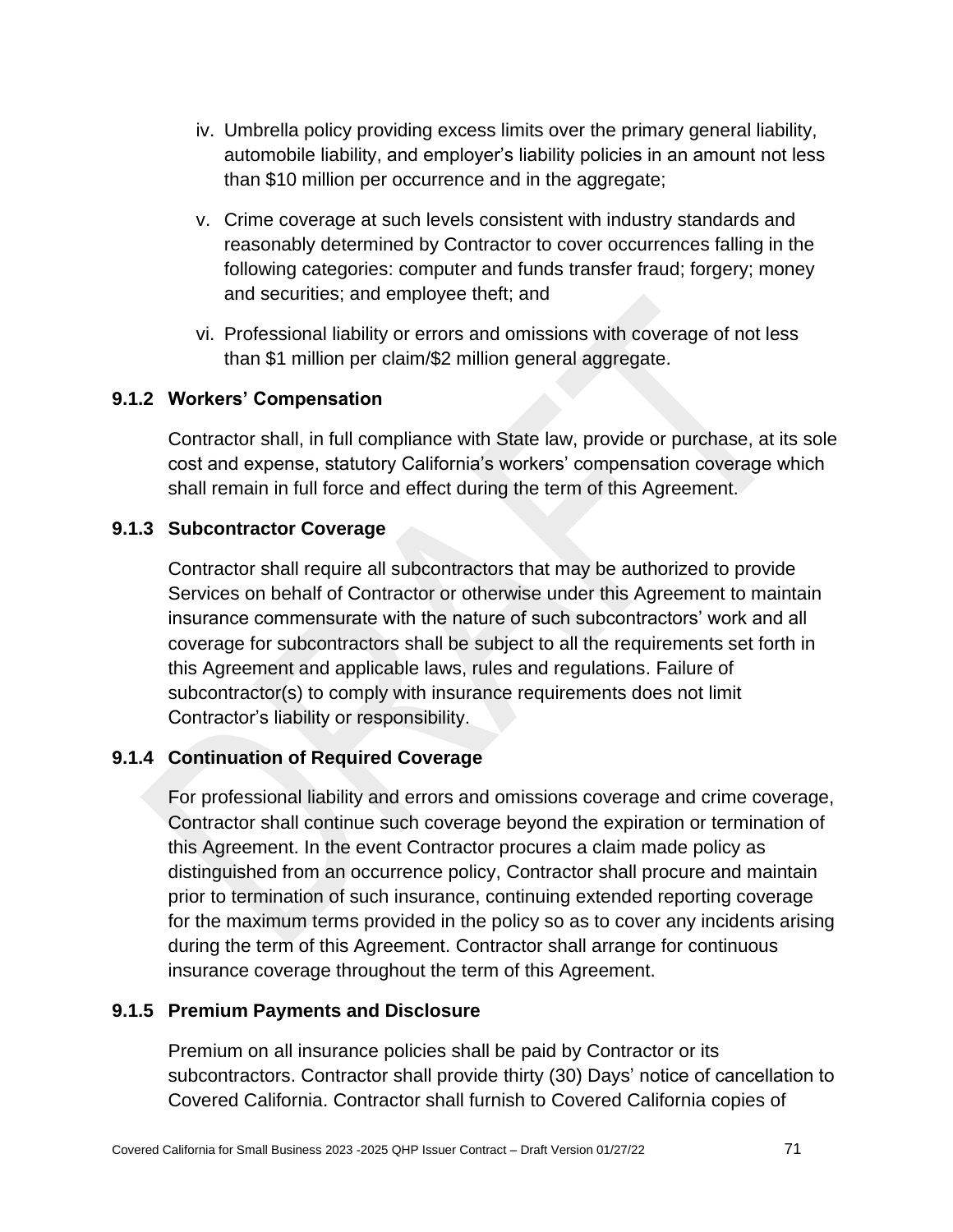certificates of all required insurance prior to the Execution Date, and copies of renewal certificates of all required insurance within thirty (30) Days after the renewal date. Covered California reserves the right to review the insurance requirements contained herein to ensure that there is appropriate coverage that is in accordance with this Agreement. Covered California is to be notified by Contractor promptly if any aggregate insurance limit is exceeded. In such event, Contractor must purchase additional coverage to meet these requirements.

#### **9.2 Indemnification**

Contractor shall indemnify, defend, and hold harmless Covered California, the State, and all of the officers, trustees, Agents, and Employees of the foregoing, from and against any and all demands, claims, actions, losses, costs, liabilities, damages or deficiencies, including interest, penalties and attorneys' fees, related to any of the following:

- a) Arise out of or are due to a breach by Contractor of any of its representations, warranties, covenants or other obligations contained in this Agreement; or
- b) Are caused by or resulting from Contractor's acts or omissions constituting bad faith, willful misfeasance, negligence, or reckless disregard of its duties under this Agreement or applicable laws, rules, and regulations; or
- c) Accrue or result to any of Contractor's subcontractors, material men, laborers, or any other person, firm, or entity furnishing or supplying services, material, or supplies in connection with the performance of this Agreement.

The obligation to provide indemnification under this Agreement shall be contingent upon Covered California:

- a) Providing Contractor with reasonable written notice of any claim for which indemnification is sought;
- b) Allowing Contractor to control the defense and settlement of such claim; provided, however, that the Contractor consults with Covered California regarding the defense of the claim and any possible settlements and agrees not to enter into any settlement or compromise of any claim or action in a manner that admits fault or imposes any restrictions or obligations on Covered California without Covered California's prior written consent, which will not be unreasonably withheld; and,
- c) Cooperating fully with the Contractor in connection with such defense and settlement. Indemnification under this section is limited as described herein.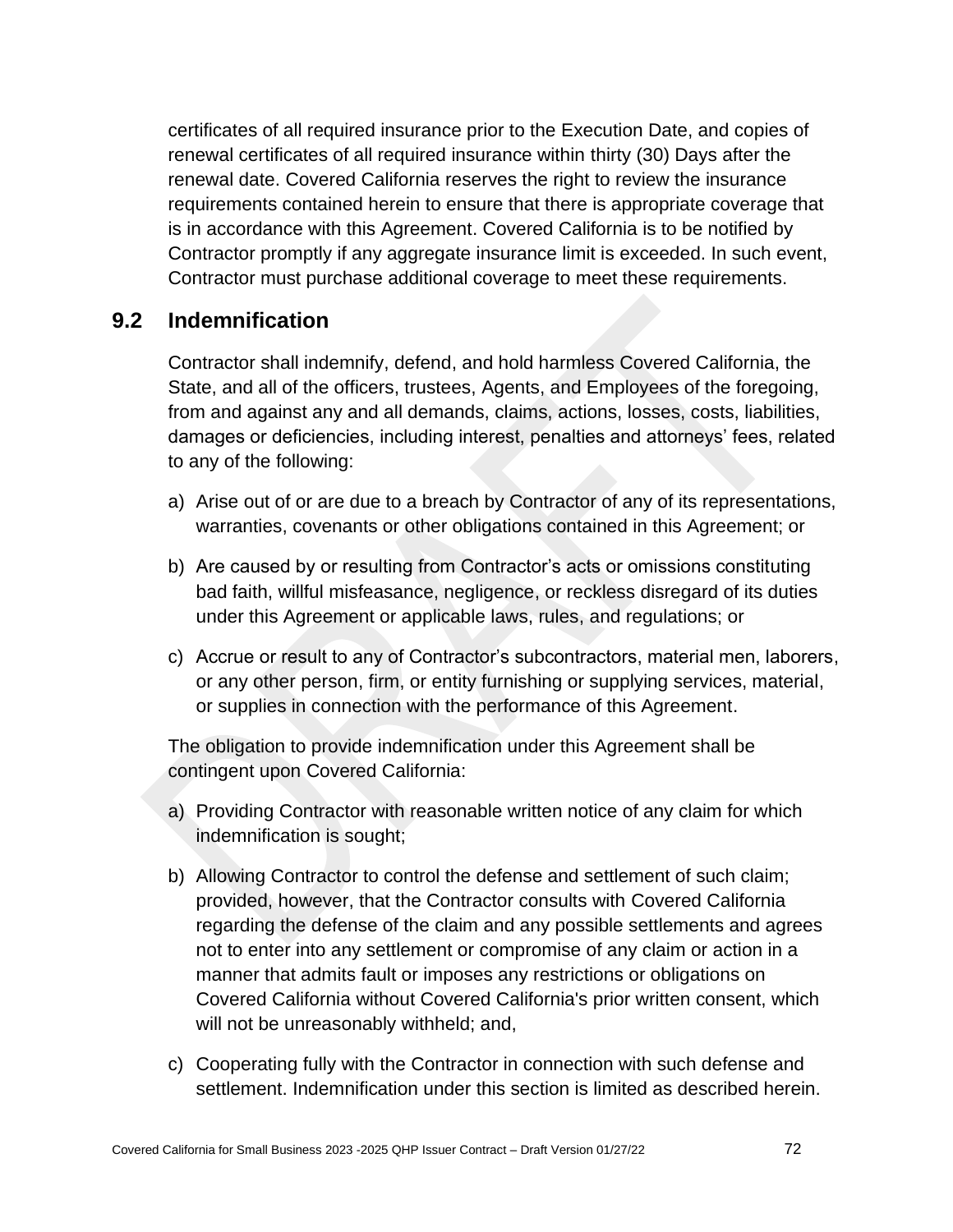## **ARTICLE 10 – PRIVACY AND SECURITY**

# **10.1 Privacy and Security Requirements for Personally Identifiable Data**

- a) HIPAA Requirements. Contractor agrees to comply with applicable provisions of the Health Insurance Portability and Accountability Act of 1996 ("HIPAA"), including the Administrative Simplification Provisions of HIPAA, as codified at 42 U.S.C. § 1320d et seq., the Health Information Technology for Economic and Clinical Health Act of 2009 ("HITECH"), and any current and future regulations promulgated under HITECH or HIPAA, all as amended from time to time and collectively referred to herein as the "HIPAA Requirements". Contractor agrees not to use or further disclose any Protected Health Information, other than as permitted or required by the HIPAA Requirements and the terms of this Agreement.
- b) Covered California Requirements. With respect to Contractor Covered California Functions, Contractor agrees to comply with following privacy and security requirements and standards applicable to Personally Identifiable Information which have been established and implemented by Covered California in accordance with the requirements of 45 C.F.R. Part 155 (collectively, "Covered California Requirements"):
	- i. Uses and Disclosures. Pursuant to the terms of this Agreement, Contractor may receive from Covered California Protected Health Information and/or Personally Identifiable Information in connection with Contractor Covered California Functions that is protected under applicable Federal and State laws and regulations. Contractor shall not use or disclose such Protected Health Information or Personally Identifiable Information obtained in connection with Contractor Covered California Functions other than as is expressly permitted under Covered California Requirements and only to the extent necessary to perform the functions called for within this Agreement.
	- ii. Fair Information Practices. Contractor shall implement reasonable and appropriate fair information practices to ensure:
		- 1. Individual Access. Contractor shall provide access to, and permit inspection and copying of Protected Health Information and Personally Identifiable Information in either an electronic or hard copy format as specified by the individual and as required by law, within thirty (30) Days of such request from the individual. If the Contractor denies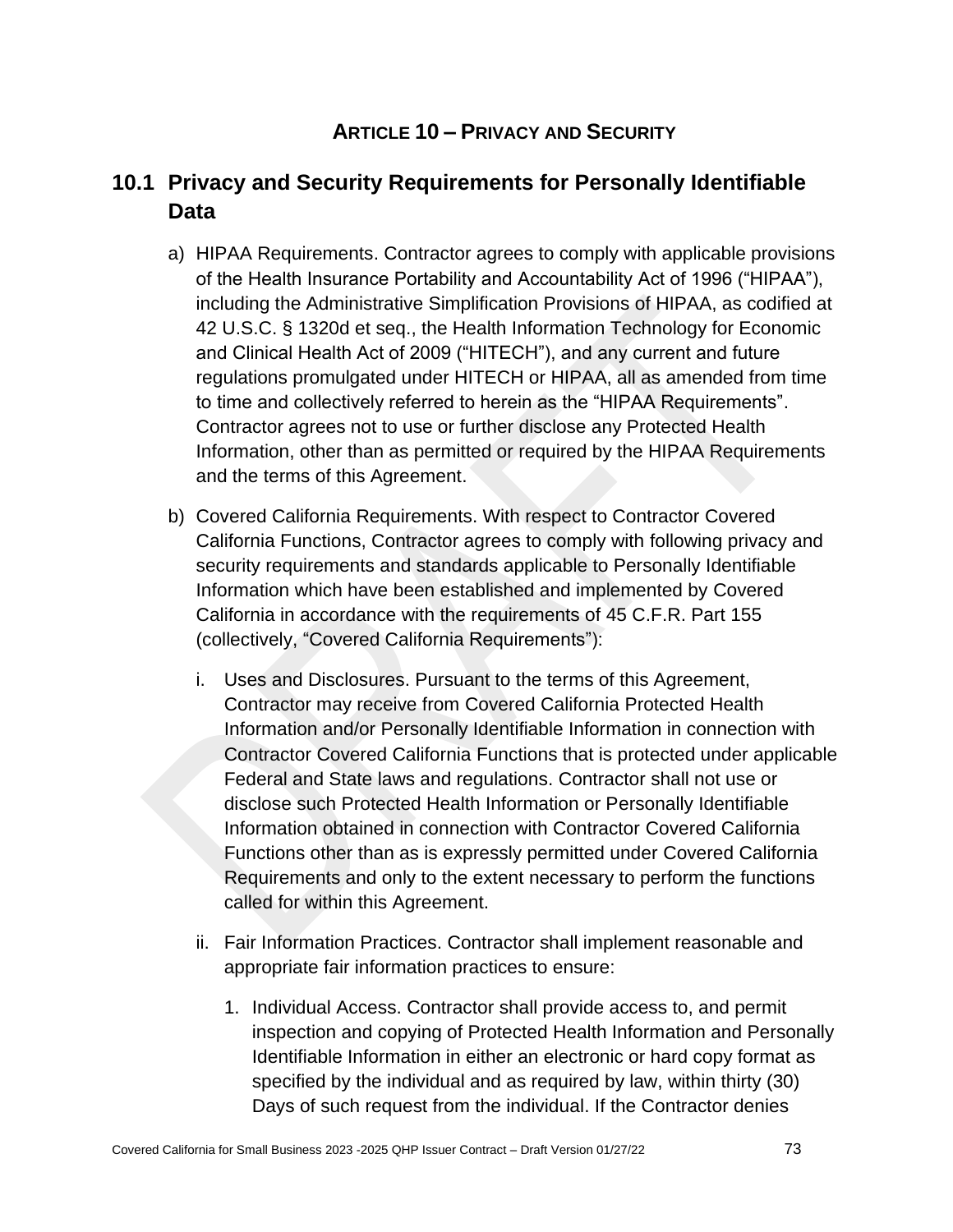access, in whole or in part, the Contractor must provide a written denial within the time limits for providing access, which includes the basis for the denial and a statement of the individual's review rights, if applicable. In the event any individual requests access to Protected Health Information or Personally Identifiable Information maintained by Covered California or another health plan directly from Contractor, Contractor shall within five (5) Days forward such request to Covered California and the relevant health plan as needed.

- 2. Amendment. Contractor shall provide an individual with the right to request an amendment of inaccurate Protected Health Information and Personally Identifiable Information. Contractor shall respond to such individual within sixty (60) Days of such a request either by making the correction and informing the individual of such correction or notifying the individual in writing that the request was denied, which notice shall provide an explanation for the denial and explain that the individual may submit a statement of disagreement with the denial.
- 3. Openness and Transparency. Contractor shall make available to individuals applicable policies, procedures, and technologies that directly affect such individuals and/or their Protected Health Information and Personally Identifiable Information.
- 4. Choice. Contractor shall provide individuals with a reasonable opportunity and capability to make informed decisions about the collection, use, and disclosure of their Protected Health Information and Personally Identifiable Information.
- 5. Limitations. Contractor represents and warrants that all Protected Health Information and Personally Identifiable Information shall be collected, used, and/or disclosed under this Agreement only to the extent necessary to accomplish a specified purpose under the terms of this Agreement or as permitted by Covered California Requirements and never to discriminate inappropriately.
- 6. Data Integrity. Contractor shall implement policies and procedures reasonably intended to ensure that Protected Health Information and Personally Identifiable Information in its possession is complete, accurate, and current, to the extent necessary for the Contractor's intended purposes, and has not been altered or destroyed in an unauthorized manner.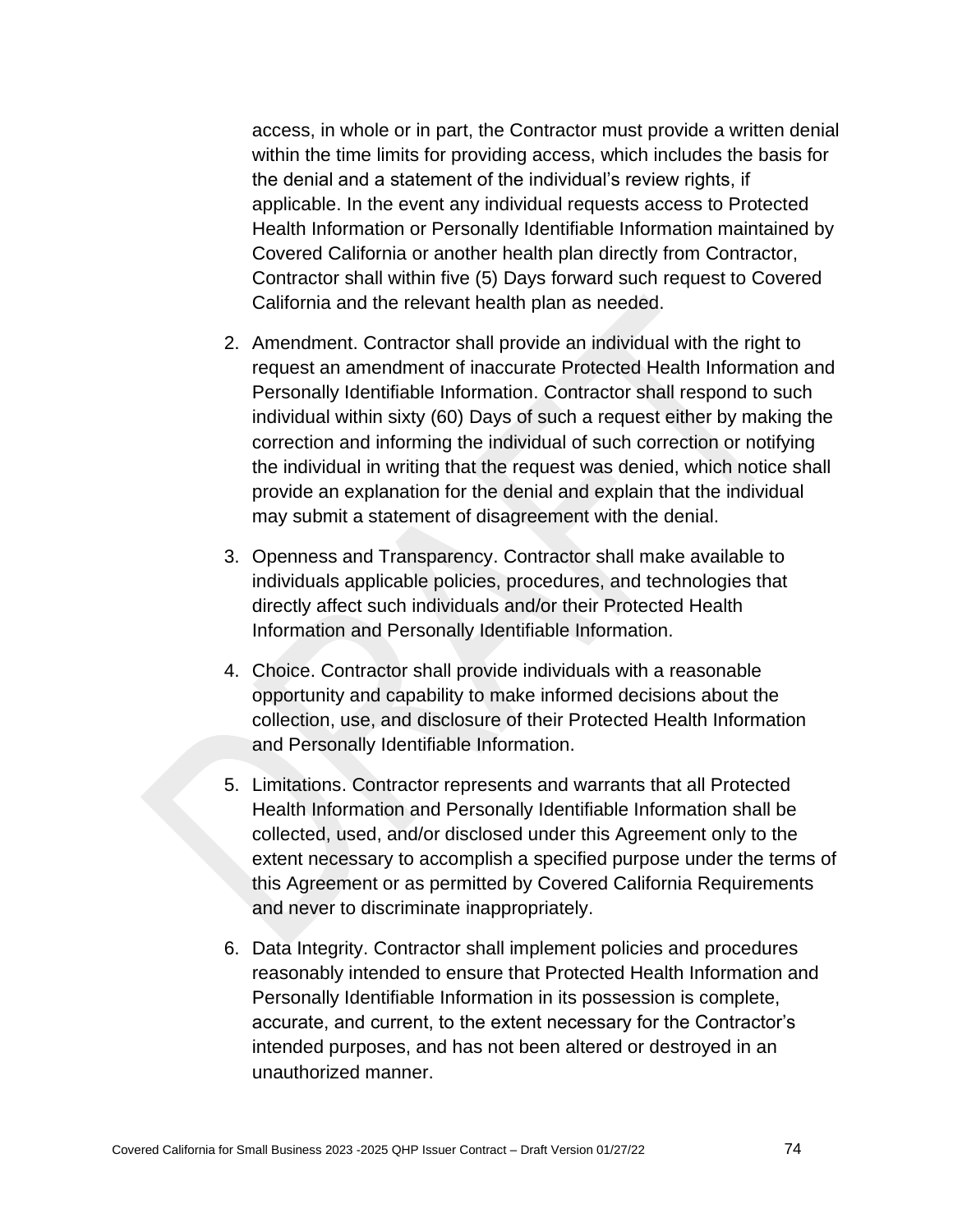- 7. Safeguards. Contractor shall have in place administrative, physical, and technical safeguards that reasonably and appropriately protect the confidentiality, integrity, and availability of the Protected Health Information and Personally Identifiable Information that it creates, receives, maintains, or transmits pursuant to the Agreement and to prevent the use or disclosure of Protected Health Information and/or Personally Identifiable Information other than as provided for in this Agreement, or as required by law. In furtherance of compliance with such requirements, Contractor shall:
	- a. Encrypt all Protected Health Information and/or Personally Identifiable Information that is in motion or at rest, including data on portable media devices, using commercially reasonable means, consistent with applicable Federal and State laws, regulations and agency guidance, including the U.S. Department of Health and Human Services Guidance Specifying the Technologies and Methodologies That Render Protected Health Information Unusable, Unreadable, or Indecipherable to Unauthorized Individuals for Purposes of the Breach Notification Requirements or issued by the National Institute for Standards and Technology ("NIST") concerning the protection of identifiable data such as Protected Health Information and/or Personally Identifiable Information. Data centers shall be encrypted or shall otherwise comply with industry data security best practices;
	- b. Implement a contingency plan for responding to emergencies and/or disruptions to business that in any way affect the use, access, disclosure, or other handling of Protected Health Information and/or Personally Identifiable Information;
	- c. Maintain and exercise a plan to respond to internal and external security threats and violations;
	- d. Maintain an incident response plan;
	- e. Maintain technology policies and procedures that provide reasonable safeguards for the protection of Protected Health Information and Personally Identifiable Information stored, maintained, or accessed on hardware and software utilized by Contractor and its subcontractors and Agents;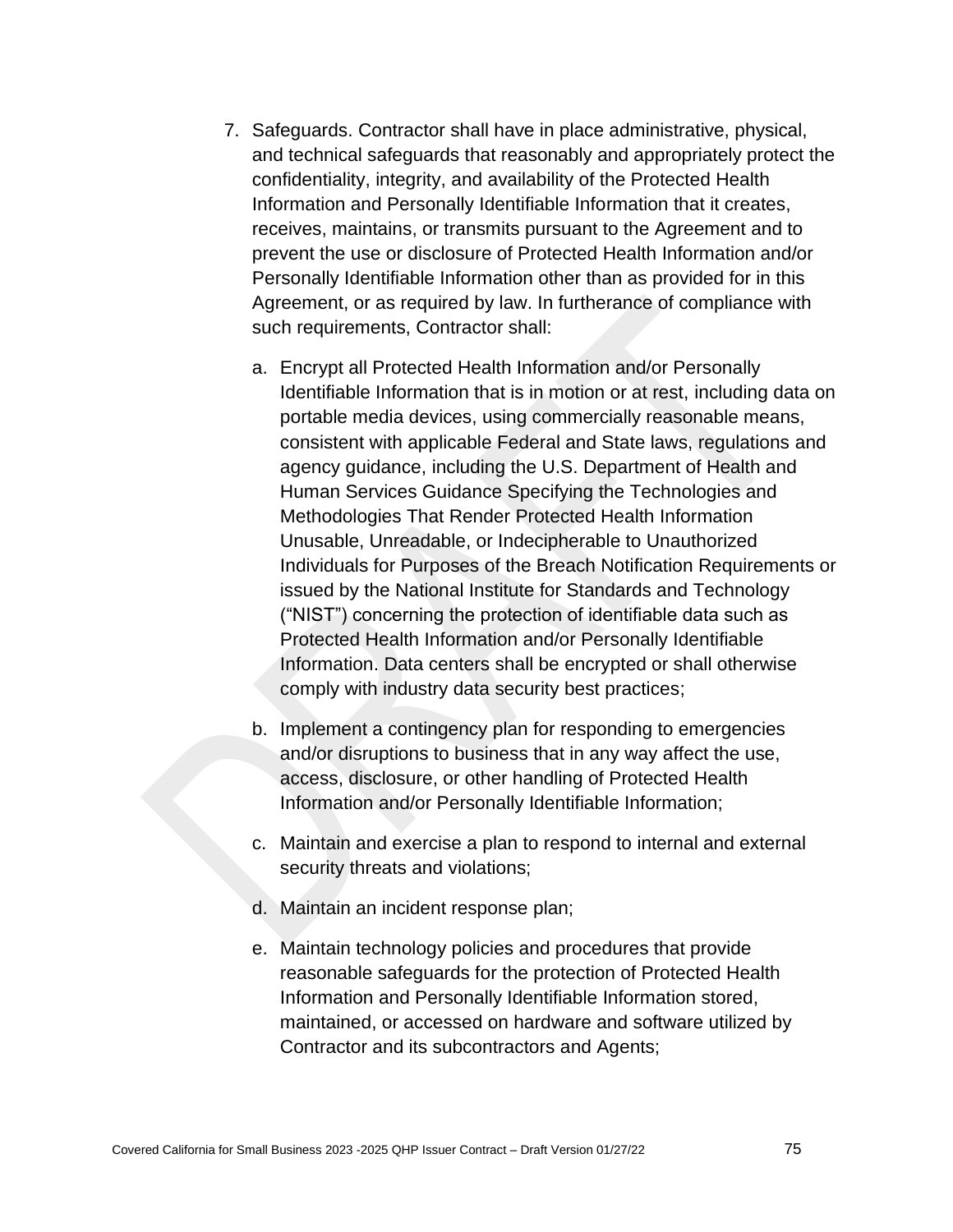- f. Mitigate to the extent practicable, any harmful effect that is known to Contractor of any Security Incident related to Protected Health Information and/or Personally Identifiable Information or of any use or disclosure of Protected Health Information and/or Personally Identifiable Information by Contractor or its subcontractors or Agents in violation of the requirements of this Agreement or applicable privacy and security laws and regulations and agency guidance;
- g. Ensure that each individual user, including any employees, subcontractors, agents or other such individuals, of any Covered California computer system through which Protected Health Information and/or Personally-Identifiable Information is accessed be assigned and maintain his or her own unique user-id and password. Contractor shall immediately notify Covered California via e-mail through an e-mail address provided by Covered California once any such employees, sub-contractors, agents or other such individuals are no longer employed or retained by Contractor. Contractor shall likewise cooperate in good faith to ensure the accounts of any such individuals are de-activated to prevent unauthorized access to Protected Health Information and/or Personally-Identifiable Information through any such Covered California computer system; and
- h. Destroy Protected Health Information and Personally Identifiable Information in a manner consistent with applicable State and Federal laws, regulations, and agency guidance on the destruction of Protected Health Information and Personally Identifiable Information, including NIST special publication 800-88 "Guidelines for Media Sanitization; and
- i. Comply with all applicable Covered California policies within Section 10.2. Protection of Information Assets, including executing non-disclosure agreements and other documents required by such policies. Contractor shall also require any subcontractors and Agents to comply with all such Covered California policies.
- c) California Requirements. With respect to all provisions of information under this Agreement, Contractor agrees to comply with all applicable California state health information privacy and security laws applicable to Personally Identifiable Information, including the confidentiality of the Medical Information Act, the California Insurance Information and Privacy Protection Act, and the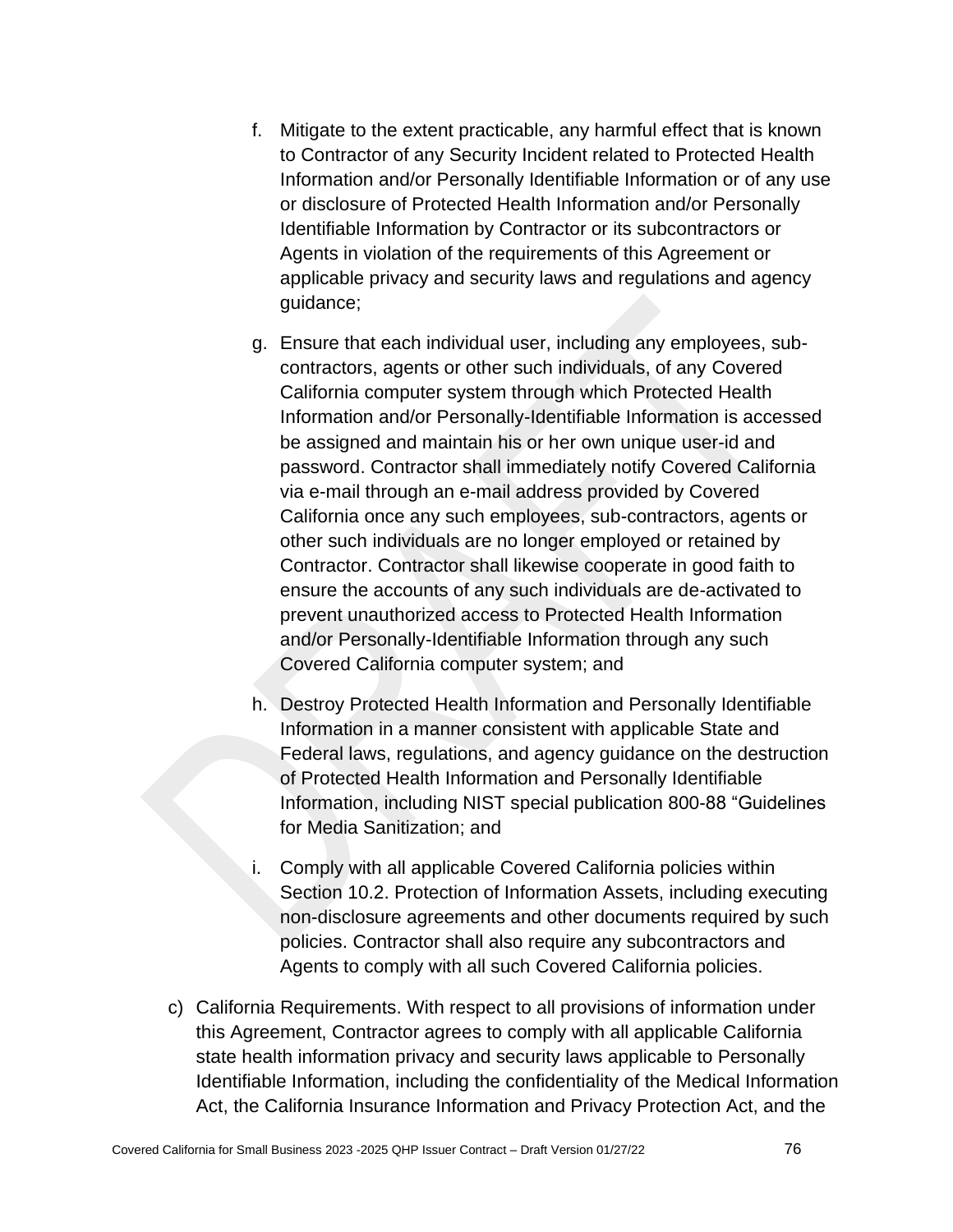Information Practices Act, all collectively referred to as "California Requirements."

- d) Interpretation. Notwithstanding any other provisions in this section, to the extent a conflict arises between the permissibility of a use or disclosure of Protected Health Information or Personally Identifiable Information under the HIPAA Requirements, Covered California Requirements, or California Requirements with respect to Contractor Covered California Functions, the applicable requirements imposing the more stringent privacy and security standards to such uses and disclosures shall apply. In addition, any ambiguity in this Agreement regarding the privacy and security of Protected Health Information and/or Personally Identifiable Information shall be resolved to permit Covered California and Contractor to comply with the most stringent of the applicable privacy and security laws or regulations.
- e) Breach Notification.
	- i. Contractor shall report to Covered California any Breach or Security Incident reasonably calculated to result in the Breach of PII or PHI created or received in connection with Contractor Covered California Functions in accordance with the provisions set forth herein. For purposes of this Paragraph (e), a "Breach" shall, in accordance with the HIPAA Breach Notification Rule, mean the impermissible use or disclosure of PII or PHI within Contractor's custody or control which is reasonably calculated to compromise the security or privacy of any such PII or PHI [45 CFR § 164.400-414]. For purposes of this Paragraph (e), a "Security Incident" shall, in accordance with the HIPAA Security Rule, mean the attempted or successful unauthorized access, use, disclosure, modification, or destruction of information or the interference with system operations in an information system [45 CFR § 164.304].
	- ii. Contractor shall, without unreasonable delay, but no later than within three (3) business days after Contractor's discovery of a Breach or Security Incident reasonably calculated to result in a Breach of PII or PHI subject to this agreement, submit an initial report regarding any such Breach or Security Incident to Covered California. Reports shall be made on a form made available to Contractor by Covered California.
	- iii. Contractor shall cooperate with Covered California in investigating any such Breach or Security Incident and in meeting Covered California's obligations, if any, under applicable State and Federal security breach notification laws, regulatory obligations, or agency requirements. If the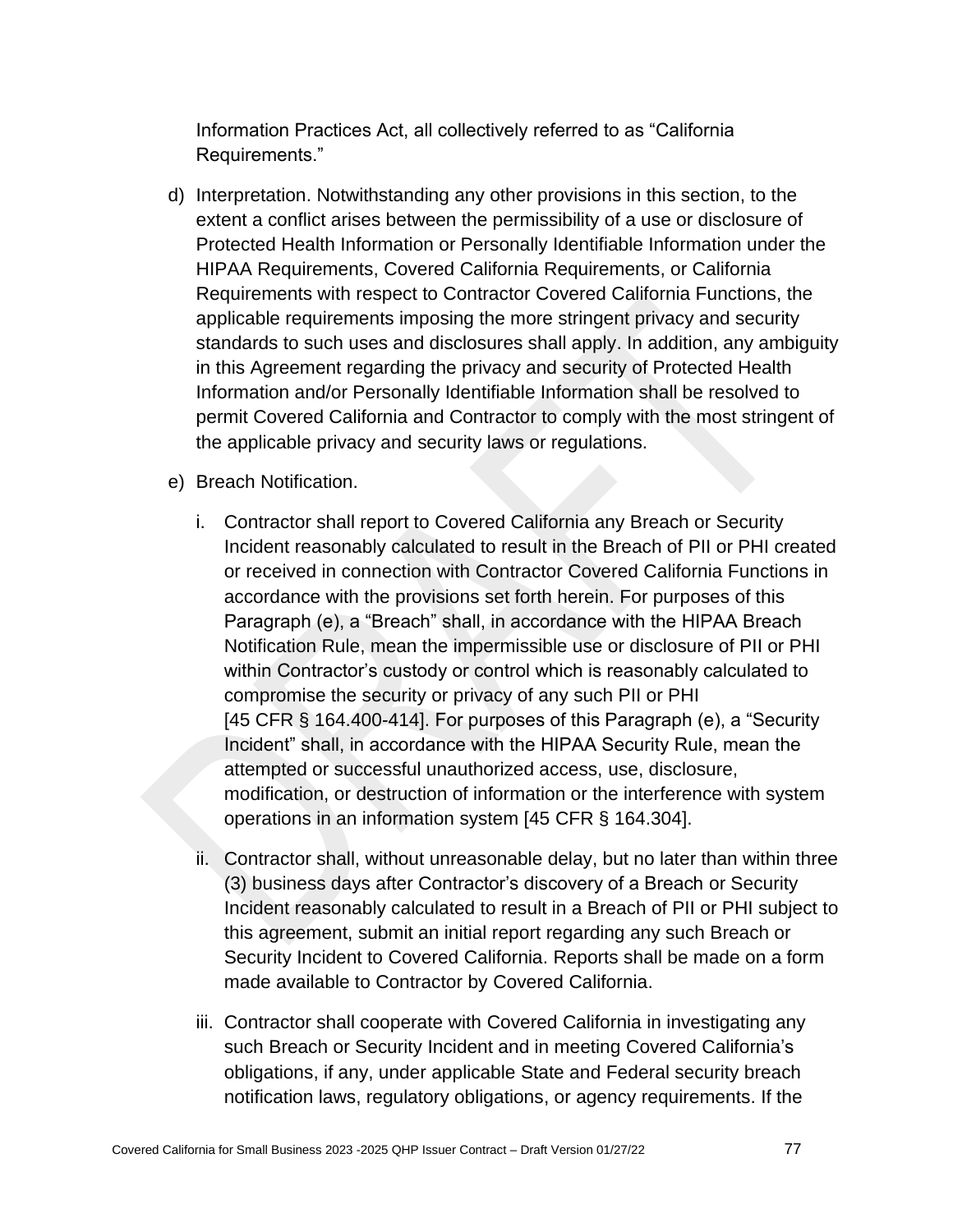cause of the Breach or Security Incident is attributable to Contractor or its Agents or subcontractors, Contractor shall be responsible for Breach notifications and reporting as required under applicable Federal and State laws, regulations, and agency guidance. Such notification(s) and required reporting shall be done in cooperation with Covered California.

- iv. To the extent possible, Contractor's initial report shall include: (a) the names of the individual(s) whose Protected Health Information and/or Personally Identifiable Information has been, or is reasonably believed by Contractor to have been accessed, acquired, used, or disclosed. In the event of a Security Incident, Contractor shall provide such information regarding the nature of the information system intrusion and any systems potentially compromised; (b) a brief description of what happened including the date of the incident and the date of the discovery of the incident, if known; (c) a description of the types of Protected Health Information and/or Personally Identifiable Information that were involved in the incident, as applicable; (d) a brief description of what Contractor is doing or will be doing to investigate, to mitigate harm to the individual(s) and to its information systems, and to protect against recurrences; and (e) any other information that Covered California determines it needs to include in notifications to the individual(s) or relevant regulatory authorities under applicable privacy and security requirements.
- v. Within three (3) Days of conducting its investigation, unless an extension is granted by Covered California, Contractor shall file a final report, which shall identify and describe the results and outcome of Contractor's abovereferenced investigation and mitigation efforts. Contractor shall make all reasonable efforts to obtain the information listed above and shall provide an explanation if any information cannot be obtained. Contractor and Covered California will cooperate in developing content for any public statements.
- f) Other Obligations. The following additional obligations apply to Contractor:
	- i. Subcontractors and Agents. Contractor shall enter into an agreement with any Agent or subcontractor that will have access to Protected Health Information and/or Personally Identifiable Information that is received from, or created or received by, Contractor on behalf of Covered California or in connection with this Agreement, or any of its contracting Plans pursuant to which such Agent or subcontractor agrees to be bound by the same or more stringent restrictions, terms and conditions as those that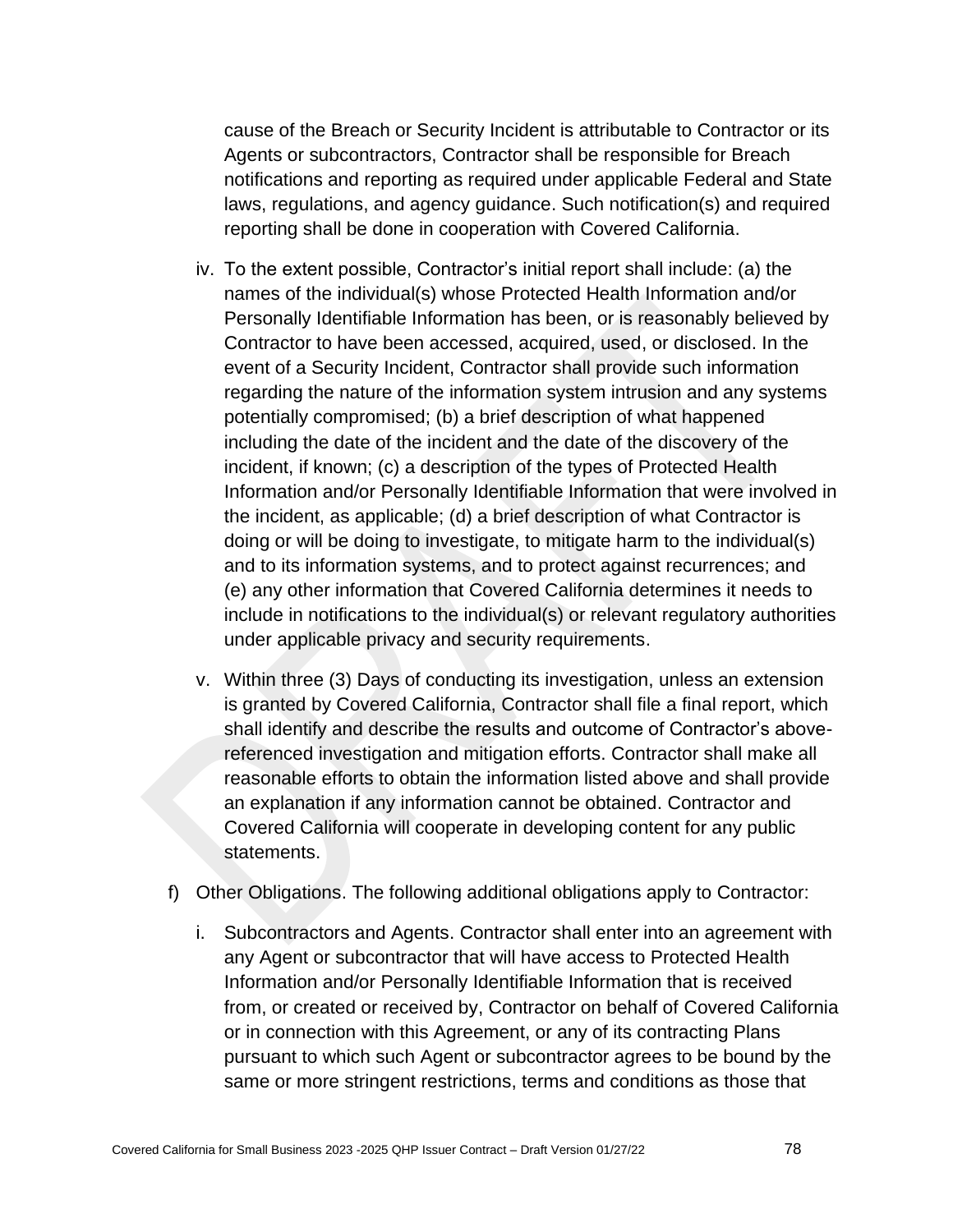apply to Contractor pursuant to this Agreement with respect to such Protected Health Information and Personally Identifiable Information.

- ii. Covered California Operations. Unless otherwise agreed to by the Contractor and Covered California, Contractor shall provide patient medical and pharmaceutical information needed by Covered California to fulfill its health oversight obligations under applicable law and effectively oversee and administer the Plans.
- iii. Records and Audit. Contractor agrees to make its internal practices, books and records relating to the use and disclosure of Protected Health Information and/or Personally Identifiable Information received from Covered California, or created or received by Contractor on behalf of Covered California or in connection with this Agreement available to the Secretary of the U.S. Department of Health and Human Services for purposes of determining the Contractor's and/or Covered California's compliance with HIPAA Requirements. In addition, Contractor shall provide Covered California with information concerning its safeguards described throughout this section and/or other information security practices as they pertain to the protection of Protected Health Information and Personally Identifiable Information, as Covered California may from time to time request. Failure of Contractor to complete or to respond to Covered California's request for information within the reasonable timeframe specified by Covered California shall constitute a material breach of this Agreement. In the event of a Breach or Security Incident related to Protected Health Information and/or Personally Identifiable Information or any use or disclosure of Protected Health Information and/or Personally Identifiable Information by Contractor in violation of the requirements of this Agreement, Covered California will be permitted access to Contractor's facilities in order to review policies, procedures, and controls relating solely to compliance with the terms of this Agreement.
- iv. Electronic Transactions Rule. In conducting any electronic transaction that is subject to the Electronic Transactions Rule on behalf of any Plan, Contractor agrees to comply with all applicable requirements of the Electronic Transactions Rule set forth in 45 C.F.R. Part 162. Contractor agrees to require that any Agent, including a subcontractor, of Contractor that conducts standard transactions with Protected Health Information and/or Personally Identifiable Information of the Plan comply with all applicable requirements of the Electronic Transactions Rule.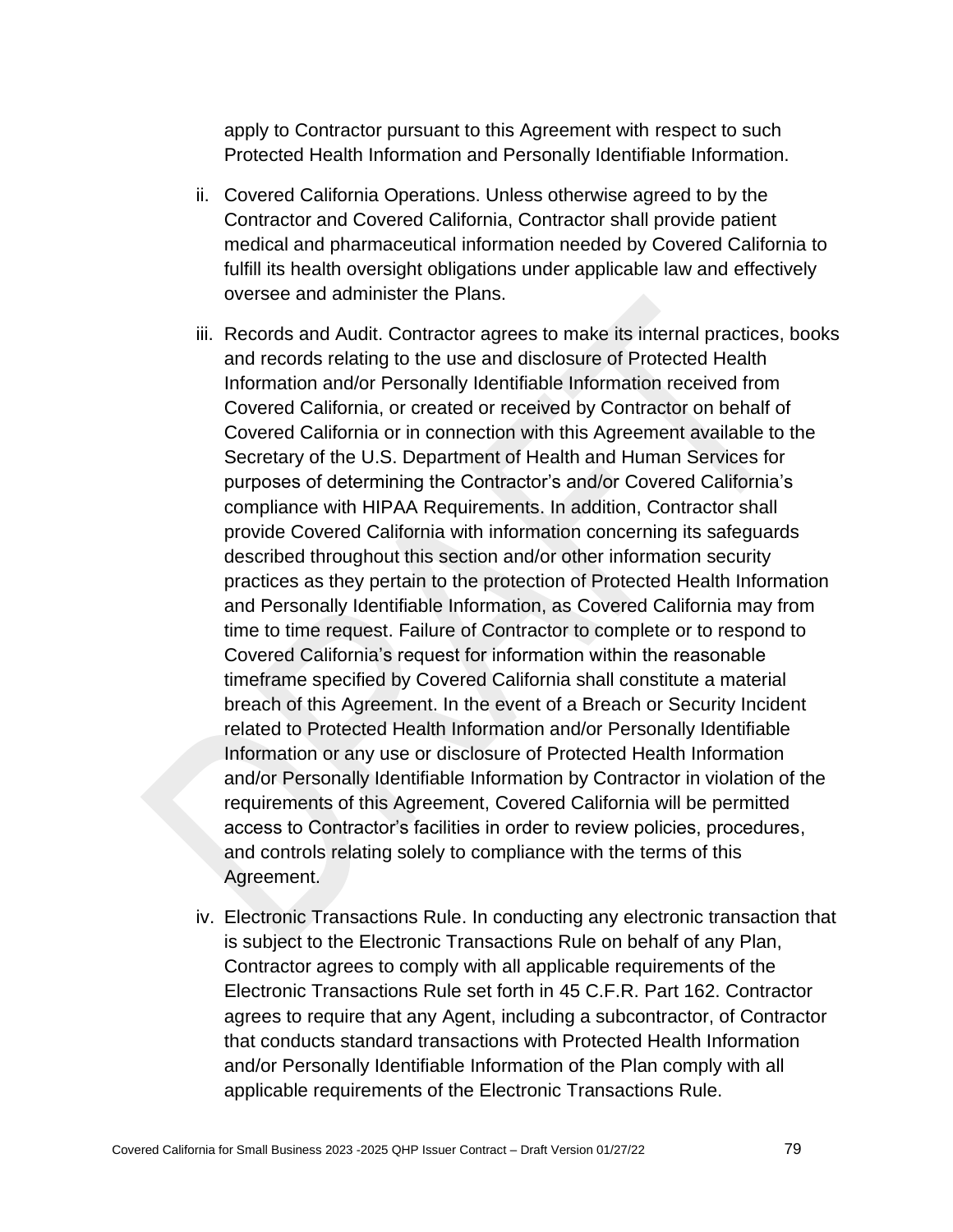- v. Minimum Necessary. Contractor agrees to request and use only the minimum necessary type and amount of Protected Health Information required to perform its services and will comply with any regulations promulgated under the HIPAA Requirements and agency guidance concerning the minimum necessary standard pertaining to Protected Health Information. Contractor will collect, use, and disclose Personally Identifiable Information only to the extent necessary to accomplish a specified purpose under this Agreement.
- vi. Indemnification. Contractor shall indemnify, hold harmless, and defend Covered California from and against any and all costs (including mailing, labor, administrative costs, vendor charges, and any other costs Covered California determines to be reasonable), losses, penalties, fines, and liabilities arising from or due to a Breach or other non-permitted use or disclosure of Protected Health Information and/or Personally Identifiable Information by Contractor or its subcontractors or Agents, including , (1) damages resulting from any action under applicable (a) HIPAA Requirements, (b) Covered California Requirements or (c) California Requirements, and (2) the costs of Covered California actions taken to: (i) notify the affected individual(s) and other entities of and to respond to the Breach; (ii) mitigate harm to the affected individual(s); and (iii) respond to questions or requests for information about the Breach or other impermissible use or disclosure of Protected Health Information and/or Personally Identifiable Information.
- g) Privacy Policy. Covered California shall notify Contractor of any limitation(s) in its Privacy Policy, to the extent that such limitation may affect Contractor's use or disclosure of Protected Health Information and/or Personally Identifiable Information.
- h) Reporting Violations of Law. Contractor may use Protected Health Information to report violations of law to appropriate Federal and State authorities, consistent with 45 C.F.R. § 164.502(j)(2), other provisions within the HIPAA Requirements, or any other applicable State or Federal laws or regulations.
- i) Survival. Notwithstanding anything to the contrary in the Agreement, the provisions of this Section 10.1 on the Protection of Personally Identifiable Information shall survive termination of the Agreement with respect to information that relates to Contractor Covered California functions until such time as all Personally Identifiable Information and Protected Health Information is destroyed by assuring that hard copy Personally Identifiable Information and Protected Health Information will be shredded and electronic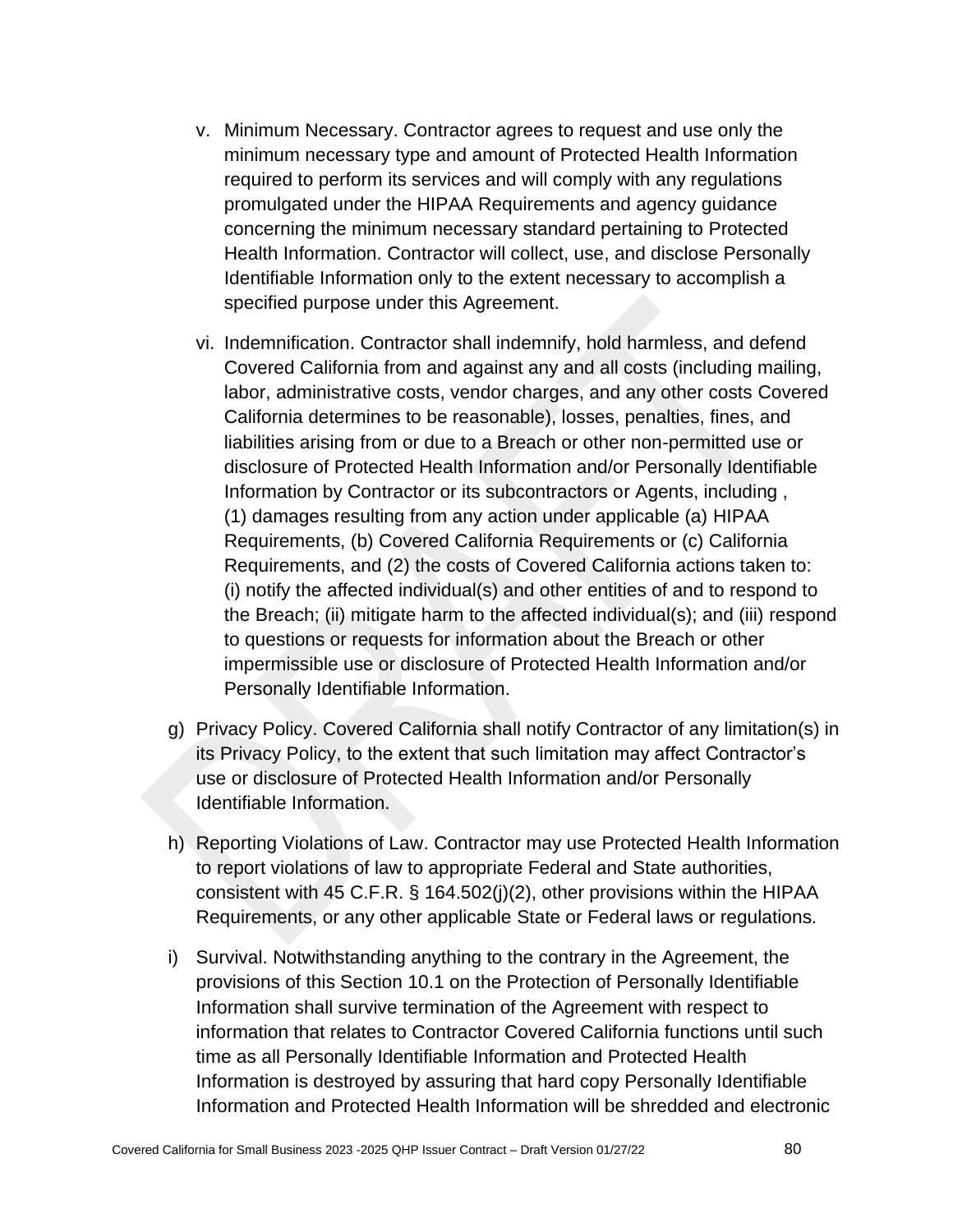media will be cleared, purged, or destroyed consistent with National Institute of Standards and Technology Guidelines for Media Sanitization, or is returned to Covered California, in a manner that is reasonably acceptable to Covered California.

j) Contract Breach. Without limiting the rights of the parties pursuant to this Agreement, if Contractor breaches its obligations under this section, Covered California may, at its option: (a) exercise any of its rights of access and inspection under this Agreement; (b) require Contractor to submit to a plan of monitoring and reporting, as Covered California may determine necessary to maintain compliance with this Agreement and such plan shall be made part of this Agreement; or (c) notwithstanding any other provisions of this Agreement, after giving Contractor opportunity to cure the breach, terminate this Agreement. If Contractor materially breaches its obligations under this section, Covered California may terminate this Agreement, with or without opportunity to cure the breach. Covered California's remedies under this section and any other part of this Agreement or provision of law shall be cumulative, and the exercise of any remedy shall not preclude the exercise of any other.

#### **10.2 Protection of Information Assets**

- a) The following terms shall apply as defined below:
	- i. "Information Assets" means any information, including Confidential Information, necessary to the operation of either party that is created, stored, transmitted, processed, or managed on any hardware, software, network components, or any printed form, or is communicated orally. "Information Assets" does not include information that has been transferred from the Disclosing Party to the Receiving Party under applicable laws, regulations, and agency guidance, and that is being maintained and used by the Receiving Party solely for purposes that are not Contractor Covered California Functions.
	- ii. "Confidential Information" includes, any information (whether oral, written, visual, or fixed in any tangible medium of expression), relating to either party's services, operations, systems, programs, inventions, techniques, suppliers, customers and prospective customers (excluding Covered California), cost and pricing data, trade secrets, know-how, processes, plans, reports, designs, and any other information of or relating to the business or either party, including Contractor's programs, but does not include information that (a) is described in the Evidence of Coverage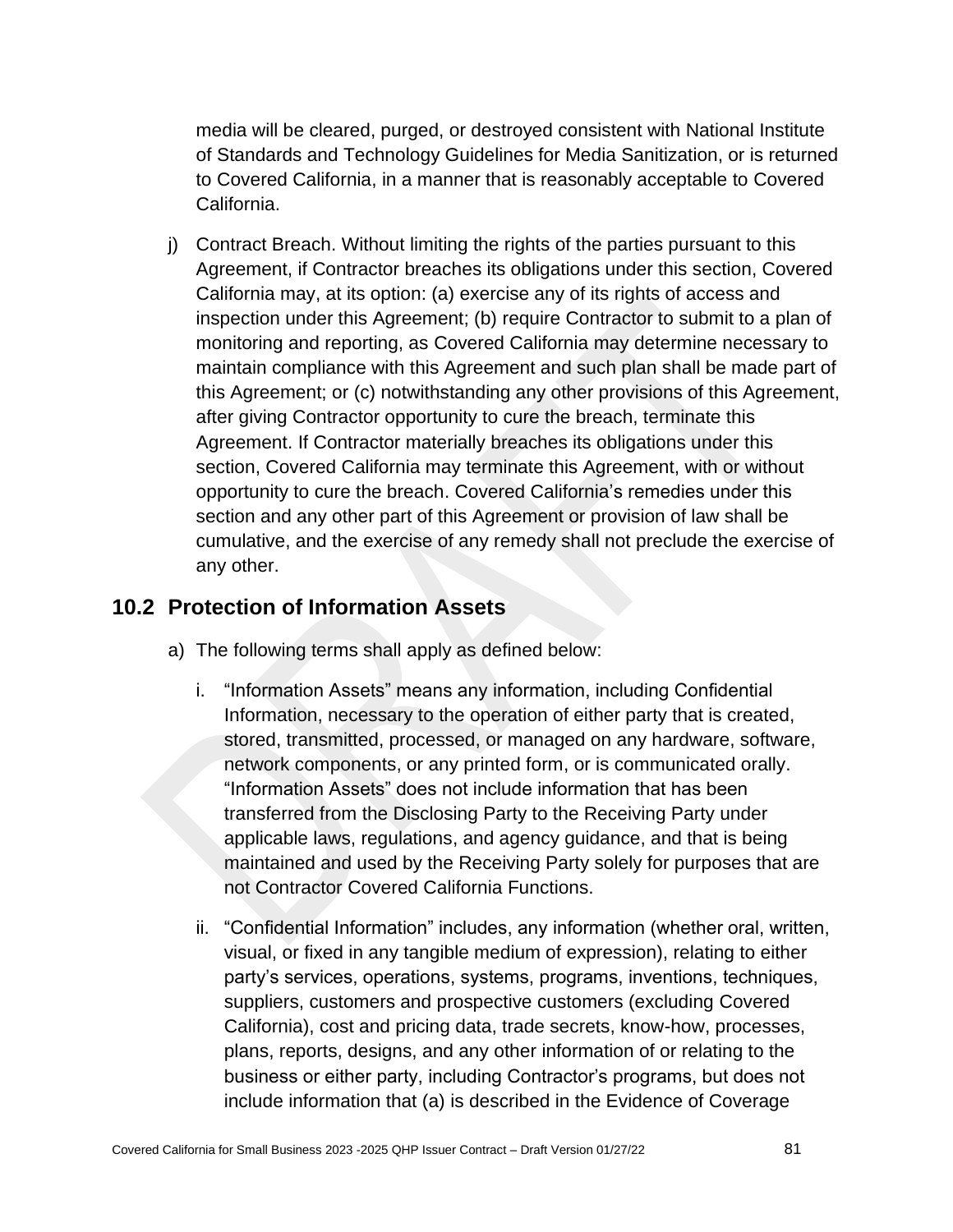booklets; (b) was known to the Receiving Party before it was disclosed to the Receiving Party by the Disclosing Party, (c) was or becomes available to the Receiving Party from a source other than the Disclosing Party, provided such fact is evidenced in writing and the source is not bound by a confidentiality obligation regarding such information to Disclosing Party, or (d) is developed by either party independently of the other party's Confidential Information, provided that such fact can be adequately documented.

- iii. "Disclosing Party" means the party who sends Information Assets that it owns to the other party for the purposes outlined in this Agreement.
- iv. "Receiving Party" means the party who receives Information Assets owned by the other party.
- b) The Receiving Party shall hold all Information Assets of the Disclosing Party in confidence and will not use any of the Disclosing Party's Information Assets for any purpose, except as set forth in this Agreement, or as otherwise required by law, regulation, or compulsory process.
- c) The Receiving Party must take all reasonable and necessary steps to prevent the unauthorized disclosure, modification, or destruction of the Disclosing Party's Information Assets. The Receiving Party must, at a minimum, use the same degree of care to protect the Disclosing Party's Information Assets that it uses to protect its own Information Assets.
- d) The Receiving Party agrees not to disclose the Disclosing Party's Information Assets to anyone, except to employees or third parties who require access to the Information Assets pursuant to this Agreement, but only where such third parties have signed agreements regarding the Information Assets containing terms that are equivalent to, or stricter than, the terms of this section, or as otherwise required by law.
- e) In the event the Receiving Party is requested to disclose the Disclosing Party's Information Assets pursuant to a request under the California Public Records Act (PRA), a summons, subpoena, or in connection with any litigation, or to comply with any law, regulation, ruling, or government or public agency request, the Receiving Party shall, to the extent it may do so lawfully, give the Disclosing Party five (5) business days' notice of such requested disclosure and afford the Disclosing Party the opportunity to review the request before Receiving Party discloses the Information Assets. The Disclosing Party shall, in accordance with applicable law, have the right to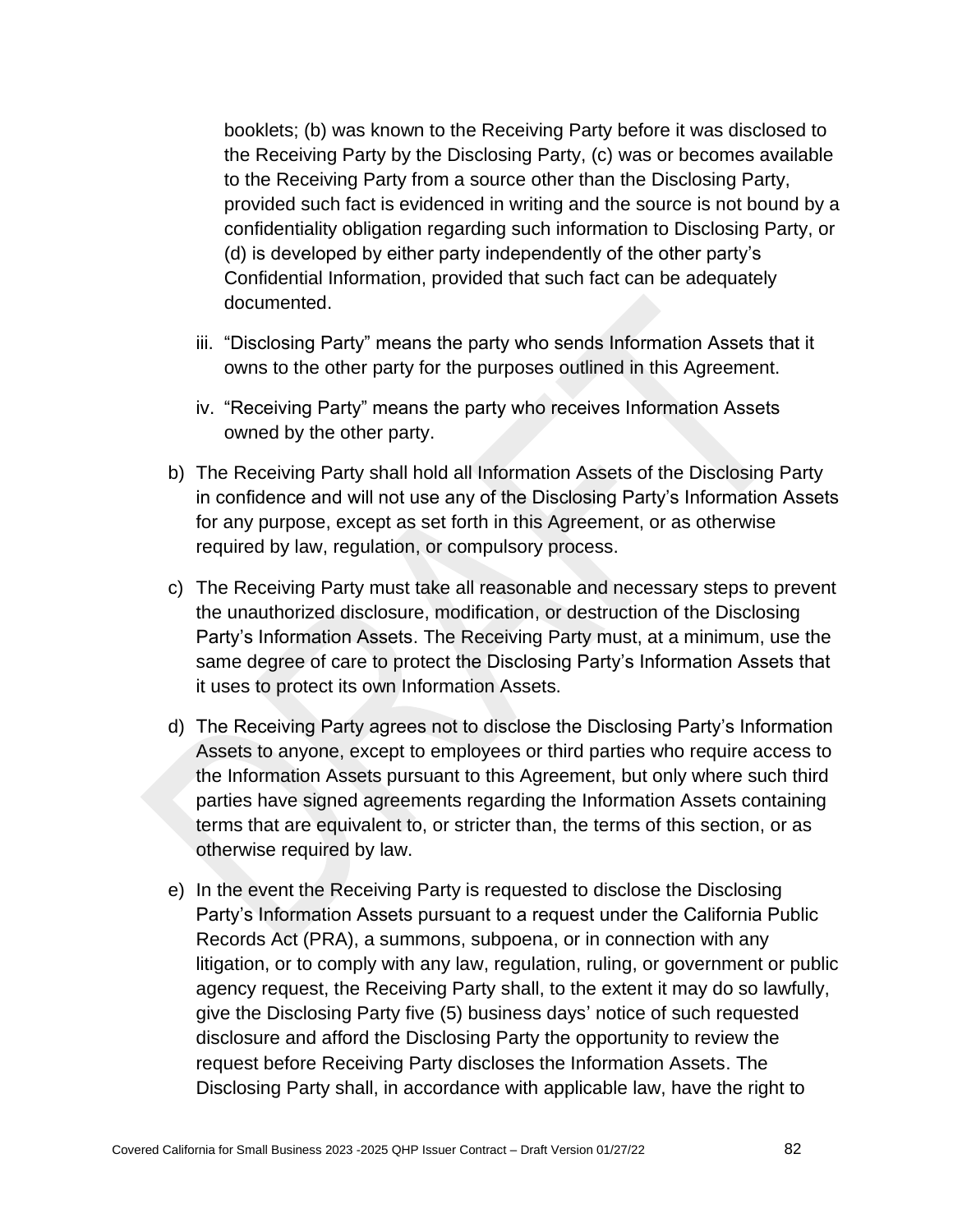take such action as it reasonably believes may be necessary to protect the Information Assets, and such action shall not be restricted by the dispute resolution process of this Agreement. If such request is pursuant to the PRA, Covered California shall give Contractor five (5) business days' notice to permit Contractor to consult with Covered California prior to disclosure of any Confidential Information. This subdivision shall not apply to restrict disclosure of any information to the State or in connection with a dispute between Covered California and Contractor or any audit or review conducted pursuant to this Agreement.

- f) The Receiving Party shall notify the Disclosing Party in writing of any unauthorized disclosure, modification, or destruction of the Disclosing Party's Information Assets by the Receiving Party, its officers, directors, employees, contractors, Agents, or third parties. The Receiving Party shall make this notification promptly upon becoming aware of such disclosure, modification, or destruction, but in any event, not later than four (4) Days after becoming aware of the unauthorized disclosure, modification, or destruction. After such notification, the Receiving Party agrees to cooperate reasonably, at the Receiving Party's expense, with the Disclosing Party to remedy or limit the unauthorized disclosure, modification, or destruction, and/or its effects.
- g) The Receiving Party understands and agrees the Disclosing Party may suffer immediate, irreparable harm in the event the Receiving Party fails to comply with any of its obligations under this section, that monetary damages will be inadequate to compensate the Disclosing Party for such breach and that the Disclosing Party shall have the right to enforce this section by injunctive or other equitable remedies. The provisions of this section shall survive the expiration, or termination, for any reason, of this Agreement.
- h) To the extent that information subject to this section on Protection of Information Assets is also subject to HIPAA Requirements, Covered California Requirements or California Requirements in Section 10.1(b) and (c), such information shall be governed by the provisions of Section 10.1. In the event of a conflict or inconsistency between the requirements of the various applicable sections and attachments of this Agreement, including Section 10.1 and this Section 10.2, Contractor shall comply with the provisions that provide the greatest protection against access, use, or disclosure.
- i) Survival. Notwithstanding anything to the contrary in the Agreement, the provisions of this Section 10.2 on Information Assets shall survive termination of the Agreement until such time as all Information Assets provided by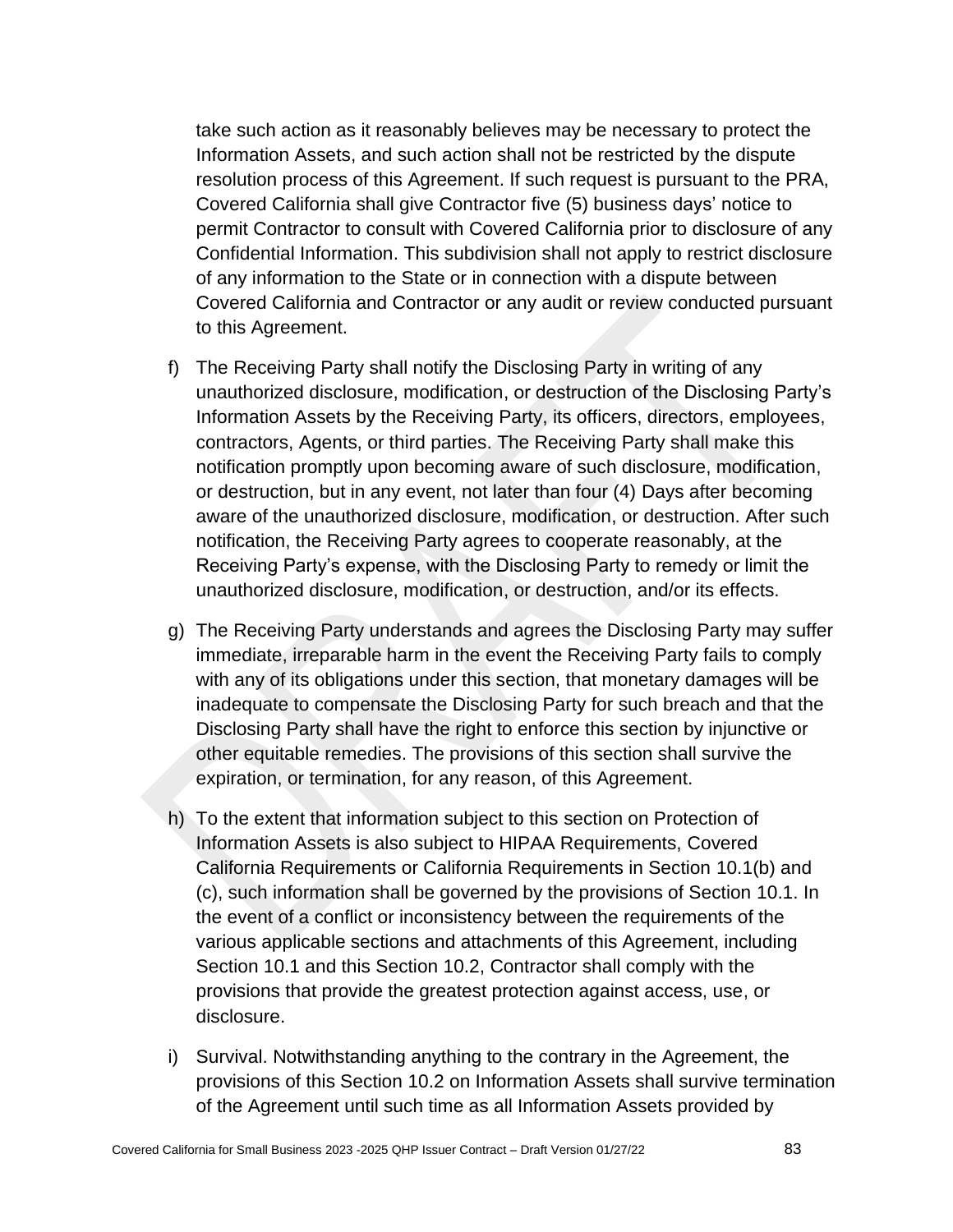Covered California to Contractor, or created, received, or maintained by Contractor on behalf of Covered California, is destroyed by assuring that hard copy Information Assets will be shredded and electronic media will be cleared, purged, or destroyed consistent with National Institute of Standards and Technology Guidelines for Media Sanitization or is returned to Covered California, in a manner that is reasonably acceptable to Covered California.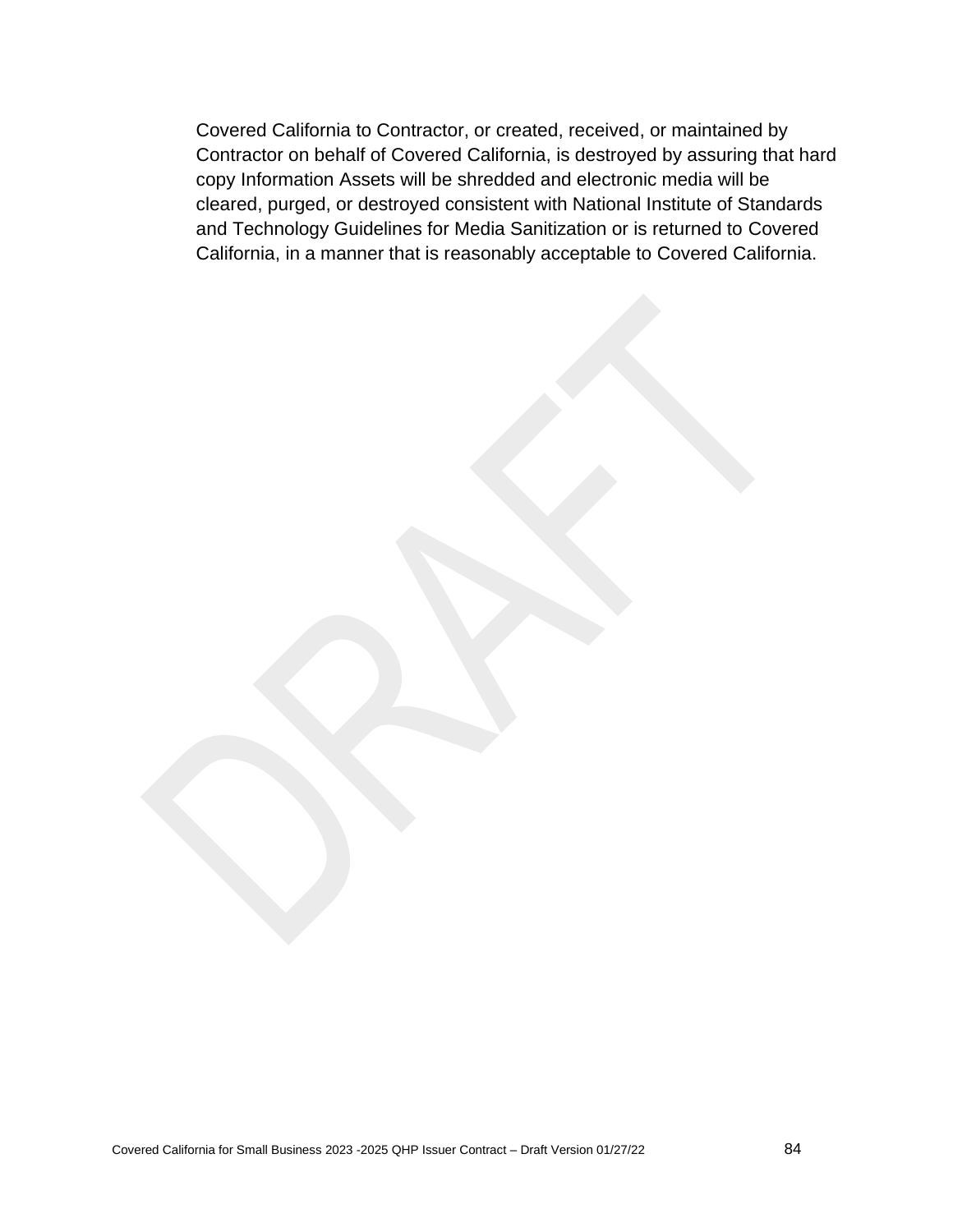### **ARTICLE 11 – RECORDKEEPING**

### **11.1 Clinical Records**

Except with respect to any longer periods that may be required under applicable laws, rules and regulations, Contractor shall maintain, and require each Participating Provider and subcontractor to maintain, a medical record documentation system adequate to fully disclose and document the medical condition of each Enrollee and the extent of Covered Services provided to Enrollees. Clinical records shall be retained for at least seven (7) years following the year of the final Claims payment. Except as otherwise required by State and Federal laws, rules, and regulations, if an audit, litigation, research, evaluation, claim, or other action involving the records has not been concluded before the end of the seven (7) year minimum retention period, the clinical records must be retained until all issues arising out of the action have been resolved. If responsibility for maintenance of medical records is delegated by Contractor to a Participating Provider or subcontractor, Contractor shall require such Participating Provider or other subcontractor to comply with the document retention requirements set forth in this Agreement and as otherwise required by applicable laws, rules and regulations.

### **11.2 Financial Records**

- a) Except as otherwise required to be maintained for a longer period by law or this Agreement, financial records, supporting documents, statistical records and all other records pertinent to amounts paid to or by Contractor in connection with this Agreement shall be retained by Contractor for at least ten (10) years from the date of the final claims payment. Contractor shall maintain accurate books, accounts, and records and prepare all financial statements in accordance with Generally Accepted Accounting Principles, applicable laws, rules and regulations, and requirements imposed by any governmental, or State or Federal Regulator having jurisdiction over Contractor.
- b) Contractor shall maintain adequate data customarily maintained and reasonably necessary to properly document each of its transactions with Participating Providers, Covered California, and Enrollees during the period this Agreement remains in force and will keep records of claims, including medical review and high dollar special audit claims, for a period of ten (10) years or for such length of time as required by Federal or State law, whichever is longer. Subject to compliance with applicable laws, rules and regulations, including, those relating to confidentiality and privacy, at the end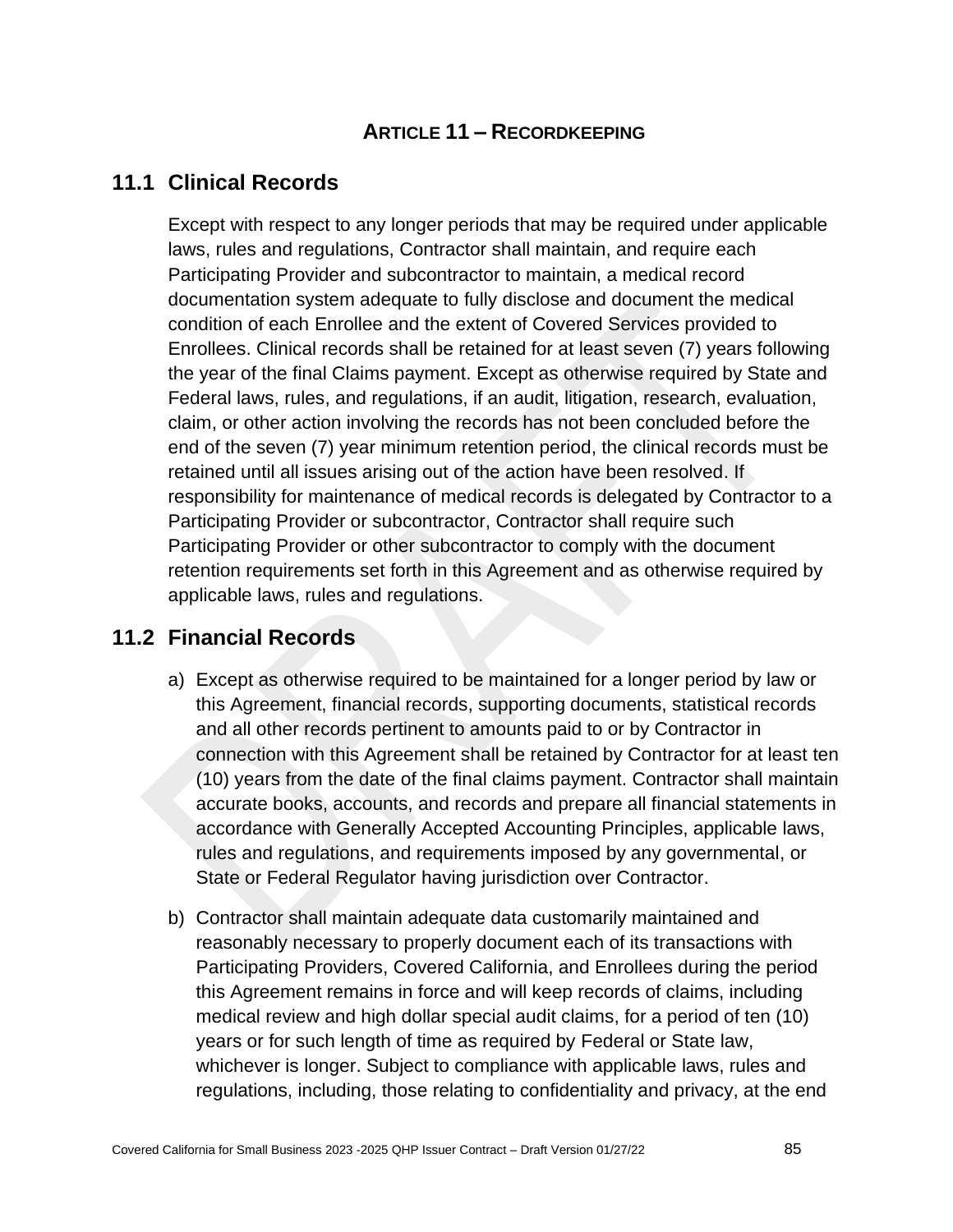of the ten (10) year retention period, at the option of Covered California, records shall either be transferred to Covered California at its request or destroyed.

c) Contractor shall maintain historical claims data and other records and data relating to the utilization of Covered Services by Enrollees on-line for two (2) years from date that the Agreement is terminated with respect to Covered Services provided to Enrollees during the term of this Agreement. These records shall include, the data elements necessary to produce specific reports mutually agreed upon by Covered California and Contractor and in such form reasonably required by Covered California that is consistent with industry standards and requirements of Health Insurance Regulators regarding statistical, financial, and/or data reporting requirements, including information relating to diagnosis, treatment, amounts billed (allowed and paid), dates of service, procedure numbers, deductible, out-of-pocket, and other cost sharing for each claim.

#### **11.3 Storage**

Such books and records shall be kept in a secure location at the Contractor's office(s), and books and records related to this Agreement shall be available for inspection and copying by Covered California, Covered California representatives, and such consultants and specialists as designated by Covered California, at any time during normal business hours as provided in Section 11.5 hereof and upon reasonable notice. Contractor shall also ensure that related books and records of Participating Providers and subcontractors shall be accurately maintained. If any inquiry, audit, investigation, litigation, claim, or other action involving the records is ongoing and has not been finally concluded before the end of the ten (10) year minimum retention period, the applicable financial records must be retained until all issues arising out of the action have been resolved.

### **11.4 Back-Up**

Contractor shall maintain a separate back-up system for its electronic data processing functions and a duplicate data file which is updated regularly and stored off-site in a secured, controlled environment. Contractor's back-up system shall comply with applicable laws, rules and regulations, including, those relating to privacy and confidentiality, and shall be designed to meet or exceed industry standards regarding the preservation of access to data.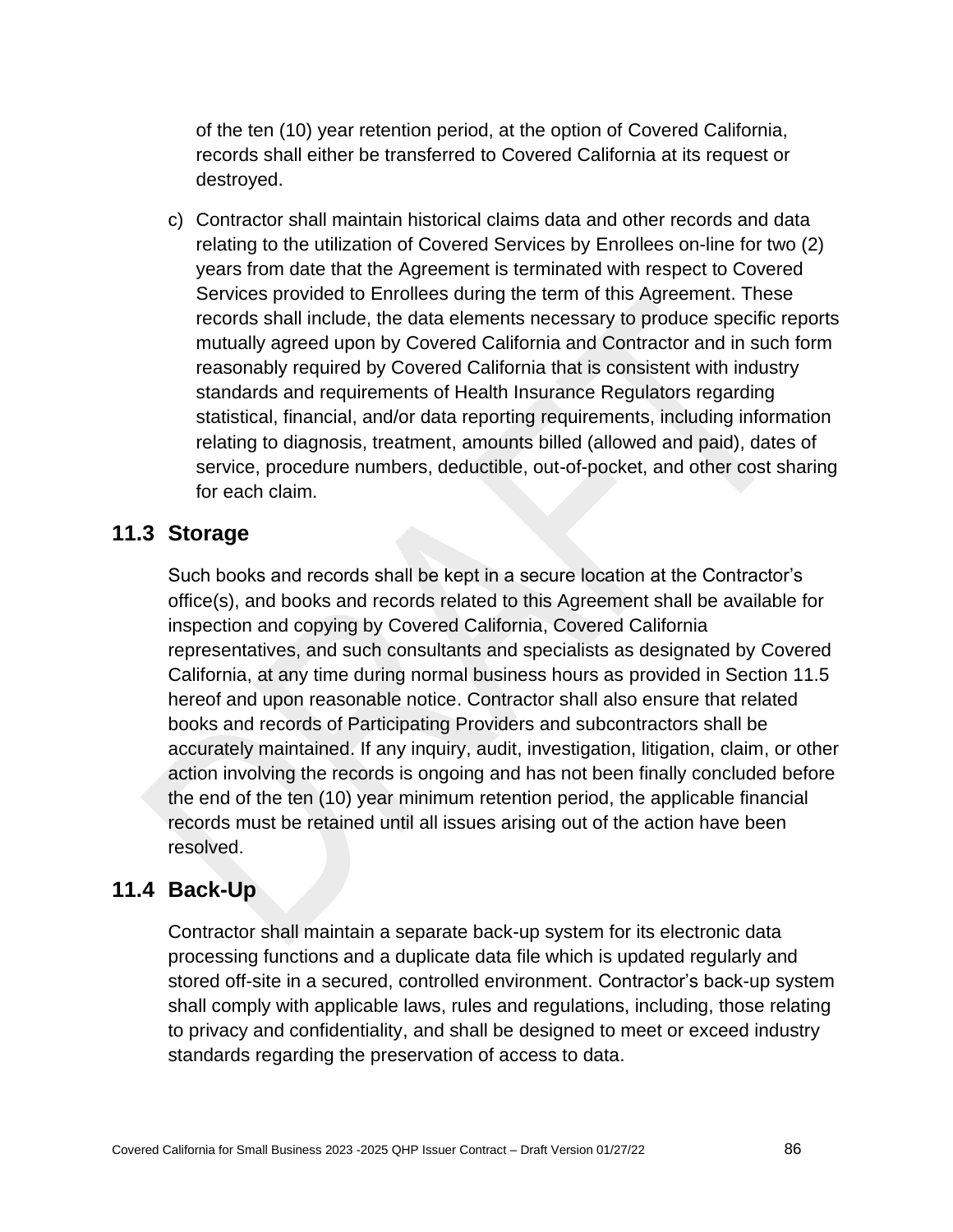## **11.5 Examination and Audit Results**

- a) Contractor shall immediately submit to Covered California the results of final financial, market conduct, or special audits/reviews performed by State and Federal Regulators that have jurisdiction where Contractor serves Covered California Enrollees.
- b) Contractor agrees to subject itself to Covered California for audits/reviews, either by Covered California or its designee, or the Department of General Services, California State Auditors, other state and federal regulatory agencies or their designee. Audits/reviews include the evaluation of the correctness of premium rate setting, Covered California's payments to Agents based on the Contractor's report, questions pertaining to Covered California Enrollee premium payments and advance premium tax credit payments and State premium assistance payments, participation fee payments which Contractor made to Covered California, Contractor's compliance with the provision set forth in this contract, and review of the Contractor's internal controls to perform the duties specified in this contract. Contractor also agrees to all audits subject to applicable State and Federal law regarding the confidentiality of and release of confidential Protected Health Information of Covered California Enrollees.
- c) Contractor agrees that Covered California, the Department of General Services, the California State Auditors, other state and federal regulatory agencies, or their designated representative, shall, subject to applicable State and Federal law regarding the confidentiality and release of Protected Health Information of Enrollees, have the right to access, review and to copy any information and records and supporting documentation pertaining to the performance of this Agreement. Contractor agrees to maintain such records for possible audit for a minimum of three (3) years after final payment, unless a longer period of records retention is stipulated. Contractor agrees to allow the auditor(s) access to such records, information and supporting documentation during normal business hours and to allow interviews of any employees who might reasonably have information related to such records. Further, Contractor agrees to include a similar right of the State to audit records and interview staff in any subcontract related to performance of this Agreement.
- d) Contractor agrees to implement corrective actions of an audit/review findings within ninety (90) Days. In the instance Contractor cannot implement the corrective action of a finding within ninety (90) Days, it shall submit a status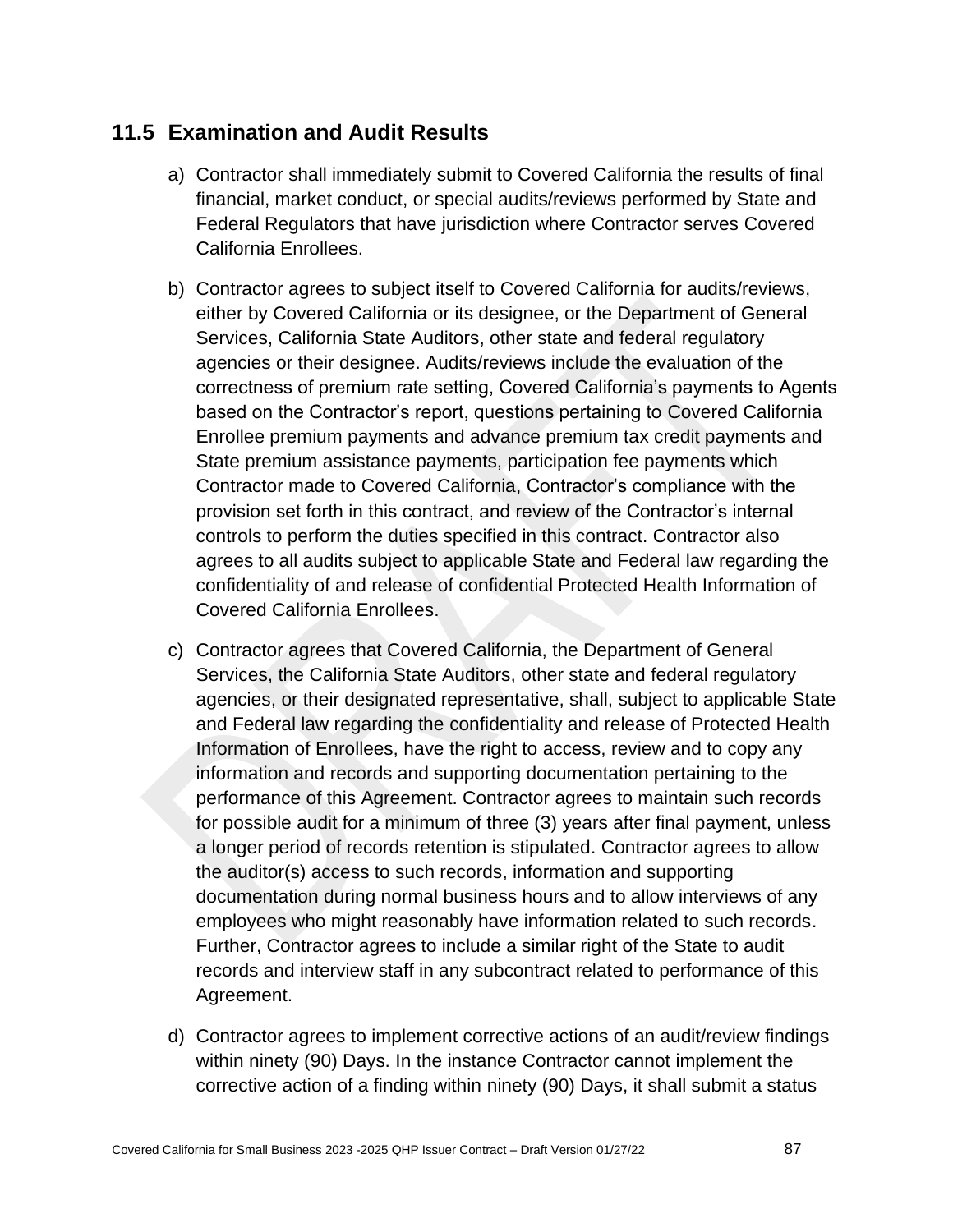report to Covered California stating why it cannot correct the finding within the specified time frame and shall propose another date for correction which shall also include a mitigation strategy. In all instances, Contractor and Covered California will do their best to resolve an audit/review finding within one hundred sixty (160) Days. Should Contractor disagree with Covered California's management decision on an audit/review finding, it may appeal such management decision to Covered California Executive Director whose decision is final and binding on the parties, in terms of administrative due process.

### **11.6 Notice**

Contractor shall promptly notify Covered California in writing of any inquiry, audit, investigation, litigation, claim, examination, or other proceeding involving Contractor, or any Contractor personnel, Participating Provider or other authorized subcontractor, that is threatened or commenced by any State and Federal Regulatory agency or other party that a reasonable person might believe could materially affect the ability of Contractor to perform in accordance with the terms set forth in this Agreement. Such notice shall be provided by Contractor to Covered California within ten (10) Days of Contractor's receipt of notice regarding such action; provided, however, that any such exchange of information shall be subject to compliance with applicable laws, rules and regulations, and shall not occur to the extent prohibited by order of the court, administrative agency, or other tribunal. or State or Federal regulatory authority having jurisdiction over the matter or by the laws and regulations governing the action. This section shall not be required with respect to disputes relating to claims and other matters noticed to Covered California in the ordinary course of business pursuant to other terms and conditions set forth in this Agreement or required by law.

### **11.7 Confidentiality**

Covered California understands and agrees that Contractor shall only be obligated to provide access to such information to the extent that: (1) access to such information is permitted by applicable State and Federal law and regulation, including, State and Federal law or regulation relating to confidential or private information; and (2) it would not cause Contractor to breach the terms of any contract to which Contractor is a party. Contractor shall use efforts reasonably acceptable to obtain any necessary consents relating to Contractor's access to information.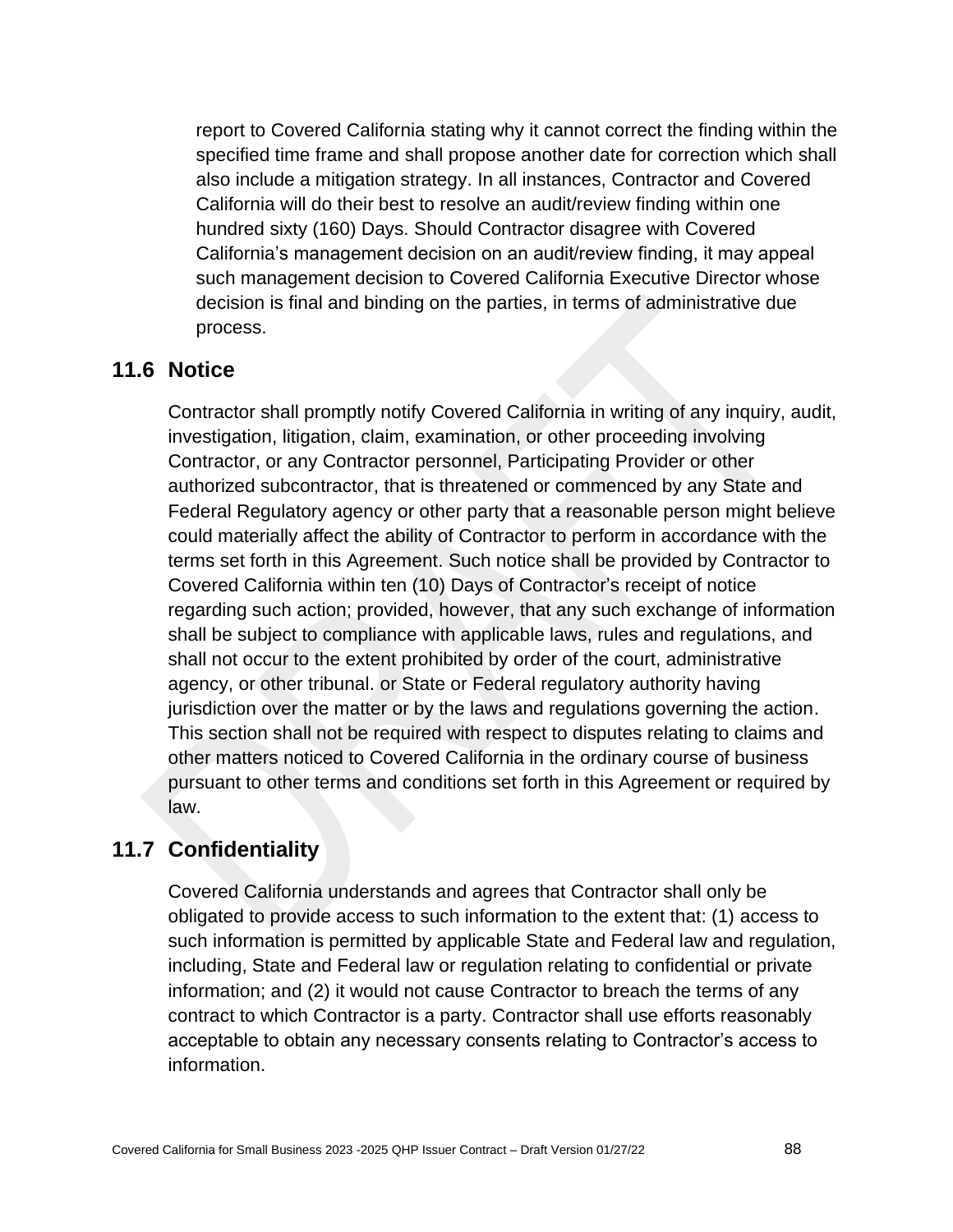## **11.8 Tax Reporting**

Contractor shall provide such information to Covered California upon request and in such form as mutually agreed upon by the parties and reasonably required to document Contractor's compliance with, and/or to fulfill Covered California's obligations with respect to, income tax eligibility, computation and reporting requirements required under applicable laws, rules and regulations that applicable to the operation of Covered California, including, those relating to premium tax credit, and other operations of Covered California set forth at 45 C.F.R. Part 155*.*

## **11.9 Electronic Commerce**

Contractor shall use commercially reasonable efforts, which shall include Contractor's development, implementation and maintenance of processes and systems consistent with industry standards, to comply with the requirements of Covered California and applicable laws, rules and regulations relating to Contractor's participation in electronic commerce activities required under the terms of this Agreement. Contractor shall comply with service levels and system interface specifications documented by Covered California in appropriate CalHEERS documentation.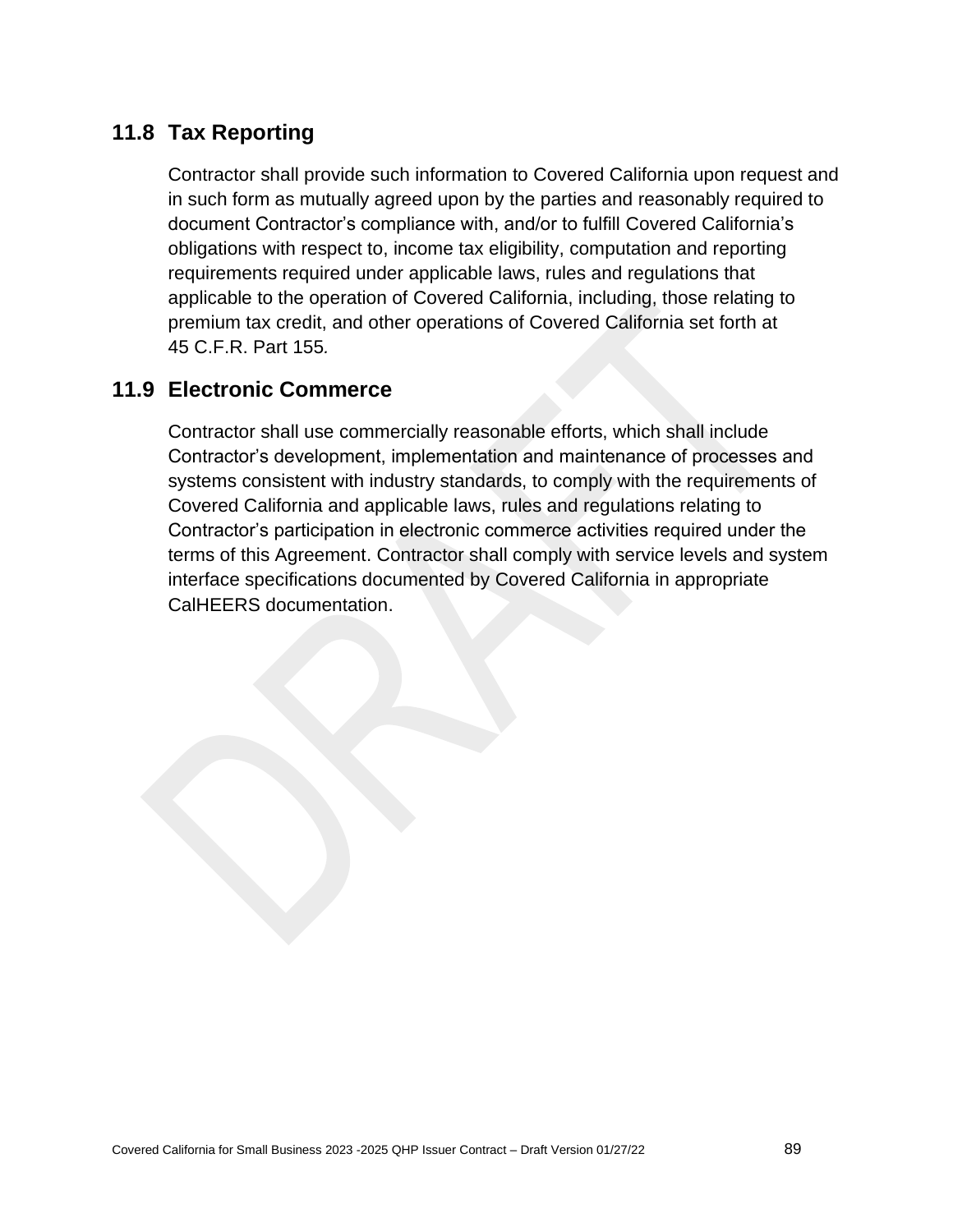### **ARTICLE 12 – INTELLECTUAL PROPERTY**

#### **12.1 Warranties**

- a) Contractor represents, warrants and covenants to the best of its knowledge that:
	- i. It has secured and will secure all rights and licenses necessary for its performance of this Agreement, including consents, waivers, releases from all authors of or owners of any copyright interests in music or performances used, individuals, and talent (radio, television, and motion picture talent), owners of any interest in and to real estate site, locations, property, or props that may be used or shown.
	- ii. To the best of the Contractor's knowledge, neither Contractor's performance of this Agreement, nor the exercise by either Party of the rights granted in this Agreement, nor any use, reproduction, manufacture, sale, offer to sell, import, export, modification, public and private display/performance, distribution, and disposition of the Intellectual Property made, conceived, derived from, or reduced to practice by Contractor and which result directly or indirectly from this Agreement will infringe upon or violate any Intellectual Property right, non-disclosure obligation, or other proprietary or contractual right or interest of any thirdparty or entity now existing under the laws of, or hereafter existing or issued by, any state, the United States, or any foreign country. There is currently no actual or threatened claim by any such third party based on an alleged violation of any such right by Contractor.
	- iii. Neither Contractor's performance nor any part of its performance will violate the right of privacy of, or constitute false or misleading advertising or a libel or slander against any person or entity.
	- iv. It has not granted and shall not grant to any person or entity any right that would or might derogate, encumber, or interfere with any of the rights granted to Covered California in this Agreement.
	- v. It has appropriate systems and controls in place to ensure that state funds will not be used in the performance of this Agreement for the acquisition, operation, or maintenance of computer software in violation of copyright laws.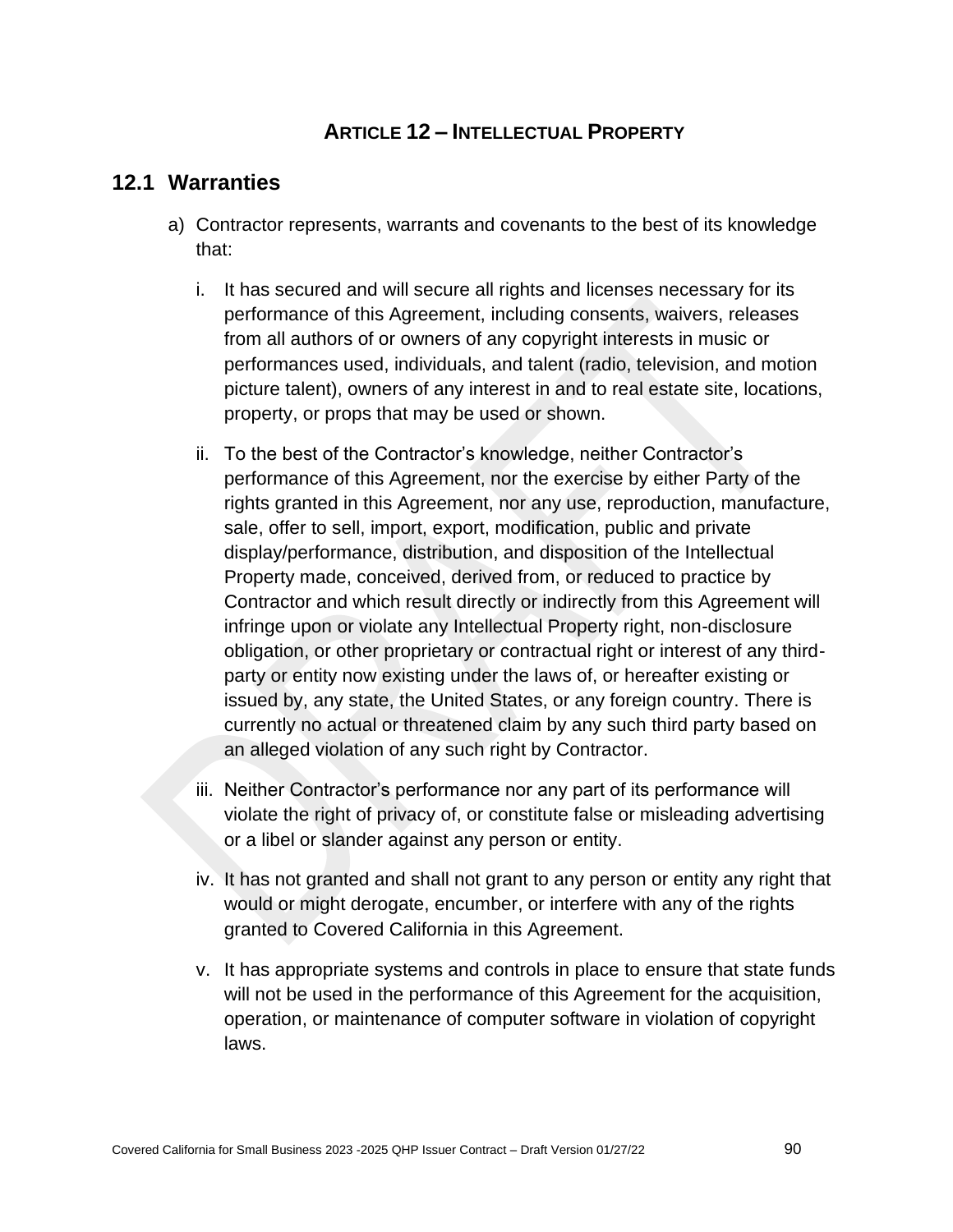- vi. It has no knowledge of any outstanding claims, licenses or other charges, liens, or encumbrances of any kind or nature whatsoever that could affect in any way Contractor's performance of this agreement.
- b) EXCEPT AS EXPRESSLY STATED ELSEWHERE IN THIS AGREEMENT, COVERED CALIFORNIA AND CONTRACTOR MAKE NO WARRANTY AND EXPRESSLY DISCLAIM ANY WARRANTY, EXPRESS OR IMPLIED, THAT THEIR INTELLECTUAL PROPERTY OR THE INTELLECTUAL PROPERTY RESULTING FROM THIS AGREEMENT IS MERCHANTABLE, FIT FOR A PARTICULAR PURPOSE, OR DOES NOT INFRINGE UPON ANY PATENT, TRADEMARK, COPYRIGHT OR THE LIKE, NOW EXISTING OR SUBSEQUENTLY ISSUED.

### **12.2 Intellectual Property Indemnity**

a) Subject to Subsection (c) hereof, Contractor agrees to indemnify and hold Covered California harmless from any expense, loss, damage, or injury; to defend at its own expense any and all claims, suits, and actions; and to pay any judgments or settlements against Covered California to the extent they arise or are due to infringement of third-party intellectual property rights enforceable in the U.S., misuse of third-party confidential or trade secret information, failure to obtain necessary third-party consents, waivers or releases, violation of the right of privacy or publicity, false or misleading advertising, libel or slander, or misuse of social media, by Contractor or any Contractor Intellectual Property. Contractor's indemnification obligations under this section are subject to Contractor receiving prompt notice of the claim after Covered California becomes aware of such claim and being given the right to control the defense of such claim. Should any Intellectual Property licensed by the Contractor to Covered California under this Agreement become the subject of an Intellectual Property infringement claim or other claim for which Contractor is obligated to indemnify Covered California, Contractor will promptly take steps reasonably and in good faith to preserve Covered California's right to use the licensed Intellectual Property in accordance with this Agreement at no expense or disruption to Covered California, except as otherwise stated in this Agreement. Covered California shall have the right to monitor and appear through its own counsel (at Covered California's expense) in any such claim or action. In the defense or settlement of the claim, Contractor may obtain the right for Covered California to continue using the licensed Intellectual Property; or, replace or modify the licensed Intellectual Property so that the replaced or modified Intellectual Property becomes non-infringing provided that such replacement or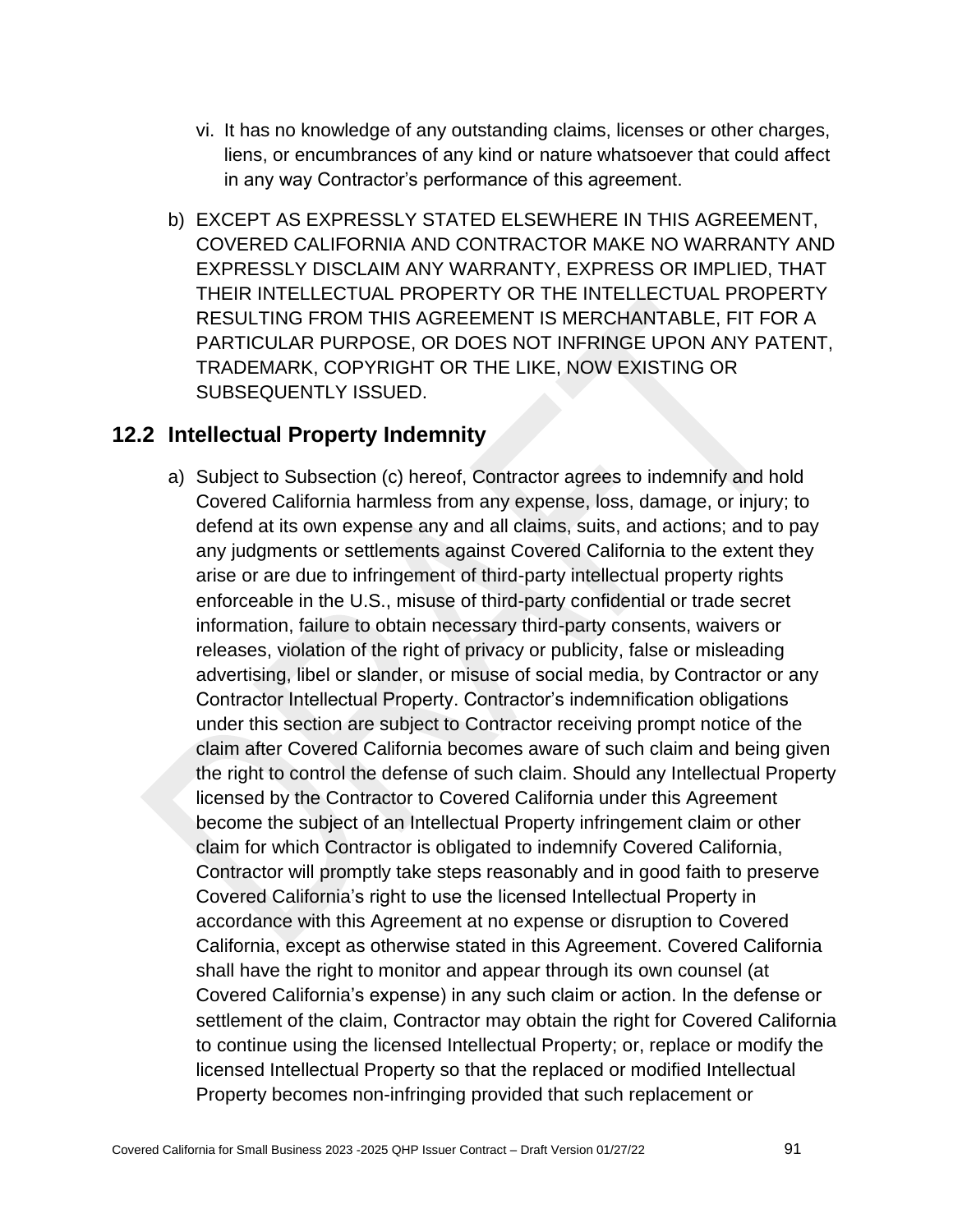modification is functionally equivalent to the original licensed Intellectual Property, as its sole remedy.

- b) Notwithstanding anything to the contrary in this Agreement, any such indemnification obligation of Contractor shall not extend to any infringement or alleged infringement to the extent that such infringement or alleged infringement resulted from (i) specific instructions to use certain Intellectual Property given to Contractor by Covered California; (ii) Covered California's unauthorized modification of Contractor Intellectual Property; (iii) Covered California's use of Contractor Intellectual Property in combination with any service or product not supplied, recommended or approved by Contractor, or used by Covered California in a manner for which it was not authorized; or (iv) Intellectual Property created or derived by Covered California.
- c) Contractor agrees that damages alone would be inadequate to compensate Covered California for breach of any term of this Article by Contractor. Contractor acknowledges Covered California would suffer irreparable harm in the event of such breach and agrees Covered California shall be entitled to seek equitable relief, including an injunction, from a court of competent jurisdiction, without restriction or limitation of any other rights and remedies available at law or in equity.

## **12.3 Federal Funding**

If this agreement is funded in whole or in part by the federal government, Covered California may acquire and maintain the Intellectual Property rights, title, and ownership, which results directly or indirectly from the agreement; except as provided in 37 C.F.R. § 401.14 and except as stated herein. However, the federal government shall have a non-exclusive, nontransferable, irrevocable, paid-up license throughout the world to use, duplicate, or dispose of such Intellectual Property throughout the world in any manner for governmental purposes and to have and permit others to do so.

## **12.4 Ownership and Cross-Licenses**

a) Intellectual Property Ownership. As between Contractor and Covered California, each Party shall remain at all times the sole and exclusive owner of all right, title and interest in and to the Intellectual Property that it owned or used prior to entry into this Agreement, or that it developed in the course of performance of this Agreement. Any Intellectual Property created by either Party in the performance of this Agreement shall not be considered a "work made for hire" of the other Party, as "work made for hire" is defined in the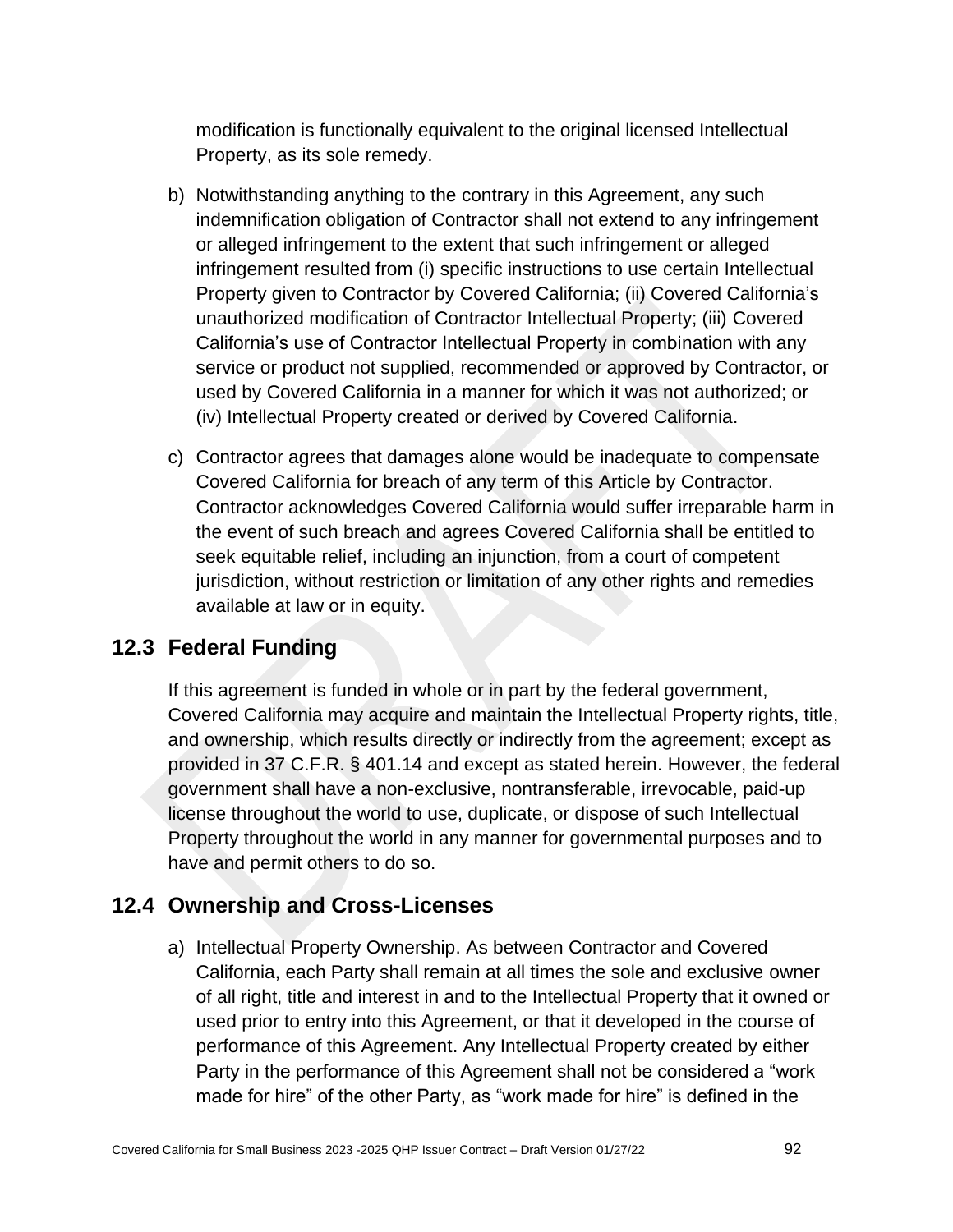United States Copyright Act, 17 U.S.C. § 101. Any rights not licensed to the other Party hereunder are expressly reserved exclusively by the originating Party.

- b) License of Intellectual Property. Each Party (a "Licensor") grants the other Party (a "Licensee") the non-exclusive, royalty-free, paid-up, worldwide, irrevocable, right, during the term of this Agreement, to use the Licensor's Intellectual Property solely for the purposes of this Agreement and to carry out the Party's functions consistent with its responsibilities and authority as set forth in the enable legislation and regulations. Such licenses shall not give the Licensee any ownership interest in or rights to the Intellectual Property of the Licensor. Each Licensee agrees to abide by all third-party license and confidentiality restrictions or obligations applicable to the Licensor's Intellectual Property of which the Licensor has notified the Licensee in writing.
- c) Definition of Intellectual Property. For purposes of this Agreement, "Intellectual Property" means recognized protectable rights and interests such as: patents (whether or not issued), copyrights, trademarks, service marks, applications for any of the foregoing, inventions, Confidential Information, trade secrets, trade dress, domain names, logos, insignia, color combinations, slogans, moral rights, right of publicity, author's rights, contract and licensing rights, works, mask works, industrial design rights, rights of priority, know how, design flows, methodologies, devices business processes, developments, innovations, good will and all other legal rights protecting intangible proprietary information as may exist now and/or hereafter come into existence, and all registrations, renewals and extensions, regardless of whether those rights arise under the laws of the United States, or any other state, country or jurisdiction. For the avoidance of doubt, Protected Health Information and Personally Identifiable Information are not included in the definition of Intellectual Property, and are addressed under Article 10.
- d) Definition of Works. For purposes of the definition of Intellectual Property, "works" means all literary works, writings and printed matter including the medium by which they are recorded or reproduced, photographs, art work, pictorial and graphic representations and works of a similar nature, film, motion pictures, digital images, animation cells, and other audiovisual works including positives and negatives thereof, sound recordings, tapes, educational materials, interactive videos and any other materials or products created, produced, conceptualized and fixed in a tangible medium of expression. It includes preliminary and final products and nay materials and information developed for the purposes of producing those final products.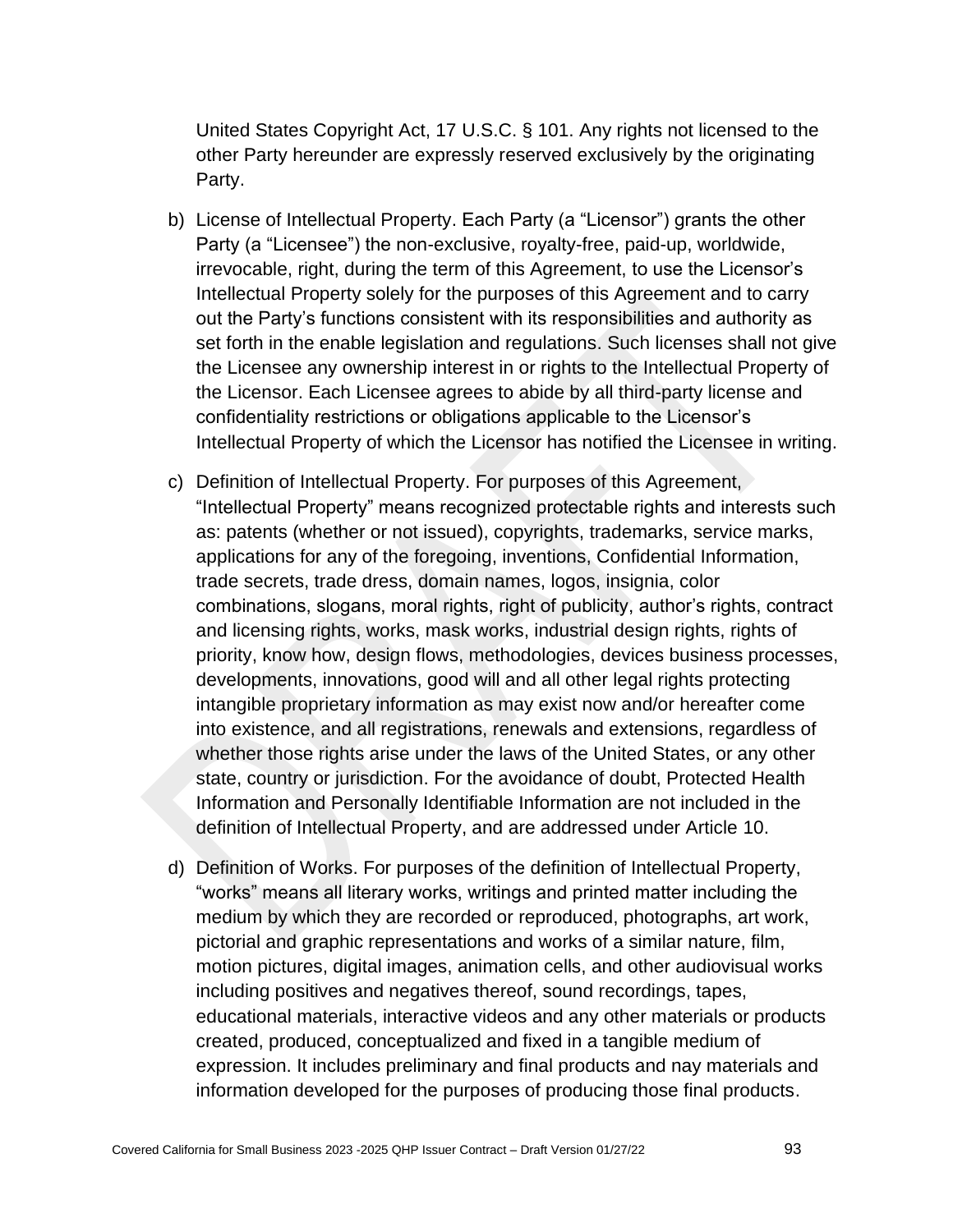Works do not include articles submitted to peer review or reference journals or independent research projects.

### **12.5 Survival**

The provisions set forth in this section shall survive any termination or expiration of this Agreement.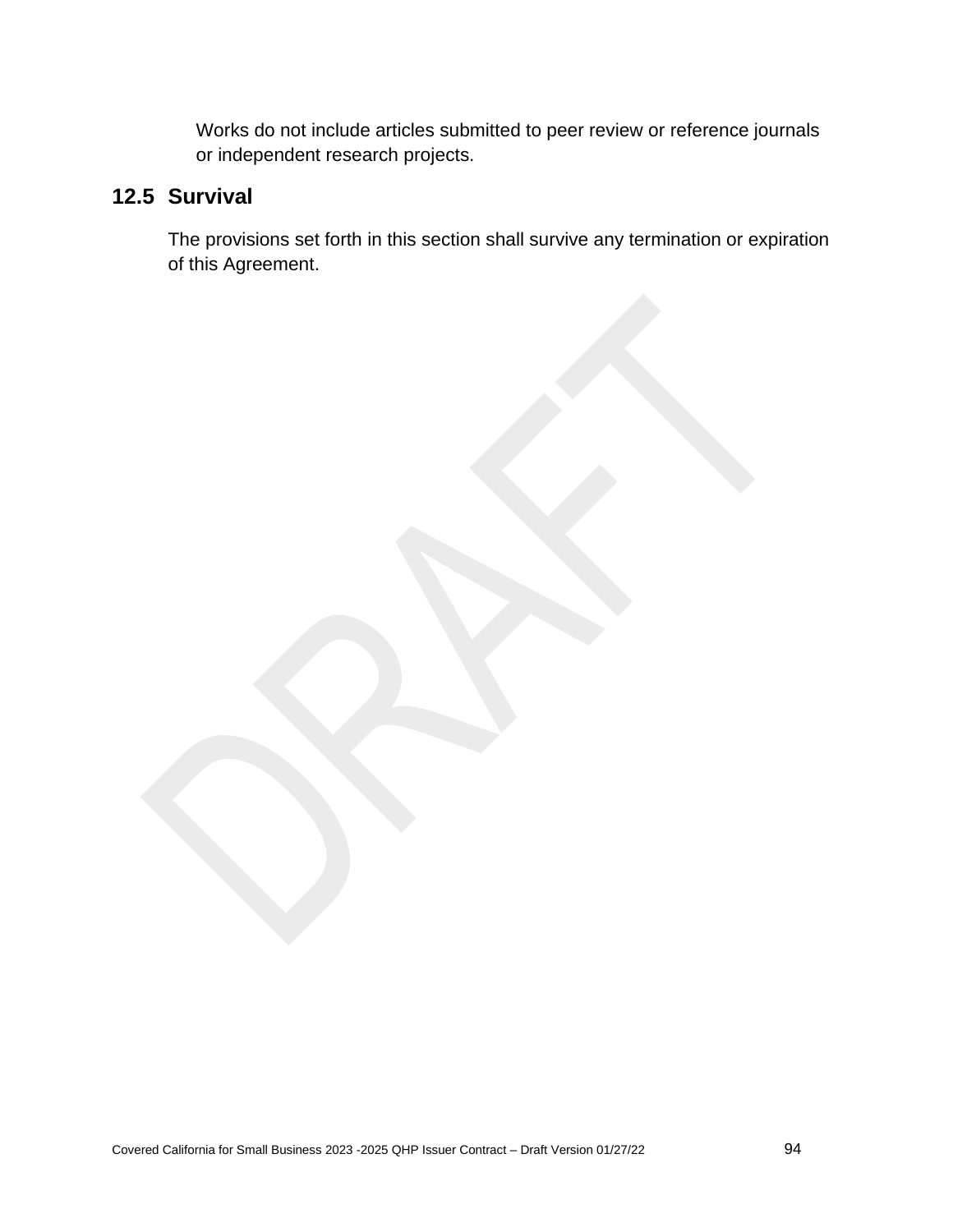### **ARTICLE 13 – SPECIAL TERMS AND CONDITIONS**

#### **13.1 Dispute Resolution**

- a) If any dispute arising out of or in connection with this Agreement is not resolved within thirty (30) Days, or such other reasonable period of time determined by Contractor and Covered California staff normally responsible for the administration of this Agreement, the parties shall attempt to resolve the dispute through the submission of the matter for executive level involvement. The executive officer of each party or his or her designated representative shall meet and confer to attempt to resolve the dispute. If the parties agree, a neutral third party mediator may be engaged to assist in dispute resolution at either the line employee level or the executive level, or both. If after expending reasonable efforts at executive level resolution of the dispute, no resolution can be reached within thirty (30) Days or such other reasonable period determined by Contractor and Covered California, then either party may seek its rights and remedies in a court of competent jurisdiction or otherwise available under this Agreement or applicable laws, rules and regulations.
- b) Each party shall document in writing the nature of each dispute and the actions taken to resolve any disputes utilizing this dispute resolution procedure. Each party shall act in good faith to resolve such disputes. Neither party may seek its rights and remedies in court respecting any such notice of termination for default without first following the dispute resolution process stated in this Section.
- c) Covered California and Contractor agree that the existence of a dispute notwithstanding, they will continue without delay to carry out all their responsibilities under this Agreement which are not affected by the dispute.
- d) Either party may request an expedited resolution process if such party determines that irreparable harm will be caused by following the timelines set forth in Section 13.1(a). If the other party does not consent to such expedited process, the requesting party will hire, at its sole cost and expense, an independent mediator to determine whether such an expedited process is necessary to avoid or reduce irreparable harm. In the event that the mediator determines that irreparable harm may result from delays required under the thirty (30) Day period required under Section 13.1(a), the parties will engage in an expedited process that will require the parties to resolve the dispute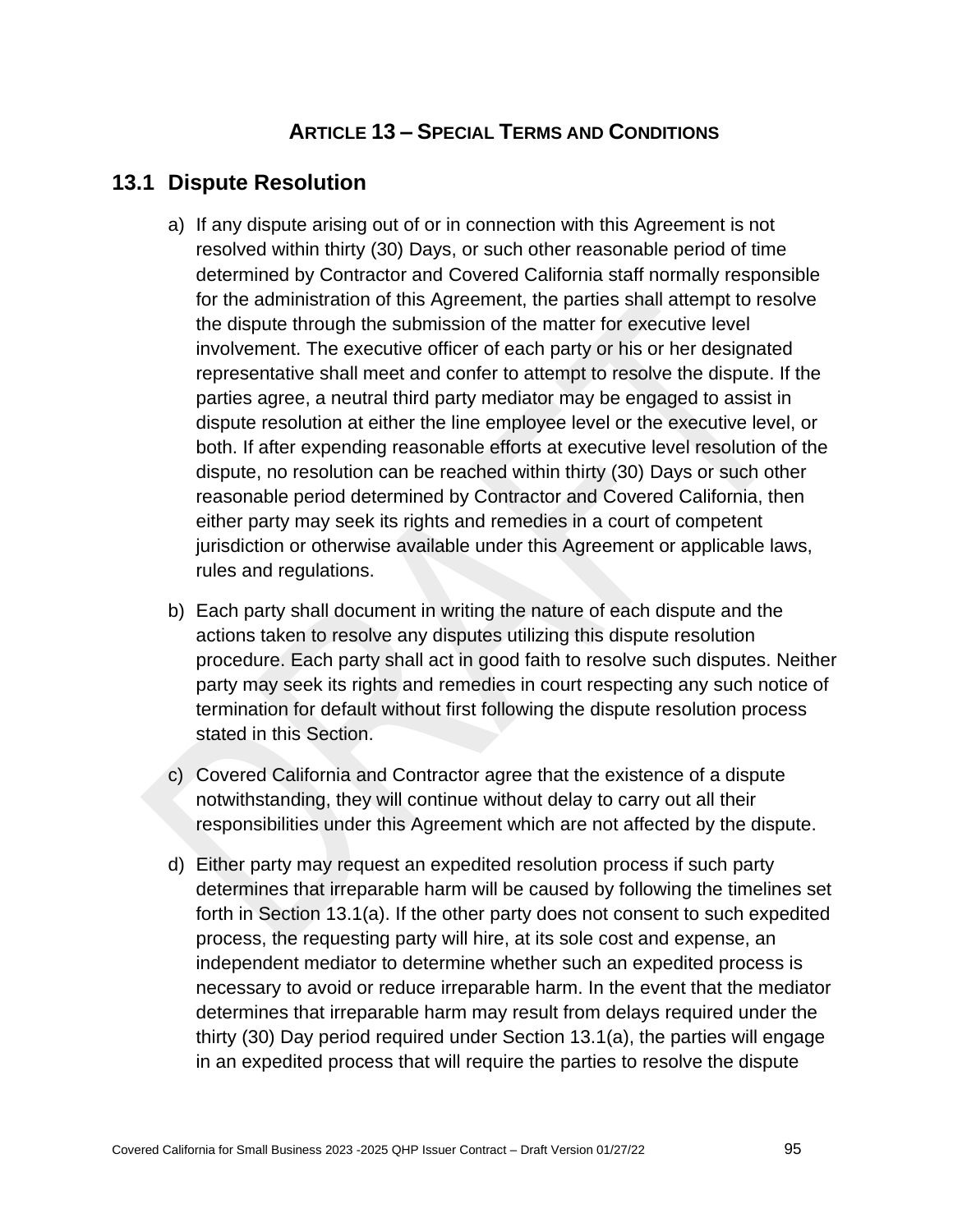within five (5) business days or such other period as mutually agreed upon by the parties.

e) This Section shall survive the termination or expiration of this Agreement.

### **13.2 Attorneys' Fees**

In the event of any litigation between the parties to enforce or interpret the provisions of this Agreement, the non-prevailing party shall, unless both parties agree, in writing, to the contrary, pay the reasonable attorneys' fees and costs of the prevailing party arising from such litigation, including outside attorneys' fees and allocated costs for services of in-house counsel, and court costs. These attorneys' fees and costs shall be in addition to any other relief to which the prevailing party may be entitled.

### **13.3 Notices**

Any notice or other written communication that may or must be given hereunder shall be deemed given when delivered personally, or if it is mailed, three (3) Days after the date of mailing, unless delivery is by express mail, telecopy, electronic mail or telegraph, and then upon the date of the confirmed receipt, to either the representative executing the STD 213 or the following representatives:

For Covered California:

Covered California Attention: James DeBenedetti 1601 Exposition Blvd. Sacramento, CA 95815 Telephone No. (916) 228-8665 Email: [James.DeBenedetti@covered.ca.gov](mailto:James.DeBenedetti@covered.ca.gov)

For Contractor:

| Name:                  |         |
|------------------------|---------|
| Address:               |         |
| City, State, Zip Code: |         |
| Telephone No.          | FAX No. |
| Email:                 |         |

Either party hereto may, from time to time by notice in writing served upon the other as aforesaid, designate a different mailing address or a different or additional person to which all such notices or other communications thereafter are to be addressed.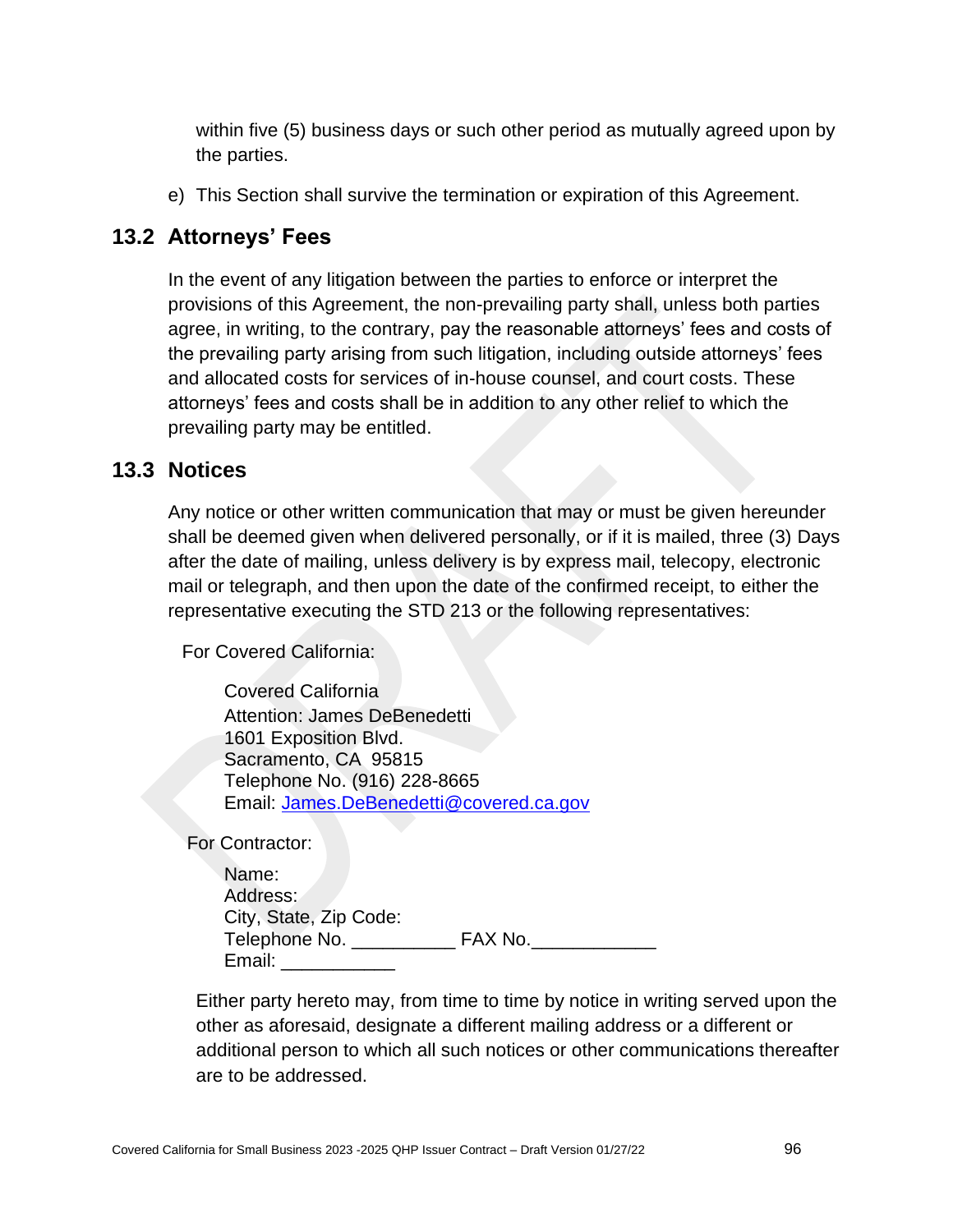### **13.4 Amendments**

- a) By Covered California. In the event that any law or regulation is enacted or any decision, opinion, interpretive policy, or guidance of a court or governmental agency is issued (any of the foregoing, a "Change in Law") that Covered California determines, based on its consultation with legal counsel, regulators or other state-based or Federal health benefit exchanges: (i) affects or may affect the legality of this Agreement or any provision hereof or cause this Agreement or any provision hereof to prevent or hinder compliance with laws, rules or regulations, or (ii) adversely affects or may adversely affect the operations of Covered California or the ability of Covered California or Contractor to perform its respective obligations hereunder or receive the benefits intended hereunder, Covered California may, by written notice to Contractor, amend this Agreement to comply with or otherwise address the Change in Law in a manner reasonably determined by Covered California to carry out the original intent of the parties to the extent practical in light of such Change in Law. Such amendment shall become effective upon sixty (60) Days' notice, or such lesser period as required for compliance or consistency with the Change in Law or to avoid the adverse effect of the Change in Law. If Contractor objects to such amendment, it must notify Covered California in writing within twenty (20) Days of receipt of notice from Covered California. If the parties are unable to agree on an amendment within thirty (30) Days thereafter, Covered California may terminate this Agreement effective immediately.
- b) Other Amendments. Except as provided in Section 13.4(a), this Agreement may be amended only by mutual consent of the parties. Except as provided herein, no alteration or variation of the terms of this Agreement shall be valid unless made in writing and signed by the parties hereto, and no oral understanding or agreement not incorporated herein shall be binding on any of the parties hereto.

### **13.5 Time is of the Essence**

Time is of the essence in this Agreement.

## **13.6 Publicity**

Contractor shall coordinate with Covered California with respect to communications to third parties regarding this Agreement; provided, however, that no external publicity release or announcement or other such communication concerning this Agreement or the transactions contemplated herein shall be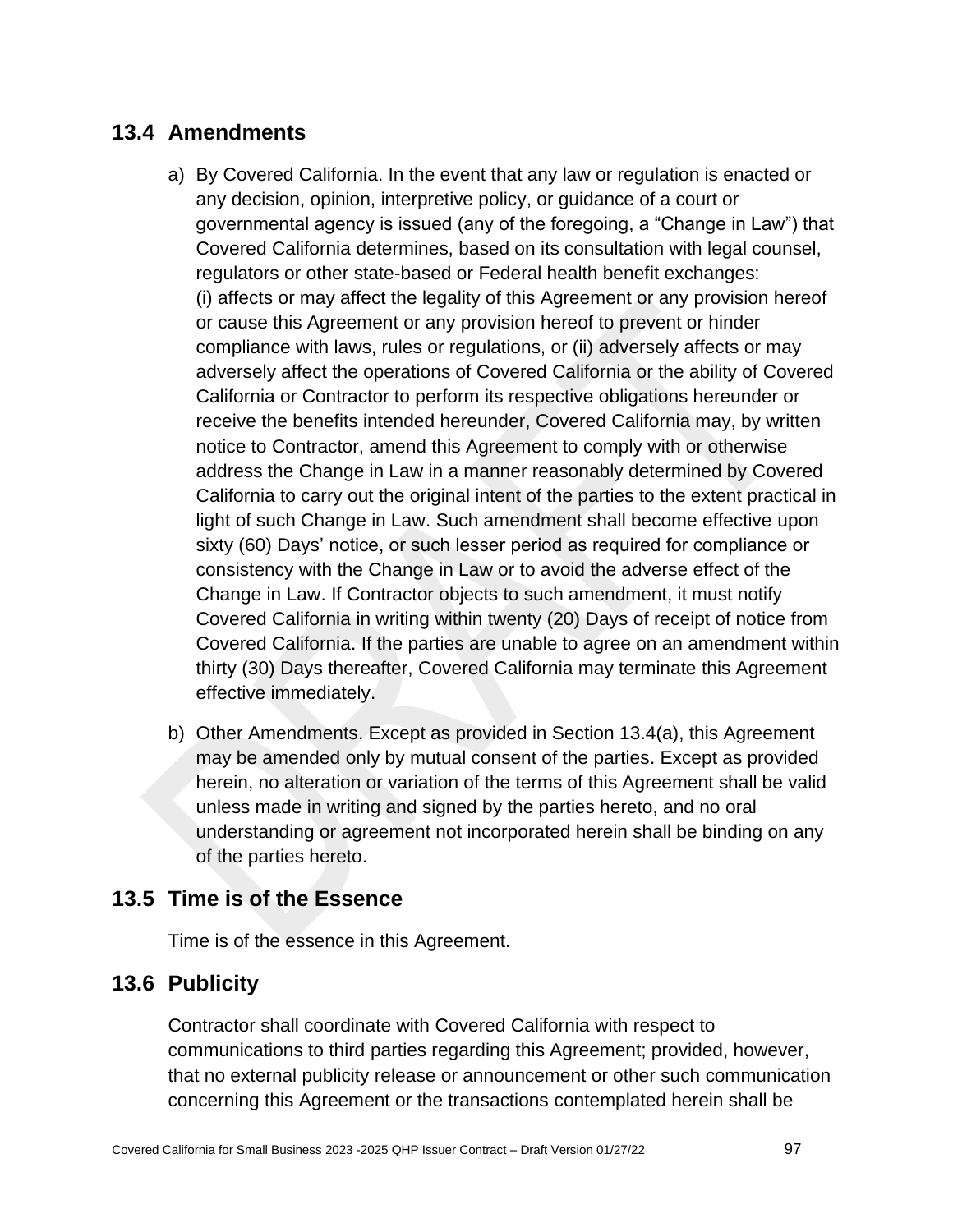issued by Contractor without advance written approval by Covered California unless such communication complies with standards that may be issued by Covered California to Contractor based on consultation with Contractor from time to time.

### **13.7 Force Majeure**

Except as prohibited by applicable laws, rules and regulations, neither party to this Agreement shall be in default of its obligations hereunder for delay or failure in performing that arises out of causes beyond the control and without the fault or negligence of either party and arising from a catastrophic occurrence or natural disaster, such as Acts of God or of the public enemy, acts of the State in its sovereign capacity, acts of the State Controller's Office or other State agency having an impact on Covered California's ability to pay its obligations, acts of the State legislature, fires, floods, power failure, disabling strikes, epidemics, quarantine restrictions, and freight embargoes. However, each party shall utilize its best good faith efforts to perform under this Agreement in the event of any such occurrence.

#### **13.8 Further Assurances**

Contractor and Covered California agree to execute such additional documents, and perform such further acts, as may be reasonable and necessary to carry out the provisions of this Agreement.

### **13.9 Binding Effect**

This Agreement, any instrument or agreement executed pursuant to this Agreement, and the rights, covenants, conditions, and obligations of Contractor and Covered California contained therein, shall be binding upon the parties and their successors, assigns, and legal representatives.

### **13.10 Titles/Section Headings**

Titles or headings are not part of this Agreement, are for convenience of reference only, and shall have no effect on the construction or legal effect of this Agreement.

### **13.11 Severability**

Should one or more provisions of this Agreement be held by any court to be invalid, void, or unenforceable, such provision(s) will be deemed to be restated to affect the original intentions of the parties as nearly as possible in accordance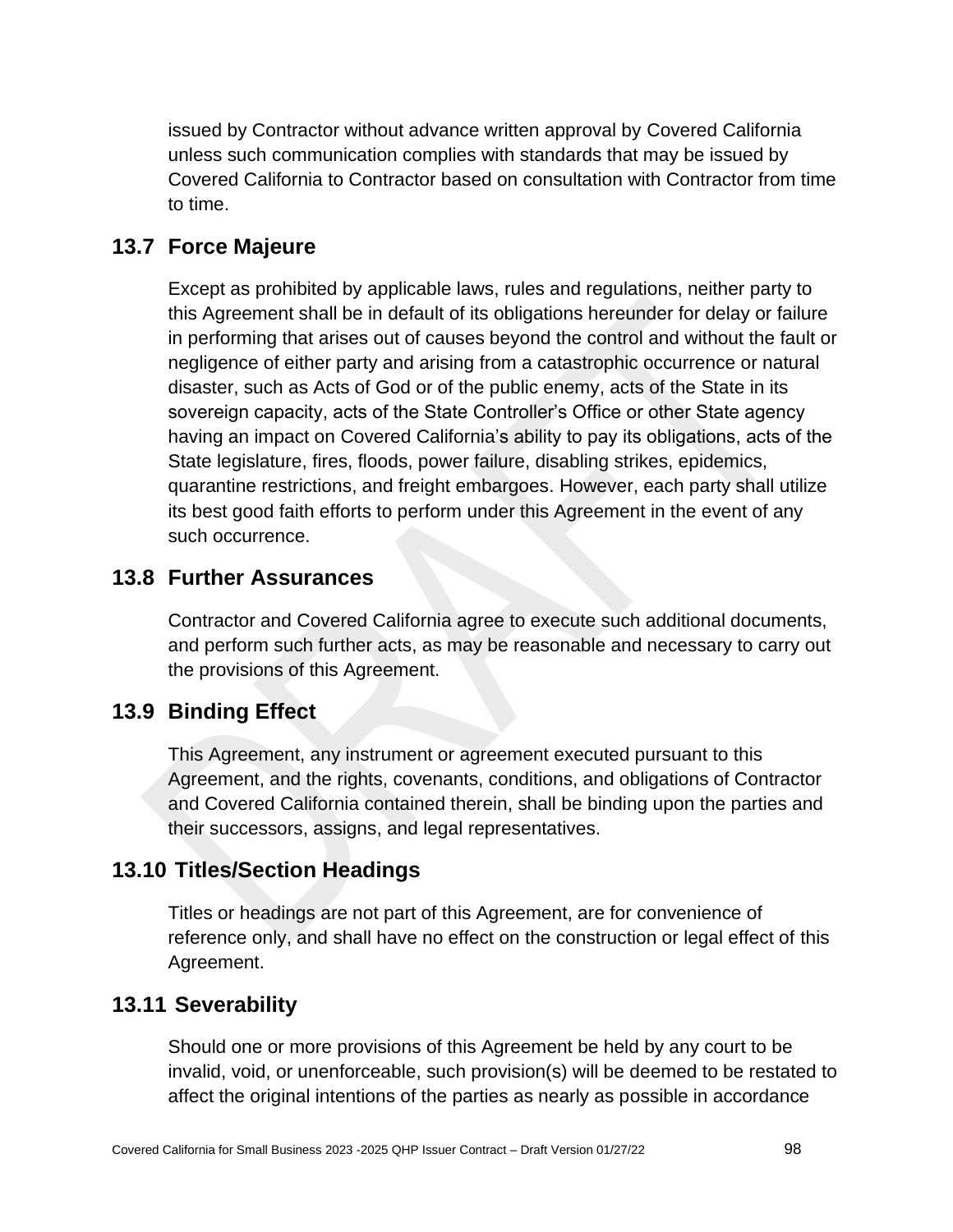with applicable law. The remaining provisions shall nevertheless remain and continue in full force and effect.

# **13.12 Entire Agreement/Incorporated Documents/Order of Precedence**

This Agreement represents the entire understanding between the parties hereto with respect to the subject matter hereof. Any prior correspondence, memoranda, or agreements are replaced in total by this Agreement. This Agreement shall consist of:

- a) The terms of this Agreement, including obligations set forth in other documents that are referenced herein;
- b) All attached documents, which are expressly incorporated herein;
- c) Terms and conditions set forth in the Application, to the extent that such terms are expressly incorporated by reference in specific sections of this Agreement and/or otherwise not inconsistent with the Agreement or Proposal; and,
- d) The Proposal, which is expressly incorporated herein to the extent that such terms are not superseded by the terms set forth in this Agreement.
- e) In the event there are any inconsistencies or ambiguities among the terms of this Agreement and incorporated documents, the following order of precedence shall be used:
	- i. Applicable laws, rules and regulations;
	- ii. The terms and conditions of this Agreement, including attachments; and
	- iii. Application.

### **13.13 Waivers**

No delay on the part of either party in exercising any right, power, or privilege hereunder shall operate as a waiver thereof. No waiver on the part of either party of any right, power, or privilege hereunder, nor any single or partial exercise of any right, power, or privilege hereunder shall preclude any other or further exercise thereof or the exercise of any other right, power, or privilege hereunder.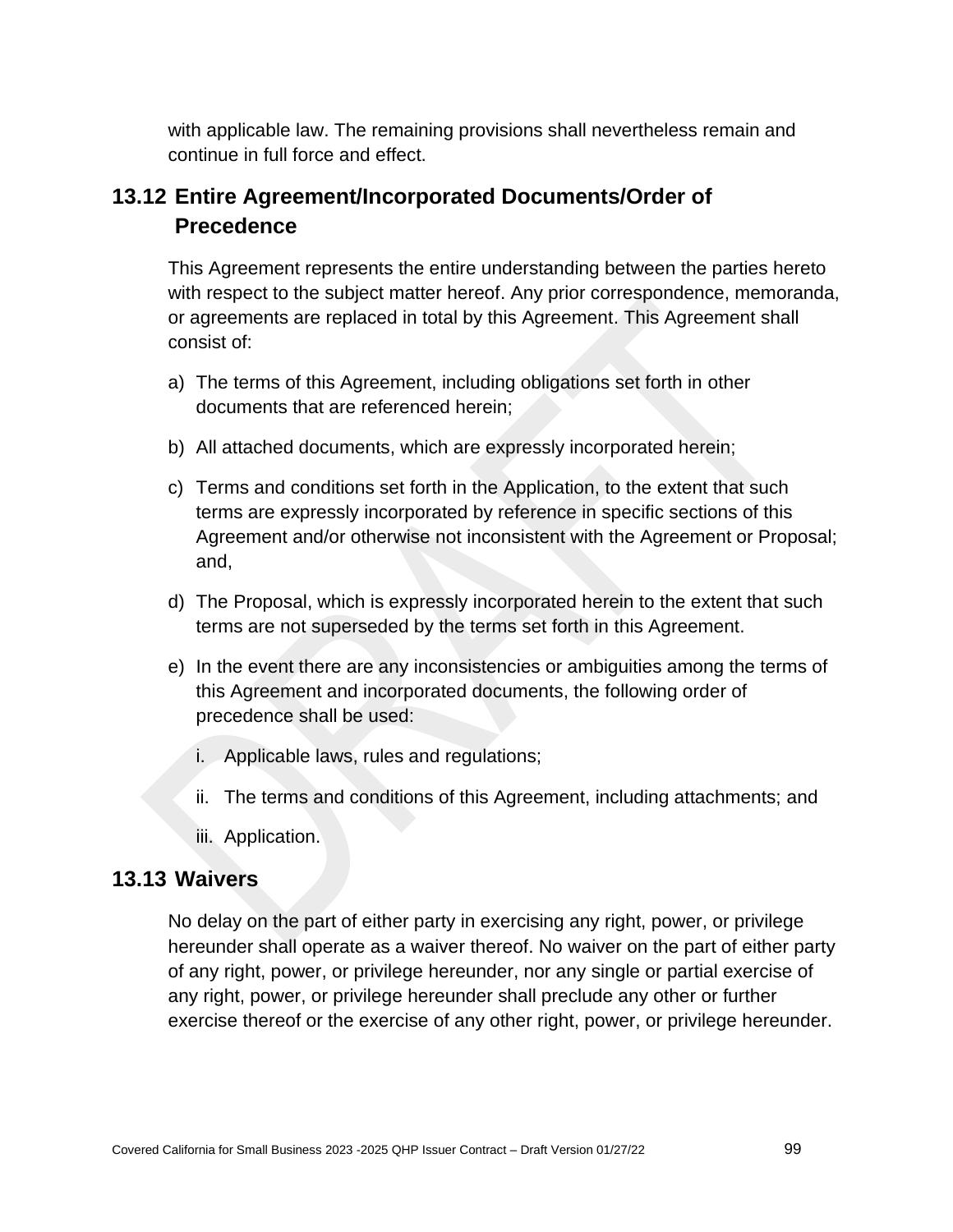# **13.14 Incorporation of Amendments to Applicable Laws**

Any references to sections of Federal or State statutes or regulations shall be deemed to include a reference to any subsequent amendments thereof and any successor provisions thereto made from time to time from and after the date of this Agreement.

## **13.15 Choice of Law, Jurisdiction, and Venue**

This Agreement shall be administered, construed, and enforced according to the laws of the State (without regard to any conflict of law provisions) to the extent such laws have not been preempted by applicable Federal law. Any suit brought hereunder shall be brought in the state or federal courts sitting in Sacramento, California, the parties hereby waiving any claim or defense that such forum is not convenient or proper. Each party agrees that any such court shall have in person jurisdiction over it and consents to service of process in any manner authorized by California law.

#### **13.16 Counterparts**

This Agreement may be executed in one or more counterparts, each of which shall be deemed an original, but all of which together shall constitute one and the same instrument.

## **13.17 Ambiguities Not Held Against Drafter**

This Agreement having been freely and voluntarily negotiated by all parties, the rule that ambiguous contractual provisions are construed against the drafter of the provision shall be inapplicable to this Agreement.

### **13.18 Clerical Error**

No clerical error shall operate to defeat or alter any terms of this Agreement or defeat or alter any of the rights, privileges, or benefits of any Covered California Enrollee or Employer.

### **13.19 Administration of Agreement**

a) Covered California may adopt policies, procedures, rules and interpretations that are consistent with applicable laws, rules and regulations and deemed advisable by Covered California to promote orderly and efficient administration of this Agreement. The parties shall perform in accordance with such policies and procedures; provided, however, that any changes to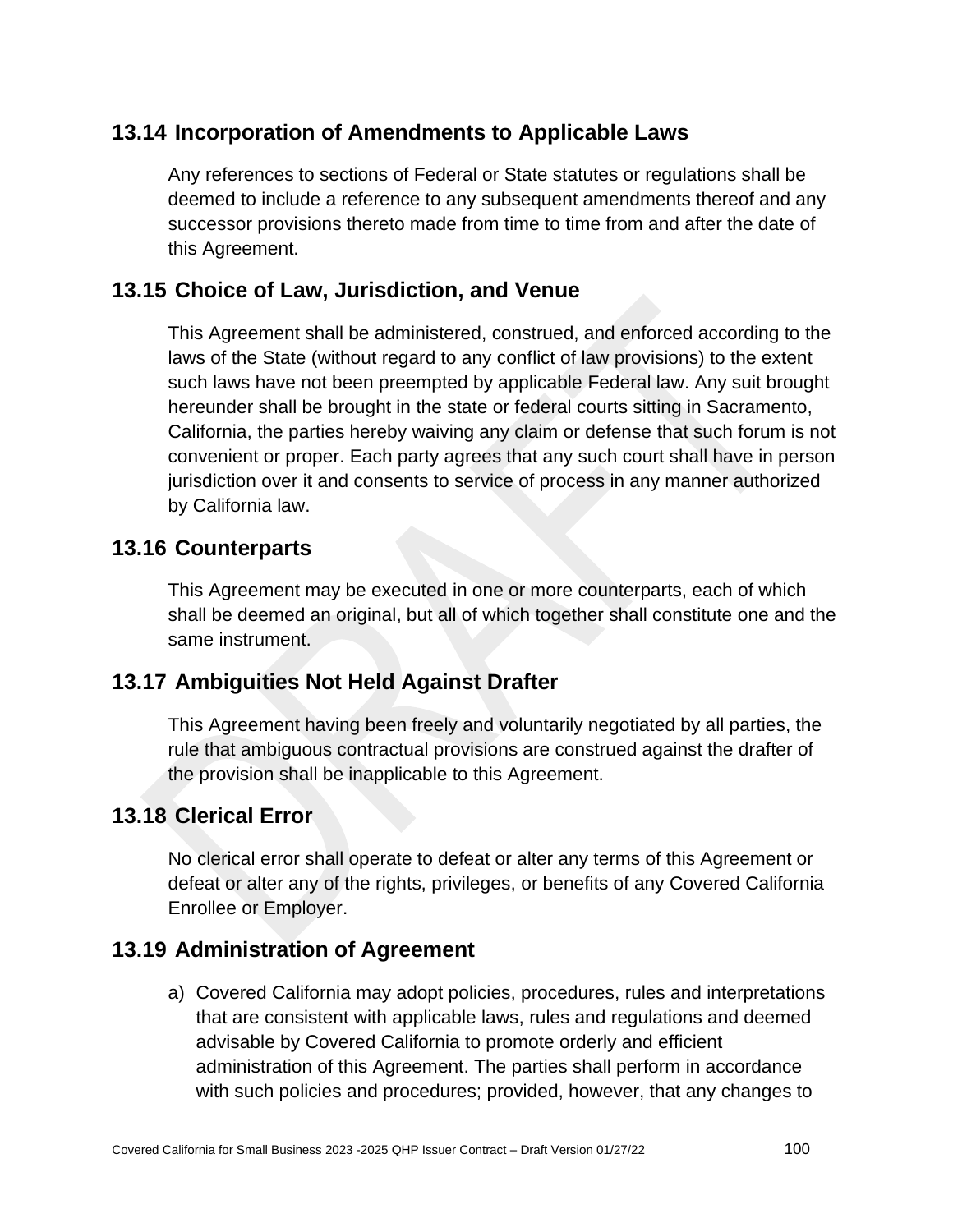policies and procedures that are not disclosed to Contractor prior to the Agreement Effective Date shall not result in additional obligations and risks to Contractor existing at the Agreement Effective Date except as otherwise mutually agreed upon by the parties.

b) Covered California shall provide ninety (90) Days' prior written notice by letter, newsletter, electronic mail, or other media of any material change (as defined below) in Covered California's policies, procedures or other operating guidance applicable to Contractor's performance of Services. The failure by Contractor to object in writing to any material change within thirty (30) Days following the Contractor's receipt of such notice shall constitute Contractor's acceptance of such material change. For purposes of this section, "material change" shall refer to any change that could reasonably be expected to have a material impact on the Contractor's compensation, Contractor's performance of Services under this Agreement, or the delivery of Covered Services to Covered California Enrollees.

#### **13.20 Performance of Requirements**

To the extent the Agreement requires performance under the Agreement by Contractor but does not specifically specify a date, the date of performance shall be based on the mutual agreement of Contractor and Covered California.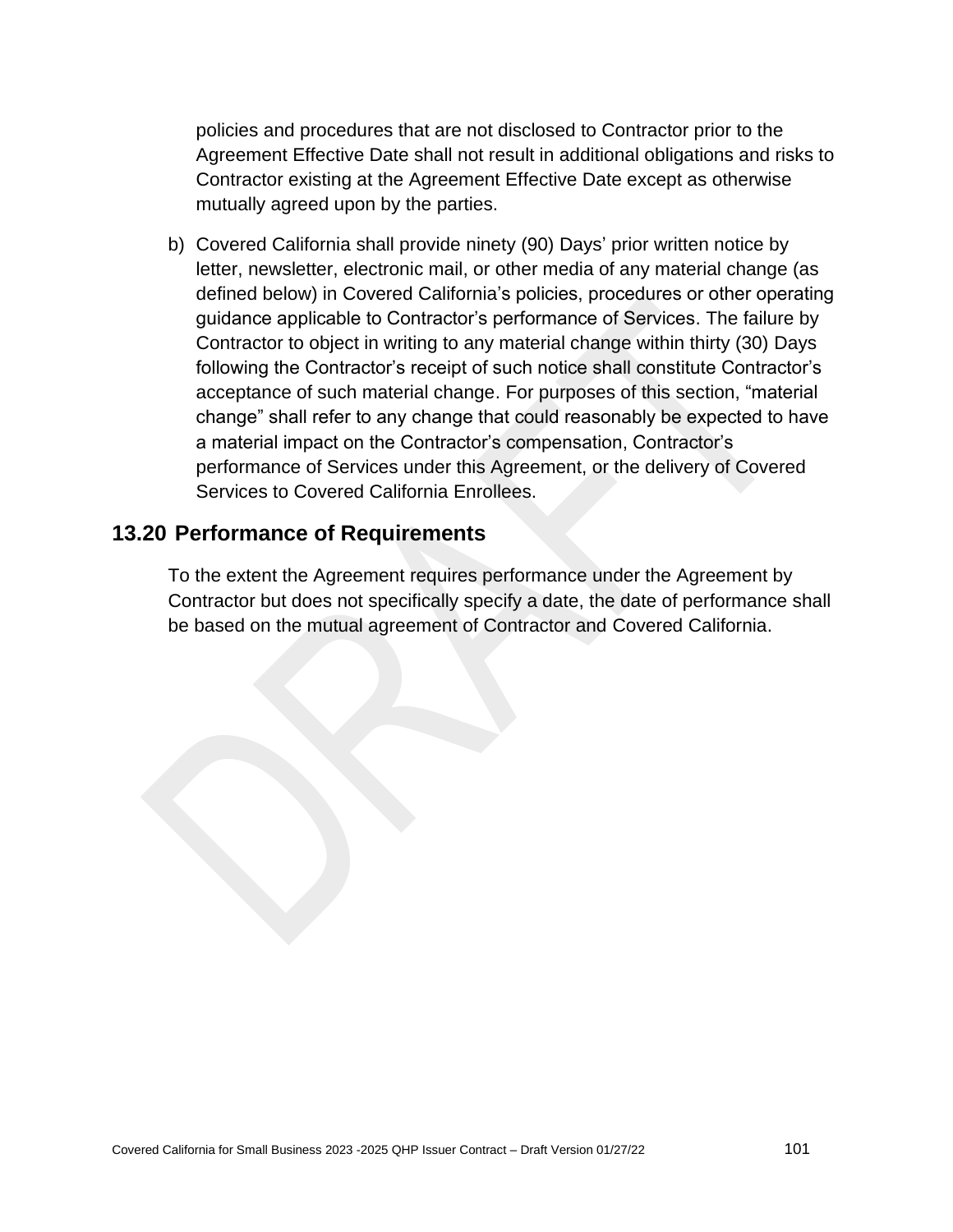# **ARTICLE 14 – DEFINITIONS**

Except as otherwise expressly defined, capitalized terms used in the Agreement and/or the Attachments shall have the meaning set forth below.

**Affordable Care Act (Act)** – The Federal Patient Protection and Affordable Care Act, (P.L. 111-148), as amended by the Federal Health Care and Education Reconciliation Act of 2010 (P.L. 111 -152), known collectively as the Affordable Care Act.

**Agent(s)** – Individuals who are licensed and in good standing as a life licensee under Insurance Code § 1626 by the California Department of Insurance to transact in accident and health insurance. The term used in this Agreement will only apply to Agents certified by Covered California to transact business in Covered California for the Individual and Covered California for Small Business Markets.

**Agent Compensation** – Funds remitted to Agents and General Agents to compensate them for facilitating enrollment of Employers and Employees into Covered California for Small Business Health Plans.

**Agreement** – This Agreement attached hereto, including attachments and documents incorporated by reference, entered into between Covered California and Contractor.

**Agreement Effective Date** – The effective date of this Agreement established pursuant to Section 8.1 of this Agreement.

**Accreditation Association for Ambulatory Health Care (AAAHC)** – A nonprofit accrediting agency for ambulatory health care settings.

**Application** – The Qualified Health Plan Certification Application for Plan Years 2023 -2025.

**Behavioral Health** – A group of interdisciplinary services concerned with the prevention, diagnosis, treatment, and rehabilitation of mental health and substance abuse disorders.

**Board** – The executive board responsible for governing Covered California under Government Code § 100500.

**California Affordable Care Act** – The California Patient Protection and Affordable Care Act, AB 1602 and SB 900 (Chapter 655, Statutes of 2010 and Chapter 659, Statutes of 2010).

**CAL COBRA** – The California Continuation Benefits Replacement Act, or Health and Safety Code § 1366.20 et seq.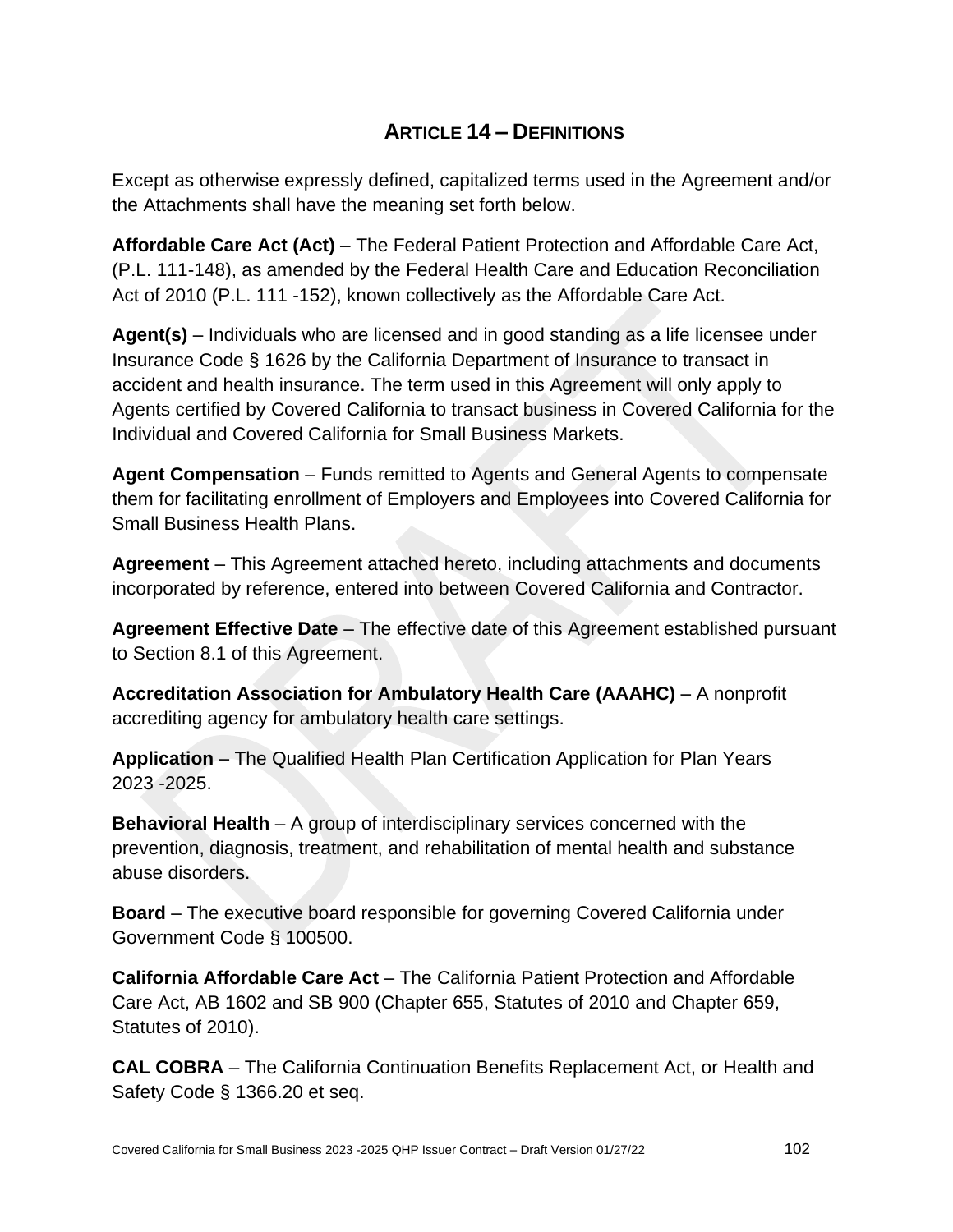**CalHEERS** – The California Healthcare Eligibility, Enrollment and Retention System, a project jointly sponsored by Covered California and DHCS, with the assistance of the Office of Systems Integration to maintain processes to make the eligibility determinations regarding Covered California and other State health care programs and assist Enrollees in selection of health plan.

**CCR** – The California Code of Regulations.

**CDI** – The California Department of Insurance.

**COBRA** – Federal law (Consolidated Omnibus Budget Reconciliation Act of 1985) requiring continuing coverage of group health benefits to employees and their families upon the occurrence of certain qualifying events where such coverage would otherwise be terminated.

**Confidentiality of Medical Information Act (CMIA)** – The Confidentiality of Medical Information Act (California Civil Code § 56 et seq.) and the regulations issued pursuant thereto or as thereafter amended, to the extent applicable to operation of Contractor.

**Contract Year** – The full twelve (12) month period commencing on the effective date and ending on the Day immediately prior to the first anniversary thereof and each full consecutive twelve (12) month period thereafter during which the Agreement remains in effect.

**Contractor** – The Health Insurance Issuer contracting with Covered California under this Agreement to offer a QHP and perform in accordance with the terms set forth in this Agreement.

**Contractor Covered California Function** – Any function that Contractor performs pursuant to this Agreement during which Contractor receives, maintains, creates, discloses or transmits PHI or Personally Identifiable Information gathered from Covered California, applicants, Qualified Individuals or Enrollees in the process of assisting individuals and entities with the purchase of health insurance coverage in QHPs or other functions under the Covered California program.

**Covered California** – The California Health Benefit Exchange, doing business as Covered California and an independent entity within the Government of the State.

**Covered California Enrollee** – Refers to every individual enrolled in Covered California for the purpose of receiving health benefits. Also referred to as "on-exchange".

**Covered California for the Individual Market** – The Covered California program providing coverage to Covered California Enrollees, formerly referred to as the Individual Exchange.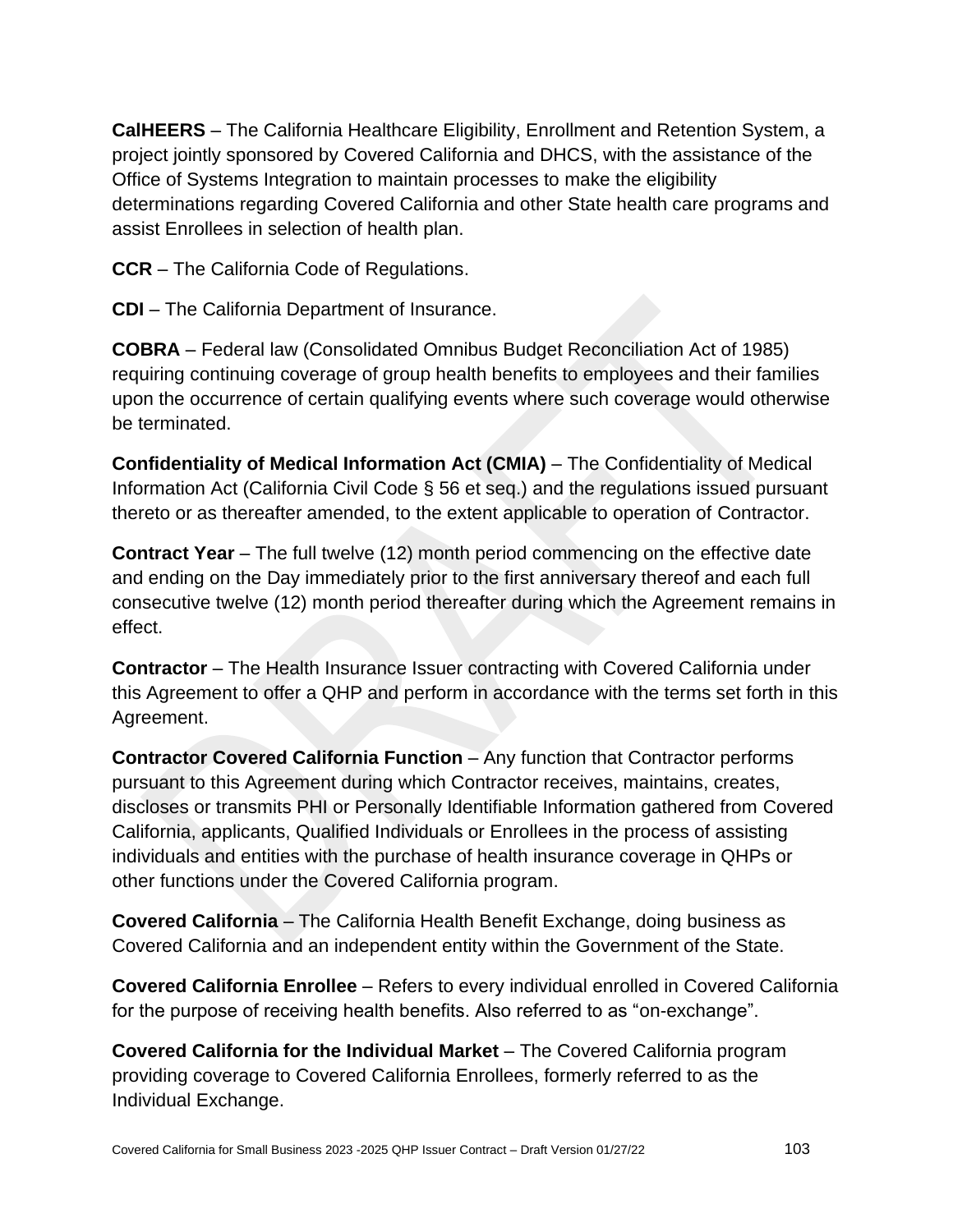**Covered California for Small Business (CCSB)** – Covered California program providing coverage to eligible small businesses and their employees, formerly referred to as the Small Business Health Options Program (SHOP) and described in Government Code 100502(m).

**Covered Services** – The Covered Services that are covered benefits under the applicable Contractor and described in the Evidence of Coverage.

**Days** – Wherever in this Agreement a set number of days is stated or allowed for a particular event to occur, the days are understood to include all calendar days, including weekends and holidays, unless otherwise specified.

**DHCS** – The California Department of Health Care Services.

**DHHS** – The United States Department of Health and Human Services.

**DMHC** – The California Department of Managed Health Care.

**Dependent –** A dependent as defined in Section 1357.500(b) of the Health and Safety Code and in Section 10753(e) of the Insurance Code and may also include a nonregistered domestic partner who meets the requirements established by the qualified Employer for non-registered domestic partners as permitted by 10 CCR § 6520(a)(4).

**Effective Date** – The date on which a Plan's coverage goes into effect.

**Eligibility Information** – The information that establishes an Enrollee's eligibility.

**Eligibility File** – The compilation of all Eligibility Data for an Enrollee or group of Enrollees into a single electronic format used to store or transmit the data.

**Employee** – A "qualified employee," as defined in 45 C.F.R. § 155.20.

**Employer** – A "qualified employer," as defined in § 1312(f)(2) of the Affordable Care Act.

**Encounter** – Any Health Care Service or bundle of related Covered Services provided to one Enrollee by one Health Care Professional within one time period. Any Covered Services provided must be recorded in the Enrollee's health record.

**Encounter Data** – Detailed data about individual services provided by a capitated managed care entity. The level of detail about each service reported is similar to that of a standard claim form.

**Enrollee** – Enrollee means each and every individual enrolled for the purpose of receiving health benefits in the health plan or market referenced. If no health plan or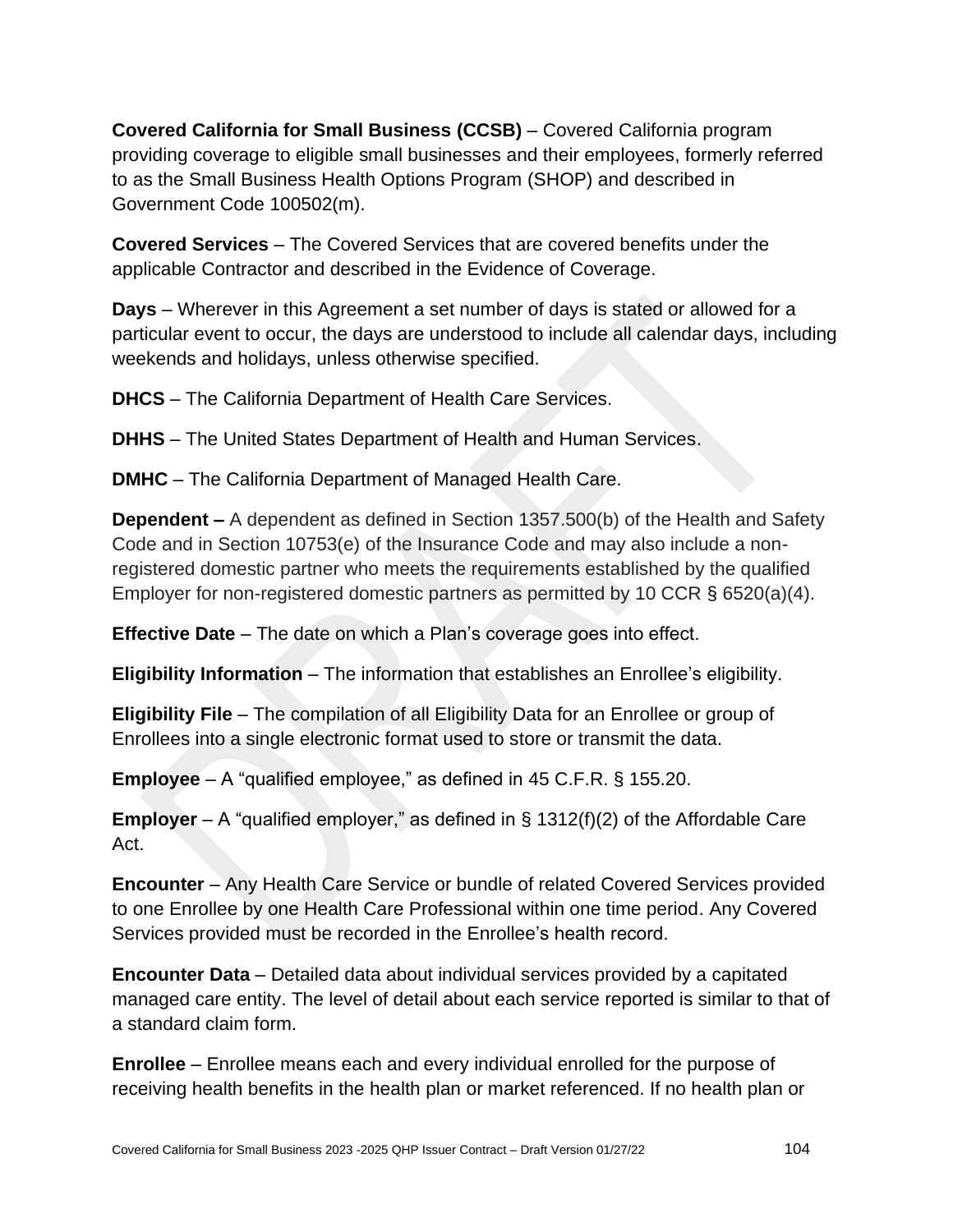market is referenced, this term is used to reference individuals enrolled in both onexchange QHPs and off-exchange mirrored products

**Enrollment** – A Covered California Enrollee who has completed their application and for whom the initial premium payment has been received and acknowledged by the Contractor has completed Enrollment.

**Evidence of Coverage (EOC) and Disclosure Form** – The document which describes the benefits, exclusions, limitations, conditions, and the benefit levels of the applicable Plans.

**Explanation of Benefits (EOB)** – A statement sent from the Contractor to an Enrollee listing services provided, amount billed, eligible expenses and payment made by the Plan.

**Explanation of Payment (EOP)** – A statement sent from the Contractor to Providers detailing payments made for Covered Services.

**Family Member** – An individual who is within an Enrollee's family, as defined in 26 U.S.C. § 36B (d)(1).

**Formulary** – A list of outpatient prescription drugs, selected by the Plan(s) and revised periodically, which are available to Enrollees.

**Grace Period** – A specified time following the premium due date during which coverage remains in force and a Covered California Enrollee or Employer or other authorized person or entity may pay the premium without penalty.

**Health Care Professional** – An individual with current and appropriate licensure, certification, or accreditation in a medical or behavioral health profession, including medical doctors (including psychiatrists), dentists, osteopathic physicians, psychologists, registered nurses, nurse practitioners, licensed practical nurses, certified medical assistants, licensed physician assistants, mental health professionals, chemical dependency counselors, clinical laboratory professionals, allied health care professionals, pharmacists, social workers, physical therapists, occupational therapists, and others to provide Covered Services.

**Health Information Technology for Economic and Clinical Health Act (HITECH Act)** – The Health Information Technology for Economic and Clinical Health Act, which was enacted as part of the American Recovery and Reinvestment Act of 2009, and the regulations issued pursuant thereto or as thereafter amended.

**Health Insurance Issuer** – Health Insurance Issuer has the same meaning as that term is defined in 42 U.S.C. § 300gg-91 and 45 C.F.R. § 144.103.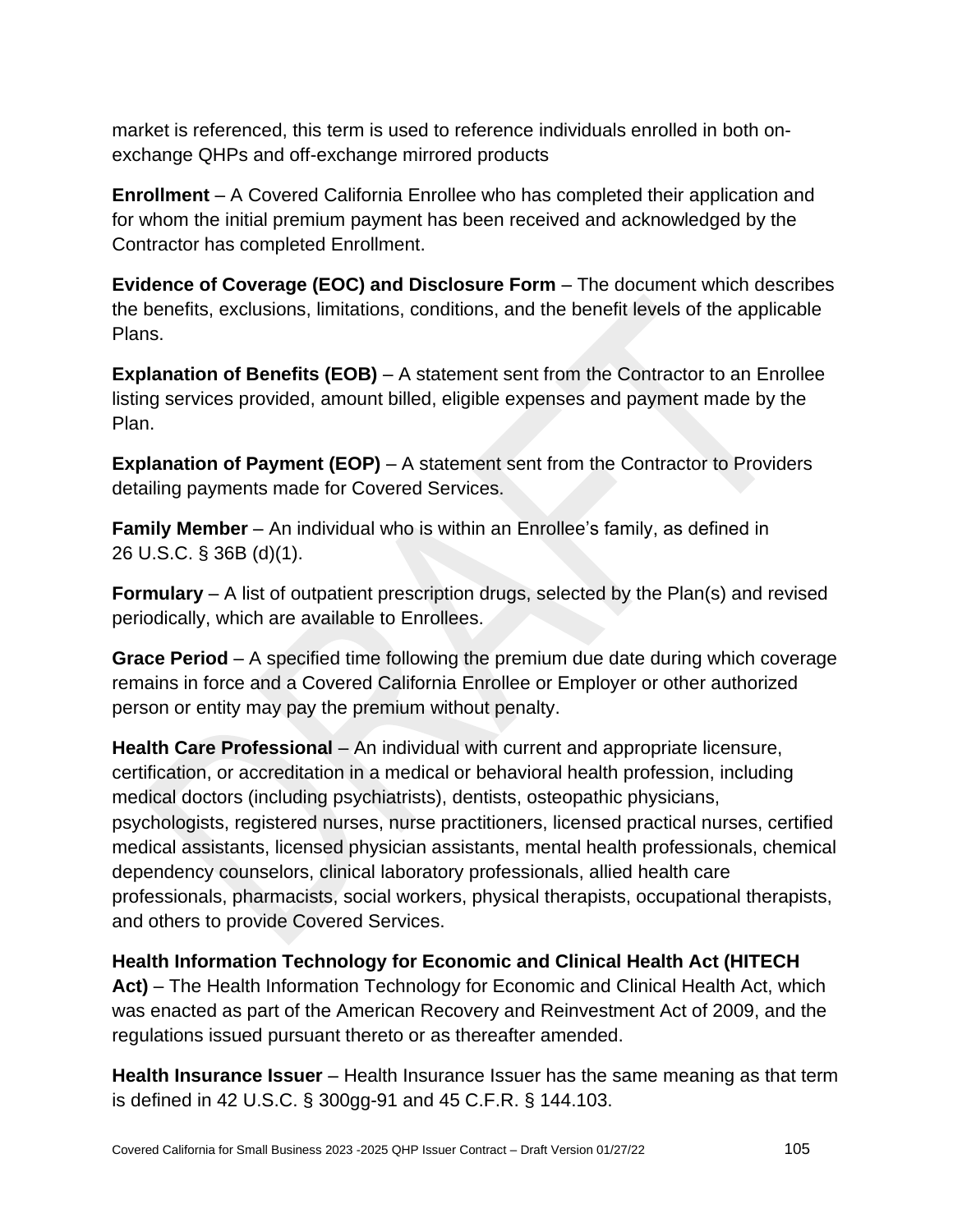**Health Insurance Portability and Accountability Act of 1996 (HIPAA)** – The Health Insurance Portability and Accountability Act of 1996 and the regulations issued pursuant thereto or as thereafter amended.

**Health Plan Employer Data and Information Set (HEDIS)** – The data as reported and updated annually by the National Committee for Quality Assurance (NCQA).

**Individual Exchange** – Covered California through which Qualified Individuals may purchase QHPs.

**Individually Identifiable Health Information (IIHI)** – The "individually identifiable health information" as defined under HIPAA.

**Information Practices Act (IPA)** – The California Information Practices Act, Civil Code § 1798, et seq. and the regulations issued pursuant thereto or as thereafter amended.

**Insurance Information and Privacy Protection Act (IIPPA)** – The California Insurance Information and Privacy Protection Act, Insurance Code §§ 791-791.28, et seq., and the regulations issued pursuant thereto or as thereafter amended.

**Integrated Delivery Systems –** An integrated delivery system (IDS) is a network of physicians and healthcare facilities that provide a continuum of healthcare services managed under one organization or one parent company. Similar to an ACO, an IDS includes population-based care coordinated across the continuum including multidiscipline physician practices, hospitals, and ancillary Providers with combined risk sharing arrangements and incentives between health plans and Providers, and among Providers across specialties and institutional boundaries. The IDS is held accountable for nationally recognized evidence-based clinical, financial, and operational performance, as well as incentives for improvements in population outcomes.

**Medicaid** – The program of medical care coverage set forth in Title XIX of the Social Security Act and the regulations issued pursuant thereto or as thereafter amended.

**Medicare** – The program of medical care coverage set forth in Title XVIII of the Social Security Act and the regulations issued pursuant thereto or as thereafter amended.

**Medicare Part D** – The Medicare prescription drug program authorized under the Medicare Prescription Drug, Improvement and Modernization Act of 2003 (MMA), effective January 1, 2006, and the regulations issued pursuant thereto or as thereafter amended.

**Monthly Rates** – The rates of compensation payable in accordance with the terms set forth at Article 6 to Contractor for Services rendered under this Agreement.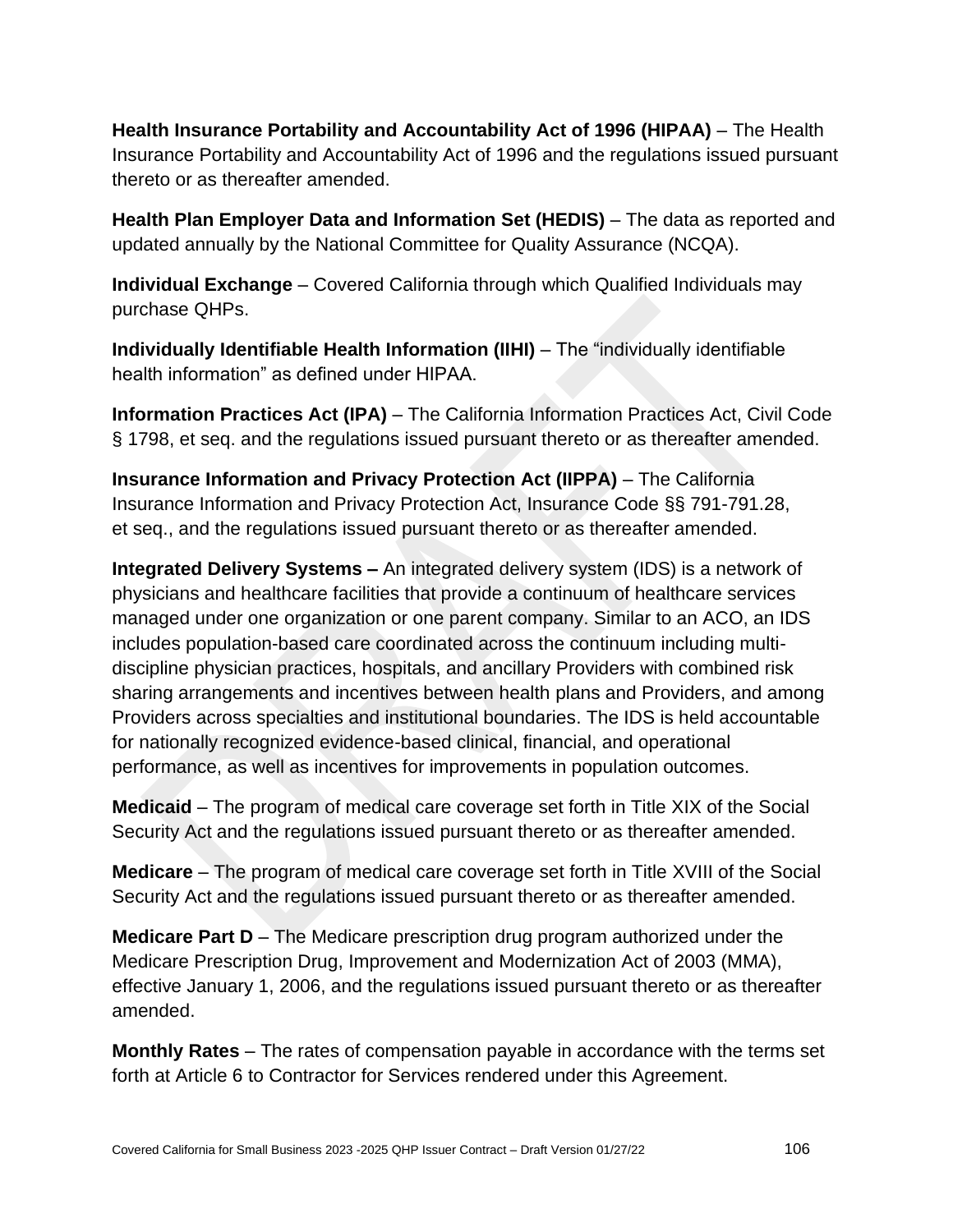**NCQA** – The National Committee for Quality Assurance, a nonprofit accreditation agency.

**Nurse Advice Line** – An advice line staffed by registered nurses (RNs) who assess symptoms (using triage guidelines approved by the Plan to determine if and when the caller needs to be seen by a Provider); provide health information regarding diseases, medical procedures, medication usage and side effects; and give care advice for managing an illness or problem at home.

**Open Enrollment or Open Enrollment Period –** The fixed time period as set forth in 45 C.F.R. § 155.410, Health and Safety Code § 1399.849 (c)(3), and Insurance Code § 10965.3 (c)(3) for individual applicants and Enrollees to initiate enrollment or to change enrollment from one health benefits plan to another. For benefit years beginning on or after January 1, 2019, references to Open Enrollment include the allowance for special enrollment periods for all individuals as described in Health and Safety Codes § 1399.849(c)(3), and Insurance Code § 10965.3(c)(3).

**Participating Hospital** – A hospital that, at the time of an Enrollee's admission, has a contract in effect with Contractor to provide Covered Services to Enrollees.

**Participating Physician** – A physician or a member of a Medical Group that has a contract in effect with Contractor to provide Covered Services to Enrollees.

**Participating Provider** – An individual Health Care Professional, hospital, clinic, facility, entity, or any other person or organization that provides Covered Services and that, at the time care is rendered to a Enrollee, has (or is a member of a Medical Group that has) a contract in effect with Contractor to provide Covered Services to Enrollees and accept copayments for Covered Services.

**Participation Fee** – The user fee on QHPs authorized under § 1311(d)(5) of the Affordable Care Act, 45 C.F.R. §§ 155.160(b)(1) and 156.50(b), and Government Code § 100503(n) to support Covered California operations.

**Performance Standard** – A financial assurance of service delivery at levels agreed upon between Covered California and Contractor.

**Personally Identifiable Information** – Any information that identifies or describes an individual, including his or her name, social security number, physical description, home address, home telephone number, education, financial matters, medical or employment history, and statements made by, or attributed to, the individual. It also includes any identifiable information collected from or about an individual for purposes of determining eligibility for enrollment in a Qualified Health Plan, determining eligibility for other insurance affordability programs, determining eligibility for exemptions from the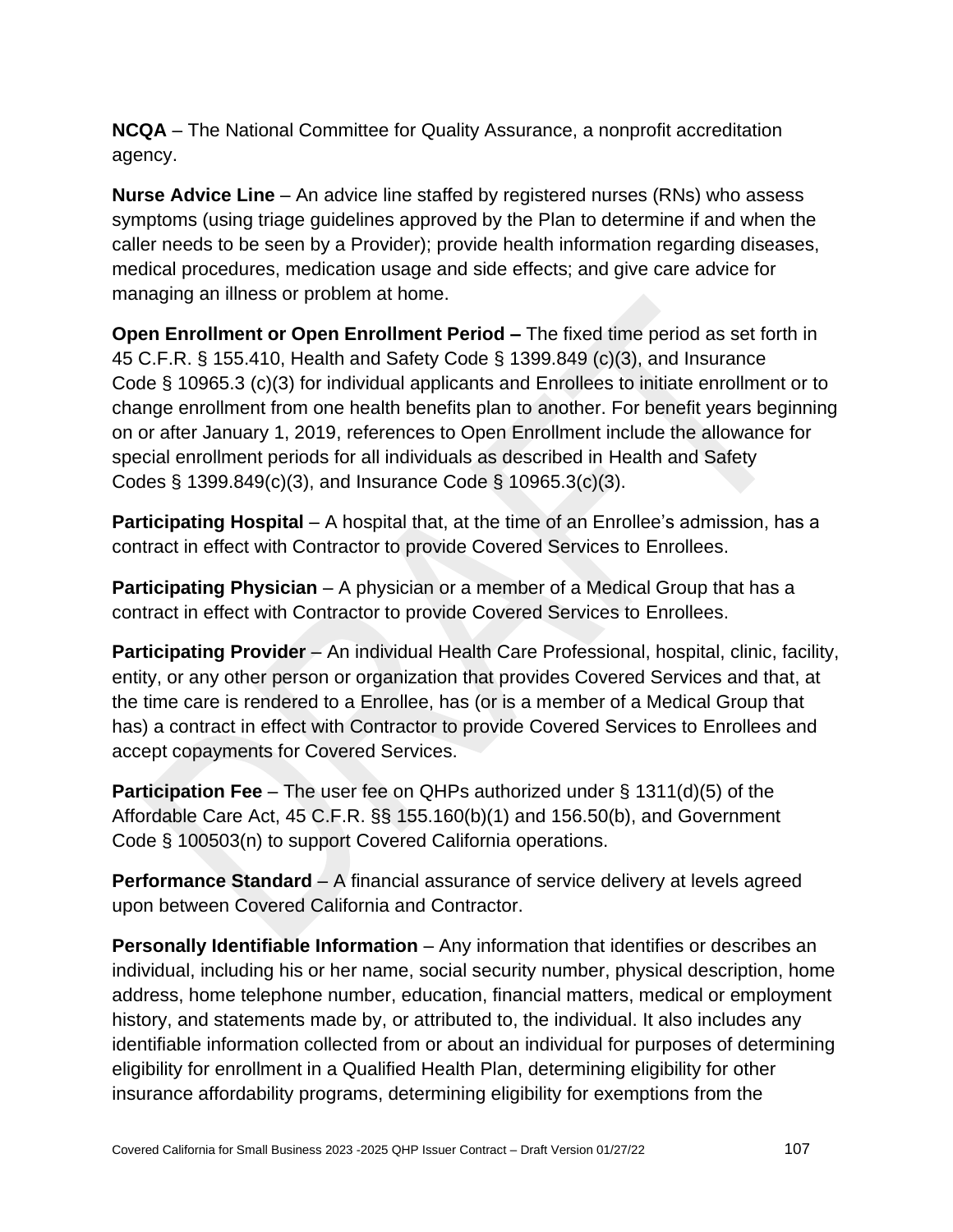individual responsibility provisions, or any other use of such individual's identifiable information in connection with Covered California.

**Pharmacy Benefit Manager (PBM)** – The vendor responsible for administering the Plan's outpatient prescription drug program. The PBM provides a retail pharmacy network, mail order pharmacy, specialty pharmacy services, and coverage management programs.

**Plan(s)** – The QHPs Covered California has entered into a contract with a Health Insurance Issuer to provide, hereinafter referred to as the Plan(s).

**Plan Data** – All the utilization, fiscal, and eligibility information gathered by Contractor about the Plans exclusive programs, policies, procedures, practices, systems and information developed by Contractor and used in the normal conduct of business.

**Plan Year** – Plan Year has the same definition as that term is defined in 45 C.F.R. § 155.20.

**Premium** – The dollar amount payable by the Employer and transmitted by CCSB to the QHP Issuer to effectuate and maintain coverage.

**Premium Rate or Monthly Rate** – The monthly premium due during a Plan Year, as agreed upon by the parties.

**Primary Care** – The provision of integrated, accessible health care services by clinicians who are accountable for addressing a large majority of personal health needs, developing a sustained partnership with patients, and practicing in the context of family and community. (Institute of Medicine, 1978) Contractors may allow Enrollees to select Nurse Practitioners and Physician Assistants to serve as their Primary Care clinician. Covered California does not require that Primary Care clinicians serve as a "gatekeeper" or the source of referral and access to specialty care. Covered California recognizes Internal Medicine, OBGYN, Pediatrics, General Practice, and Family Medicine as primary care specialties.

**Proposal** – The proposal submitted by Contractor in response to the Application.

**Protected Health Information or Personal Health Information** – Protected health information, including electronic protected health information (EPersonal Health Information) as defined in HIPAA that relates to an Enrollee. Protected Health Information also includes "medical information" as defined by the California Confidentiality of Medical Information Act (CMIA) at California Civil Code § 56, et seq.

**Provider** – A licensed health care facility or as stipulated by local or international jurisdictions, a program, agency or health professional that delivers Covered Services.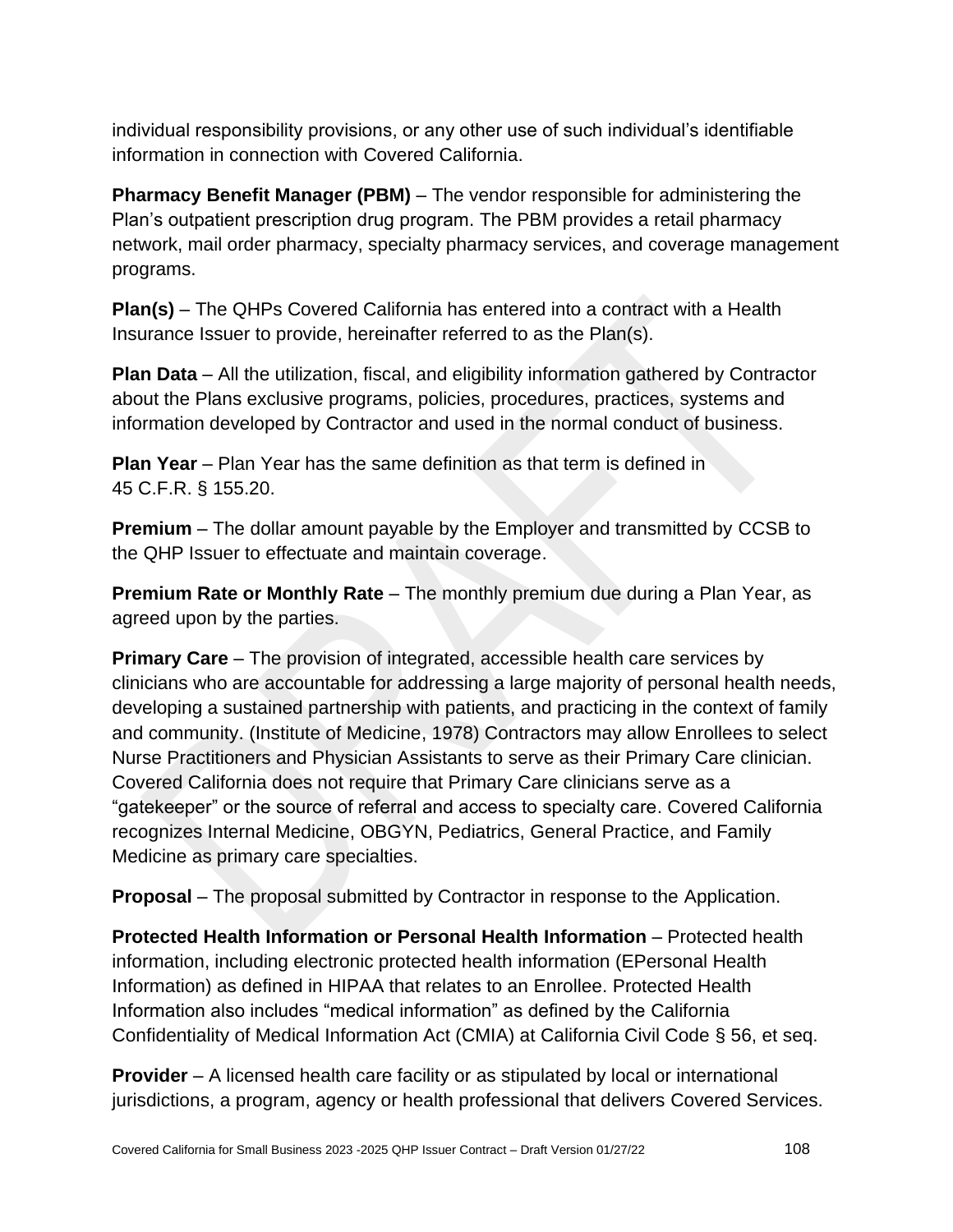**Provider Claim(s)** – Any bill, invoice, or statement from a specific Provider for Covered Services or supplies provided to Enrollees.

**Provider Group** – A group of physicians or other Health Care Professionals that is clinically integrated, financially integrated, or that contract together to provide care to patients in a coordinated manner.

**Qualified Dental Plan or QDP** – A dental care service plan contract or policy of insurance offered by a QDP Issuer and certified by Covered California. QDP means either a Children's Dental Plan or a Family Dental Plan.

**Qualified Health Plan or QHP**– A health care service plan contract or policy of insurance offered by a QHP Issuer and certified by Covered California.

**Qualified Health Plan Issuer or QHP Issuer** – A licensed health care service plan or insurer that has been selected and certified by Covered California to offer QHPs through Covered California.

**Qualified Individual** – Qualified Individual has the same meaning as that term is defined in § 1312(f)(1) of the Affordable Care Act.

**Quality Management and Improvement** – The process for conducting outcome reviews, data analysis, policy evaluation, and technical assistance internally and externally to improve the quality of care to Enrollees.

**Quarterly Business Review or QBR** – Quarterly in-person meetings between Covered California and Contractor at Covered California headquarters to report and review program performance results including all Services and components of the program, i.e., clinical, financial, contractual reporting requirements, customer service, appeals and any other program recommendations.

**Regulations** – The regulations adopted by Covered California Board. (California Code of Regulations, Title 10, Chapter 12, §t 6400, et seq.)

**Risk-Adjusted Premiums** – Actuarially calculated premiums utilizing risk adjustment.

**Risk-Based Capital or RBC** – The approach to determine the minimum level of capital needed for protection from insolvency based on an organization's size, structure, and retained risk. Factors in the RBC formula are applied to assets, premium, and expense items. The factors vary depending on the level of risk related to each item. The higher the risk related to the item, the higher the factor, and vice versa.

**Risk Adjustment** – An actuarial tool used to calibrate premiums paid to Health Insurance Issuers based on geographical differences in the cost of health care and the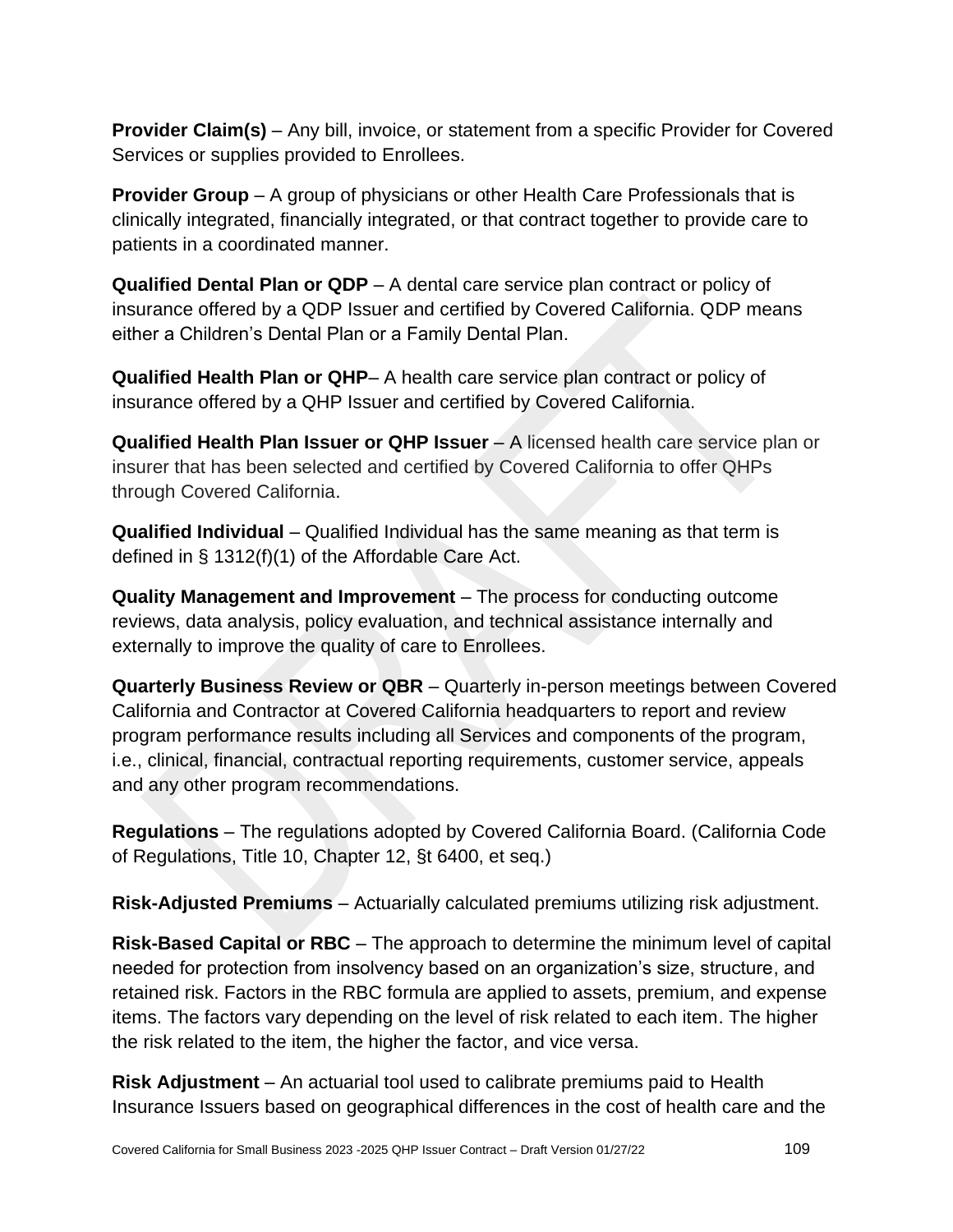relative differences in the health risk characteristics of Enrollees enrolled in each plan. Risk adjustment establishes premiums, in part, by assuming an equal distribution of health risk among Health Benefits Plans in order to avoid penalizing Enrollees for enrolling in a Health Benefits Plan with higher than average health risk characteristics.

**Run-Out Claims** – All claims presented and adjudicated after the end of a specified time period where the health care service was provided before the end of the specified time period.

**Security Incident** – The attempted or successful unauthorized access, use, disclosure, modification or destruction of information or interference with system operations in an information system.

**Service Area** – The designated geographical areas where Contractor provides Covered Services to Covered California Enrollees and comprised of the ZIP codes set forth in Contractor's current Plan Year SERFF templates tested and validated by the Contractor.

**Services** – The provision of Services by Contractors and subcontractors required under the terms of the Agreement, including, those relating the provision of Covered Services and the administrative functions required to carry out the Agreement.

**State** – The State of California

**State Regulators** – California Department of Insurance and Department of Managed Health Care, as applicable.

**State and Federal Regulators** – Department of Managed Health Care, California Department of Health Care Services, California Department of Insurance, US Department of Health and Human Services, and any other regulatory entity within the State of California that has jurisdiction over Contractor, as applicable.

**Special Enrollment Period** – The period during which a Qualified Individual or Enrollee who experiences certain qualifying events, as defined in applicable Federal and State laws, rules and regulations, may enroll in, or change enrollment in, a QHP through Covered California outside of the initial and annual Open Enrollment Periods.

**Utilization Management** – Pre-service, concurrent or retrospective review which determines the Medical Necessity of hospital and skilled nursing facility admissions and selected Covered Services provided on an outpatient basis.

**Utilization Review Accreditation Commission (URAC)** – The independent and nonprofit organization that promotes health care quality through its accreditation and certification programs. It offers a wide range of quality benchmarking programs and